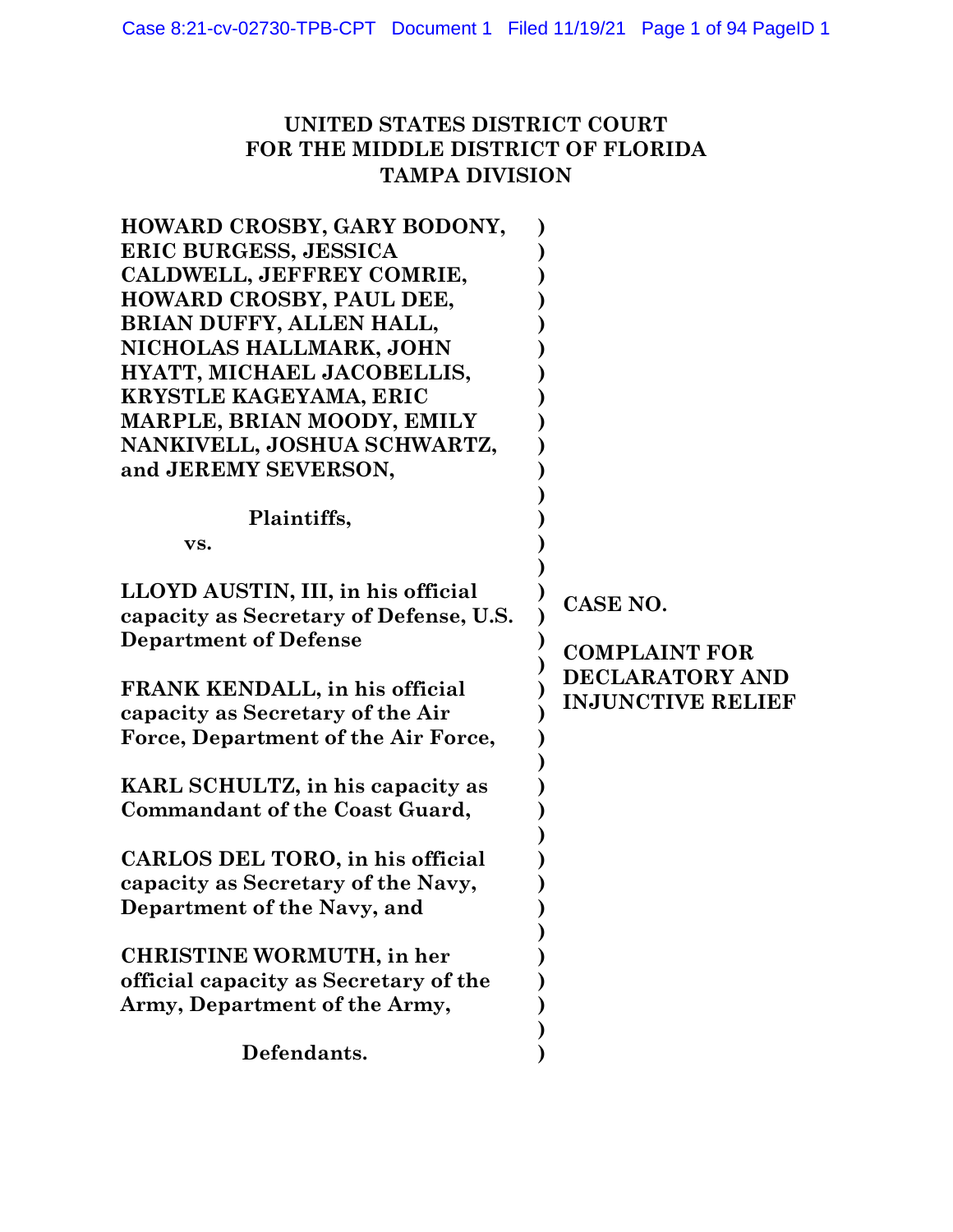## TABLE OF CONTENTS

| Ι.              |                                                              |
|-----------------|--------------------------------------------------------------|
| A.              | COVID-19 Discovery and Public Health Emergency  23           |
| <b>B.</b>       |                                                              |
| $C_{\cdot}$     |                                                              |
|                 |                                                              |
|                 | III.THE DOD MANDATE AND ARMED SERVICES GUIDANCE 26           |
| $\mathsf{A}$ .  |                                                              |
| <b>B.</b>       |                                                              |
| 1.              |                                                              |
| 2.              | Interchangeability of EUA and Licensed Vaccines 28           |
| 3.              |                                                              |
| 4.              |                                                              |
| 5.              |                                                              |
| $\mathcal{C}$ . |                                                              |
| IV.             | FDA EMERGENCY USE AUTHORIZATION AND LICENSING OF             |
| A.              |                                                              |
| В.              | Informed Consent Requirements for EUA Products  32           |
| C.              |                                                              |
| D.              | FDA Comirnaty Approval and BioNTech EUA Expansion Letters 34 |
| Е.              | Differences Between EUA and Licensed Vaccines  35            |
| F.              | Pfizer/BioNTech Safety and Efficacy Data Reviewed by FDA 36  |
|                 | V. SCIENTIFIC EVIDENCE AND ADMINISTRATIVE ACTIONS FOR        |
| Α.              |                                                              |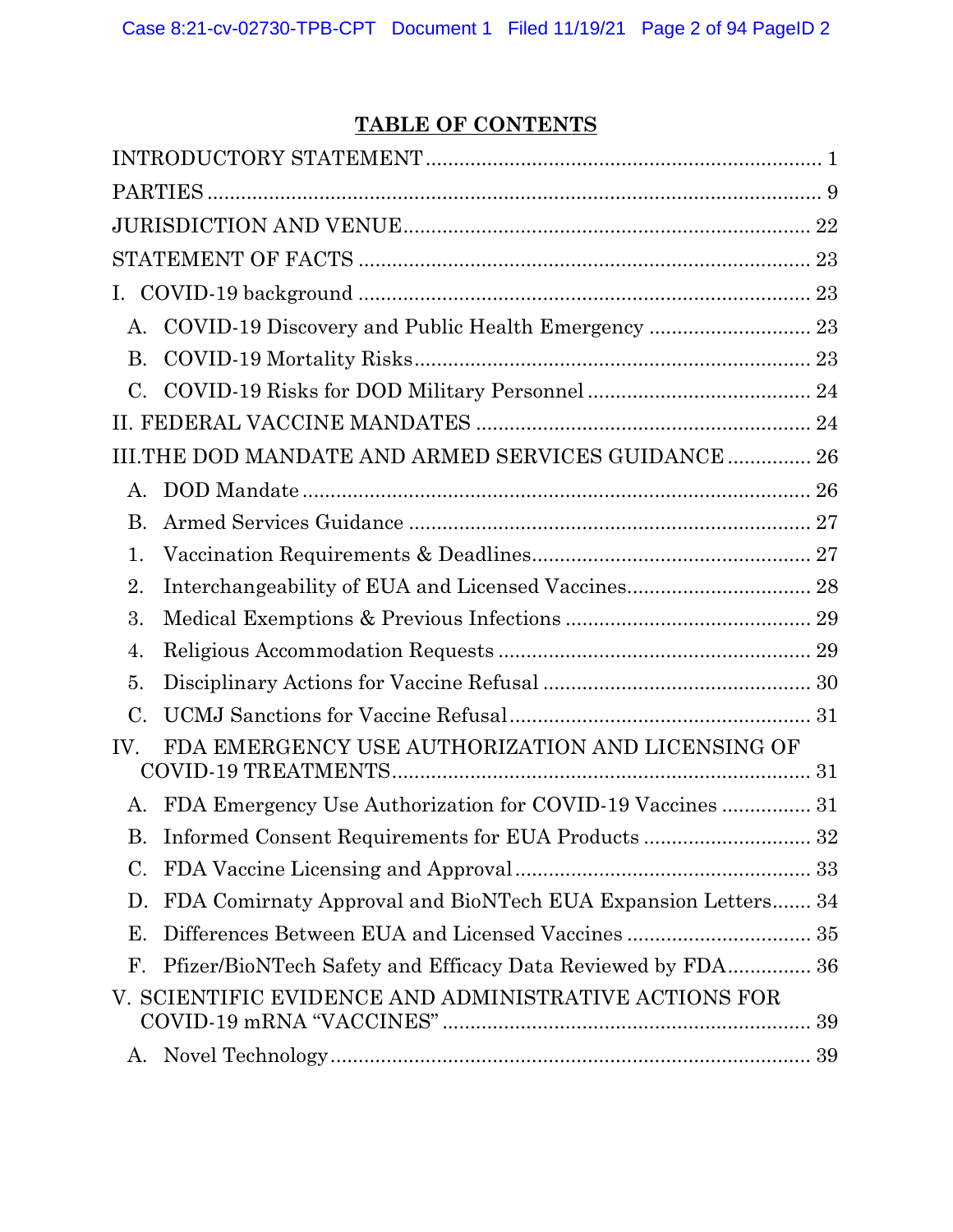| B.          |                                                                                                          |
|-------------|----------------------------------------------------------------------------------------------------------|
| $C_{\cdot}$ |                                                                                                          |
| D.          | Fluid Definition of "Vaccine," "Vaccination" & "Fully Vaccinated"  46                                    |
| Е.          | "Fully Vaccinated" Spread COVID-19 & Lack of Evidence for Public                                         |
| 1.          | COVID-19 "Vaccines" Do Not Prevent Infection & Transmission 48                                           |
| 2.          | Equal or Greater Risk of Infection by "Fully Vaccinated" Compared to                                     |
| 3.          | Lack of Evidence That COVID-19 Spread by Unvaccinated Individuals                                        |
| 4.          | Quarantine & Testing Provide Equal or Greater "Protection." 52                                           |
| F.          | Natural Immunity Provides Superior Protection to Vaccination 53                                          |
| G.          |                                                                                                          |
| VI.         | PLAINTIFFS RELIGIOUS ACCOMMODATION REQUESTS  57                                                          |
| A.          |                                                                                                          |
| B.          | COVID-19 Vaccines Are Critically Dependent on, and Could Not Exist                                       |
|             | C. Plaintiffs Religious Accommodation Requests Have Been Denied 61                                       |
| D.          | Defendants Have Systematically Denied Religious Accommodation                                            |
| VII.        | PLAINTIFFS WILL SUFFER CONCRETE AND PARTICULARIZED<br>HARM AS A DIRECT RESULT OF DEFENDANTS' ACTIONS  62 |
|             |                                                                                                          |
|             | VIOLATIONS OF APA & PROCEDURAL REQUIREMENTS  66                                                          |
|             | VIOLATION OF FIFTH AMENDMENT DUE PROCESS CLAUSE  73                                                      |
|             | VIOLATION OF FIFTH AMENDMENT EQUAL PROTECTIONCLAUSE76                                                    |
|             |                                                                                                          |
|             | VIOLATION OF FIRST AMENDMENT FREE EXERCISE CLAUSE  83                                                    |
|             | VIOLATION OF RELIGIOUS FREEDOM RESTORATION ACT  85                                                       |
|             |                                                                                                          |
|             |                                                                                                          |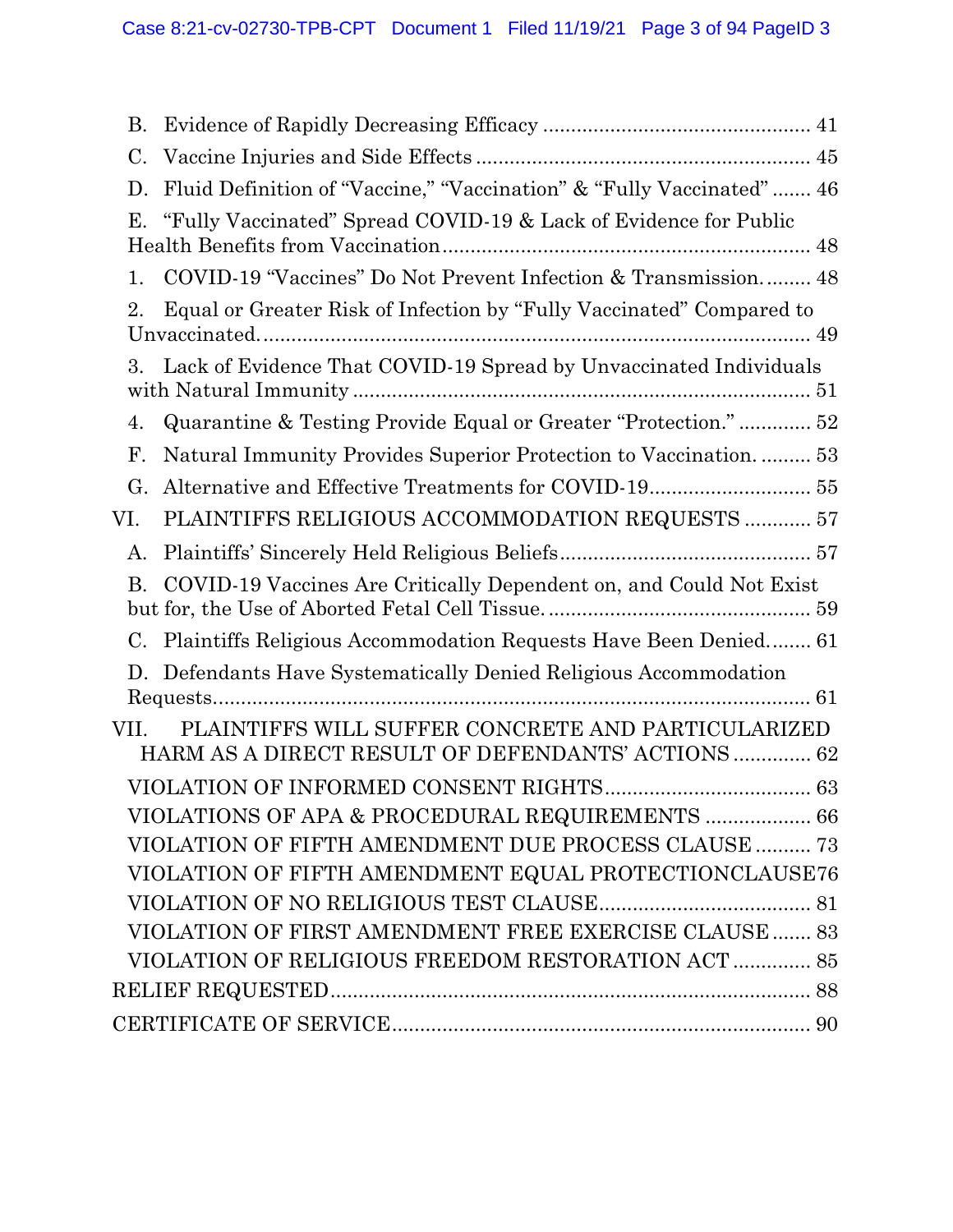## LIST OF EXHIBITS

EXHIBIT 1: Plaintiffs' Declarations EXHIBIT 2: Secretary of Defense Memorandum (Aug. 24, 2021) EXHIBIT 3: Comirnaty Approval Letter (Aug. 23, 2021) EXHIBIT 4: Summary Basis of Regulatory Action – Comirnaty (Aug. 23, 2021) EXHIBIT 5: FDA BioNTech EUA Expansion Letter (Aug. 23, 2021) EXHIBIT 6: Army Regulation 40-562 EXHIBIT 7: Air Force Guidance (Sept. 3, 2021) EXHIBIT 8: Army Guidance (FRAGO 5) (Sept. 14, 2021) EXHIBIT 9a: Marine Corps Guidance MARADMIN 462/21 (Sept. 1, 2021) EXHIBIT 9b: Marine Corps Guidance MARADMIN 533/21 (Oct. 7, 2021) EXHIBIT 10a: Navy Guidance ALNAV 062/21 (Aug. 30, 2021) EXHIBIT 10b: Navy Guidance NAVADMIN 190/21 (Sept. 1, 2021) EXHIBIT 10c: Navy Guidance NAVADMIN 225/21 (Oct. 14, 2021) EXHIBIT 11: DOD Surgeon Generals Guidance (Sept. 14, 2021) EXHIBIT 12: President Biden Mandate Remarks (Sept. 9, 2021) EXHIBIT 13: FDA BioNTech EUA Vaccine Fact Sheet (Aug. 23, 2021) EXHIBIT 14: Declaration of Dr. Peter McCullough EXHIBIT 15: Sara Oliver VRBPAC Presentation (Sept. 17, 2021) EXHIBIT 16: CDC FOIA Response (Nov. 5, 2021) EXHIBIT 17: CDC FOIA Response (Emails from Aug. 13, 2021 - Sept. 1, 2021) EXHIBIT 18: "The FDA Approval Process: Remdesivir vs. Ivermectin" EXHIBIT 19: Compliance Notice, M.D. Fla. No. 8:21-cv-2429, ECF No. 34 EXHIBIT 20: Marks Declaration, N.D. Fla. 3:21-cv-1211, ECF No. 31-13 EXHIBIT 21: Doe v. Austin, Order Denying Preliminary Injunction Motions, No. 3:21-cv-1211 (N.D. Fla. Nov. 12, 2021) EXHIBIT 22: NIH-Pfizer Announce Comirnaty Unavailability (Sept.13, 2021) EXHIBIT 23: Office of Legal Counsel, Vaccine Mandate Opinion (July 6, 2021) EXHIBIT 24: Summary Basis of Regulatory Action – Comirnaty (Nov. 8, 2021)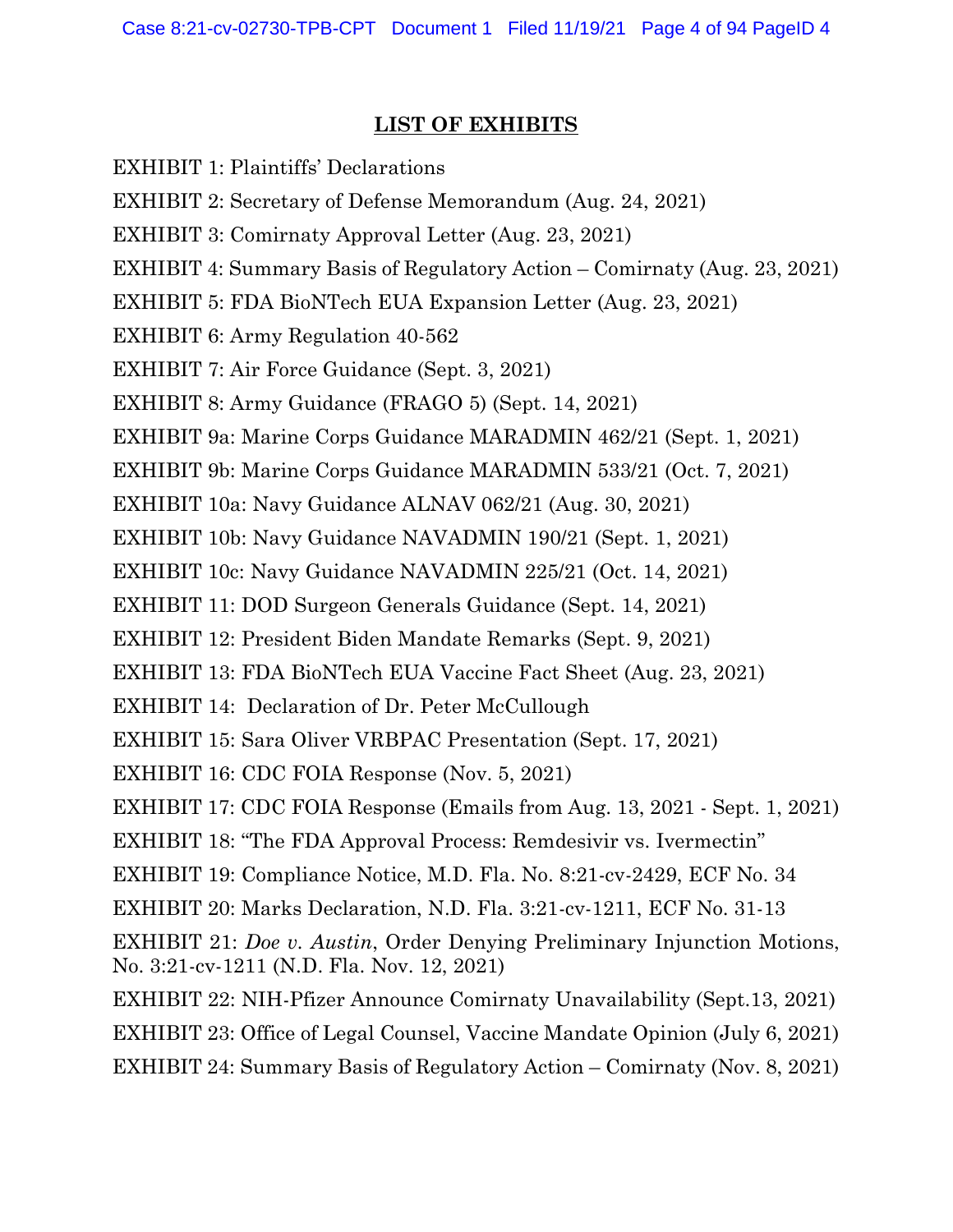Plaintiffs, by and through the undersigned counsel, hereby complain and allege the following:

#### INTRODUCTORY STATEMENT

1. Plaintiffs are a group of service members, on active duty or in the reserves, from each branch of the armed services. Plaintiffs allege that the August 24, 2021 Department of Defense ("DOD") COVID-19 vaccine mandate<sup>1</sup> ("DOD Mandate") is unconstitutional in that the DOD Mandate: (1) exceeds the Secretary's statutory authority; (2) violates the Administrative Procedures Act ("APA"), 5 U.S.C. § 551 et seq.; (3) modifies or partially repeals existing regulations governing immunization and medical and religious exemptions, without constitutional due process or following procedures required by law; and (4) violates the statutes and federal regulations requiring informed consent for treatments subject to an emergency use authorization ("EUA"). See 10 U.S.C. § 1107a and 21 U.S.C. § 360bbb-3. Further, the Defendants' exemption procedures and threats of severe punishment, including dishonorable discharge and potential imprisonment, violates Plaintiffs' rights under the First and Fifth Amendments to the U.S. Constitution, the No

<sup>1</sup> See Ex. 2, Secretary of Defense Lloyd Austin, III ("SECDEF"), "Memorandum for Senior Pentagon Leadership, Mandatory Coronavirus Disease 2019 Vaccination of Department of Defense Service Members" (Aug. 24, 2021) ("SECDEF Memo").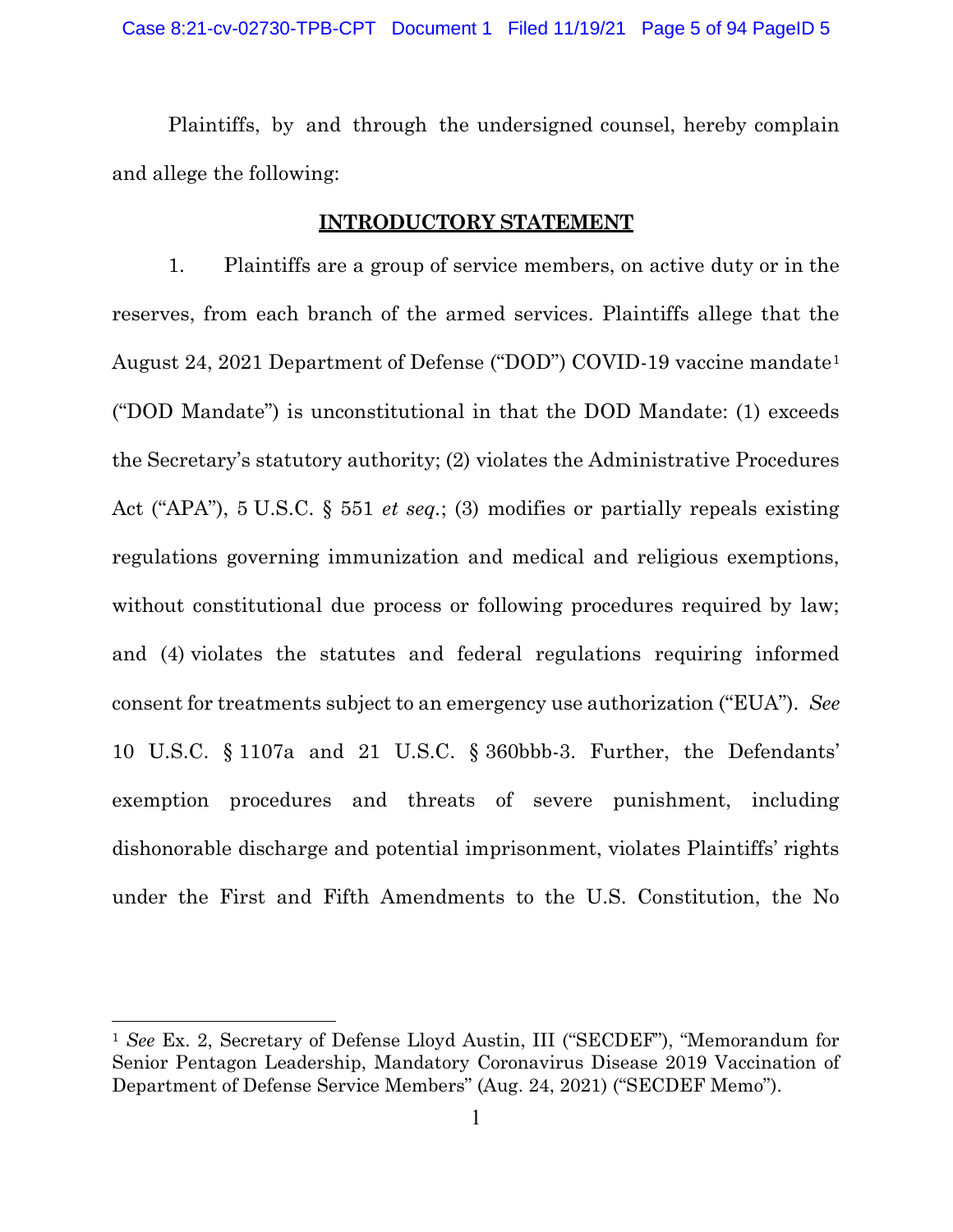Religious Test Clause of Article VI, Section 3, as well as the Religious Freedom Restoration Act ("RFRA"). 42 U.S.C. § 2000bbb, et seq.

2. DOD Mandate. The DOD Mandate, in reliance on the Food and Drug Administration's ("FDA") August 23, 2021 licensure of the Pfizer/BioNTech Comirnaty vaccine,<sup>2</sup> imposes the unprecedented requirement that 100% of service members be "fully vaccinated" with an FDA-licensed vaccine. See Ex. 2, DOD Mandate, at 1. Service members with previous infections and other medical conditions eligible for exemption under existing Army Regulation 40-5623 "are not considered fully vaccinated" or exempted. Id.

3. Armed Services Guidance. Each of the Armed Services has issued implementation guidance that, among other things, sets forth deadlines, religious and medical exemption procedures, and consequences for vaccine refusal. See Section III.B ("Armed Services Guidance"). Service

<sup>2</sup> See Ex. 3, FDA, BL 125742/0, Comirnaty Vaccine BLA Approval (Aug. 23, 2021) ("Comirnaty Approval Letter"). See also Ex. 4, FDA, Summary Basis of Regulatory Action, BLA 125742/0 (Aug. 23, 2021) ("August 23 Comirnaty SBRA"). On the same day, the FDA re-issued and expanded the EUA for the BioNTech Vaccine for "booster" shots to certain individuals because the licensed product, Comirnaty, is "not … available." See Ex. 5, FDA, Pfizer-BioNTech EUA Letter at 5 n.9 (Aug. 23, 2021) ("BioNTech EUA Expansion Letter").

<sup>3</sup> See Ex. 6, Army Regulation 40-562, "Immunizations and Chemoprophylaxis for the Prevention of Infectious Diseases" (7 Oct. 2013) ("AR 40-562"). AR 40-562 applies with equal force to each of the Armed Services active and reserve components. See AR 40- 562, ch. 3 (7 Oct. 2013).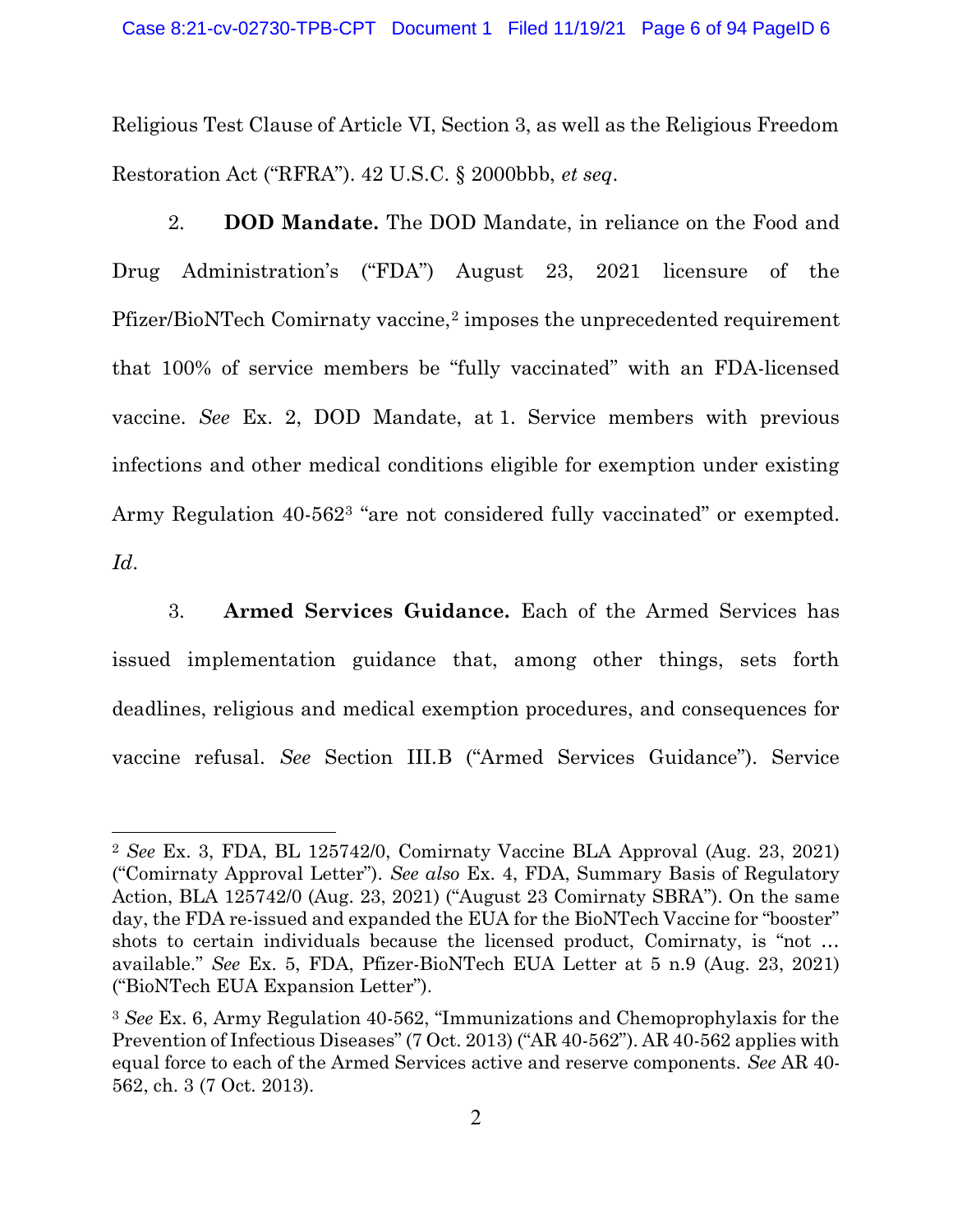members who decline vaccination may face the full range of administrative and disciplinary sanctions under the Uniform Code of Military Justice ("UCMJ") including separation, dishonorable discharge, and imprisonment. If dishonorably discharged, Plaintiffs will also lose the retirement, veterans and other government benefits they have earned through long service to their country, as well as future employment opportunities, and fundamental constitutional rights.

4. Statutory and Regulatory Violations. The Armed Services' guidance violates the express terms of the DOD Mandate (which permits only licensed vaccines to be mandated) and informed consent laws insofar as the service branches mandate the use of EUA vaccines "as if," or "interchangeably" with, the licensed Comirnaty Vaccine, which is not available.4 The DOD Mandate and the Armed Services Guidance also violate AR 40-562, the APA, and required DOD procedures, insofar as the services have written out of the regulations existing medical exemptions for service members like Plaintiffs who have natural immunity from a previous COVID-19 infection or other

<sup>4</sup> On September 13, 2021, the National Institutes of Health ("NIH") posted an announcement by Pfizer that Pfizer "does not plan to produce any product with these new [Comirnaty] NDCs and labels over the next few months while the EUA authorized product is still available and being made available for U.S. distribution." See Ex. 22, NIH-Pfizer Announcement of Comirnaty Unavailability. See also See Ex. 5, BioNTech EUA Expansion Letter at 5 n.9; Ex. 24, Summary Basis of Regulatory Action – Comirnaty at 5 (Nov. 8, 2021) ("November 8 Comirnaty SBRA") ("In the U.S., there are no licensed vaccines or anti-viral drugs for the prevention of COVID-19.").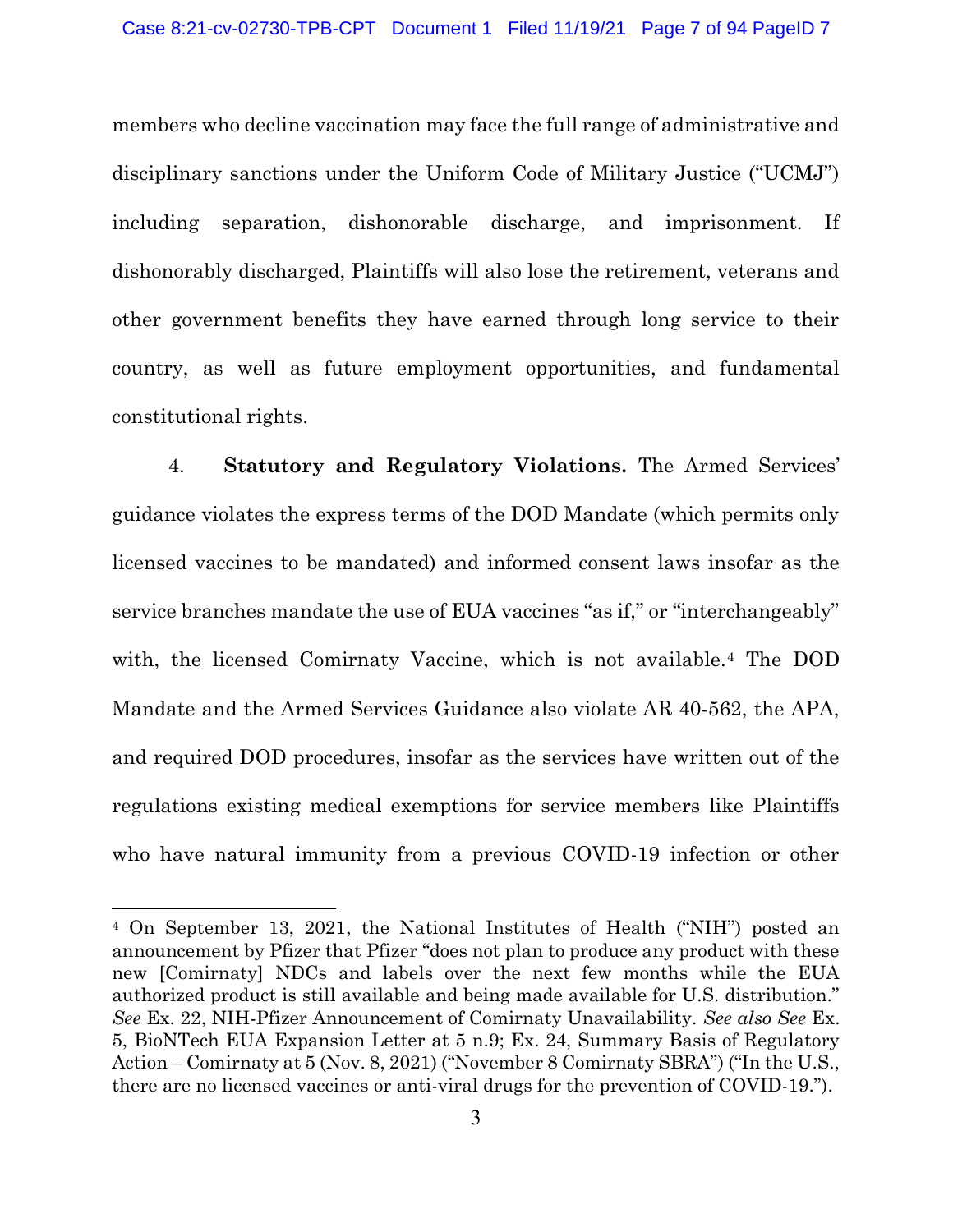medical conditions that place them at heightened risk from vaccinations. Defendants' elimination of the natural immunity exemption, and adoption of an unprecedented 100% vaccination target, appears to be based on blind faith in the recommendations of the Centers for Disease Control and Prevention ("CDC"), which just acknowledged that it has no evidence whatsoever that any previously infected and recovered person has subsequently infected another person. See Ex. 16, CDC November 5 FOIA Response.

5. First Amendment & Religious Liberty Violations. Plaintiffs have a fundamental right to exercise their religion free of coercion, and to participate in the military without discrimination on the basis of religion. On information and belief, Defendants are intentionally refusing to recognize Plaintiffs' rights under both the Free Exercise Clause of the First Amendment and RFRA. Defendants intend to force Plaintiffs to choose between their sincerely held religious beliefs, which require them to refuse the currently available COVID-19 vaccines, and severe punishments for refusing an unlawful and unconstitutional vaccination mandate. On information and belief, Defendants intend to purge from the military those with sincerely held religious objections to this vaccine through, among other things, an invasive and unconstitutional religious accommodation request questionnaire and evaluation criteria intended to identify and exclude those with disfavored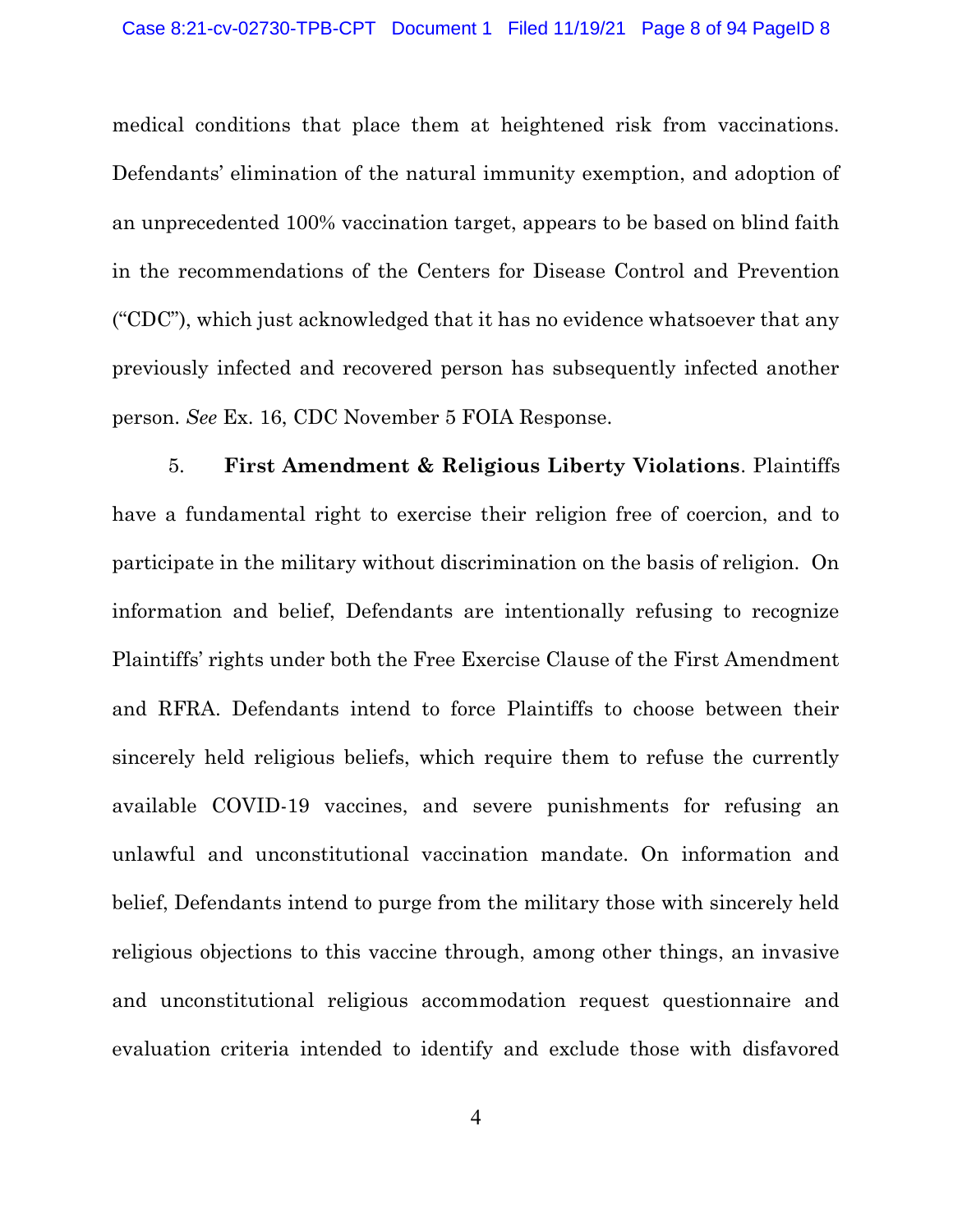beliefs. Together, these measures constitute a prohibited religious test in violation of the No Religious Test Clause. See U.S. CONST. ART. VI, § 3 ("no religious Test shall ever be required as a Qualification to any Office or public Trust under the United States"). The Defendants' actions prove the unlawful and exclusionary intent: zero religious accommodation requests have been granted, while thousands have been denied. See Ex. 19, Defendants' Compliance Notice.

6. Fifth Amendment Equal Protection Violations. The DOD Mandate is a part of a government-wide program that irrationally creates and maintains two classes of service members: (1) those who are "fully vaccinated," who are presumed to pose no danger to health or readiness; and (2) those who are not "fully vaccinated," who are uniformly presumed to be a danger to everyone (including themselves). Class membership ("fully vaccinated") is defined in vague and fluid terms that may change from one day to the next (i.e., based on FDA or CDC booster shot recommendations) and that is based on an unsupported and demonstrably false presumption that "full" vaccination prevents the spread of COVID-19. See infra Section V.E (""Fully Vaccinated" Spread COVID-19 & Lack of Evidence for Public Health Benefits from Vaccination"). The DOD Mandate also serves no rational or legitimate purpose insofar as it threatens expulsion and punishment of tens of thousands of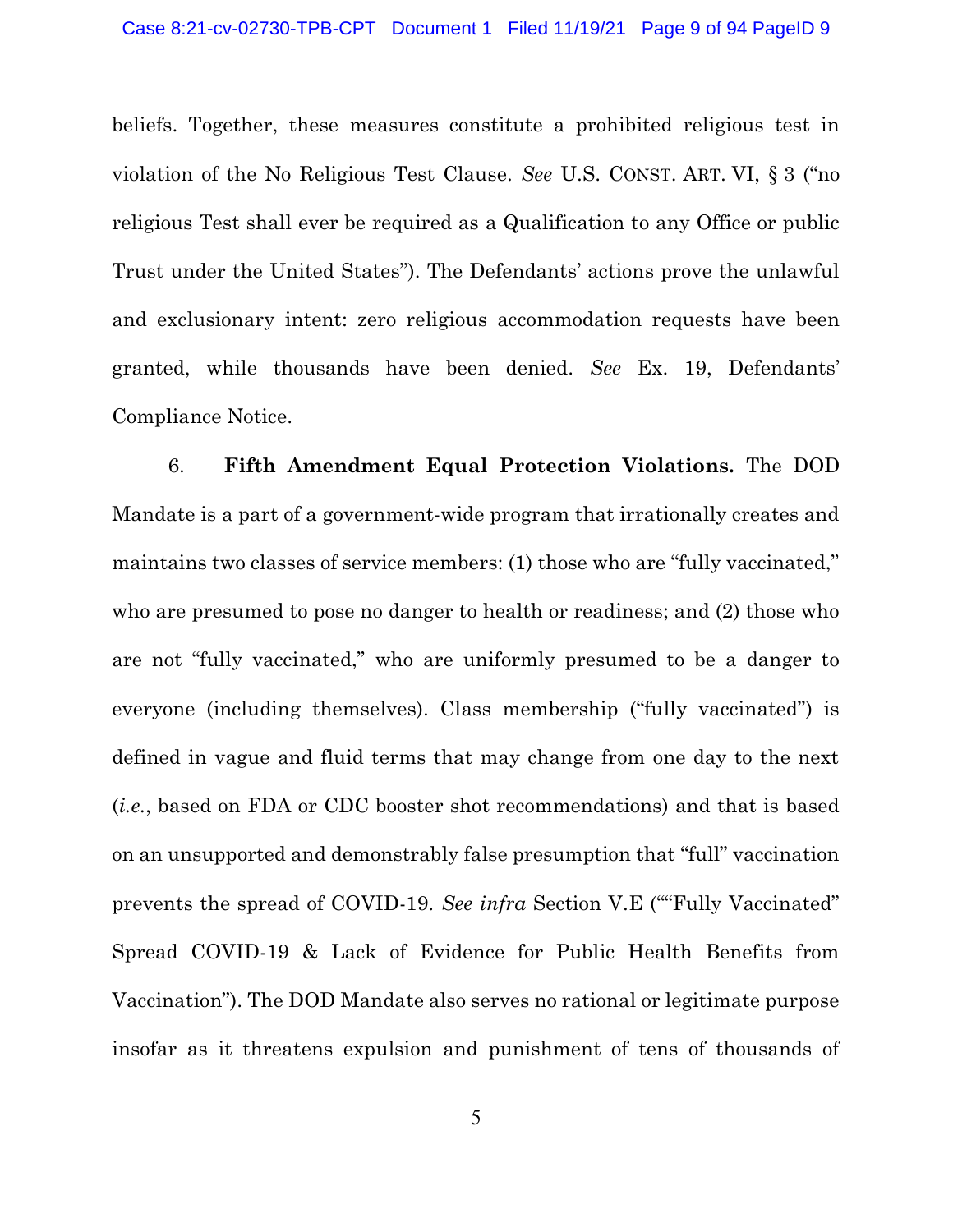service members for refusal to take an unproven, ineffective, and *unavailable* experimental treatment based on well-established medical grounds (e.g., natural immunity) and/or sincerely-held religious beliefs. Even if it were 100% effective (which it is not), the treatment would save at most dozens of lives per year. See infra Section I.C ("COVID-19 Risks for DOD Military Personnel"). Going forward, the DOD Mandate would bifurcate society into those who may serve in the U.S. military, and those who are barred from serving.

7. Fifth Amendment Due Process Violations. The DOD Mandate threatens to deprive Plaintiffs of life, liberty and property without the minimal requirements of constitutional due process. The COVID-19 "vaccines" are experimental and carry a non-negligible risk of death or serious injury; conversely, vaccine refusal will end their military careers, bar them from other federal or private employment, and may result in loss of their freedom, as well as retirement and other governmental benefits to which they would otherwise be entitled. The Defendants have also violated Plaintiffs' due process rights insofar as they have added a new vaccination requirement, while eliminating existing exemptions, without notice, procedures required by law, or even bothering to change the text of existing rules.

8. Fluid & Changing Meanings of "Vaccine" and "Fully Vaccinated." The DOD has mandated an experimental medical treatment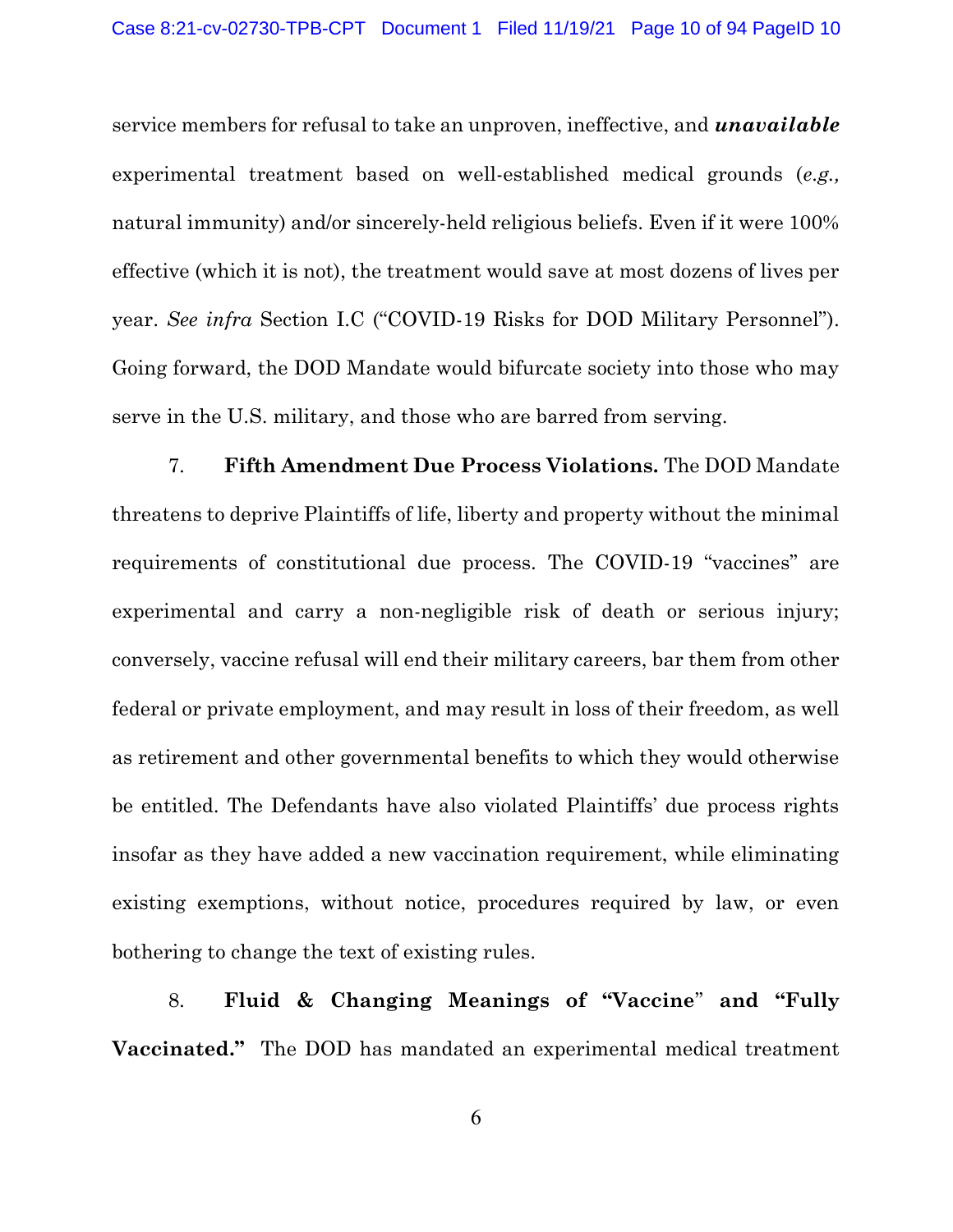that, while referred to as a "vaccine," fundamentally differs from traditional vaccines biologically and in its effects; COVID-19 vaccines do not provide immunity or prevent infection or transmission. In response to the widespread public recognition of the differences, the CDC changed its definition of "vaccine" and "vaccination" within a week after FDA's Comirnaty Approval to treatments that provide only "protection" rather than "immunity." See infra Section V.D ("Fluid Definition of "Vaccine," "Vaccination" & "Fully Vaccinated"'"). The DOD is not due any deference for its expertise where it has outsourced decision-making to the willfully blind CDC, which has intentionally refused to collect or consider evidence on "breakthrough infections" or natural immunity that may contradict its preferred policy outcome *(i.e., universal*) vaccination). See infra Ex. 16, CDC November 5 FOIA Response. The DOD's definition of "fully vaccinated"—two doses of Pfizer or Moderna or one dose of Johnson & Johnson—relies on the CDC's recommendations that are subject to change at any time. As soon as the FDA determines that full vaccination requires a third dose (as in Israel, and as currently proposed in the U.S.), or additional doses, then all formerly fully vaccinated service members will be deemed unvaccinated and will be compelled to take however many additional doses the FDA or CDC recommend that week.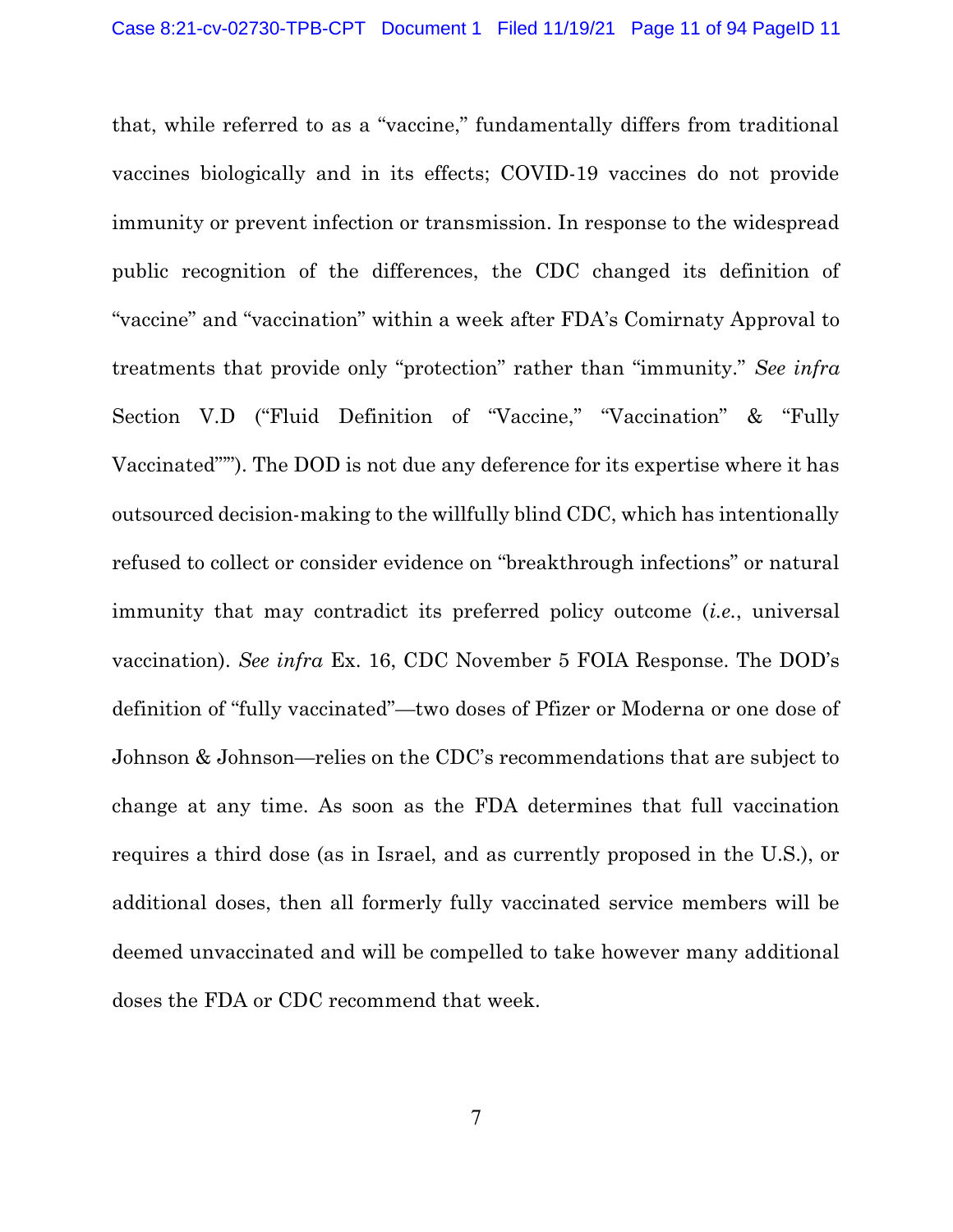9. Relief Requested. Plaintiffs file this action seeking an Administrative Stay, Preliminary Injunction and Declaratory Judgment requesting that this Court:

- (1) Declare the DOD Mandate unlawful, unconstitutional, and in violation of federal laws and regulations governing informed consent, the APA, and AR 40-562;
- (2) Declare unlawful and enjoin the administration of any EUA-labeled or manufactured vaccine pursuant to the DOD Mandate.
- (3) Enjoin any implementation of the DOD Mandate by the Defendant Armed Services or other DOD components, or stay the effective date for any implementation orders pending resolution by this Court;
- (4) Declare unlawful and unconstitutional the DOD and Armed Services requirements and criteria for assessing religious accommodation requests;
- (5) Order Defendants to cease targeting Plaintiffs for their religious beliefs;
- (6) Order Defendants to grant Plaintiffs' requests for medical exemptions and religious accommodations from the DOD Mandate; and
- (7) Declare the DOD Mandate and Defendants' implementation thereof as unconstitutional, in violation of the No Religious Test Clause, and the First and Fifth Amendments of the U.S. Constitution.
- 10. Plaintiffs seek this relief pursuant to the Administrative

Procedures Act, 5 U.S.C. §§ 702 and 705, the Federal Declaratory Judgment

Act, 28 U.S.C. § 2201 and § 2202, the All Writs Act, 28 U.S.C. § 1651, and 42 U.S.C. § 1983.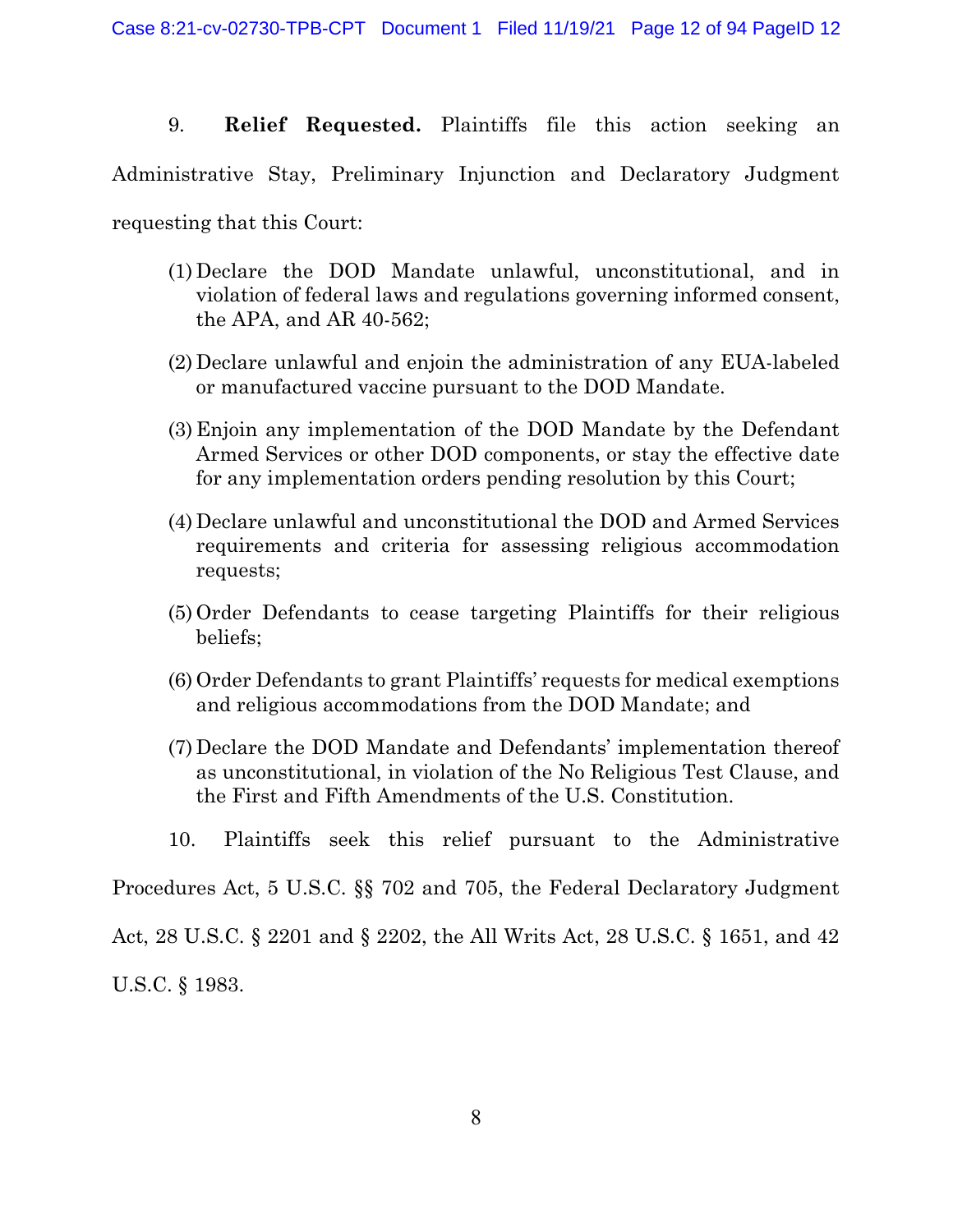#### **PARTIES**

11. Plaintiffs are active-duty or reserve duty Service members who are subject to the DOD Mandate, as implemented through the Armed Services Guidance of the branch in which they serve. Plaintiffs' declarations provide additional information regarding their religious and medical exemption requests, the guidance that they have received (including orders to receive EUA vaccines in place of licensed vaccines), and administrative and disciplinary actions.

12. Plaintiff HOWARD CROSBY is a Sergeant Major ("SGM") in the US Army Reserves. He is domiciled in Brandon, Florida, and currently stationed in Texas. He has honorably served the United States of America for 23 years, and he has been awarded the U.S. Central Command star performer award from General (now SECDEF) Austin, Defense Meritorious Service Medal, Joint Commendation Medal, Army Commendation Medal, the Joint Service Achievement Medal, as well as many others. SGM CROSBY is willing to take the FDA-licensed Comirnaty vaccine, but not the EUA BioNTech Vaccine. Despite the fact that he has never declined immunization with an FDA-licensed Comirnaty vaccine, on October 12, 2021, he received counseling from his commanding officer for vaccine refusal. Subsequently, he has been unlawfully pressured to sign counseling statements and he has been threatened with a letter of reprimand, receiving a less than honorable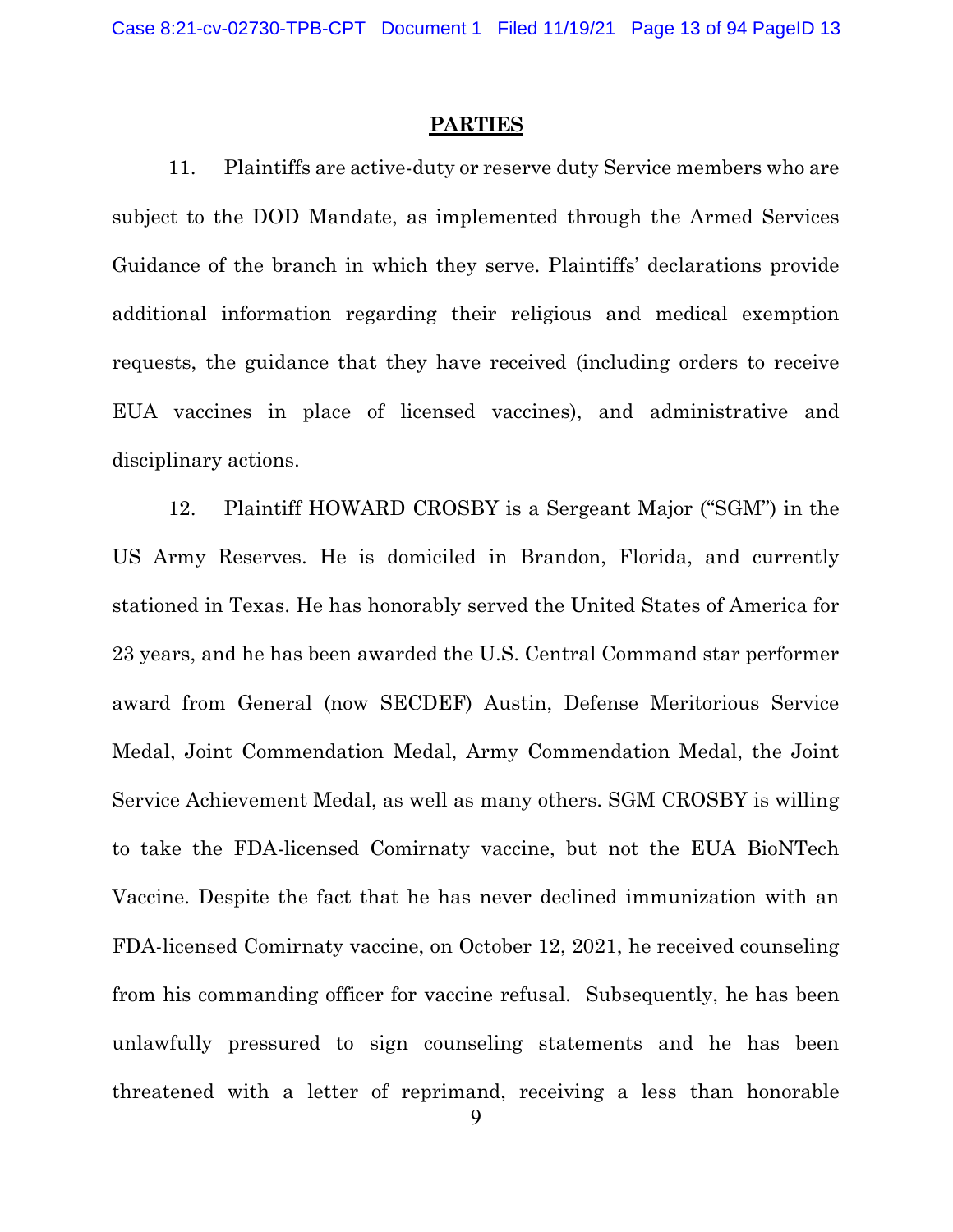discharge, and loss of retirement and veterans benefits to which he is entitled. He has not been on duty since June 2021, and his command's action raise serious questions as to whether he can be counseled or otherwise sanctioned under the UCMJ while not on duty. He has not pursued a religious or medical exemption due to his belief that the vaccine mandate is an unlawful order.

13. Plaintiff GARY BODONY is a Lieutenant Colonel ("LTC") in the Kansas Air National Guard. He is domiciled and currently stationed in Kansas. He has served for 19 years as a Combat Pilot and an Inspector General. He has received numerous commendations including Air Force Commendation Medals, Meritorious Unit Award, AF Outstanding Unit Award, Combat Readiness Medal, National Defense Service Medal, and the Global War on Terrorism Service Medal. LTC BODONY has filed a religious accommodation request, which is still pending. He is being threatened with a dishonorable discharge for his refusal to receive the COVID-19 vaccination. He also has natural immunity from a documented previous COVID infection, including a positive antibody test. Along with the threat of dishonorable discharge after serving his country for 19 years, he also faces the loss of retirement benefits, veterans and other governmental benefits, even though he is eligible for retirement in less than three months on February 22, 2022.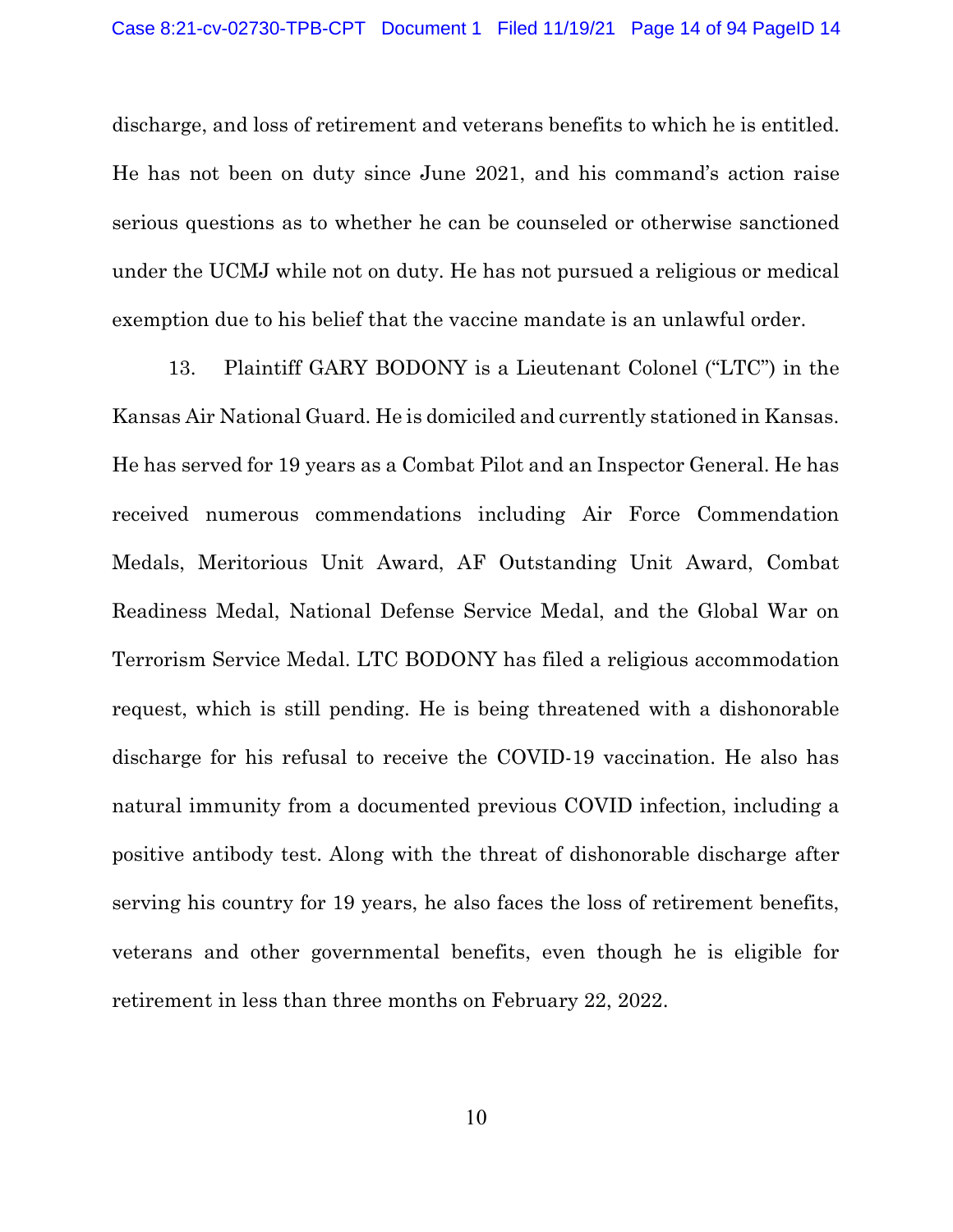14. Plaintiff ERIC BURGESS is a Logistics Readiness Officer in the Michigan Air National Guard (as well as Department of the Army Civil Service employee). He is domiciled and stationed in Michigan. MR. BURGESS has served for over 16 years. He has deployed to the Middle East twice for Operation Iraqi Freedom/Enduring Freedom and Operation Inherent Resolve, and he has been awarded a Force Commendation Medal, three Air Force Achievement Medals, and five Meritorious Service Medals, among many others. MR. BURGESS has a previous documented COVID-19 infection in June 2020, but due to Air Force policy is not eligible for medical exemption. He has submitted a religious accommodation based on his sincerely held religious beliefs and refusal to participate in the act of evil underlying the vaccines' development. Despite being recommended for approval by his chaplain, he has been informed by his Commander that it will almost certainly be denied, regardless of its contents, merits, or sincerity, and that submission will result in administrative separation. The terms of his separation will likely result in the loss of both the Air Force Time in Service benefits to which he is entitled, as well as the loss of his Civil Service position, pension, and benefits.

15. Plaintiff JESSICA CALDWELL is a Master Sergeant ("MSGT") in the United States Air Force Reserve. She is domiciled in Nevada and currently stationed in Georgia. She has served for 16 years and has received multiple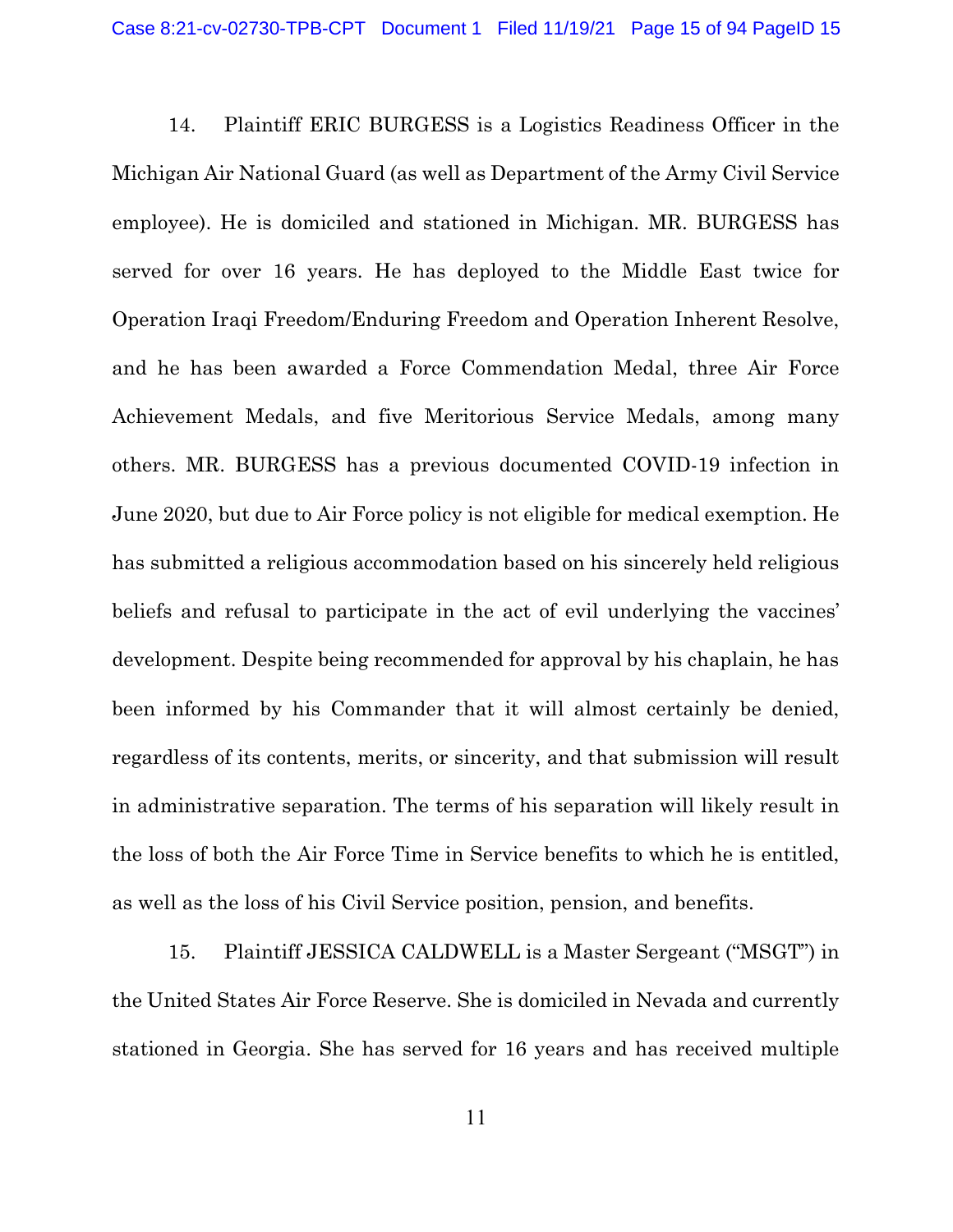high-level achievement awards, including the U.S. Air Force Special Recognition Ribbon. On September 28, 2021, MSGT CALDWELL submitted her request for religious accommodation, which was denied on October 27, 2021. MSGT CALDWELL is also in remission from cancer; when she brought up her medical concerns regarding vaccination, she was advised that her history of cancer would not be grounds for medical exemption.

16. Plaintiff JEFFREY COMRIE is a Captain ("CAPT") in the United States Marine Corps. He is domiciled and stationed in North Carolina. CAPT COMRIE has served his country for five years, earning his Marine Corps wings as a MV-22 (Osprey) pilot in November 2019, as well as the Global War on Terror Service Medal and the National Defense Service Medal. CAPT COMRIE tested positive for COVID-19 on March 12, 2021, but due to Marine Corps policy is not eligible for exemption on that ground, nor on the grounds that the experimental vaccines may interfere with a documented fertility condition. He submitted his request for a religious accommodation on September 10, 2021, which was denied. If CAPT COMRIE's appeal is denied, he will face a Board of Inquiry followed by the potential of an Administrative Discharge with a service Characterization of General Under Honorable Conditions, which would result in the denial of veterans and other governmental benefits and damage his future employment prospects. Due to his submission of a religious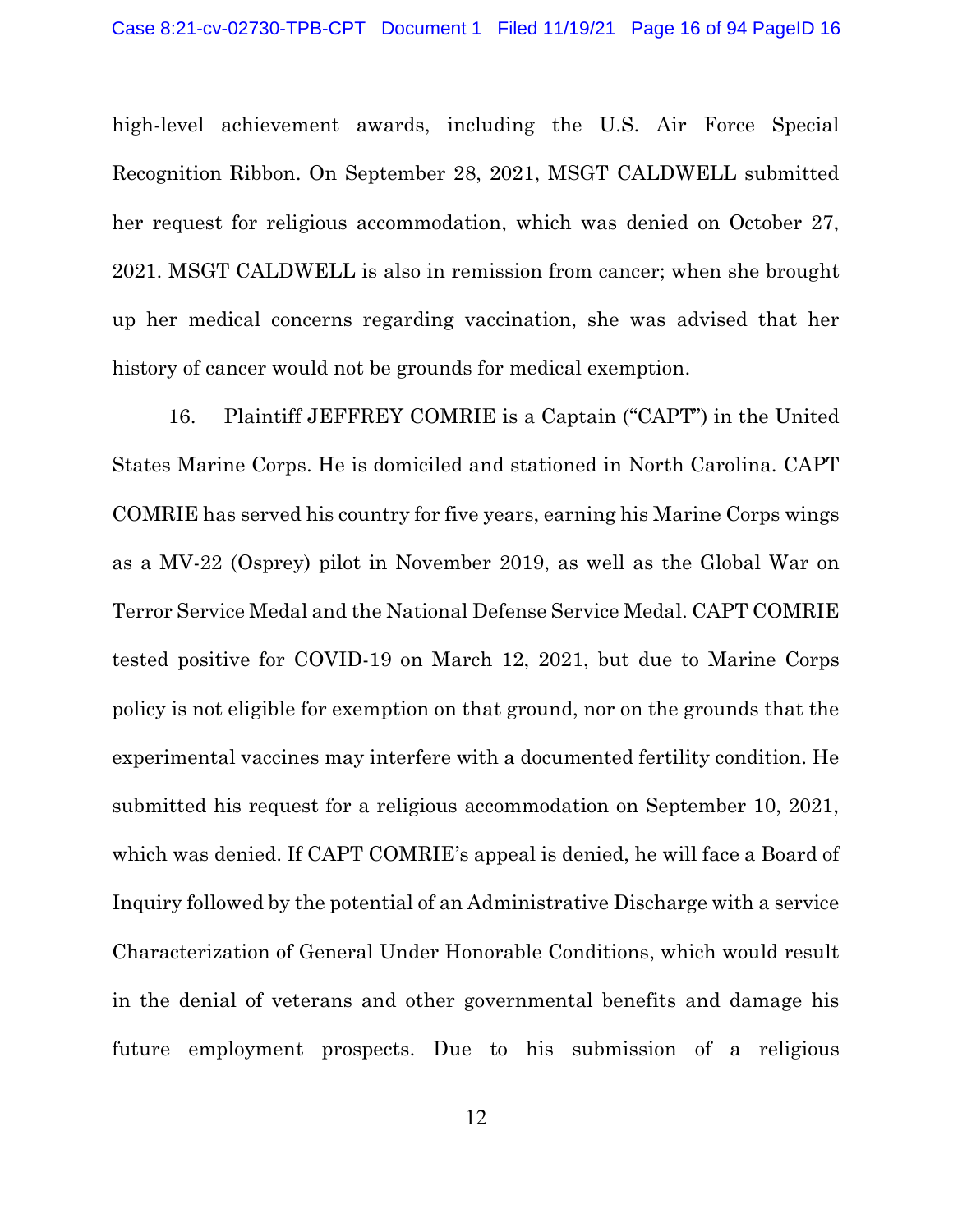accommodation request, he has already been denied the opportunity to deploy with his unit; even if his appeal is granted, he will still likely be ineligible for future deployments or promotion.

17. Plaintiff PAUL DEE is a Captain in the United States Navy. He is domiciled in New Jersey and is currently the Commanding Officer of the New York Navy Reserve Center New York City. CAPT DEE has served honorably for 28 years, and has been awarded the Defense Meritorious Service Medal, three Meritorious Service Medals, the Joint Service Commendation Medal, two Navy Commendation Medals, one Army Commendation Medal, and three Navy Achievement Medals. After release of the SECDEF Memo, he was urged by his command to be vaccinated by September 2, 2021, despite the unavailability of the licensed vaccine. CAPT DEE submitted a religious accommodation request on August 30, 2021, which was recommended for denial on September 17, 2021. He has also submitted a request to resign his command September 7, 2021, with a May 1, 2022 retirement date to ensure that he remained within the 180-day administrative exemption under AR 40- 562/BUMEDINST 6230.15B. His Commanding Officer urged him to request a November 28, 2021 retirement date, or else face Detach for Cause ("DFC") proceedings; CAPT DEE has now received a DFC request, which may result in criminal charges and dishonorable discharge.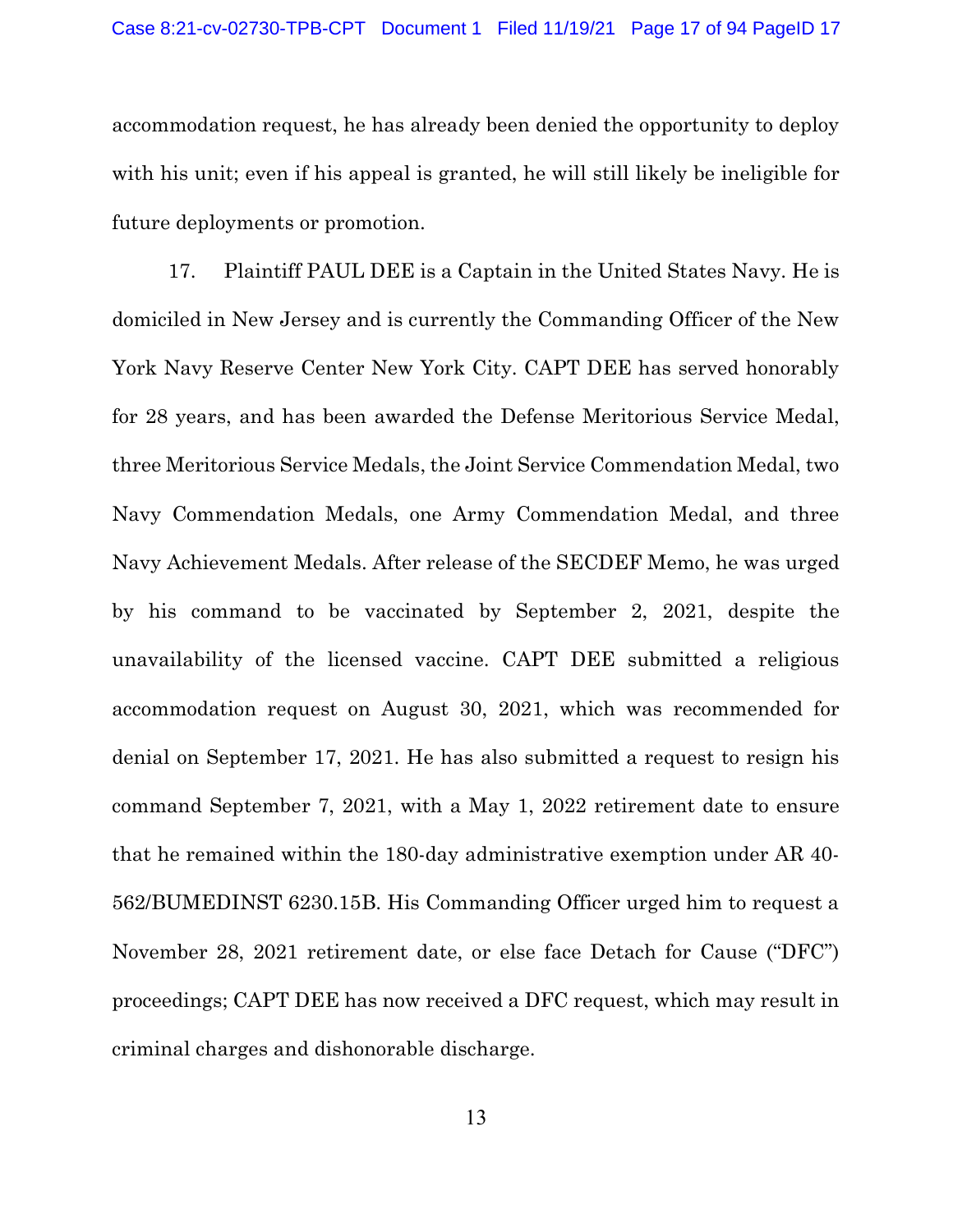18. Plaintiff BRIAN R. DUFFY is an Ensign ("ENS") in the United States Navy and a U.S. Navy SEAL. He is domiciled and currently stationed in California. He has honorably served his country for fourteen years. During this time, he has completed two combat deployments in the Middle East; he was selected for the highly competitive commissioning program "Seaman to Admiral" in 2017; and he has received a Joint Commendation Medal, Army Achievement, two Navy Achievement Medals, Campaign medals for Inherent Resolve, Global War on Terror, and Operation Freedom Sentinel. On September 30, 2021, ENS DUFFY requested a religious exemption, which was denied on November 1, 2021. Despite having a documented previous COVID-19 infection, Naval Special Warfare will not grant or consider a medical exemption; and any medical exemption would automatically disqualify ENS DUFFY from being a SEAL.

19. Plaintiff ALLEN HALL is Senior Master Sergeant (SMSGT/E-8) in the United States Air Force Active Guard Reserve ("AGR") program. He is domiciled in Georgia and stationed in Ohio. SMSGT HALL has served honorably for 21 years. His awards and decorations include the Meritorious Service Medal, the Air Force Commendation Medal (with one device), the Air Reserve Forces Meritorious Service Medal (with 5 devices), and the Global War on Terrorism Service Medal. On October 12, 2021, SMSGT HALL submitted a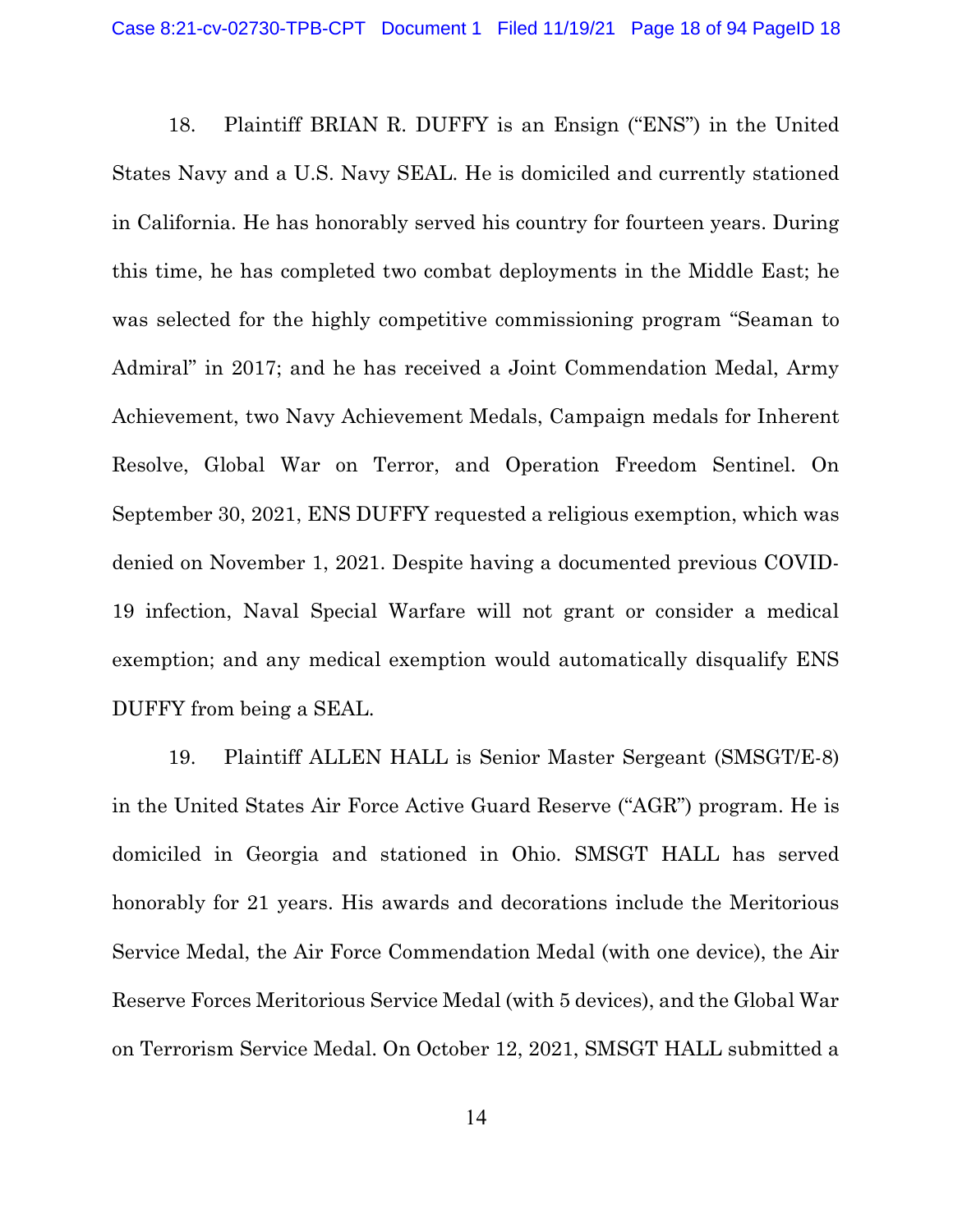request for a temporary religious exemption (120 days) that would be valid only long enough for his requested retirement date of May 30, 2022. On October 27, 2021, his request was denied. SMSGT HALL was given 72 hours to submit an appeal, which he did on October 30, 2021; his appeal is still pending

20. Plaintiff NICHOLAS HALLMARK is a Chief Gunners Mate ("CGM") in the United States Coast Guard. He is domiciled and currently stationed in Texas. CGM HALLMARK is a 21-year veteran of the United States Coast Guard, earning four Coast Guard Achievement Medals, seven Coast Guard Good Conduct Medals, the Iraq Campaign Medal, the Global War on Terrorism Medal, the Global War on Terrorism Expeditionary Medal and two Coast Guard Overseas Service Medals. On October 13, 2021, CGM HALLMARK was informed that his request for medical exemption based on a previous documented COVID-19 infection had been denied. Also, on October 13, 2021, he received disciplinary paperwork ordering him to report to his base's clinic to receive the first dose of an FDA-approved vaccine, but he did not receive a vaccine because the FDA-licensed Comirnaty vaccine was not available. He has subsequently received additional written disciplinary actions for vaccine refusal, including 50-mile travel restrictions and denial of promotion, loss of approved retirement date, and a less than Honorable discharge.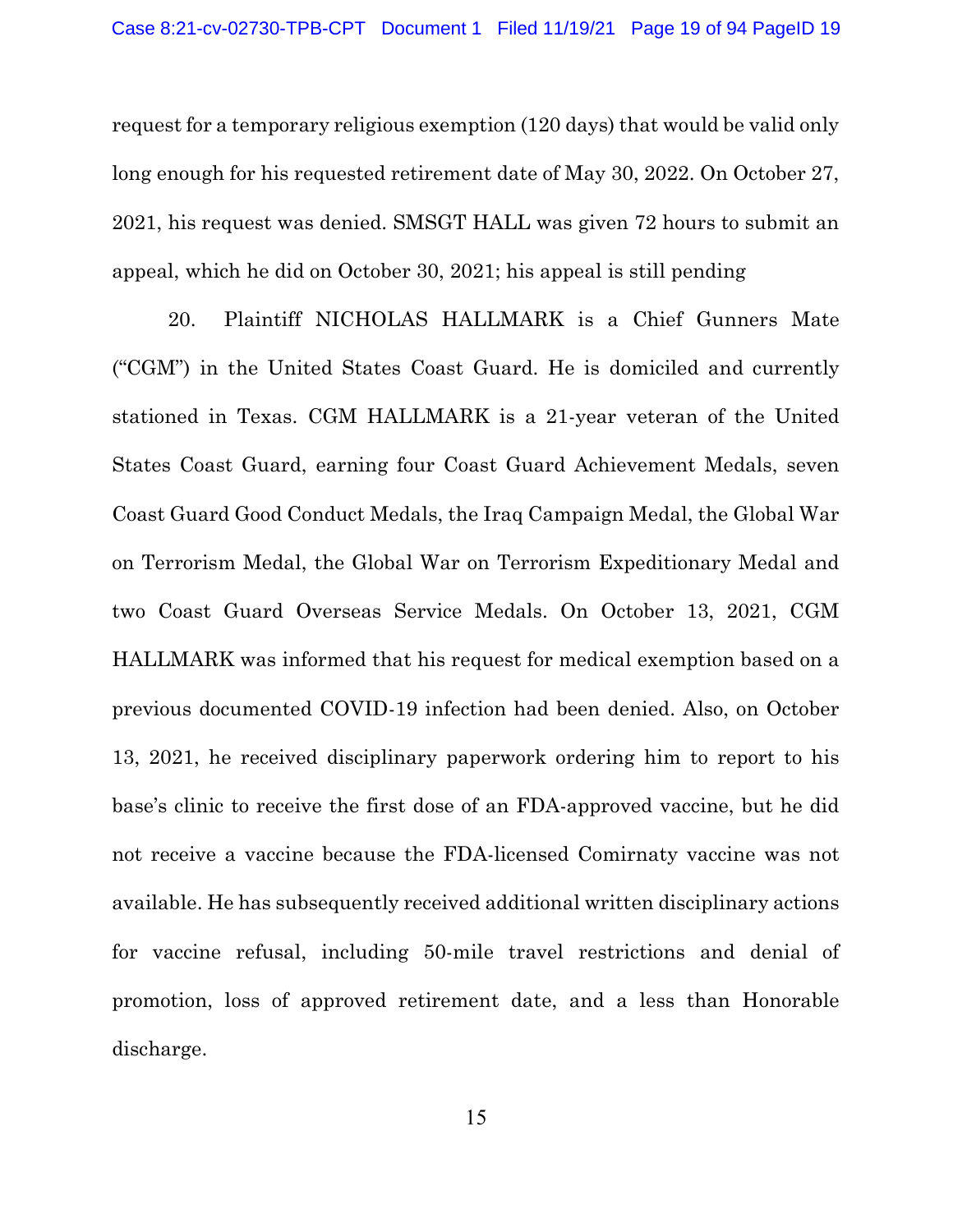21. Plaintiff JOHN HYATT is Chief Warrant Officer-4 ("CWO-4") in the United States Marine Corps. He is domiciled and currently stationed in Hawaii. CWO-4 HYATT has proudly served in the United States Marine Corps for the past 26 years, and has been awarded three Meritorious Service Medals, three Navy and Marine Corps Commendation Medals, one Navy and Marine Corps Achievement Medal, one Global War on Terrorism Service Medal, four Marine Corps Good Conduct Medals, two National Defense Medals, and many other awards and commendations. On September 8, 2021, CWO-4 HYATT was informed that the vaccination deadline was September 9, 2021. After confirming with his base's medical facility that the FDA-licensed Comirnaty vaccine was not available there or anywhere else in Hawaii, he challenged the legality of the order. On October 6, 2021, CWO-4 HYATT submitted a religious accommodation request, which is still pending.

22. Plaintiff MICHAEL JACOBELLIS is a Major ("MAJ") in the United States Marine Corps with twelve years of service currently serving as an Air Defense Officer at Camp Humphreys, South Korea. His professional achievements include the Navy and Marine Corps Achievement Medal, the Navy and Marine Corps Commendation Medal (with one device) and recognition as the Marine Corps Aviation Association Command and Control Officer of the Year in 2017. On September 14, 2021, MAJ JACOBELLIS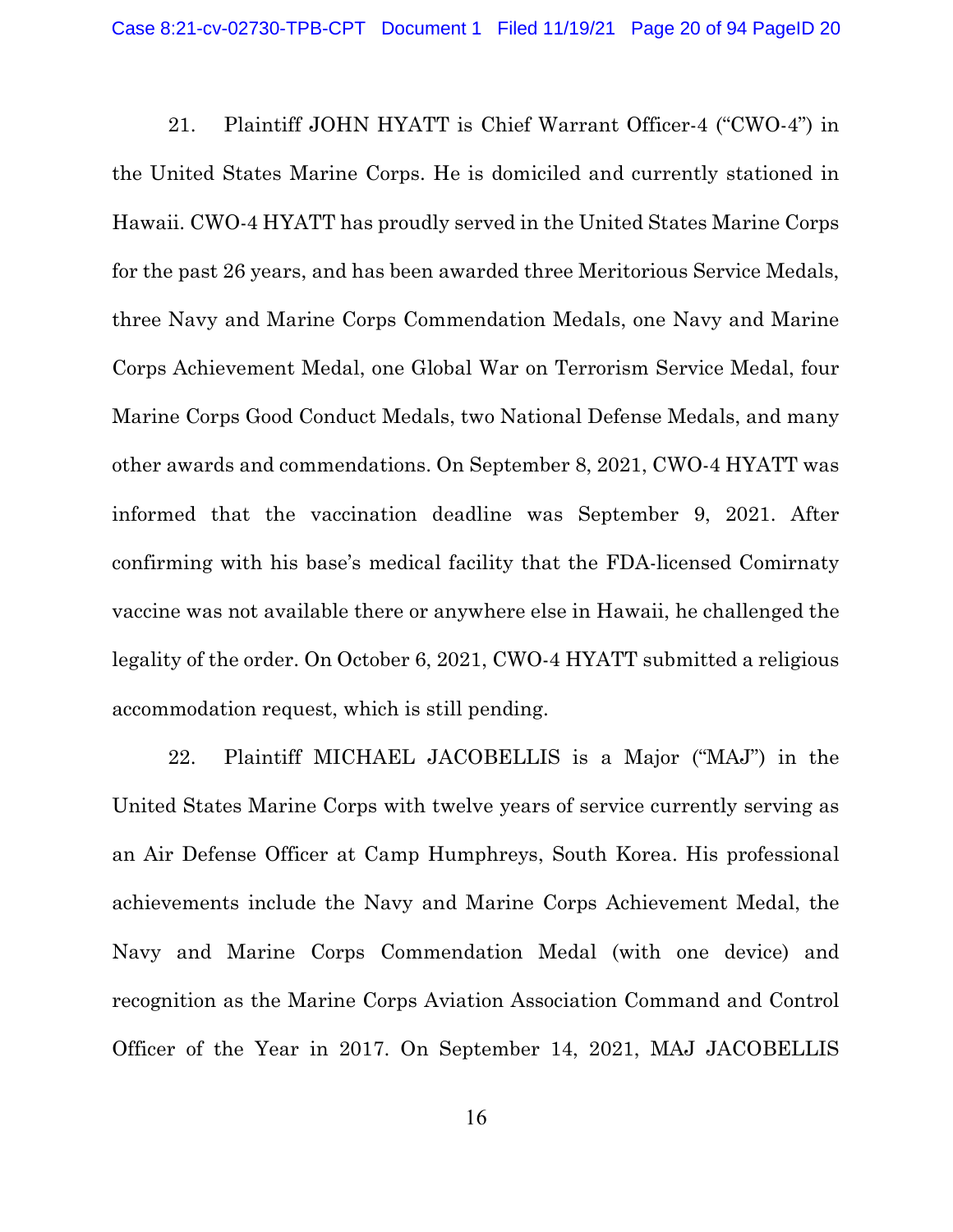submitted a religious accommodation request, which was denied October 7, 2021. When MAJ JACOBELLLIS challenged the legality of the order based on the unavailability of the FDA-licensed Comirnaty vaccine, he was informed that he will be required to take an EUA vaccine if Comirnaty remains unavailable. He is also willing to take a vaccine that uses traditional technology (e.g., Novavax), rather than mRNA technology, as soon as it is available, and FDA approved. As of November 28, 2021, MAJ JACOBELLIS faces administrative separation and loss of veterans, retirement, health and other benefits. This would impose a severe hardship because he has a child who is reliant on his military medical benefits for follow-on care after being born with a congenital heart defect that required open-heart surgery four days after the child was born.

23. Plaintiff KRYSTLE KAGEYAMA is a Lieutenant Commander ("LCDR") in the United States Navy Reserves. She is domiciled in Virginia and currently stationed in Nebraska. LCDR KAGEYAMA has served for over 18 years, and she has been awarded an Afghanistan Campaign Medal, two Armed Forces Reserve Medals with "M" Device, one Global War on Terrorism Expeditionary Medal, two Joint Service Commendation Medals, three Navy and Marine Corps Achievement Medals, as well as many others. She has been selected as Commander for FY22, but due this promotion has been delayed or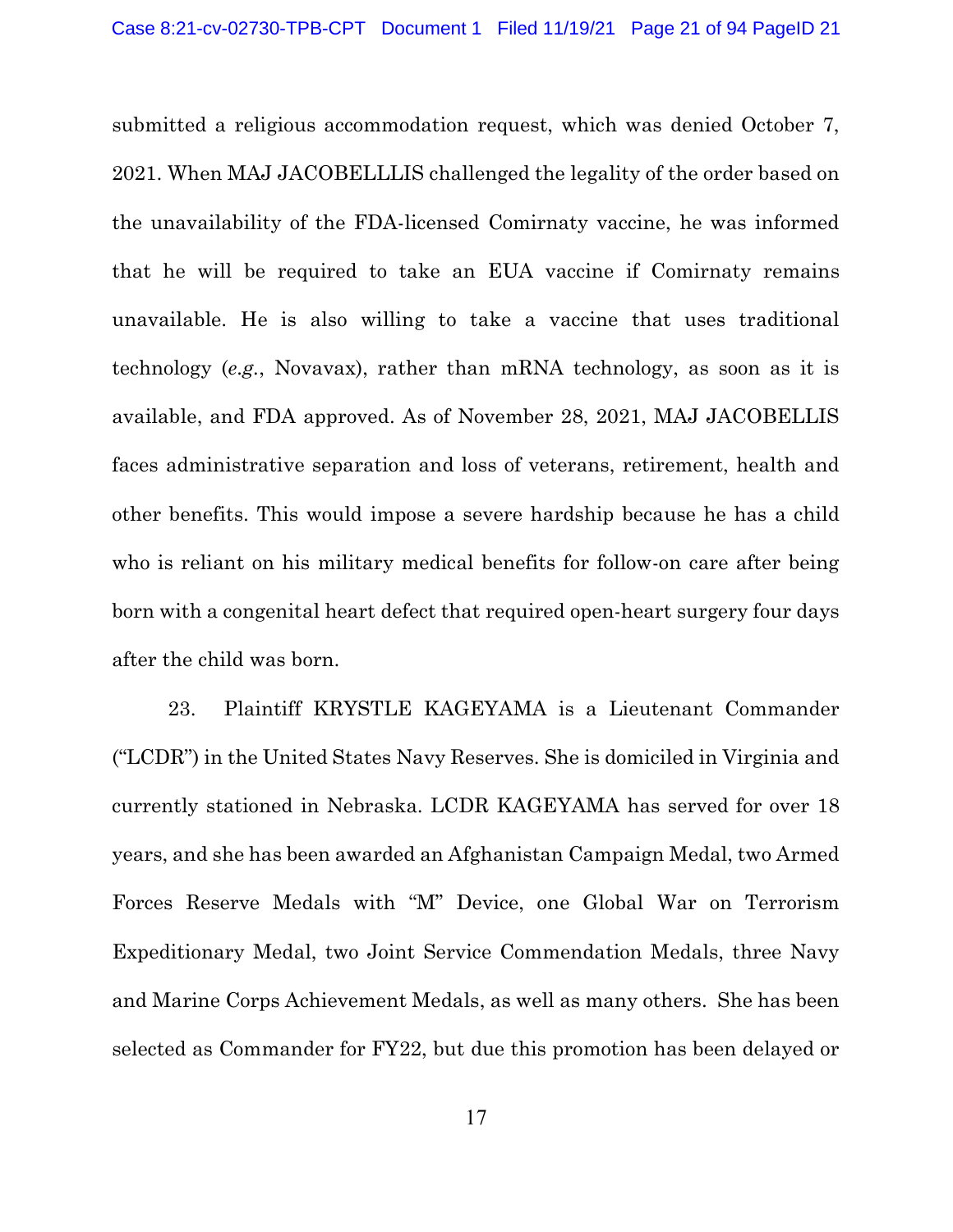denied due to vaccine refusal. On October 17, 2021, LCDR KAGEYAMA submitted her request for religious exemption and accommodation, which is still pending.

24. Plaintiff ERIC MARPLE is a Major in the United States Army. He is domiciled and stationed in Kentucky. MAJ MARPLE has served on active duty, in the reserves and inactive ready reserves since 2000. MAJ MARPLE is Doctor of Osteopathic Medicine, internal medicine residency trained, gastroenterology fellowship trained, and double board certified. He was counseled for vaccine refusal starting on September 20, 2021. He submitted his request for religious exemption on September 24, 2021, which is currently pending. As a physician, he is opposed to vaccination because he believes he has natural immunity from a previous infection; because he is a 40-year old physician in good health with minimal risk factors; and because the risks outweigh the benefits for someone in his age and risk categories.

25. Plaintiff BRIAN MOODY is a Major in the Pennsylvania Air National Guard Major (Active Guard Reserve). He is domiciled and currently stationed in Pennsylvania. MAJ MOODY has exemplary service to the United States as an enlisted airman and Air Force Officer and pilot for almost 20 years, serving in seven combat deployments, including active duty as part of Operation Enduring Freedom. He has been awarded the Meritorious Service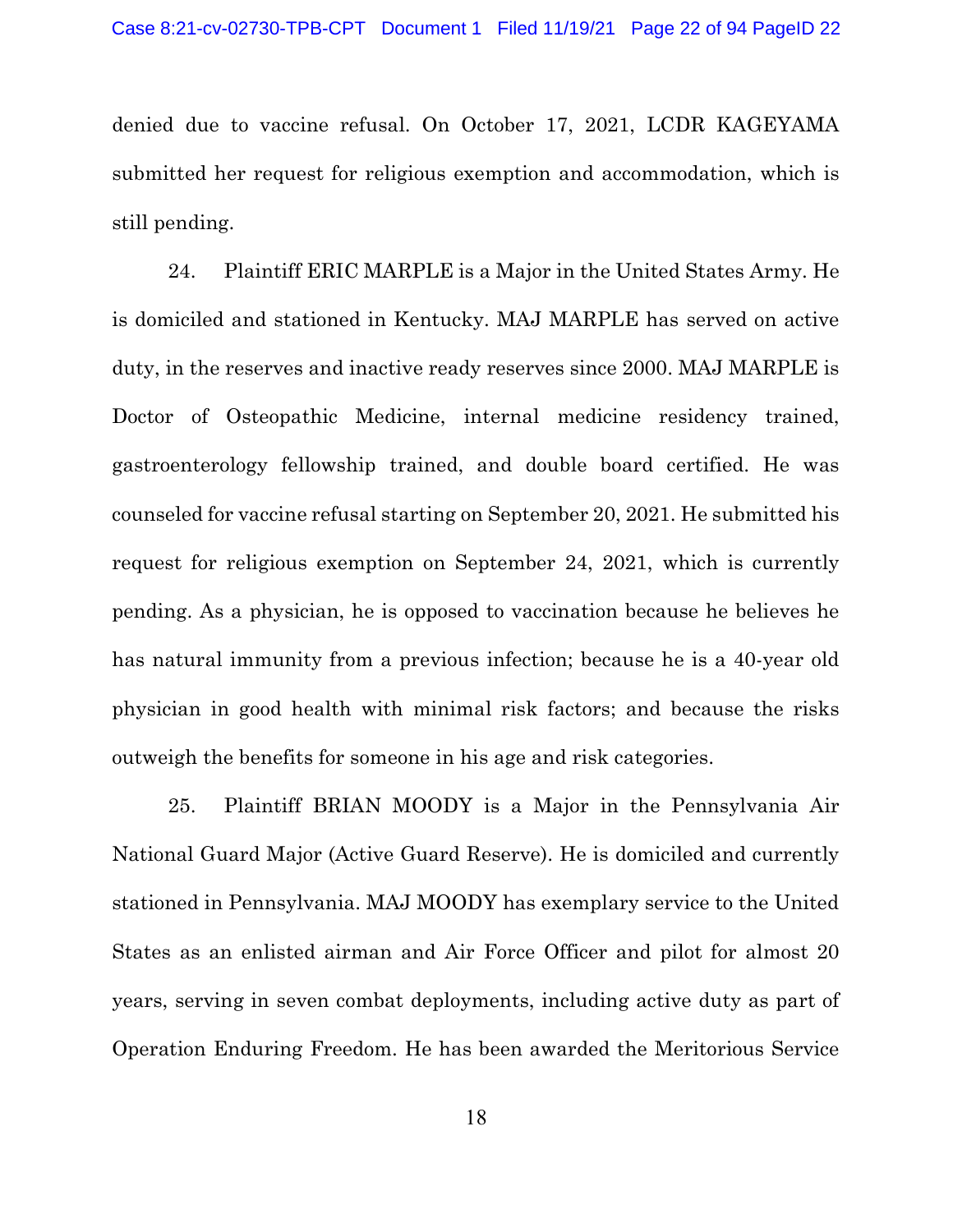Medal, four Air Medals, the Aerial Achievement Medal, the Air Force Commendation Medal, the National Defense Service Medal, and many other awards and commendations. On October 13, 2021, MAJ MOODY has submitted a religious accommodation request, which is still pending; he has been informed that even if approved, however, he would not be deployable and therefore no longer useful and should leave the service. MAJ MOODY also has a documented previous COVID infection, but he has not submitted a medical exemption due to the Air Force's categorical elimination of this previously available exemption.

26. Plaintiff EMILY NANKIVELL is a Major in the United States Air Force Reserves. She is domiciled and currently stationed in Ohio. MAJ NANKIVELL has served her country in the United States Armed Forces for over 18 years, and she has been a C-17 pilot for the last 12 years. She served a one-year deployment to Iraq, volunteered for the Army Honor Guard, and flew 64 combat sorties in and out of tactical war zones. She has been awarded a Combat Air Medal, Army Achievement Medal, and an Honor Guard Volunteer Service Award. On November 1, 2021, her request for religious exemption was denied. On November 9, 2021, MAJ NANKIVELL subsequently filed an appeal, which is still pending disposition.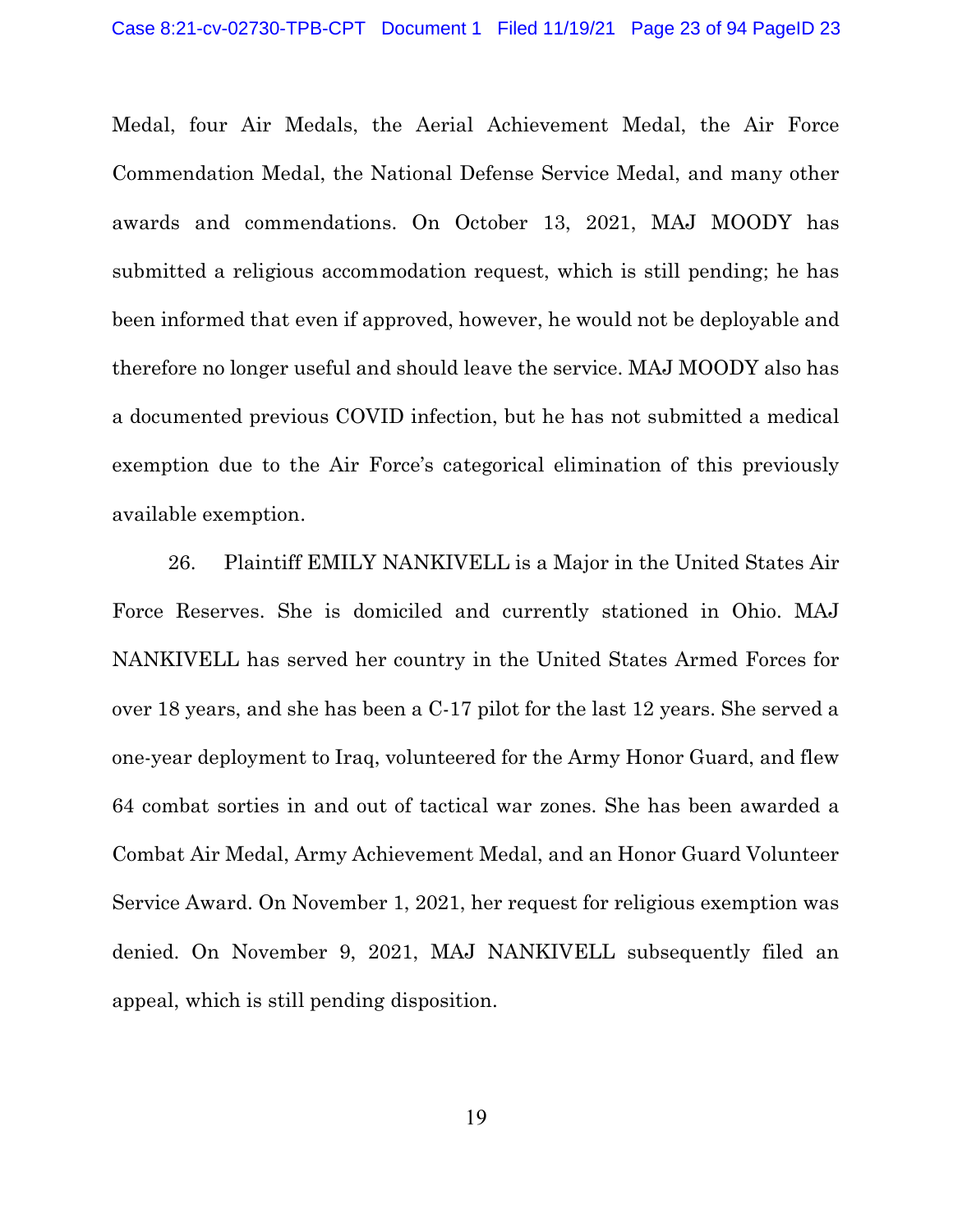27. Plaintiff JOSHUA SCHWARTZ is a Petty Officer First Class ("PO1") in the United States Navy. He is domiciled and is currently stationed in California. PO1 SCHWARTZ has honorably served his country in the United States Navy for the past eight years. He has been awarded a Navy and Marine Corps Achievement Medal, a National Defense Service Medal, two Good Conduct Medals, a Global War on Terrorism Service Medal, and a Sea Service Deployment Ribbon. On September 14, 2021, PO1 SCHWARTZ submitted a request through his chain of command for medical exemption, based on his previous documented COVID-19 infection and positive antibody test, but the application was not submitted or included in his medical records. As a result of declining to take the unlicensed vaccine, he has received a Page 13 counseling statement, will be removed from his duties as an instructor on November 14, 2021, and will begin administrative separation and discharge process on November 28, 2021.

28. Plaintiff JEREMY SEVERSON is an LCDR in the United States Navy. He is domiciled in Milton, Florida, and is currently stationed in Virginia. LCDR SEVERSON has 18 years of honorable and faithful service, after enlisting in 1999 and then as an Officer after graduating from the United States Naval Academy in 2007, earning both Navy and Marine Corps Achievement Medals and the Navy Commendation Medal. LCDR SEVERSON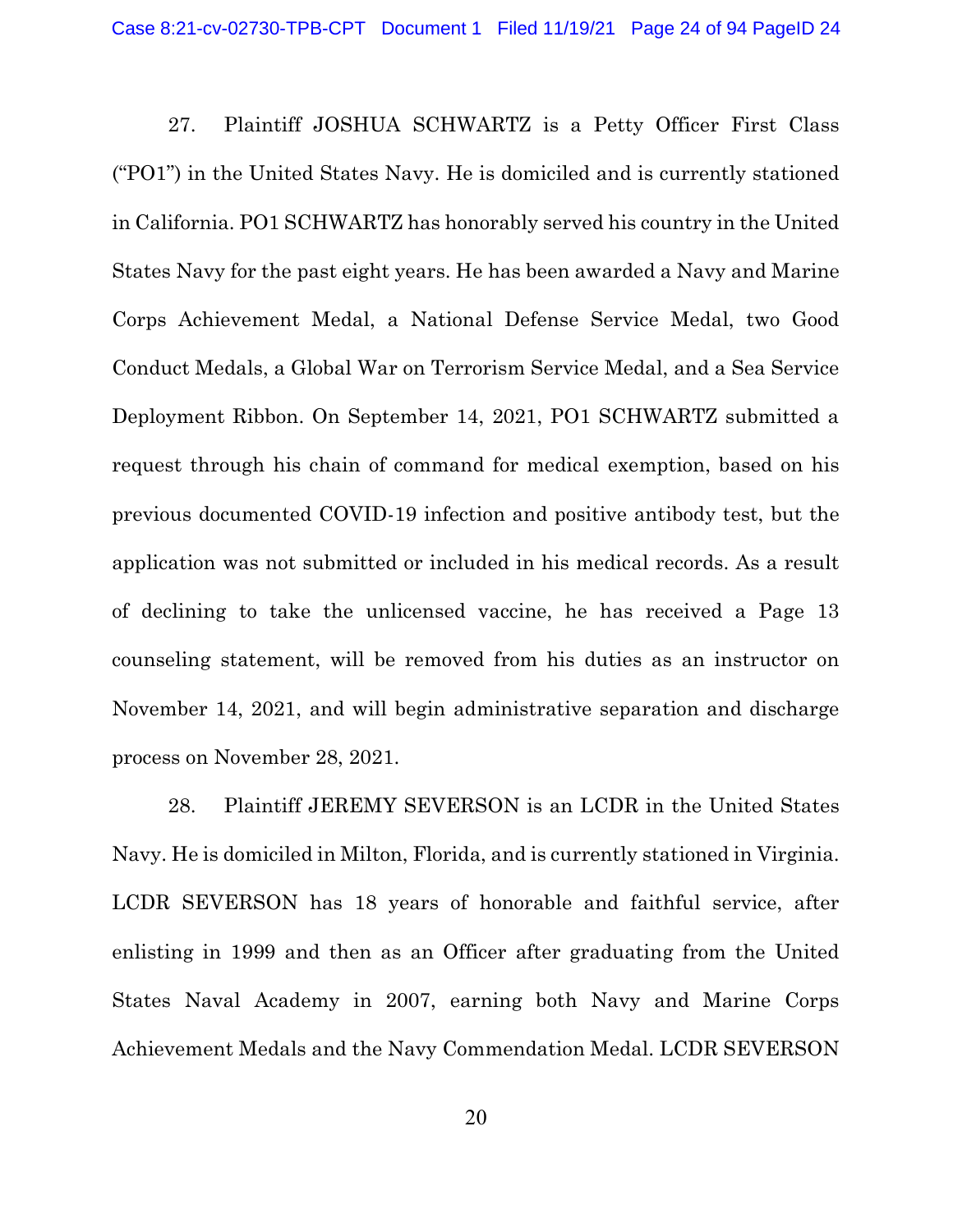has a previous documented COVID-19 infection, diagnosed on December 12, 2020, but did not submit a request for medical exemption because his primary care physician advised him that the Navy does not recognize previous infection as a ground for medical waiver. On September 17, 2021, he submitted a religious accommodation request, which was denied November 1, 2021. As of November 28, 2021, he faces dismissal from the Navy and a service characterization less than HONORABLE.

29. Defendant DOD is a Department of the United States Government. It is led by the Secretary of Defense, Lloyd J. Austin, III, who issued the DOD Vaccine Mandate.

30. Defendant Department of the Air Force is a Department of the United States Government. It is led by the Secretary of the Air Force Frank Kendall.

31. Defendant Department of the Army is a Department of the United States Government. It is led by the Secretary of the Army Christine Wormuth.

32. Defendants Marine Corps and Navy are under the Department of the Navy, which is a Department of the United States Government. It is led by Navy Secretary Carlos Del Toro.

21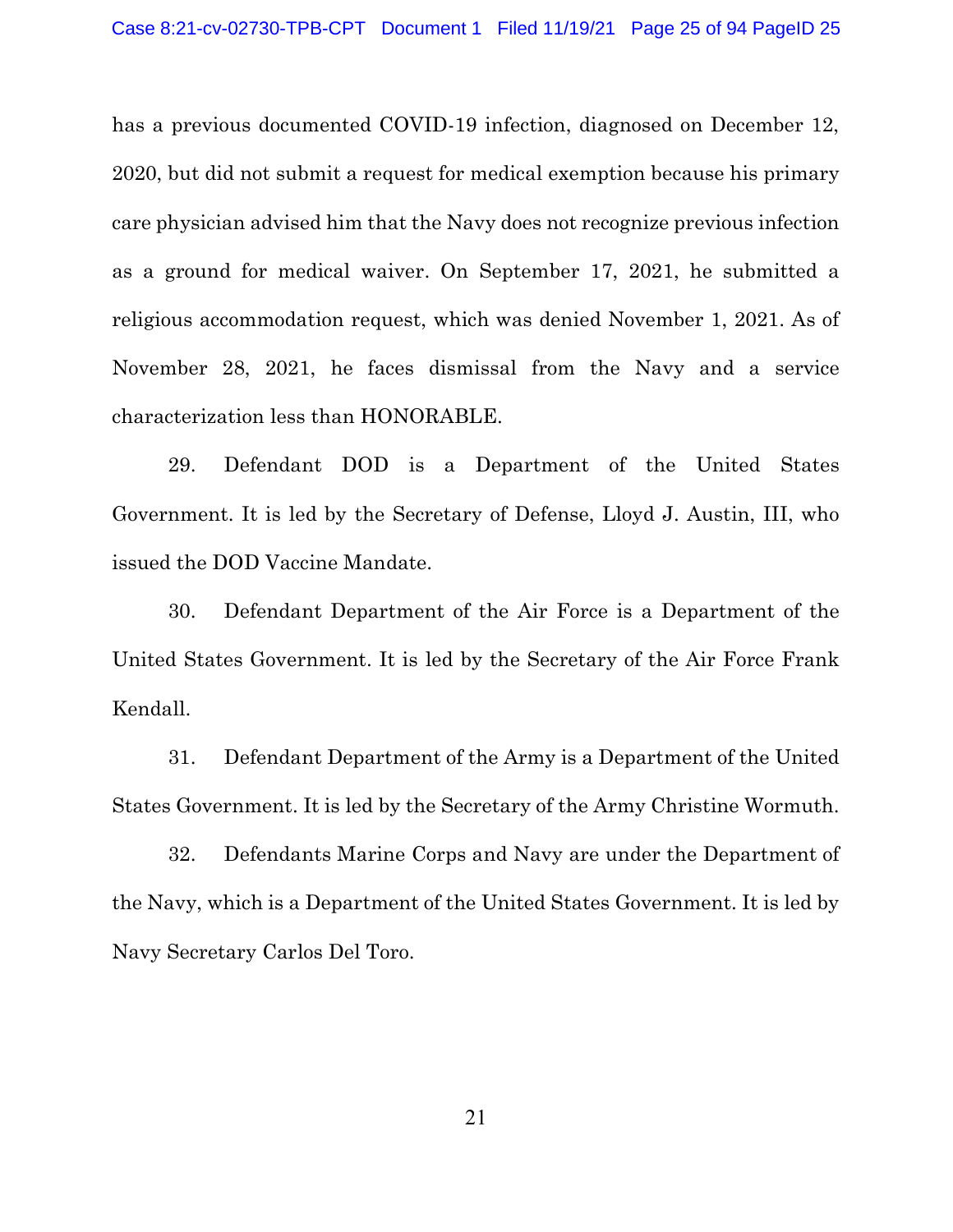33. Defendant United States Coast Guard is under the Department of Homeland Security, which is a Department of the United States Government. It is led by Commandant Admiral Karl L. Schultz.

#### JURISDICTION AND VENUE

34. This case arises under federal law, namely the First, Fifth, Ninth, and Fourteenth Amendments of the United States Constitution, U.S. CONST. ART VI, § 3; U.S. CONST. AMENDS. I & V; the APA, 5 U.S.C. § 551, *et. seq.*; 10 U.S.C. § 1107a; 21 U.SC. § 360bbb-3; the RFRA, 42 U.S.C. § 2000bb-1, et seq.; and AR 40-562.

35. The DOD Mandate and Armed Services Guidance are final agency actions for which there is no other adequate remedy in a court. 5 U.S.C. § 704. These actions mark the consummation of the agency's decision-making process with respect to the DOD's imposition of a vaccine mandate.

36. Jurisdiction is proper in this Court under the Administrative Procedures Act, 5 U.S.C. § 702, and under 28 U.S.C. § 2201, which states that actions involving controversies with federal agencies may be pursued in any United States District Court, and under 28 U.S.C. §§ 1331 and 1346.

37. Venue is proper in this Court pursuant to 28 U.S.C. §1402 and 28 U.S.C. § 1391(e) because certain Plaintiffs are stationed at and/or domiciled in this district, and because a substantial part of the act or omissions giving rise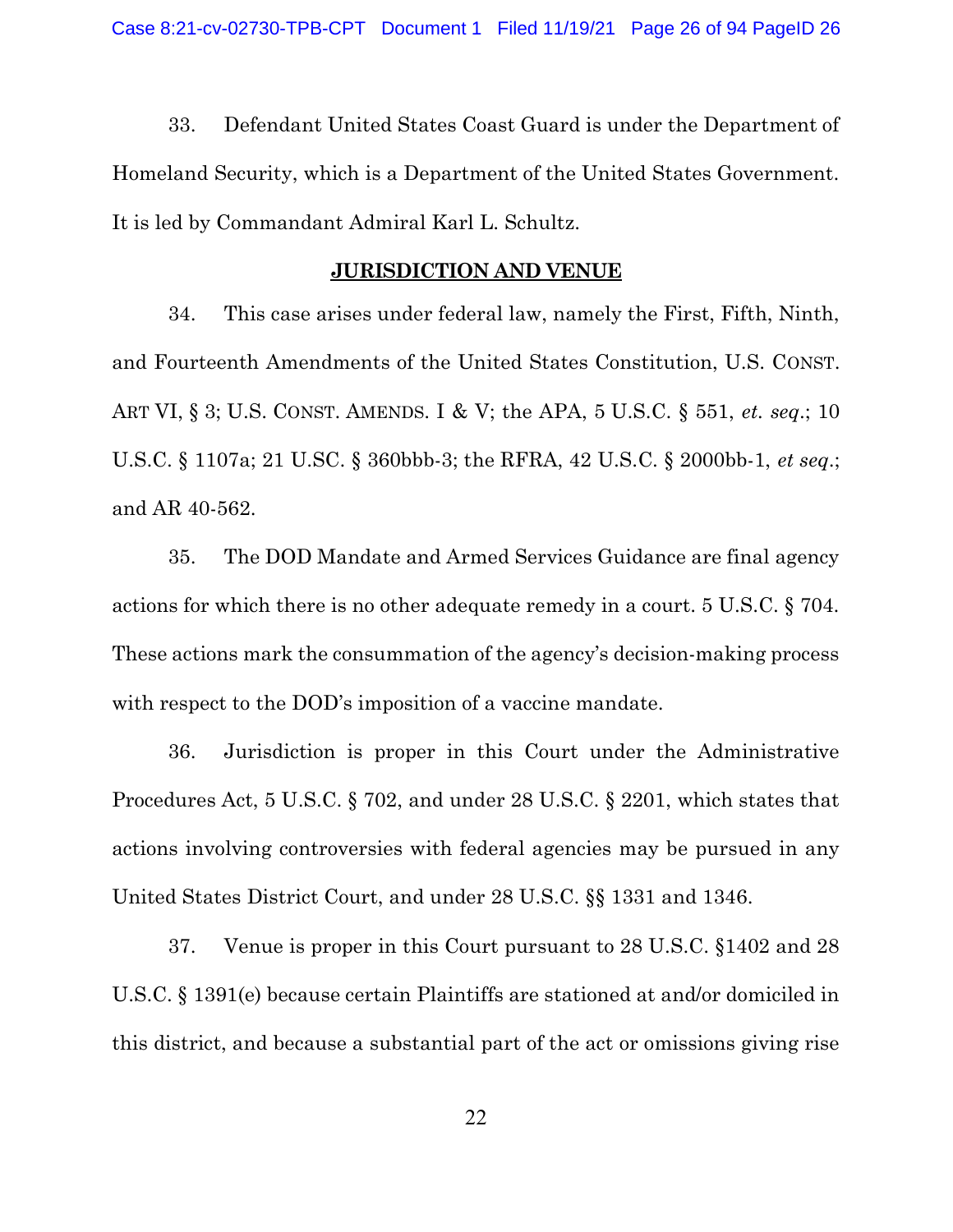to the claim, have or will occur in this district, unless this Court grants the relief requested herein.

### STATEMENT OF FACTS

## I. COVID-19 BACKGROUND

#### A. COVID-19 Discovery and Public Health Emergency

38. On January 29, 2020, the White House Coronavirus Task Force was established to oversee and coordinate the Trump Administration's response to COVID-19. On January 31, 2020, as a result of confirmed cases of COVID-19, HHS Secretary Azar determined that a public health emergency existed as of January 27, 2020, pursuant to Section 319 of the PHSA, 42 U.S.C. § 247d et seq.

## B. COVID-19 Mortality Risks

39. The mortality risk for those infected with SARS-CoV-2 is not the same for all age groups. Older patients are at higher risk of death if infected, while younger and healthier patients face a vanishingly small risk. The CDC's best estimate of the infection fatality rate for people ages 18-49 years is under 0.06% (34,171 deaths out of 60,461,355 cases), meaning that young adults have a 99.94% survivability rate.

40. Based on data available through June 27, 2021, for each 18-29 year-old that dies from COVID-19, four (4) 30-39 year old individuals die, ten (10) 40-49-year-olds, thirty-five (35) 50-64-year-olds die, ninety-five (95) 65-74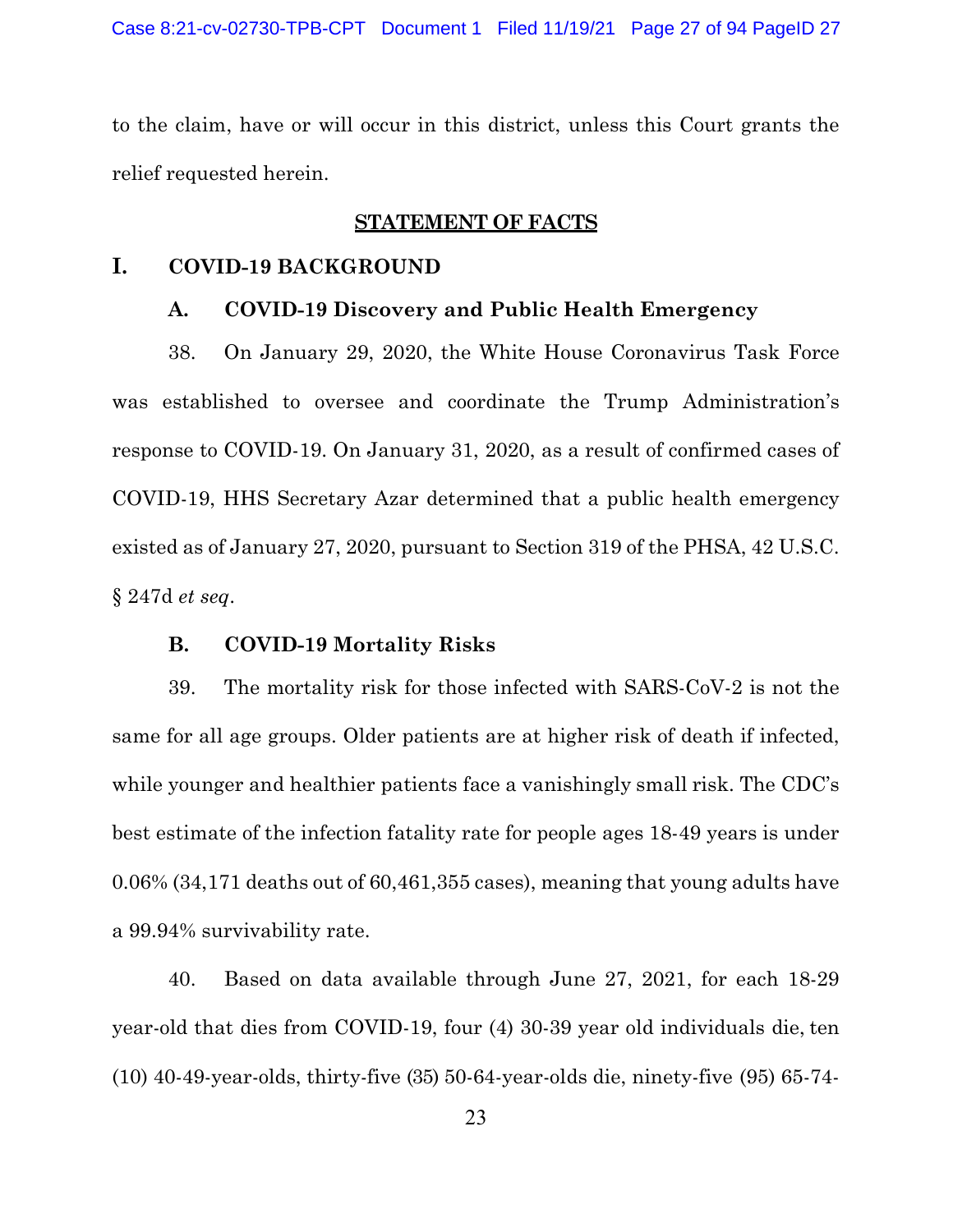year-olds die, 230 75-84-year-olds die, and 610 over 85 years of age die. See Ex. 14, McCullough Decl., Table 2.

## C. COVID-19 Risks for DOD Military Personnel

41. As of October 27, 2021, there have been a total of 249,858 cases among military personnel since the beginning of the pandemic in January 2020 (i.e., approximately 20 months). Of these, 2,266 (or less than one percent) were hospitalized, with a total of 71 deaths (*i.e.*, less than 0.03 percent or less than one per 3,500 cases).5 It is important to note that this low rate of hospitalizations and deaths were achieved with essentially no COVID-19 treatment of these service members, which could have dramatically reduced deaths. See infra Section V.G ("Alternative and Effective Treatments for COVID-19").

## II. FEDERAL VACCINE MANDATES

42. On September 9, 2021, President Biden announced a series of executive orders and administrative actions that would impose vaccine mandates on "100 million Americans – two thirds of all workers."6 First, he

<sup>5</sup> See U.S. Department of Defense, "Coronavirus: DOD Response," Table "DOD COVID-19 Cumulative Totals," available at: https://www.defense.gov/Explore/Spotlight/Coronavirus-DOD-Response/ (last visited Nov. 1, 2021).

<sup>6</sup> See Ex. 12, President Joseph R. Biden, Remarks by President Biden on Fighting the COVID-19 Pandemic (Sept. 9, 2021), available at: https://www.whitehouse.gov/briefing-room/speeches-remarks/2021/09/09/remarks-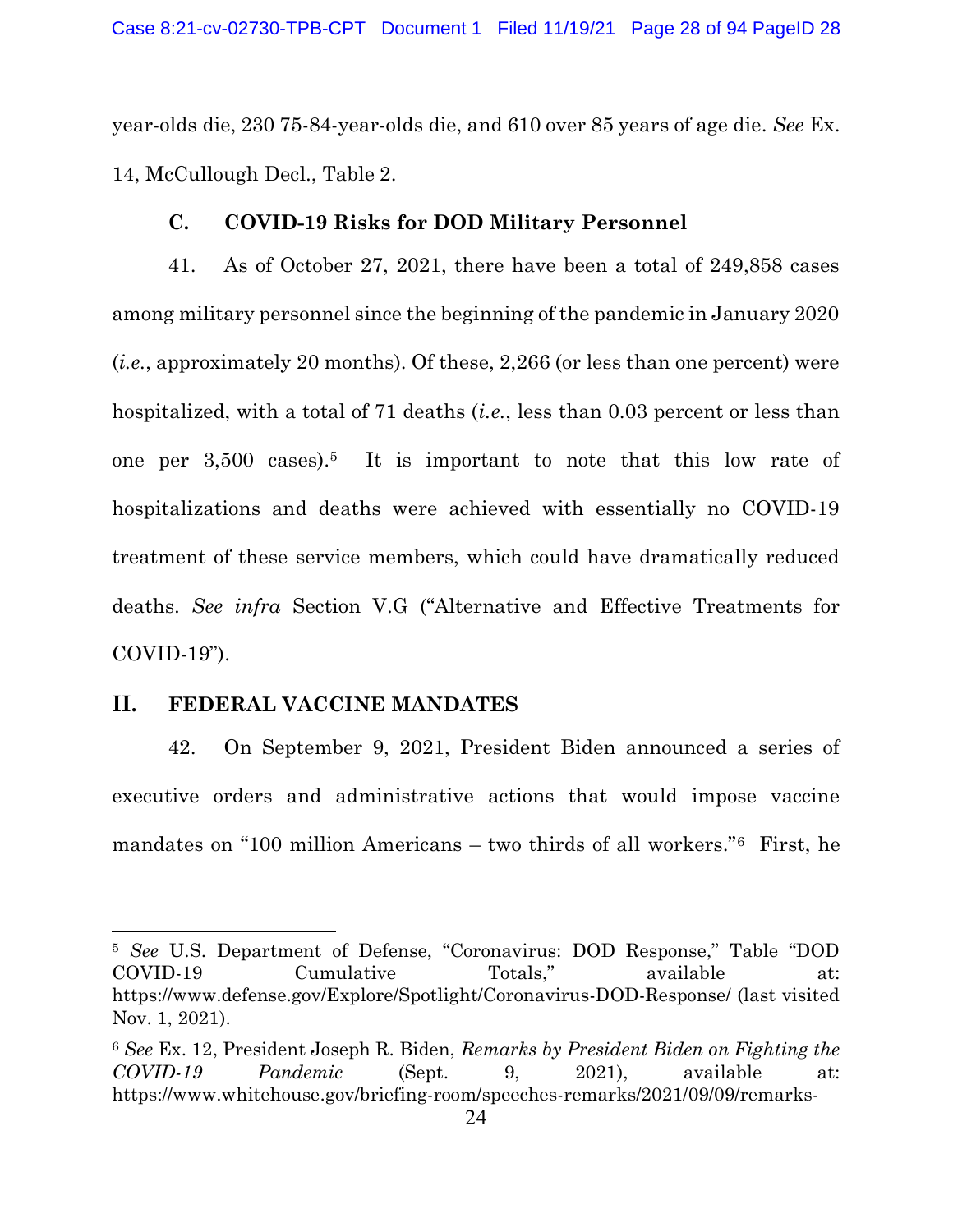issued Executive Order 14,043, which requires vaccination for all federal employees,7 and Executive Order 14,042, requiring vaccination for all federal contractors.8 Second, he announced the expansion of an existing vaccination mandate9 to cover 17 million healthcare workers. See Ex. 12, Biden Mandate Statement, at 5.

43. In the same speech, President Biden announced that he had directed the Occupational Health & Safety Administration ("OSHA") to take the extraordinary step of issuing a new emergency temporary standard ("ETS") "to require all employers with 100 or more employees . . . to ensure their workforces are fully vaccinated or show a negative test at least once a week" ("OSHA Mandate") that would cover 80 million workers. Id. at 5. On November 5, 2021, the OSHA Mandate was published in the Federal Register,<sup>10</sup> but was stayed one week later by the Fifth Circuit because the OSHA Mandate "runs afoul of the statute from which [OSHA] draws its power and, likely, violates

by-president-biden-on-fighting-the-covid-19-pandemic-3/ (last visited Nov. 8, 2021) ("Biden Mandate Statement").

<sup>7</sup> See Exec. Order 14,043, 86 Fed. Reg. 50,989, "Requiring Coronavirus Disease 2019 Vaccination for Federal Employees" (Sept. 9, 2021) ("Federal Employee Mandate").

<sup>8</sup> See Exec. Order 14,402, 86 Fed. Reg. 50,985, "Ensuring Adequate COVID Safety Protocols for Federal Contractors" (Sept. 9, 2021) ("Federal Contractor Mandate").

<sup>&</sup>lt;sup>9</sup> See OSHA, Interim Final Rule, Occupational Exposure to COVID-19; Emergency Temporary Standard, 86 Fed. Reg. 32,376 (June 21, 2021).

<sup>10</sup> See OSHA, Interim Final Rule, COVID-19 Vaccination and Testing; Emergency Temporary Standard, 86 Fed. Reg. 61,402 (Nov. 5, 2021).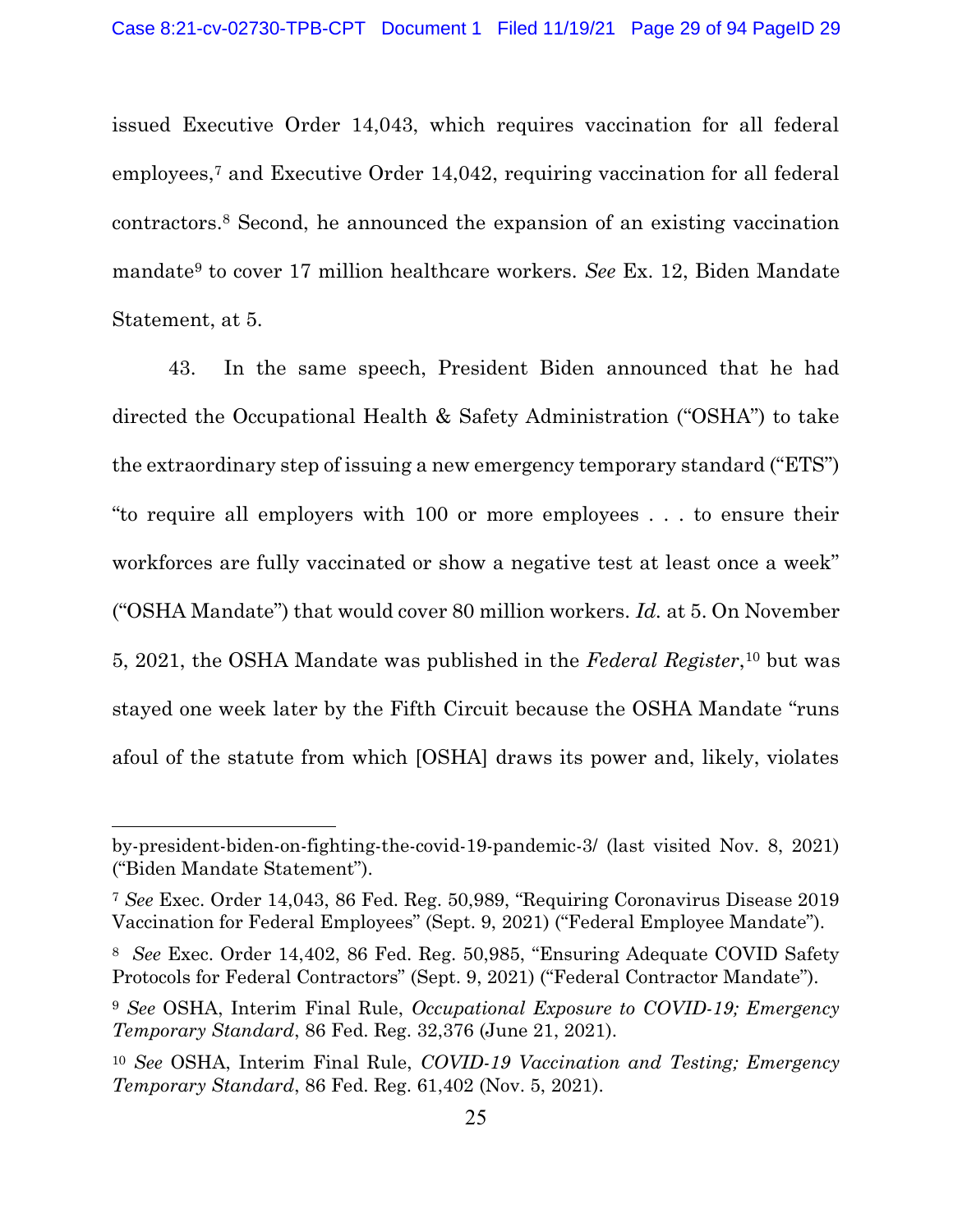the constitutional structure that safeguards our collective liberty." See BST Holdings, LLC v. OSHA, --- F.4th ---, 2021 WL 5279381, at \*9 (5th Cir. Nov. 12, 2021) ("OSHA").

# III. THE DOD MANDATE AND ARMED SERVICES GUIDANCE

## A. DOD Mandate

44. On August 24, 2021, SECDEF issued the DOD Mandate, directing the Secretaries of the Military Departments "to immediately begin full vaccination of all members of the Armed Forces … who are not fully vaccinated against COVID-19." Ex. 2, DOD Mandate, at 1. The Secretary further directed that mandatory vaccination "will only use COVID-19 vaccines that receive full licensure from the [FDA], in accordance with FDA labeling and guidance,"<sup>11</sup> and that vaccination requirements are "to be implemented consistent with DoD Instruction 6205.02." Id. The SECDEF Memo does not cite any statute, regulation, executive order, or any other legal basis for the DOD's authority to issue the mandate.

45. The only service members expressly exempted are those "actively participating" in vaccine trials. Id. "Those with previous COVID-19 infection

<sup>11</sup> This statement from the SECDEF Memo is consistent with the DOD position reported in the July 6, 2021 Memorandum Opinion for the Deputy Counsel to the President, Whether Section 564 for the Food, Drug, and Cosmetic Act Prohibits Entities from Requiring the Use of a Vaccine Subject to an Emergency Use Authorization (July 6, 2021) ("OLC EUA Opinion") (attached as Ex. 23).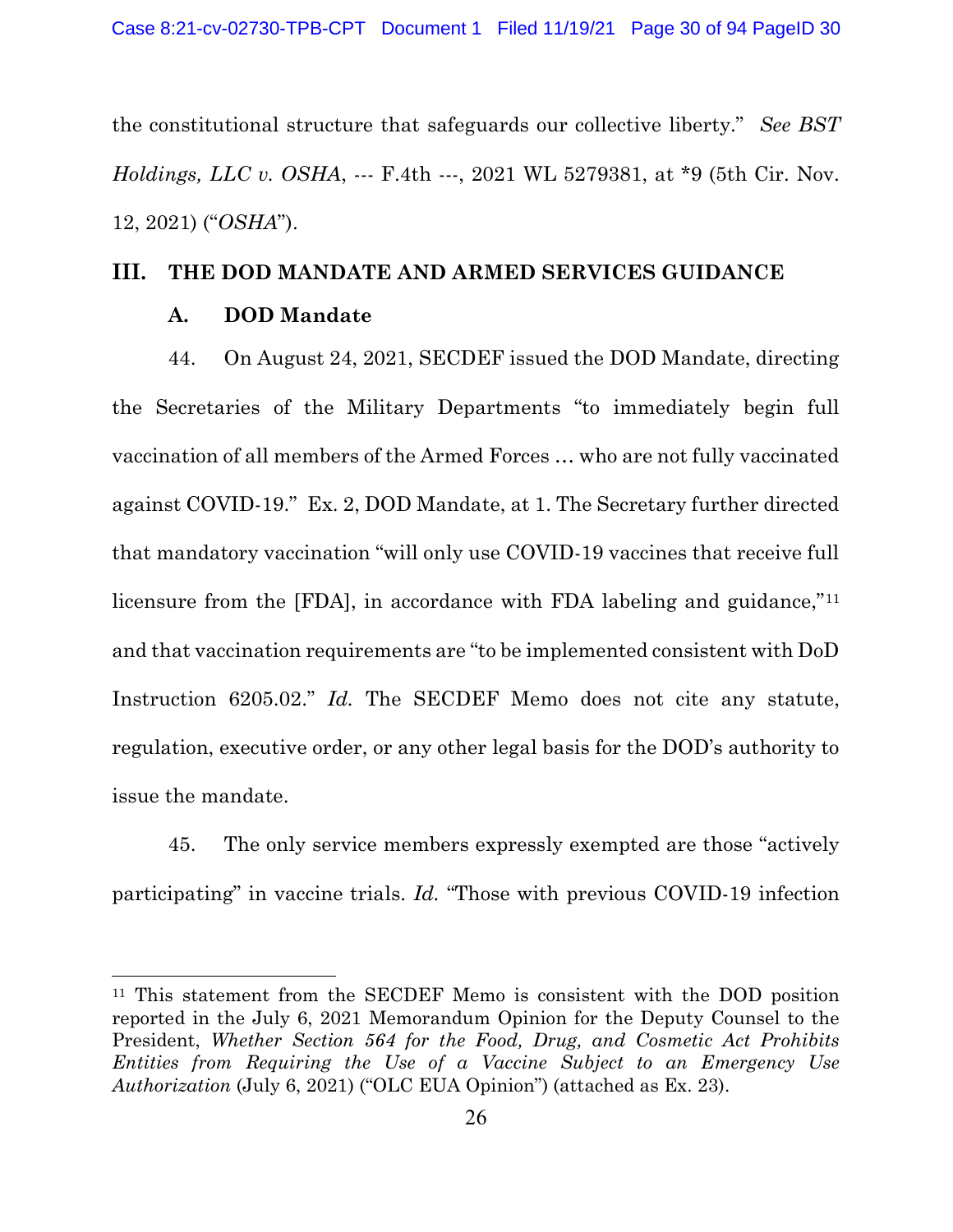are not considered fully vaccinated," *id.*, nor are they provided a medical exemption. The SECDEF Memo does not mention AR 40-562, the medical exemptions provided thereunder, or the legal basis for SECDEF's action; nor is there any suggestion that the SECDEF Memo repeals, modifies, or waives AR 40-562 or any other currently effective rule, regulation, directive, or instruction.

## B. Armed Services Guidance

## 1. Vaccination Requirements & Deadlines

46. For the Air Force, unless exempted, all active-duty personnel must be fully vaccinated by November 2, 2021, and all reserve and National Guard components must be fully vaccinated by December 2, 2021.12 All active-duty Army personnel are required to be fully vaccinated by December 15, 2021, and all reserve component personnel are required to be fully vaccinated by June 30, 2022.13 All active-duty Navy personnel are required to be fully vaccinated by November 28, 2021, and all reserve component personnel are required to be fully vaccinated by December 28,  $2021<sup>14</sup>$  The same deadlines apply for the

<sup>12</sup> See Ex. 7 Dept. of the Air Force, Deputy Director of Staff for COVID-19, "COVID-19 Mandatory Vaccination Implementation Guidance for Service Members" (Sept. 3, 2021) ("Air Force Guidance"); Secretary of Air Force Memorandum for Air Force Commanders (Sept. 3, 2021).

<sup>&</sup>lt;sup>13</sup> See Ex. 8, Dept. of the Army, Fragmentary Order 5 to Headquarters Dept. of the Army Executive Order 225-21 (Sept. 14, 2021) ("Army Guidance").

<sup>14</sup> See Ex. 10a, Secretary of the Navy, "2021-2022 Department of Navy Mandatory COVID-19 Vaccination Policy," ALNAV 062/21 (Aug. 30, 2021) ("Navy Guidance").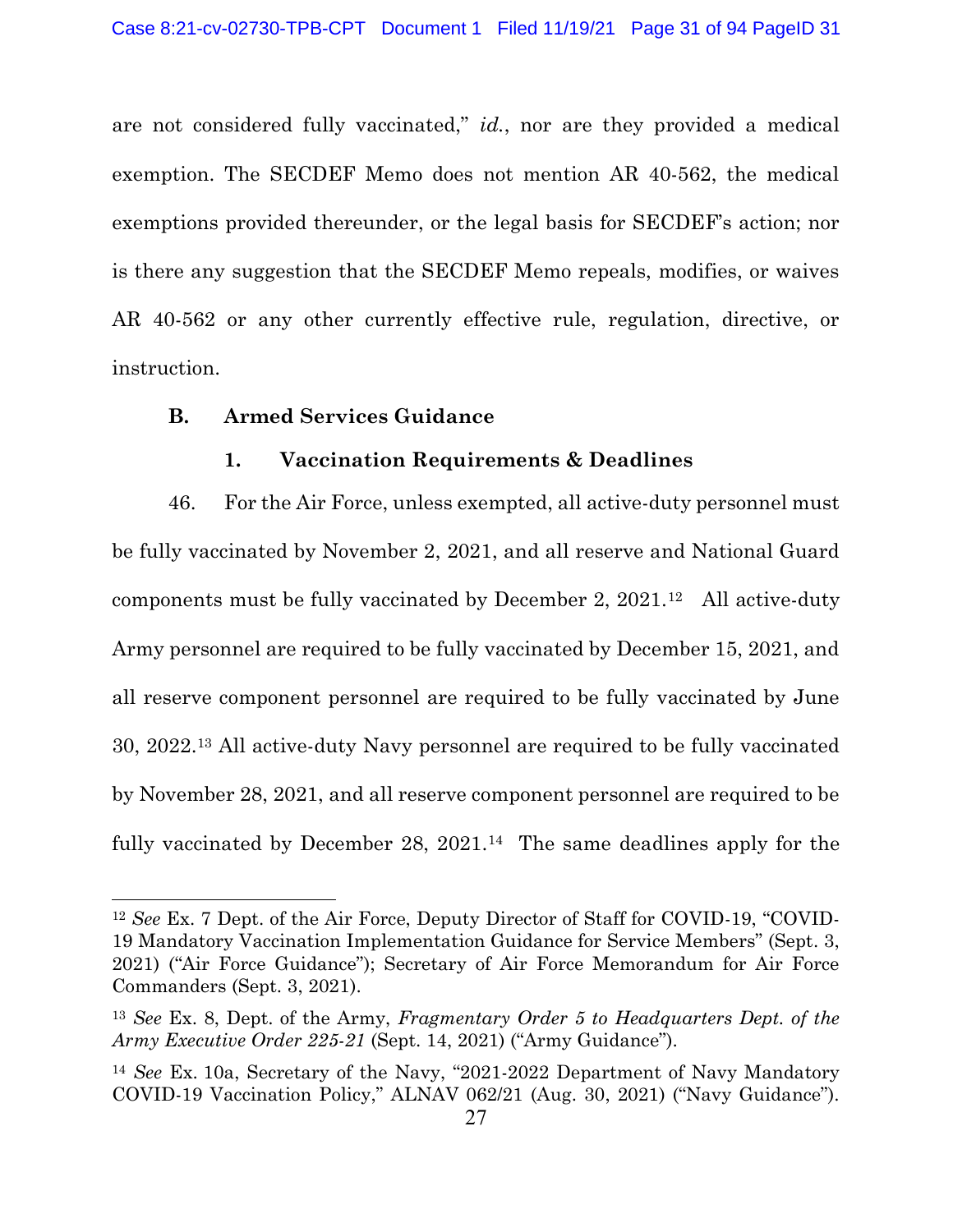Marine Corps.<sup>15</sup>

## 2. Interchangeability of EUA and Licensed Vaccines

47. On September 14, 2021, Assistant Secretary of Defense for Health Affairs Terry Adirim directed Armed Services Surgeons General and DOD components that "health care providers **should** use doses distributed under the EUA to administer the vaccination as if the doses were the licensed [Comirnaty] vaccine."16 The Air Force Guidance also expressly directs healthcare providers to use the EUA BioNTech Vaccine "interchangeabl[y]" with the licensed product and that "[p]roviders can use doses distributed under the EUA to administer the vaccination series  $\alpha s$  if the doses were the licensed vaccine." Ex. 7, Air Force Guidance, ¶ 3.1.1 (emphasis added); see also id.,  $\P 5.3.2.1$  (same).

See also Ex. 10b, "2021-2022 Navy Mandatory COVID-19 Vaccination and Reporting Policy," NAVADMIN 190/21 (Sept. 1, 2021) ("NAVADMIN 190/21"); Ex. 10c, "COVID-19 Consolidated Disposition Authority," NAVADMIN 225/21 (Oct. 14, 2021) ("NAVADMIN 225/21").

<sup>15</sup> See Ex. 9a, MARADMIN, "Mandatory COVID-19 Vaccination of Marine Corps Active and Reserve Components," MARADMINS Number: 462/21 (Sept. 1, 2021) ("Marine Corps Guidance"); see also Ex. 9b, MARADMIN, "Supplemental Guidance to Mandatory COVID-19 Vaccination of Marine Corps Active and Reserve Components," MARADMINS Number: 533/21 (Oct. 7, 2021) ("MARADMIN 533/21").

<sup>16</sup> See Ex. 11, Terry Adirim, Asst. Sec. of Defense Memo to Surgeons General, Mandatory Vaccination of Service Members Using the Pfizer-BioNTech COVID-19 and Comirnaty COVID-19 Vaccines at 1 (Sept. 14, 2021) (emphasis added) ("Surgeons General Guidance"). Cf. Ex. 5, FDA BioNTech EUA Expansion Letter, at 2 n.8 (EUA and licensed product "can" be used interchangeably).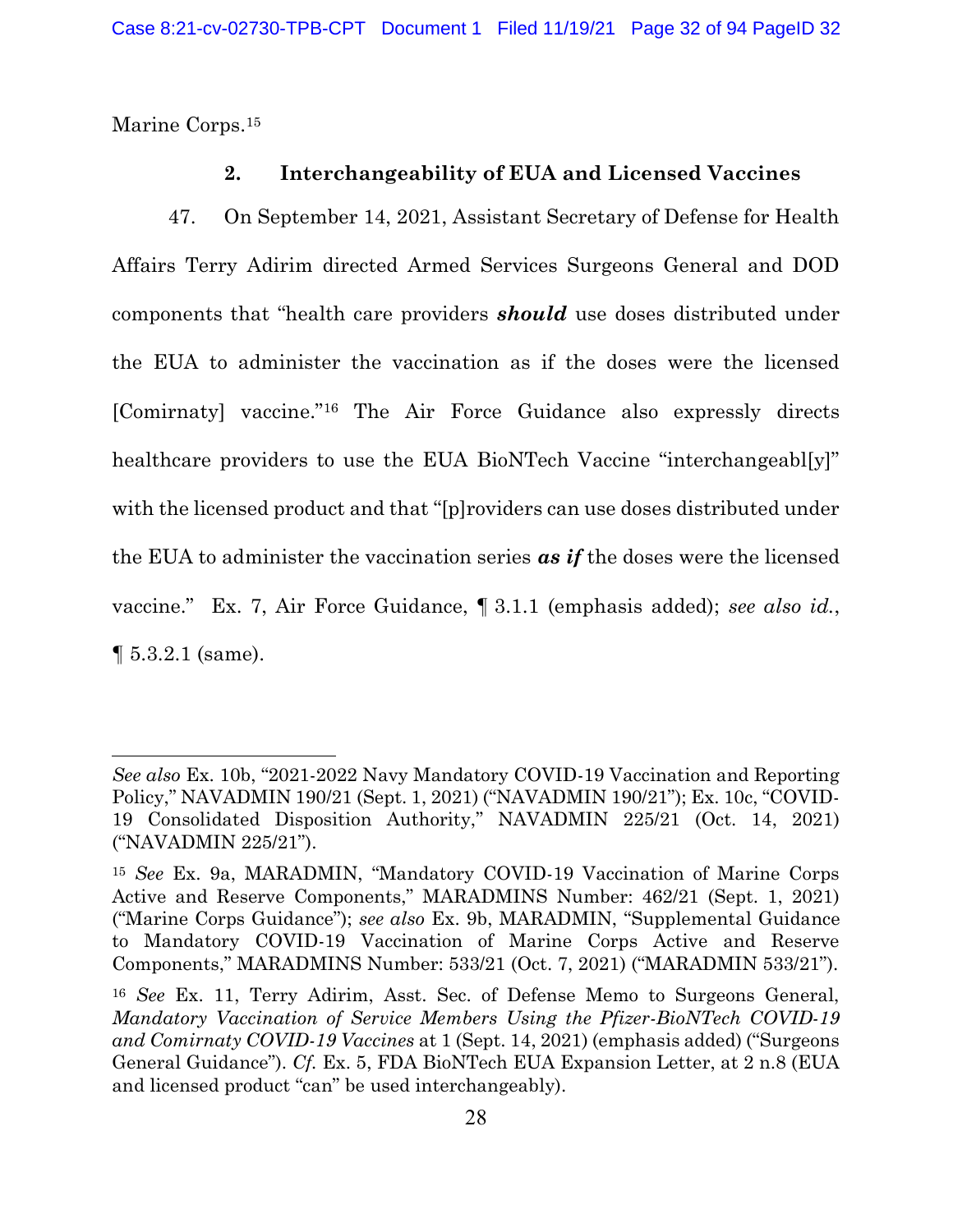#### 3. Medical Exemptions & Previous Infections

48. The Air Force, Navy and Marine Corps categorically deny the AR 40-562 exemption for those with documented previous infections. See Air Force Guidance, ¶ 4.5.1.2 ("Previous infection or positive serology do not exempt Service members from full vaccination requirements."); NAVADMIN 190/21, ¶ 3.d.1 ("A history of COVID-19 disease and/or positive serology does not exempt a Navy service member from receiving a COVID-19 vaccine."); MARADMINS 462/21, ¶ 3.a (same). The Army Guidance states that "service members with previous infections or positive serology are not automatically exempt," ¶ 3.D.8.B.6, and the Army has indicated that it will not grant, or even consider, requests for exemptions based on previous documented infection. Further, none of the Armed Services provide exemptions for women who are pregnant or for other medical conditions eligible for exemption under AR 40-562.

### 4. Religious Accommodation Requests

49. The DOD and Armed Services guidance, procedures, and evaluation criteria for religious accommodation requests are vague at best and have varied greatly over time and by service (or even by unit) since the announcement of the DOD Mandate on August 24, 2021. It would not be possible to provide a meaningful summary of these procedures; instead, Plaintiffs have attached Defendants' filings in a proceeding raising similar religious liberty claims (Navy Seal 1 v. Biden, M.D. Fla. Case No. 8:21-cv-2429)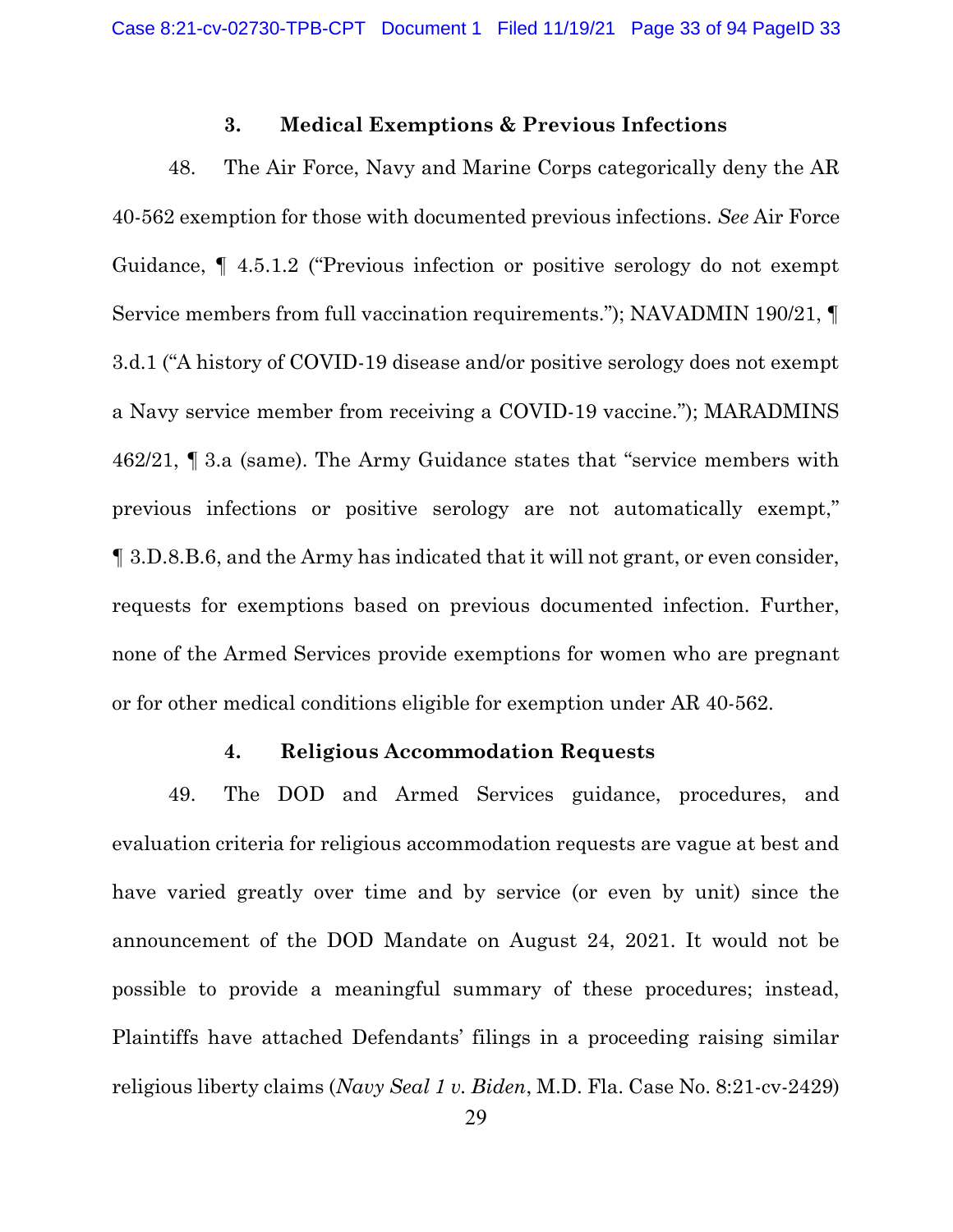summarizing the procedures in effect as of November 12, 2021. See Ex. 19, Defendants Compliance Notice.<sup>17</sup>

50. Whatever guidance the DOD and Armed Services have provided regarding religious accommodation requests and the criteria for grant or denial, the results are unequivocal. The DOD and Armed Services' records indicate that well over ten thousand requests have been submitted, and thousands have been denied, yet to date zero religious accommodation requests have been granted. See Ex. 19 & *infra* Section VI.D ("Defendants Have Systematically Denied Religious Accommodation Requests.").

## 5. Disciplinary Actions for Vaccine Refusal

51. The guidance provided by each of the Armed Services states that the requirement to be vaccinated is a "lawful order" and that any service members who refuses to take the vaccine will be subject to the full range of administrative and disciplinary actions under the UCMJ. See Ex. 7, Air Force Guidance, ¶ 5.3; Ex. 8, Army Guidance, ¶ 3.D.8.B & Annex 20; Ex. 9a, Marine Corps Guidance, ¶ 3.1; Ex. 10a, Navy Guidance, ¶ 5.

<sup>17</sup> See also id. (citing DOD Instruction 1300.17, "Religious Liberty in the Military Services" (Sept. 1, 2020) (DOD generally); DAFI 52-201, "Religious Freedom in the Department of the Air Force" (June, 23, 2021) (Air Force); Army Regulation 600-20, "Army Command Policy" (July 24, 2020) (Army); BUPERSINST 1730.11A (Navy and Marine Corps)).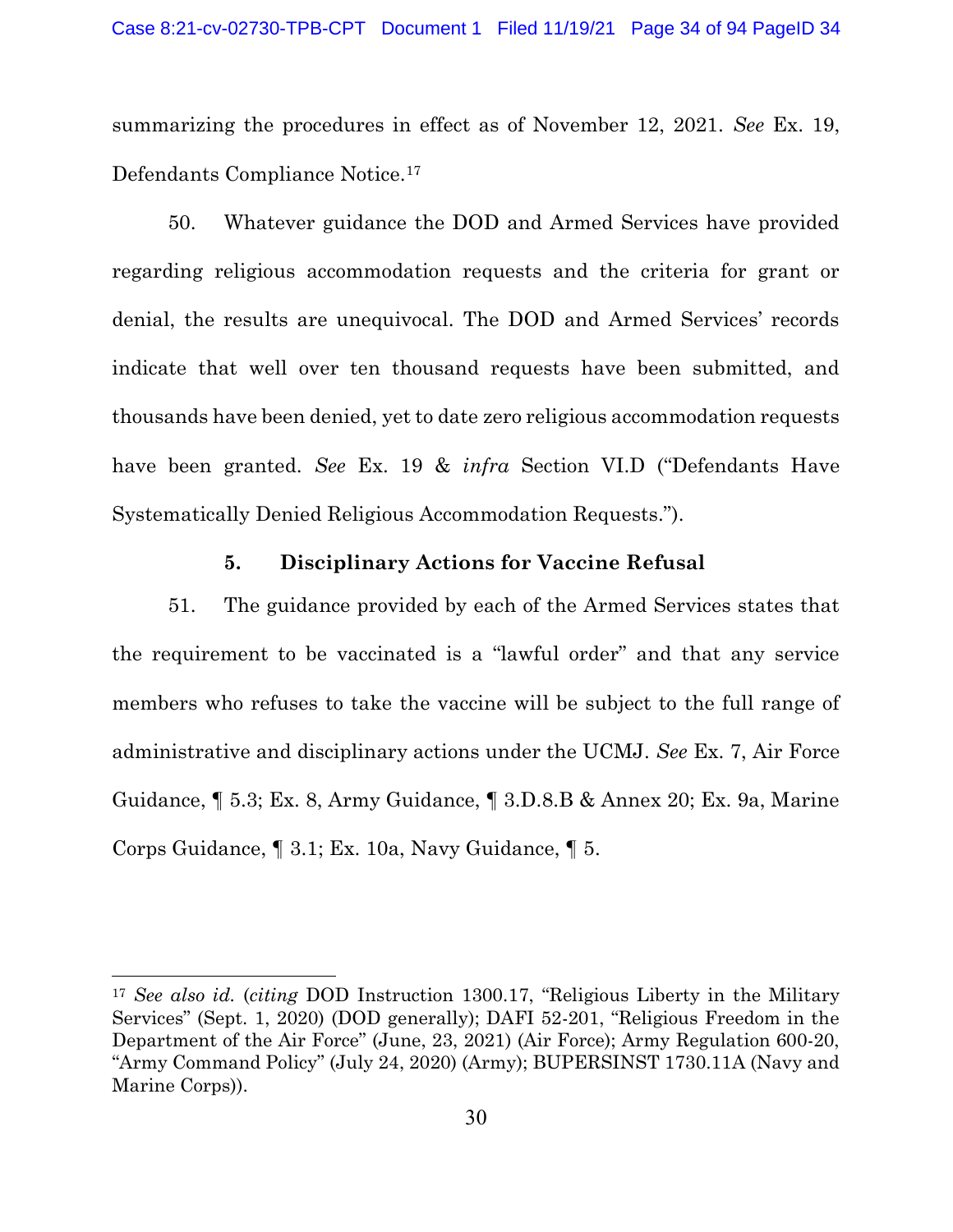## C. UCMJ Sanctions for Vaccine Refusal

52. Under the UCMJ, a service member who disobeys "any lawful general order or regulation," UCMJ § 892(2), Art. 92(2), faces sanctions up to a court-martial. UCMJ § 892. This punishment may include "dishonorable discharge, forfeiture of all pay and allowances, and confinement for 2 years." Id.

53. Dishonorable discharges are typically given for the most serious offenses such as murder, fraud, desertion, treason, espionage, and sexual assault. See Manual for Courts-Martial, United States (2019 ed.), R.C.M. 1003(a)(8). A dishonorably discharged veteran may also lose all retirement and veterans' benefits and is ineligible for a wide array of other governmental benefits. Id. Those with a dishonorable discharge lose important civil and constitutional rights, including the right to bear arms protected by the Second Amendment of the United States Constitution.

## IV. FDA EMERGENCY USE AUTHORIZATION AND LICENSING OF COVID-19 TREATMENTS

#### A. FDA Emergency Use Authorization for COVID-19 Vaccines

54. The FDCA authorizes the FDA to issue an EUA for a medical drug, device, or biologic, where certain conditions have been met. As relevant here, these are that HHS Secretary has declared a public health emergency that justifies the use of an EUA, 21 U.S.C. § 360bbb-3(b)(1), and the FDA finds that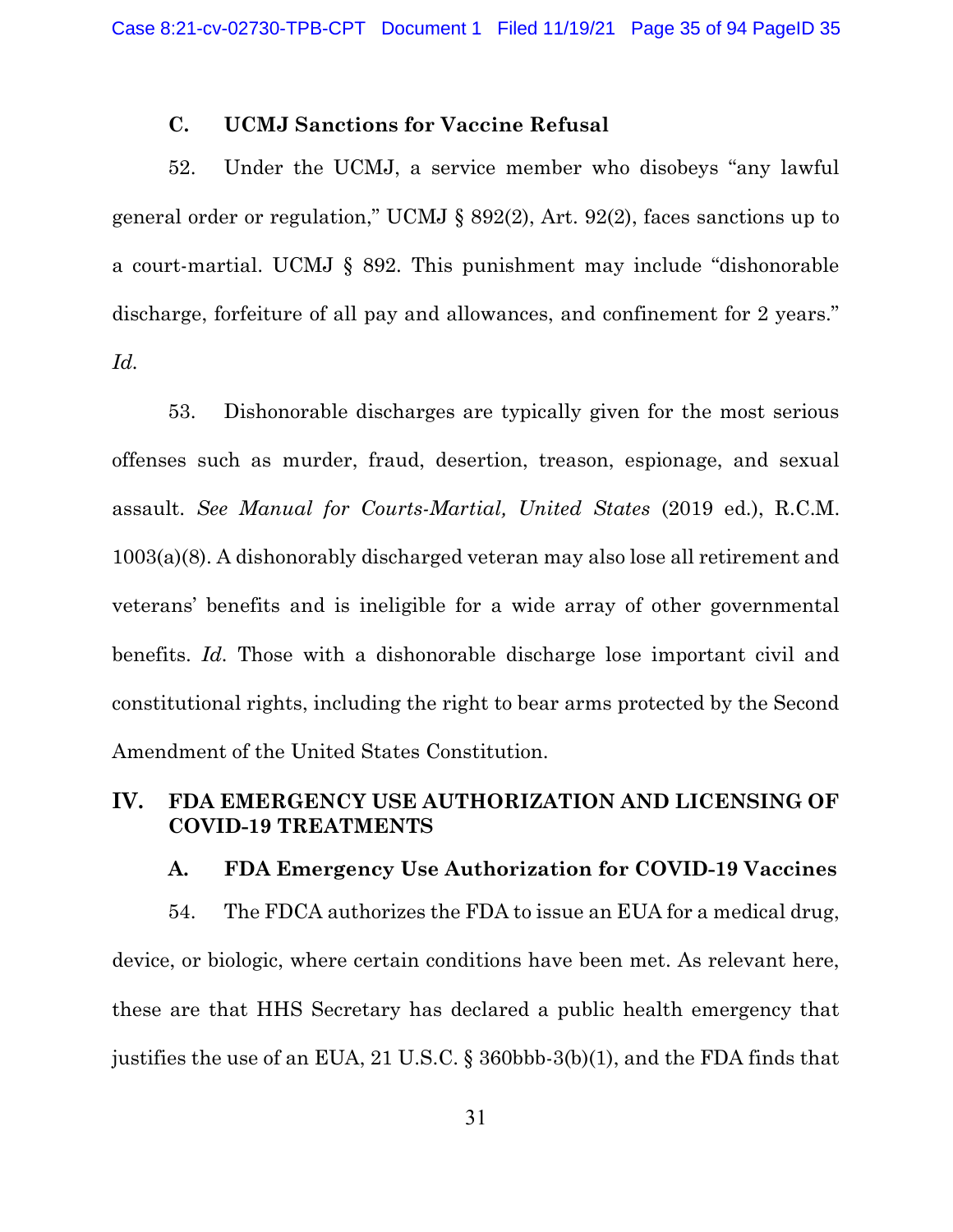"there is no [1] adequate, [2] approved, and [3] available alternative to the product for diagnosing, preventing, or treating" the disease in question. 21 U.S.C. § 360bbb-3(c)(3).

55. There are significant differences between licensed vaccines and those subject to EUA that render them "legally distinct." Ex. 5, BioNTech Expansion Letter, at 2 n.8. First, the requirements for efficacy are much lower for EUA products than for licensed products. EUAs require only a showing that, based on scientific evidence "if available," "it is reasonable to believe," the product "may be effective" in treating or preventing the disease. 21 U.S.C. §360bbb-3(c)(2)(A). Second, the safety requirements are minimal, requiring only that the FDA conclude that the "known and potential benefits … outweigh the known and potential risks" of the product, considering the risks of the disease. 21 U.S.C. §360bbb-3(c)(2)(B). Third, EUA products are exempt from certain manufacturing and marketing standards, enjoy broader product liability protections, and cannot be mandated due to informed consent laws and regulations.

## B. Informed Consent Requirements for EUA Products

56. The FDA's grant of an EUA is subject to informed consent requirements to "ensure that individuals to whom the product is administered are informed" that they have "the option to accept or refuse administration of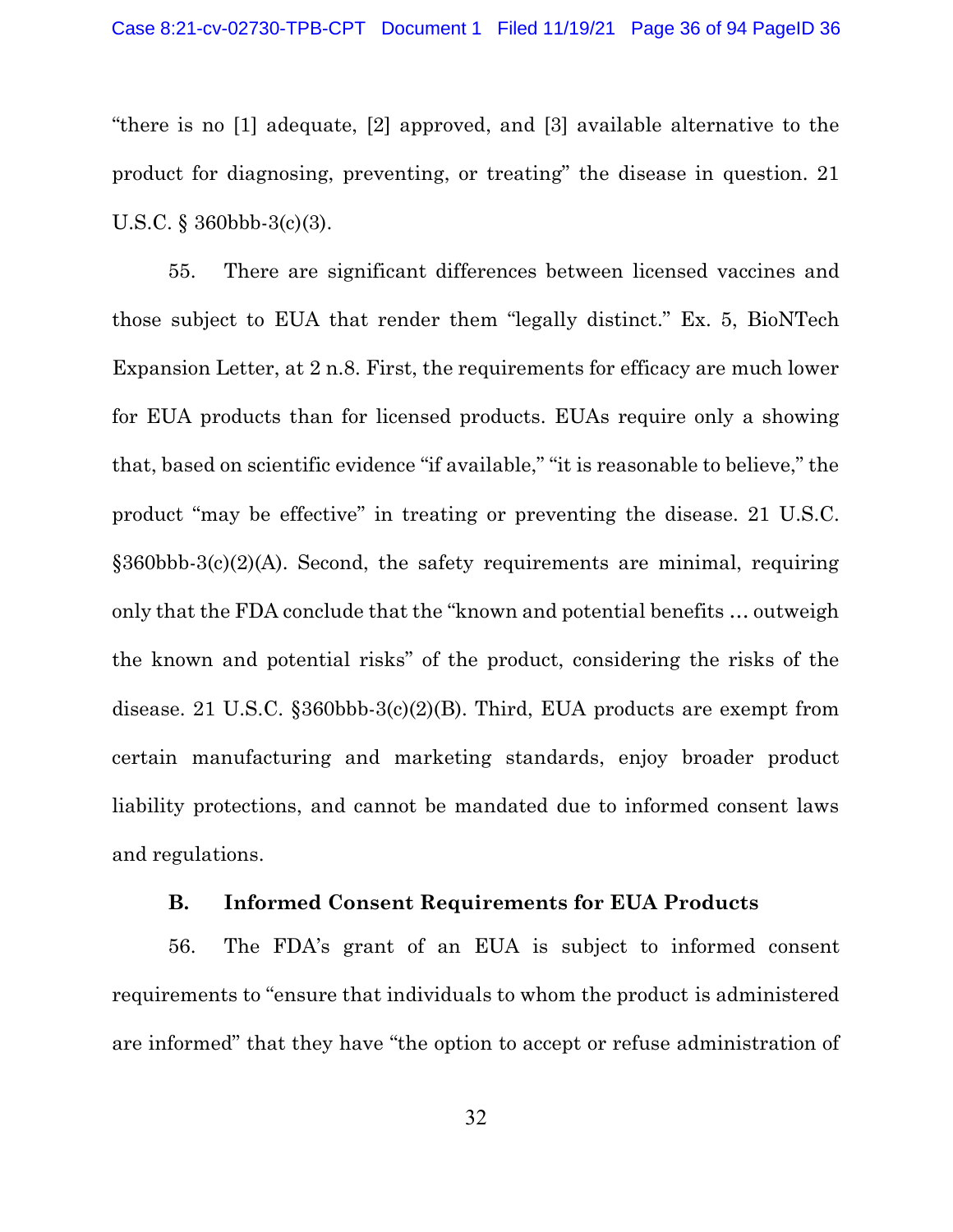the product." 21 U.S.C. § 360bbb-3(e)(1)(A)(ii)(III).<sup>18</sup> For the three COVID-19 vaccines, FDA implemented the "option to accept or refuse" condition described in Section  $564(e)(1)(A)(ii)(III)$  in each letter granting the EUA by requiring that FDA's "Fact Sheet for Recipients and Caregivers" be made available to every potential vaccine recipient. Each Fact Sheet includes the statement that the recipient "has the option to accept or refuse" the vaccine. See, e.g., Ex. 13, FDA, "Fact Sheet for Health Care Providers Administering Vaccine (Vaccination Providers)," at 9 (Aug. 23, 2021).

### C. FDA Vaccine Licensing and Approval

57. The FDCA generally prohibits anyone from introducing or delivering for introduction into interstate commerce any "new drug" or "biological product" unless and until the FDA has approved the drug or biological product as safe and effective for its intended use. 21 U.S.C. §§ 331(a), 355(a); 42 U.S.C. § 262(a). Pursuant to Section 351(a) of the PHSA, 42 U.S.C. § 262(a), the FDA has the authority to approve the sale and manufacture of vaccines and other biologics like the Comirnaty Vaccine. The biologics application addresses not only the safety and efficacy of the product, but also

<sup>18</sup> The DOD may override service members' informed consent rights, provided that it complies with the requirements of 10 U.S.C. § 1107 (investigational new drugs) or § 1107a (EUA products), including a Presidential Waiver. The DOD has not requested or obtained a Presidential Waiver.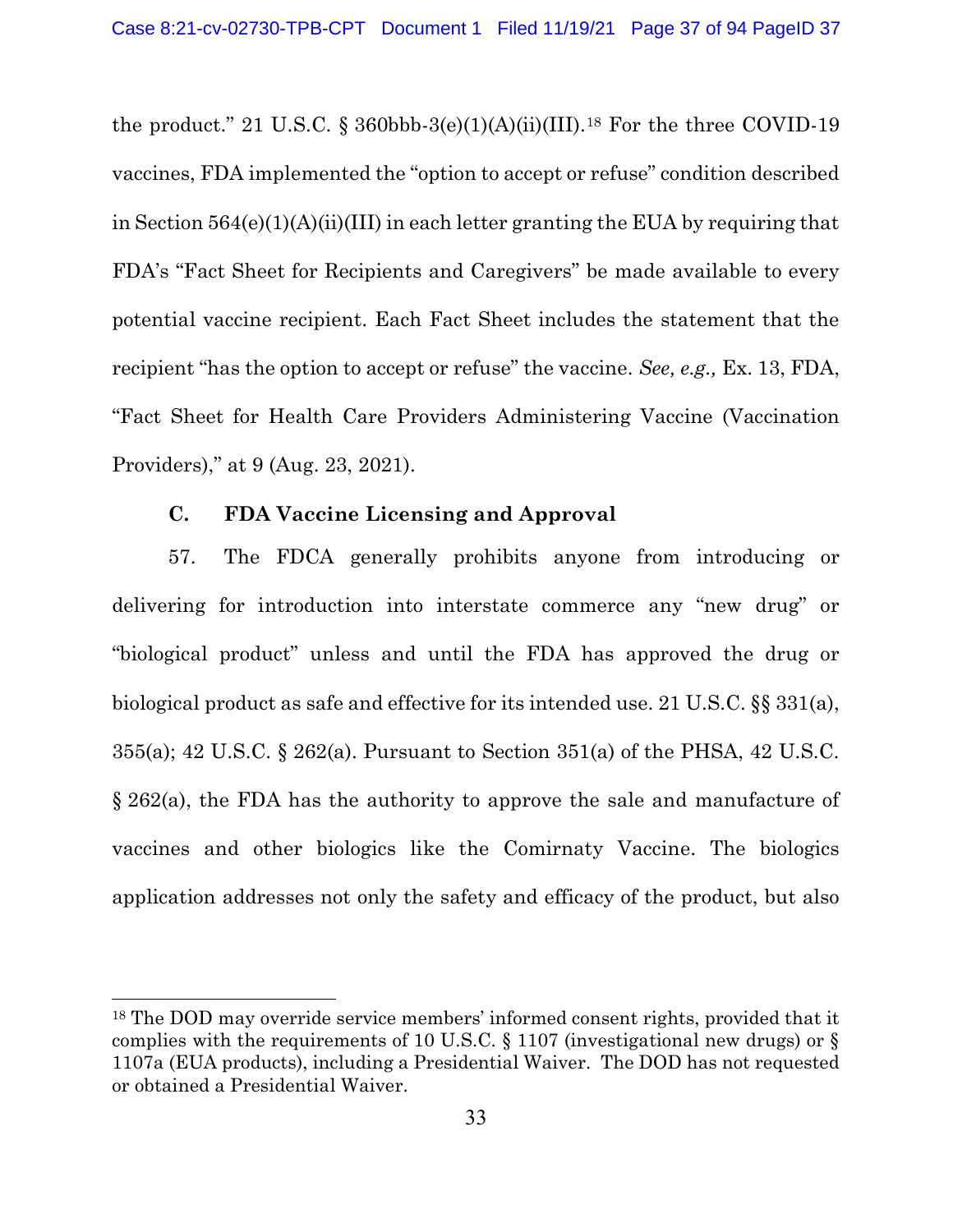covers specific labeling and manufacturing requirements, including the manufacturing location, process, and storage requirements.

#### D. Comirnaty Approval and BioNTech EUA Expansion

58. On August 23, 2021, the FDA approved the May 18, 2021, Comirnaty application for individuals 16 years or older. The Comirnaty Approval Letter approves the sale of Comirnaty Vaccine, as well as the specific manufacturing facilities, processes, ingredients, storage, and distribution requirements that were not addressed in the BioNTech Vaccine EUA.<sup>19</sup>

59. Also on August 23, 2021, the FDA re-issued the EUA for the BioNTech Vaccine for individuals 16 years or older and for children aged 12 to 15 years, and expanded the EUA to cover a third "booster" shot for certain groups. The FDA extended and expanded the existing EUA because Comirnaty is not available. See Ex. 5, BioNTech EUA Expansion Letter at 5 n.9.

60. On September 13, 2021, the National Institutes of Health ("NIH") posted an announcement by Pfizer that Pfizer "does not plan to produce any product with these new [Comirnaty] NDCs and labels over the next few months while the EUA authorized product is still available and being made available

<sup>19</sup> Given the differences in manufacturing between EUA and licensed vaccines, the FDA also required BioNTech to identify specific lots of EUA-labeled and manufactured BioNTech Vaccines that BioNTech deemed BLA-compliant for FDA review and release. See Ex. 4, August 23 Comirnaty SBRA at 27 (Section 10.a "Identification of BLA Lots").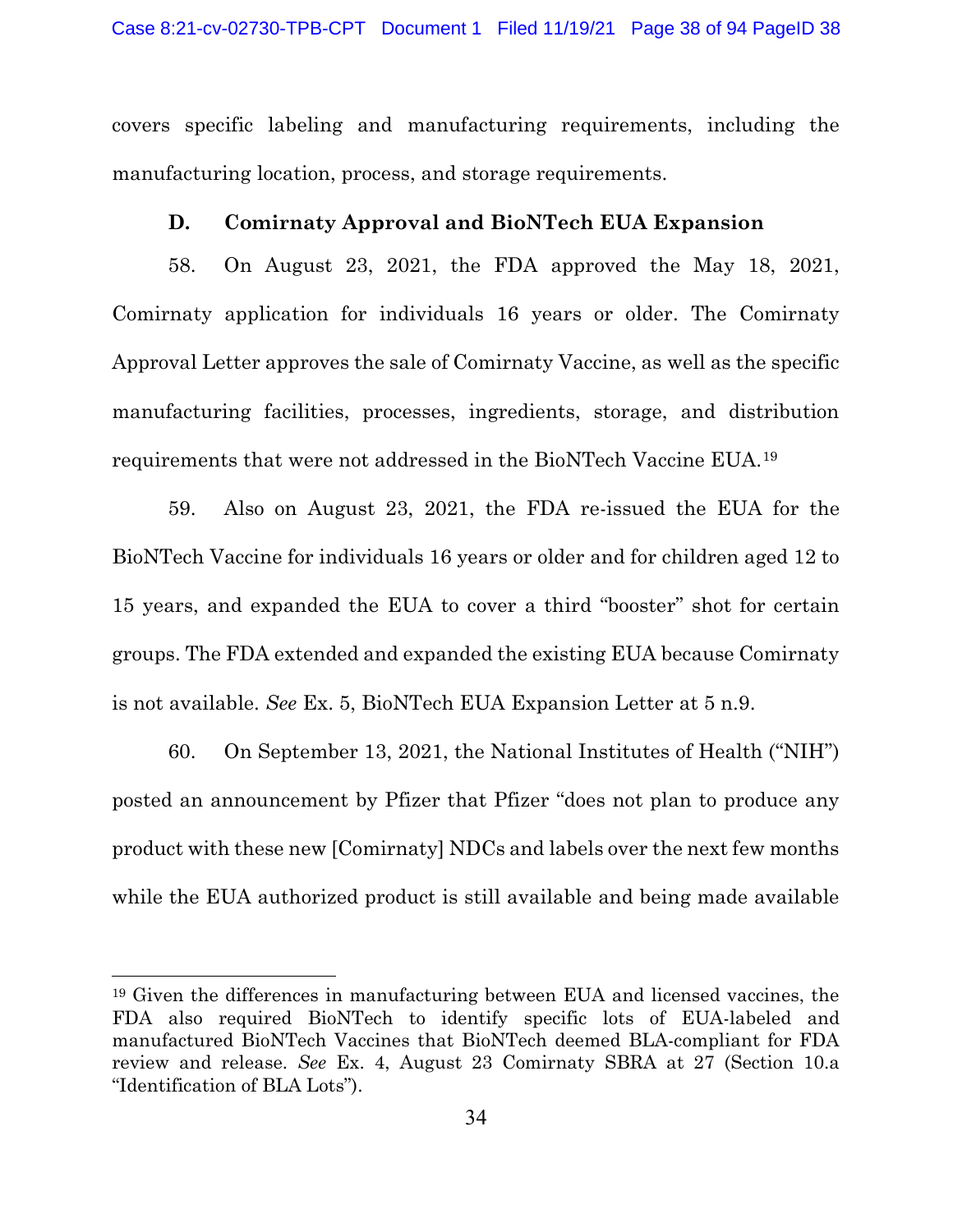for U.S. distribution." See Ex. 22, NIH-Pfizer Announcement of Comirnaty Unavailability. On November 8, 2021, the FDA confirmed that Comirnaty remains unavailable in the United States. See Ex. 24, November 8 Comirnaty SBRA, at 5.

### E. Differences Between EUA and Licensed Vaccines

61. The FDA has incorrectly asserted that the EUA BioNTech Vaccine and the conditionally approved Comirnaty Vaccine have the "same formulation" and can be used "interchangeably." Ex. 5, BioNTech EUA Expansion Letter at 2 n.8. However, there is no basis in the public record for the FDA's position that the two products are the "same." Nor is there any basis in the public record that the two admittedly "legally distinct" products are "interchangeable."<sup>20</sup>

62. In any case, there is no evidence in the public record for finding that the EUA and licensed products are the same, and ample evidence for finding that they are not. The most detailed information on Comirnaty's

<sup>&</sup>lt;sup>20</sup> The only reasonable interpretation of the FDA's use of the term "interchangeable" is that it was intended to constitute a legal determination that the two distinct products were "interchangeable" as defined under the same provision of the PHSA, see 42 U.S.C. §§ 262(i) & 262(k). The FDA subsequently admitted that, despite the use of this specific term defined in the same provision of the PHSA pursuant to which it approved Comirnaty, it instead meant to use this term in a "scientific" or "factual" sense, rather than in the "legal" sense. See Ex. 20, Marks Declaration ¶¶ 9-11 (submitted in Doe v. Austin, Case No. 3:21-cv-1211, ECF No. 31-13 (N.D. Fla. Oct. 21, 2021)).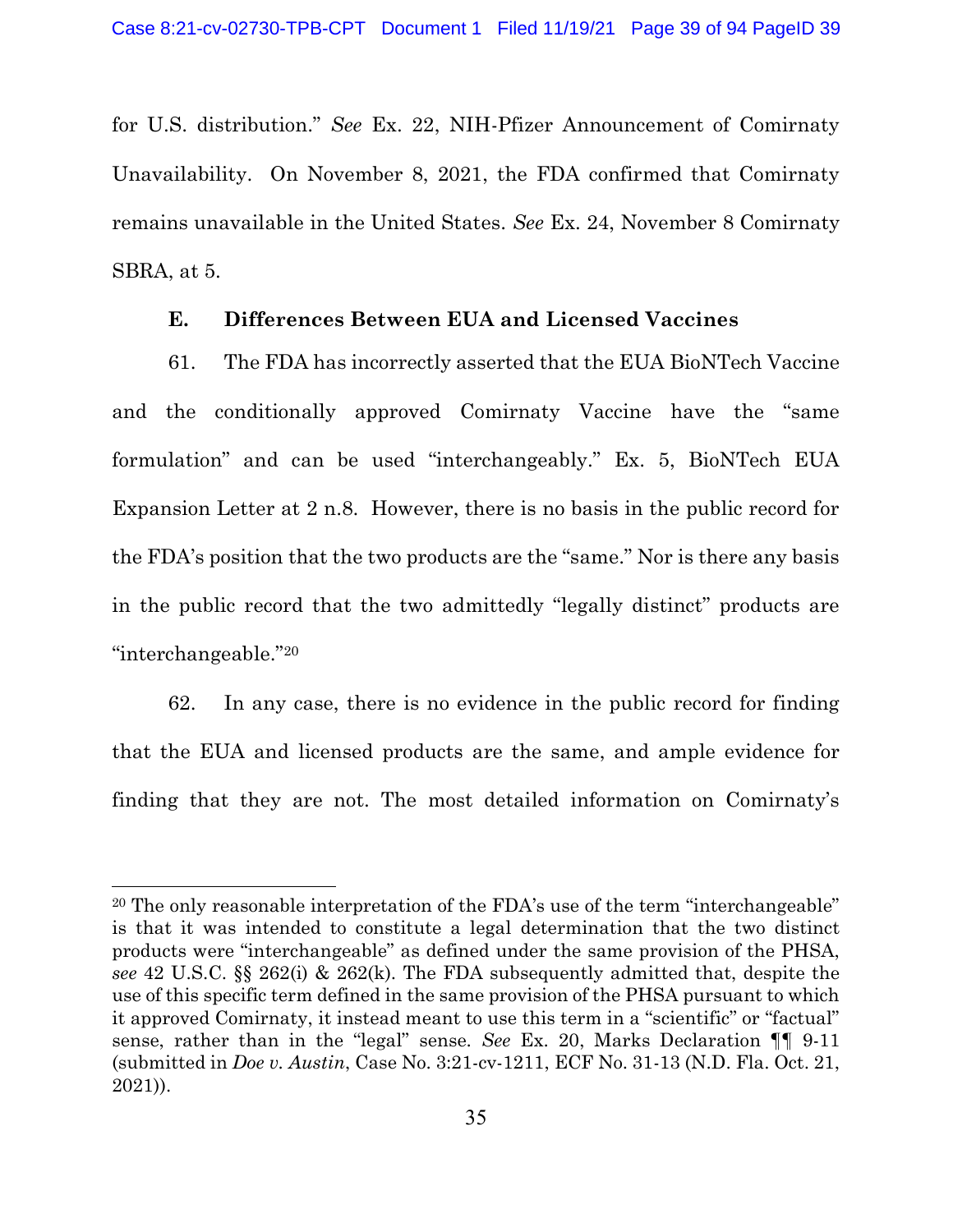composition, manufacturing process, manufacturing locations and other matters approved by the FDA is included in the FDA Comirnaty SBRA, nearly all of which is redacted, see Ex. 4, August 23 Comirnaty SBRA, at 6-8, while most of this information was never made available in the Pfizer/BioNTech EUA applications or authorizations. To the extent such information is available, it reveals that there are differences in the composition of the EUA and licensed products.21 There is also no dispute that the FDA EUA addressed manufacturing processes or locations, which are solely addressed in the Comirnaty licensure. See Ex. 4, August 23 Comirnaty SBRA, at 12-13.

#### F. Pfizer/BioNTech Safety & Efficacy Data Reviewed by FDA

63. The DOD expressly relied on the FDA's approval of Comirnaty in issuing the DOD Mandate. The safety and efficacy data provided by Pfizer/BioNTech, and reviewed by FDA, suffers from serious procedural, evidentiary, and methodological defects that are briefly described below. In light of these obvious defects, the FDA opposes the full release of the studies

<sup>&</sup>lt;sup>21</sup> See Ex. 21, *Doe v. Austin*, Case No. 3:21-cv-1211, Order Denying TRO/PI Motion at 7 & n.5 (M.D. Fla. Nov. 12, 2021). Compare Ex. 4, August 23 Comirnaty SBRA at 9 (listing 11 components, including .450 ml per vial of a redacted excipient), with Ex. 5, BioNTech EUA Expansion Letter, at 7 (listing 10 components, all of which also appear on the Comirnaty SBRA) and Ex. 24, November 8 Comirnaty SBRA, at 7-8 (listing 11 components, but removing .450 ml per vial of redacted excipient and replacing with unspecified amount of water as 11th component).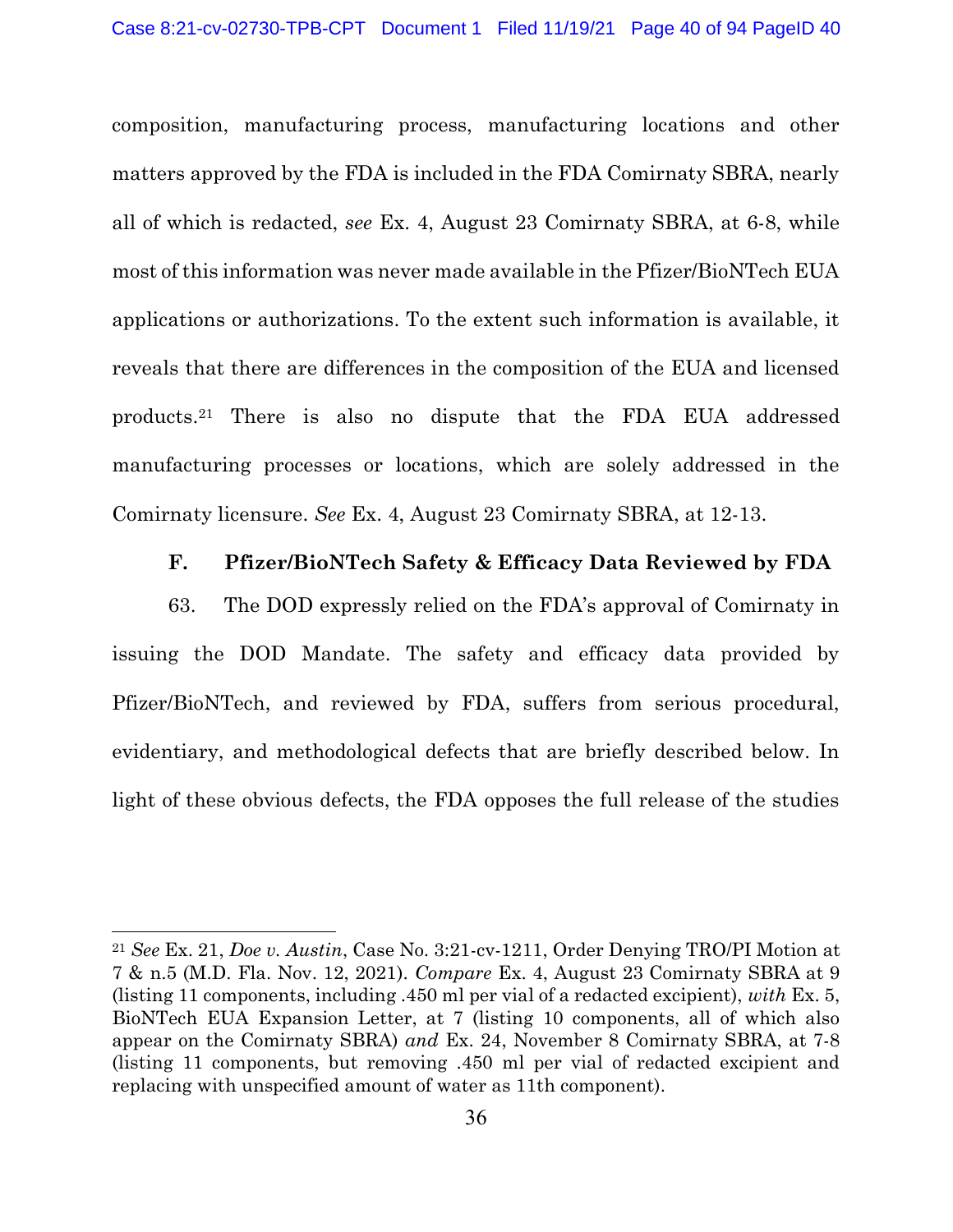and other safety and efficacy data on which it relied for Comirnaty approval, which was reviewed in a little over three months, until 2076.<sup>22</sup>

64. Neither the BioNTech Vaccine nor the Comirnaty Vaccine has been tested in clinical trials for its safety and efficacy on individuals who have recovered from COVID-19. Indeed, the trials conducted so far have specifically excluded survivors of previous COVID-19 infections. See Ex. 19, McCullough Decl., ¶ 47. The clinical trials also did not include any pregnant or lactating women.23 The clinical trials also did not include participants from and/or provide sufficient data for other "special populations" such as those with autoimmune disorders or hematological conditions, children, and frail elderly populations.

65. While the Phase 3 clinical trials included a large and statistically significant number of participants, the full sample trial was truncated in unprecedented fashion. The original trial participants were followed for only

<sup>22</sup> See Pub. Health & Med. Profs. For Transparency v. FDA, Second Joint Report at 7- 8, Case No. 4:21-cv-01058, ECF No. 20 (N.D. Tex. Nov. 15, 2021), available at: https://www.sirillp.com/wp-content/uploads/2021/11/020-Second-Joint-Status-Report-8989f1fed17e2d919391d8df1978006e.pdf (last visited Nov. 17, 2021) (proposing to process 329,000 pages at a rate of 500 pages per month, i.e., 658 months or 55 years).

<sup>&</sup>lt;sup>23</sup> See Sandra Kweder, MD, et al., *Global Regulators Envision Paradigm Shift Toward* Inclusion of Pregnant and Breastfeeding Women in Clinical Research for Medicines and Vaccines, FDA News Releases (July 19, 2021), available at: https://www.fda.gov/news-events/fda-voices/global-regulators-envision-paradigmshift-toward-inclusion-pregnant-and-breastfeeding-women-clinical (noting that no pregnant or lactating women were included in any COVID-19 vaccine trials).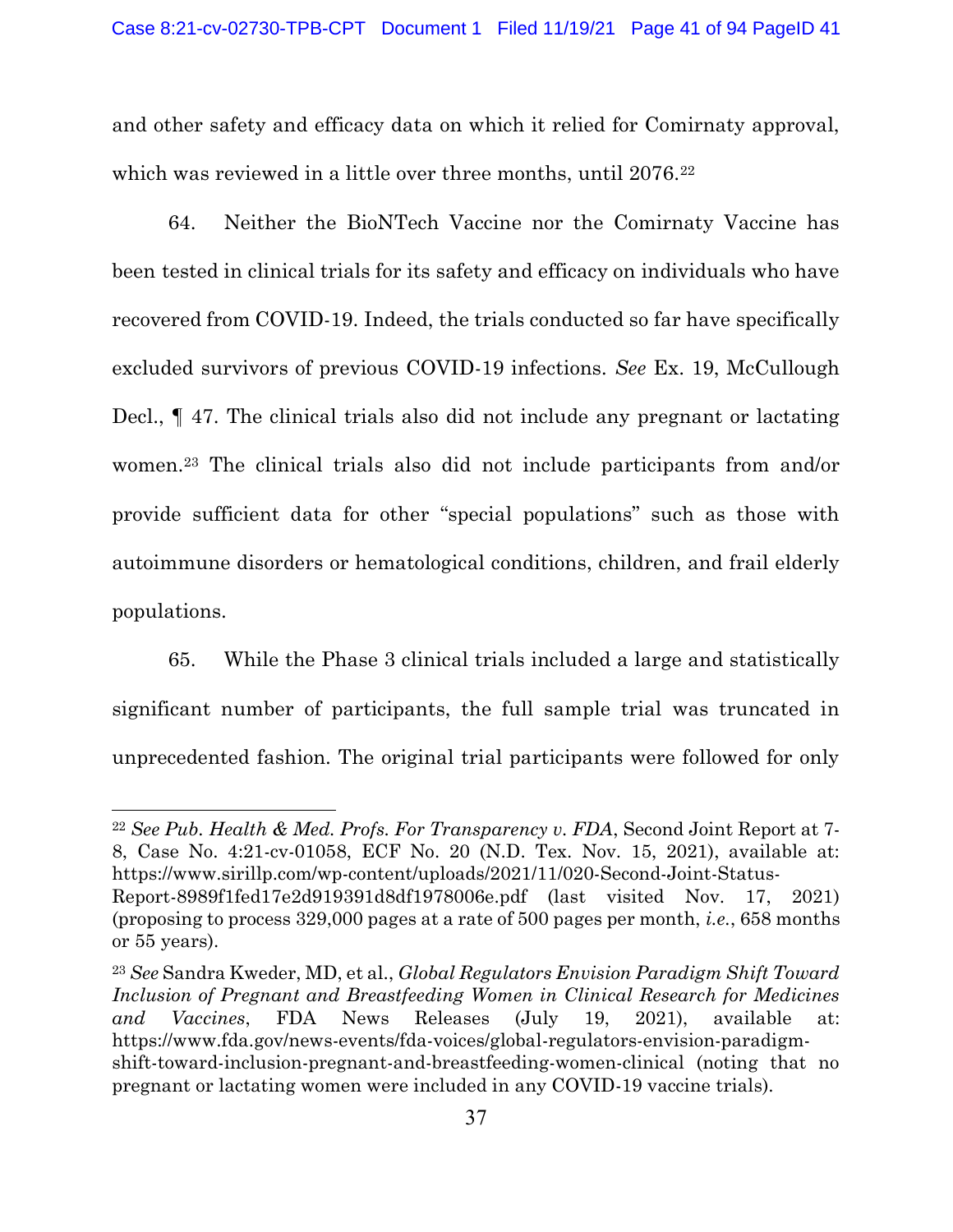two months (i.e., largely the same trials and participants as used to grant the initial EUA for the BioNTech Vaccine) instead of the FDA's recommended period of at least one to two years set forth in the FDA's June 2020 Industry Guidance.24 Because clinical trials typically run for years, rather than a few months, the FDA has acknowledged that "[i]nformation is not yet available about potential long-term health outcomes."<sup>25</sup>

66. The FDA fails to acknowledge, however, that the results of the trials beyond the first two months are of questionable validity due to fundamental methodological error that infects all results and undermines any conclusions that can be drawn from them. In its May 18, 2021 application,  $26$ which included interim six-month safety and efficacy data for Phase 3 clinical trials, Pfizer-BioNTech explained that study participants were given the option to be "unblinded" – to learn whether they had taken the experimental

<sup>24</sup> See FDA, Development and Licensure of Vaccines to Prevent COVID-19: Guidance for Industry (June 2020) ("June 2020 Industry Guidance"), available at: https://www.fda.gov/media/139638/download (last visited Nov. 8, 2021).

<sup>25</sup> See FDA Approves First COVID-19 Vaccine (Aug. 23, 2021) ("FDA Comirnaty Press Release"), available at https://www.fda.gov/news-events/press-announcements/fdaapproves-first-covid-19-vaccine (last visited Nov. 8, 2021). The FDA has conditioned Comirnaty approval on the completion of at least nine additional clinical trials running through 2025 (none of which specifically address previously infected individuals with natural immunity). See Ex. 3, FDA Comirnaty Approval Letter.

<sup>&</sup>lt;sup>26</sup> See Stephen J. Thomas, MD, Six Month Safety and Efficacy of the BNT162b2 mRNA COVID-19 Vaccine, medRxiv Preprint (July 28, 2021), available at: https://www.medrxiv.org/content/10.1101/2021.07.28.21261159v1.full.pdf (last visited Nov. 8, 2021).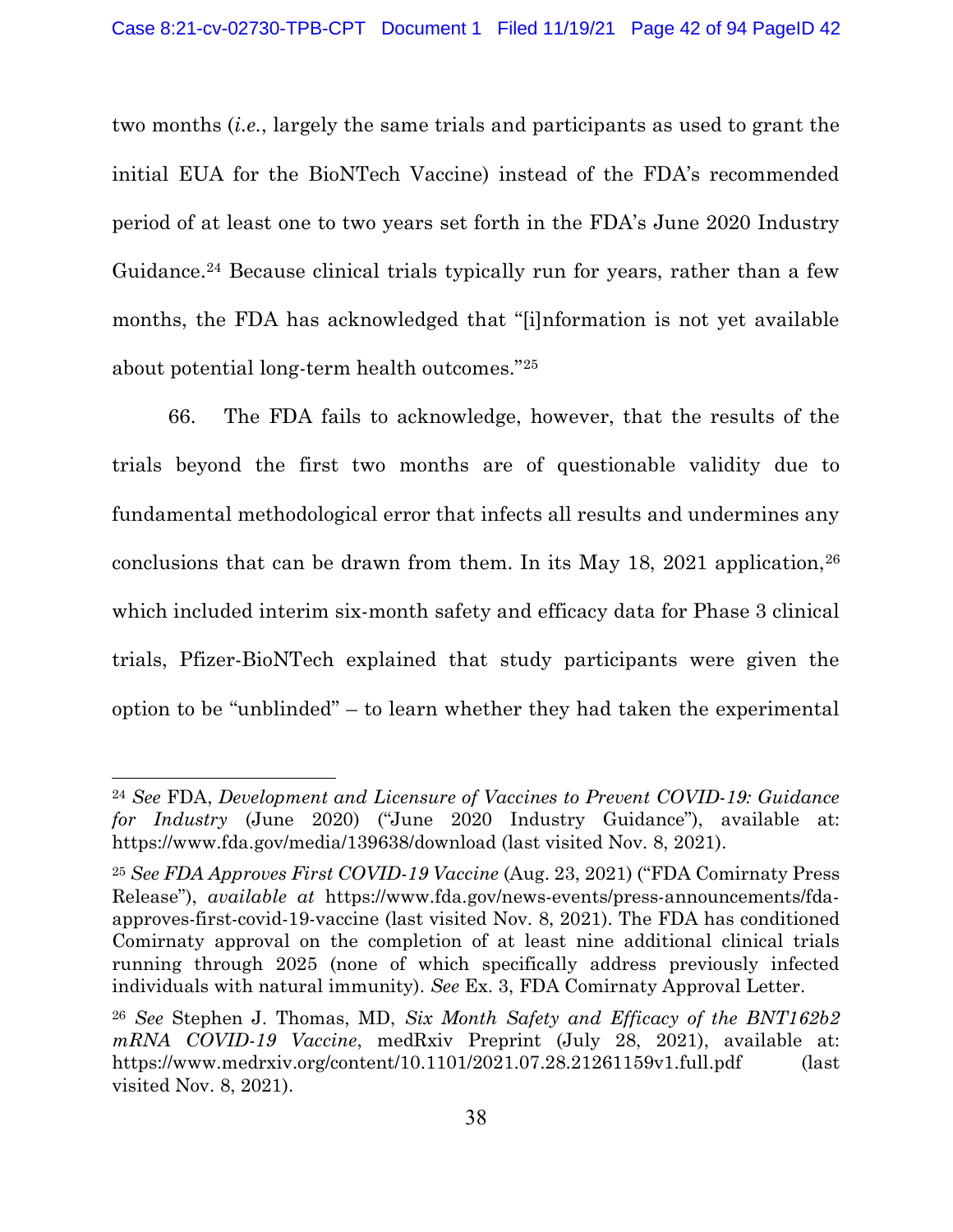BioNTech Vaccine or the placebo – and if they had taken the placebo, to take the BioNTech Vaccine. As a result, only approximately 7% of study participants were blinded after six months. Id. at 5. This "unblinding" converted a randomized, controlled clinical trial into an uncontrolled or partially controlled trial that cannot be used as the basis for approval. See 21 C.F.R. § 314.126(e). Accordingly, the FDA's statements that the Comirnaty approval was based on "randomized, controlled, blinded ongoing clinical trial of thousands of individuals," see supra FDA Comirnaty Press Release, note 25, is severely and intentionally misleading.

67. Further, Comirnaty and the other COVID-19 vaccines are "genetic vaccines", "or vaccines produced from gene therapy molecular platforms which according to US FDA regulatory guidance are classified as gene delivery therapies and should be under a 15-year regulatory cycle with annual visits for safety evaluation by the research sponsors."<sup>27</sup>

## V. SCIENTIFIC EVIDENCE AND ADMINISTRATIVE ACTIONS FOR COVID-19 MRNA "VACCINES"

#### A. Novel Technology

68. The Pfizer-BioNTech and Moderna COVID-19 treatments employ novel technology, namely, mRNA delivered by nanolipids. These products are

<sup>&</sup>lt;sup>27</sup> Id.,  $\P$  17 (citing FDA, Center for Biologics Evaluation and Research, Long Term Follow-up After Administration of Human Gene Therapy Products: Guidance for Industry, FDA-2018-D-2173.2020 (Jan. 2020) ("FDA Gene Therapy Guidance")).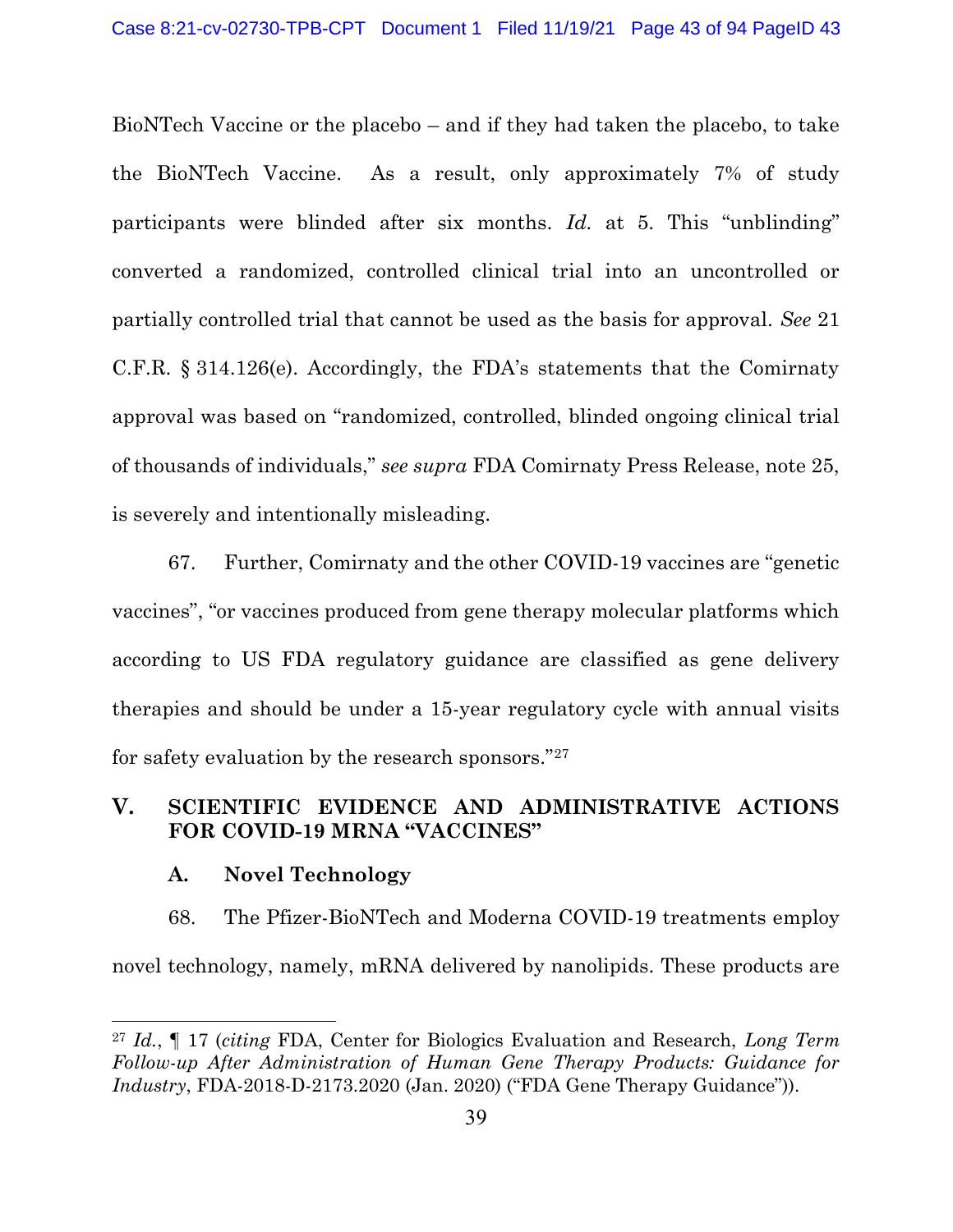considered "genetic vaccines" or "or vaccines produced from gene therapy molecular platforms." Ex. 14, McCullough Decl., ¶ 17. As Dr. McCullough explains, the mRNA "vaccines" "have a dangerous mechanism of action in that they all cause the body to make an uncontrolled quantity of the pathogenic wild-type spike protein from the SARS-CoV-2 .... This is *unlike all other* **vaccines** where there is a set amount of antigen or live-attenuated virus." Id. (emphasis added).

69. Because of the novelty of gene therapies like mRNA, and the unknown safety risks, the FDA Gene Therapy Guidance advises "sponsors to observe subjects for delayed adverse events for as long as 15 years following exposure to the investigational gene therapy product." Id. (quoting FDA Gene Therapy Guidance at 4). The FDA's own guidelines make clear that the longterm safety risks cannot be known with any degree of certainty until recipients have been followed for 10 or more years, rather than six months.

70. These mRNA treatments were only tested on humans for a limited period of time. For example, the Comirnaty Phase 2 and Phase 3 trials only covered the full sample for approximately two months, and a much smaller sample for up to six months. See supra Section IV.F, ¶ 65. Accordingly, the long-term efficacy or long-term safety of these vaccines "is not proven."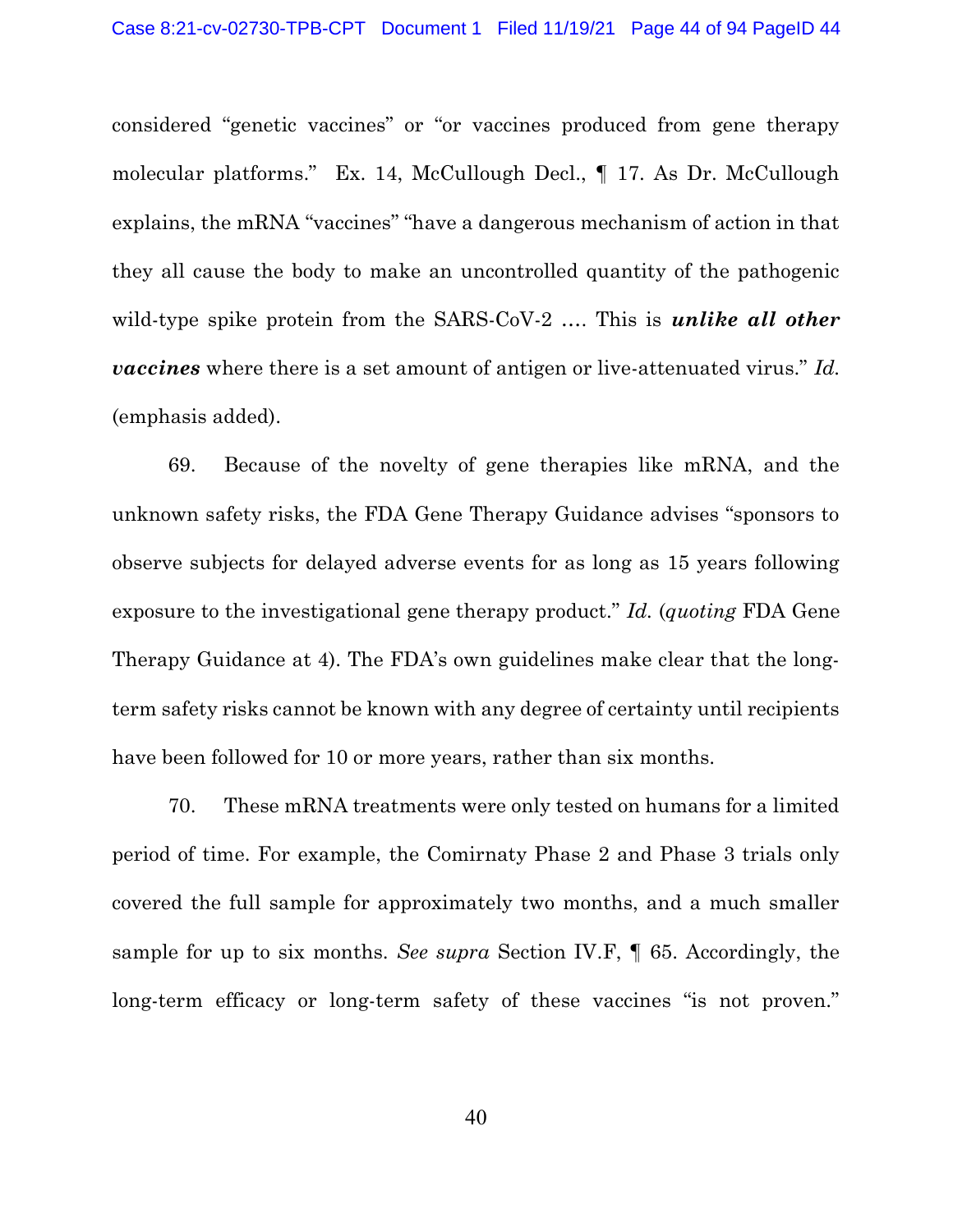Klaassen v. Trustees of Ind. Univ., --- F. Supp. 3d. ---, 2021 WL 3073926, at  $*12$ (N.D. Ind. July 18, 2021) ("Klaassen").

#### B. Evidence of Rapidly Decreasing Efficacy

71. The Pfizer Factsheet admits that Comirnaty's "duration of protection against COVID-19 is currently unknown."28 What is known, however, is that recent studies indicate that the efficacy and protection of the BioNTech Vaccine drops off significantly over time, particularly after the sixmonth period on which the FDA relied in conditionally approving the Comirnaty Vaccine.

72. For example, recent and well-publicized studies from Israel found that the BioNTech Vaccine's effectiveness decreased from over 90% to 39% after six months for infections and 40.5% for symptomatic cases.29 Plaintiffs are not aware of any studies contradicting the Israeli studies. In fact, these

<sup>29</sup> See Israel Ministry of Health Presentation (July 23, 2021), available at: https://www.gov.il/BlobFolder/reports/vaccine-efficacy-safety-follow-up-

<sup>28</sup> FDA, Vaccine Information Fact Sheet for Recipients and Caregivers about  $Comirnaty$  at 4 (Sept. 22, 2021), available at: https://www.fda.gov/media/144414/download (last visited Sept. 29, 2021).

committee/he/files\_publications\_corona\_two-dose-vaccination-data.pdf (last visited Nov. 8, 2021); Rory Jones & Dov Lieber, Pfizer COVID-19 Vaccine Is Less Effective Against Delta Infections but Still Prevents Serious Illness, Israel Study Suggests, WALL STREET J. (July 23, 2021), available at: https://www.wsj.com/articles/pfizercovid-19-vaccine-is-less-effective-against-delta-infections-but-still-prevents-seriousillness-israel-study-shows-11627059395 (last visited Nov. 8, 2021).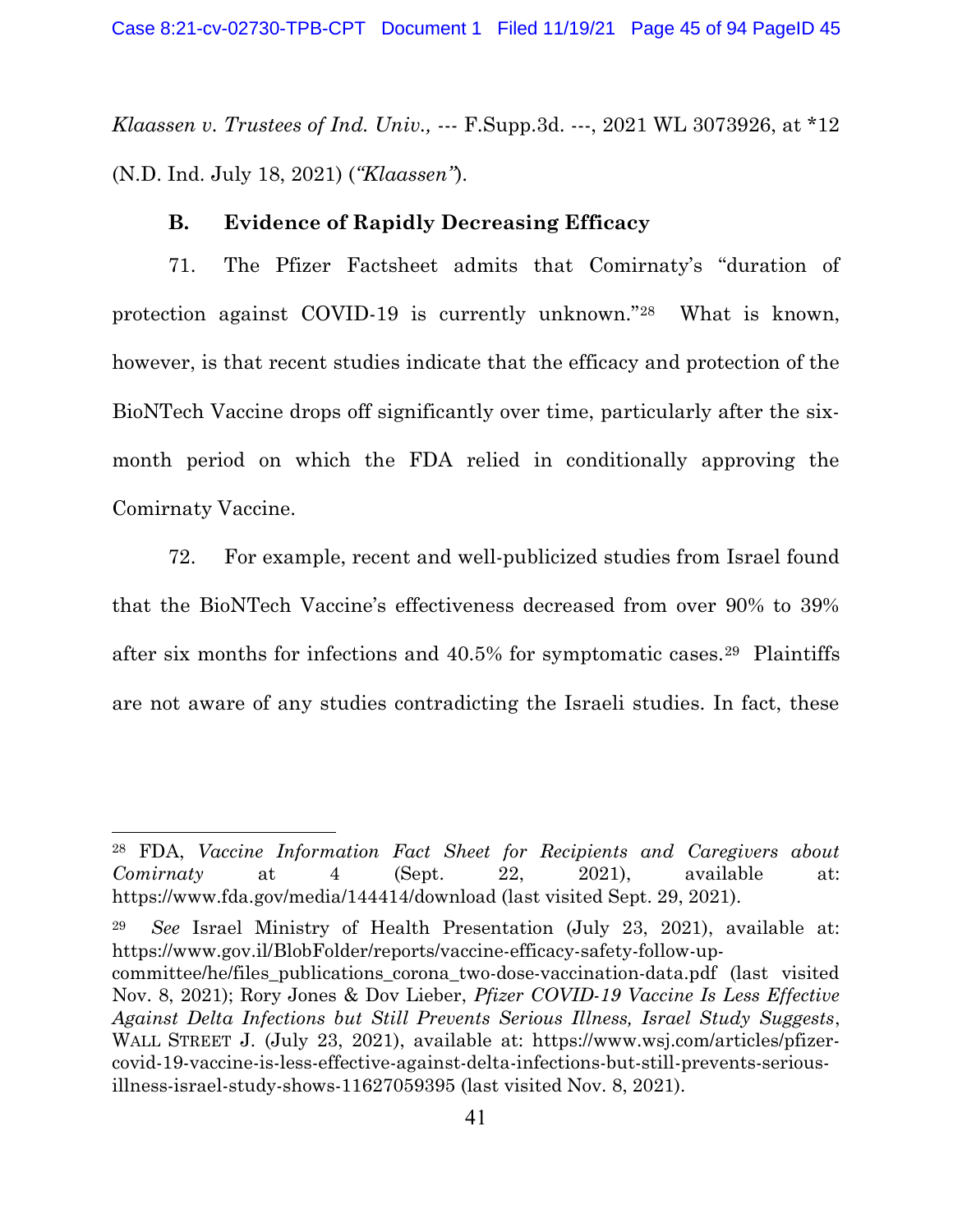study results are the reason Israel is already requiring a third booster shot (and is considering a fourth).<sup>30</sup>

73. At the September 17, 2021 FDA Advisory Committee meeting to consider approval of booster shots, Sara Oliver MD, MSPH presented an overview of studies demonstrating the rapidly declining efficacy of the Pfizer-BioNTech vaccine, in the United States and abroad.31 Several U.S. studies found that the efficacy of COVID-19 vaccines dropped from over 90% to as 42% (with a median of roughly 65%) over an up to six-month period, with the steepest drops found in the studies with the longest study periods; the only study limited to the Pfizer-BioNTech vaccine got the low score of 42%.<sup>32</sup> Dr. Oliver also presented studies finding a steep decline in efficacy 15%-35% for the pre-Delta vs. the Delta variant. Id., Slide 20. She also presented a number of international studies showing even sharper decreases in efficacy in countries

<sup>&</sup>lt;sup>30</sup> See Rosella Tercatin & Maayan Jaffe-Hoffman, COVID-19 Boosters Expanded to 40 Years Old and Up, JERUSALEM TIMES (Aug. 20, 2021), available at: https://www.jpost.com/health-science/covid-israel-registers-600-serious-patients-3rd-vaccine-to-be-expanded-677144 (last visited Nov. 8, 2021).

<sup>31</sup> See Ex. 15, Sara Oliver MD, MSPH, Updates to COVID-19 Epidemiology and COVID-19 Vaccines, Presentation to September 17, 2021 VRBPAC Meeting (Sept. 17, 2021) ("Oliver FDA Presentation"), available at: https://www.fda.gov/media/152243/download (last visited Nov. 8, 2021).

 $32$  See id., Slide 15 (citing A. Puranik et al., Comparison of two highly effective mRNA vaccines for COVID-19 during periods of Alpha and Delta variant prevalence, medRxiv2021.08.06.21261707).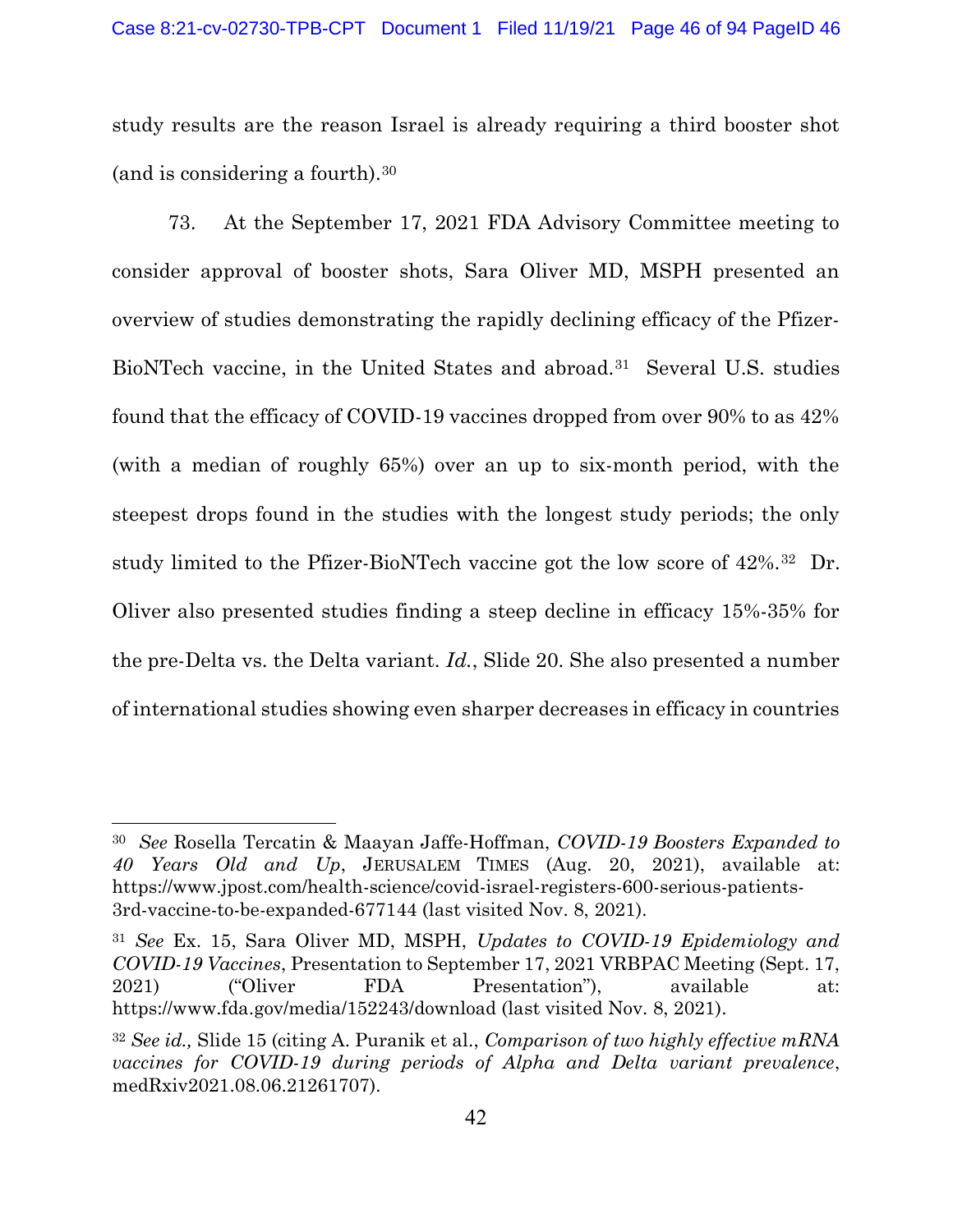such as Qatar where the Delta variant was prevalent at an earlier date. Id. at 21.<sup>33</sup>

74. Of greatest relevance to Plaintiffs' claims is the November 4, 2021 study published in Science, which examined the Veterans Health Administration ("VHA") records 780,000 U.S. veterans<sup>34</sup> (who are older and presumably less healthy than active duty service members). From February 2021 to October 2021, the vaccine effectiveness against infection (VE-I) declined from 87.9% to 48.1% overall (and all the way down to 13.1% for Janssen vaccine vs. 43.3% for the Pfizer-BioNTech vaccine).

75. In any case, "the spike protein produced by the vaccines is obsolete" due to the emergence of other variants, in particular the Delta variant, which now accounts for 99.6% of cases.35 The vaccines were developed in response to the original Alpha variant, which now accounts for less than

<sup>33</sup> Despite this information, the CDC is inexplicably not tracking "breakthrough" infections of vaccinated people. See, e.g., Rachel Roubein & David Lim, CDC Under Fire for Decision to Limit Tracking of COVID-19 Cases in Vaccinated People, POLITICO (July 30, 2021), available at: https://www.politico.com/news/2021/07/30/pressure-cdcbreakthrough-cases-501821 (last visited Nov. 8, 2021). This would have provided essential information regarding the long-term efficacy of Comirnaty and other COVID-19 vaccines.

<sup>34</sup> See Barbara Cohn, et al., SARS-CoV-2 Vaccine Protection and Deaths Among Veterans During 2021, SCIENCE (pre-print) (Nov. 4, 2021) ("VHA Study"), available at: https://www.science.org/doi/epdf/10.1126/science.abm0620 (last visited Nov. 8, 2021).

<sup>35</sup> See Ex. 14, McCullough Decl., ¶ 18 (citing CDC, COVID Data Tracker: Variant Proportions ("CDC Variant Report"), available at: https://covid.cdc.gov/covid-datatracker/#variant-proportions (last visited Oct. 23, 2021)).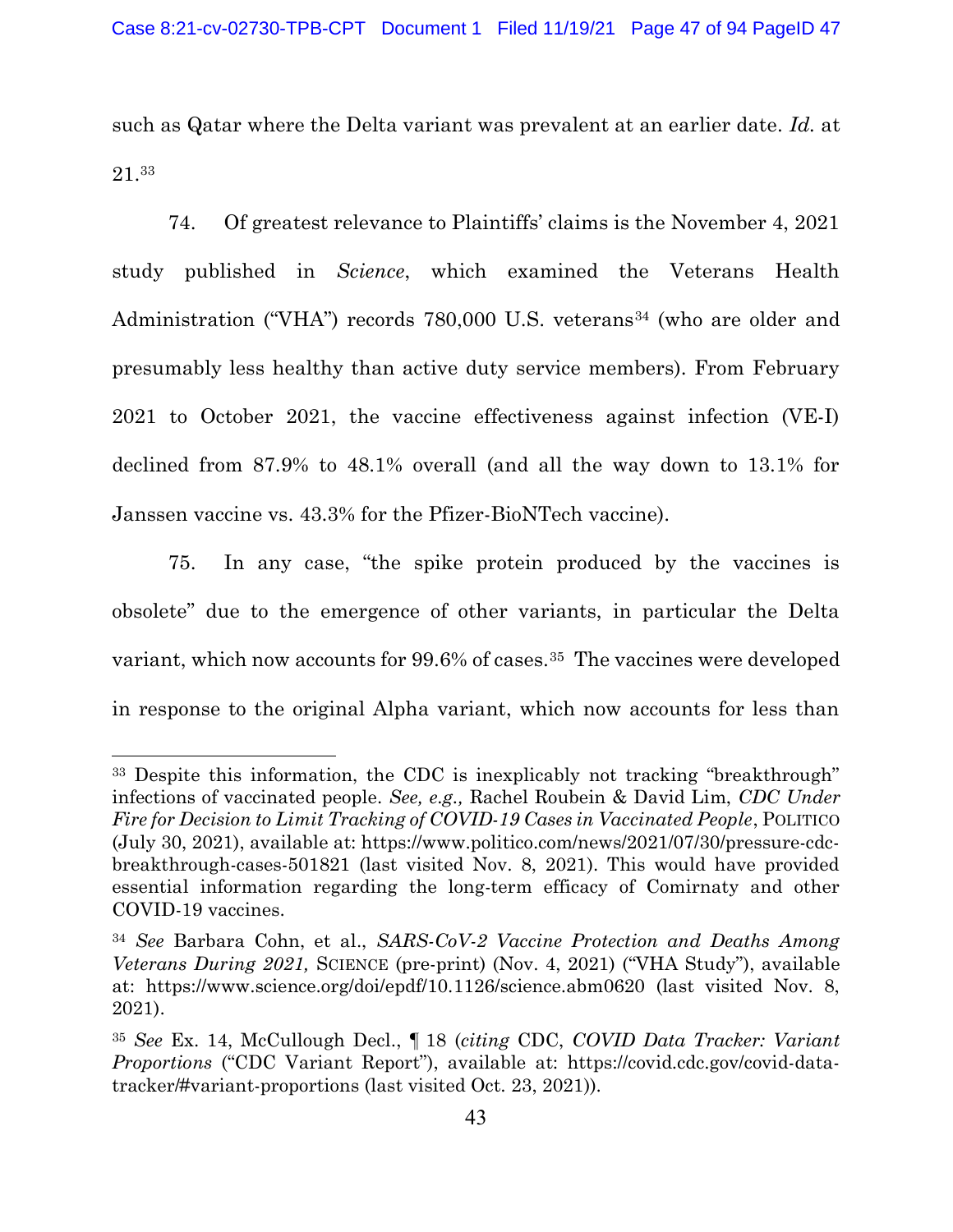0.1% of cases. Id. The current COVID-19 vaccines do not encode RNA or DNA from the Delta variant or other variants of concern. Id., ¶ 21.

76. Vaccination provides limited protection at best, and some studies indicate that the vaccinated may be at greater risk than the vaccinated for new variants like the Delta variant. Dr. McCullough discusses the results of a June 2021 study performed in the UK, which found that: "92,056 cases had the Delta variant and 50/7235 fully vaccinated and 44/53,822 of the unvaccinated died. This indicates that the fully vaccinated who contract the Delta variant have an 8.6-fold increased risk for death,  $(95\% \text{ CI } 5.73-12.91)$ ,  $p < 0.0001$ , as compared to those who chose to remain unvaccinated." Ex. 14, McCullough Decl., ¶ 24.

77. As a result of declining efficacy, the emergence of new variants, and the obsolescence of the current EUA vaccines, the FDA and CDC have recommended additional rounds of booster shots. The ongoing and unresolved booster shot debate demonstrates that the science is not "settled" as to the duration of protection provided by, or the proper dosage for, mRNA treatments. Further, as soon as the CDC or FDA recommend additional booster shots, all of the "fully vaccinated" will immediately be treated as unvaccinated, and therefore a threat to public health, for the purposes of the DOD and other federal vaccine mandates.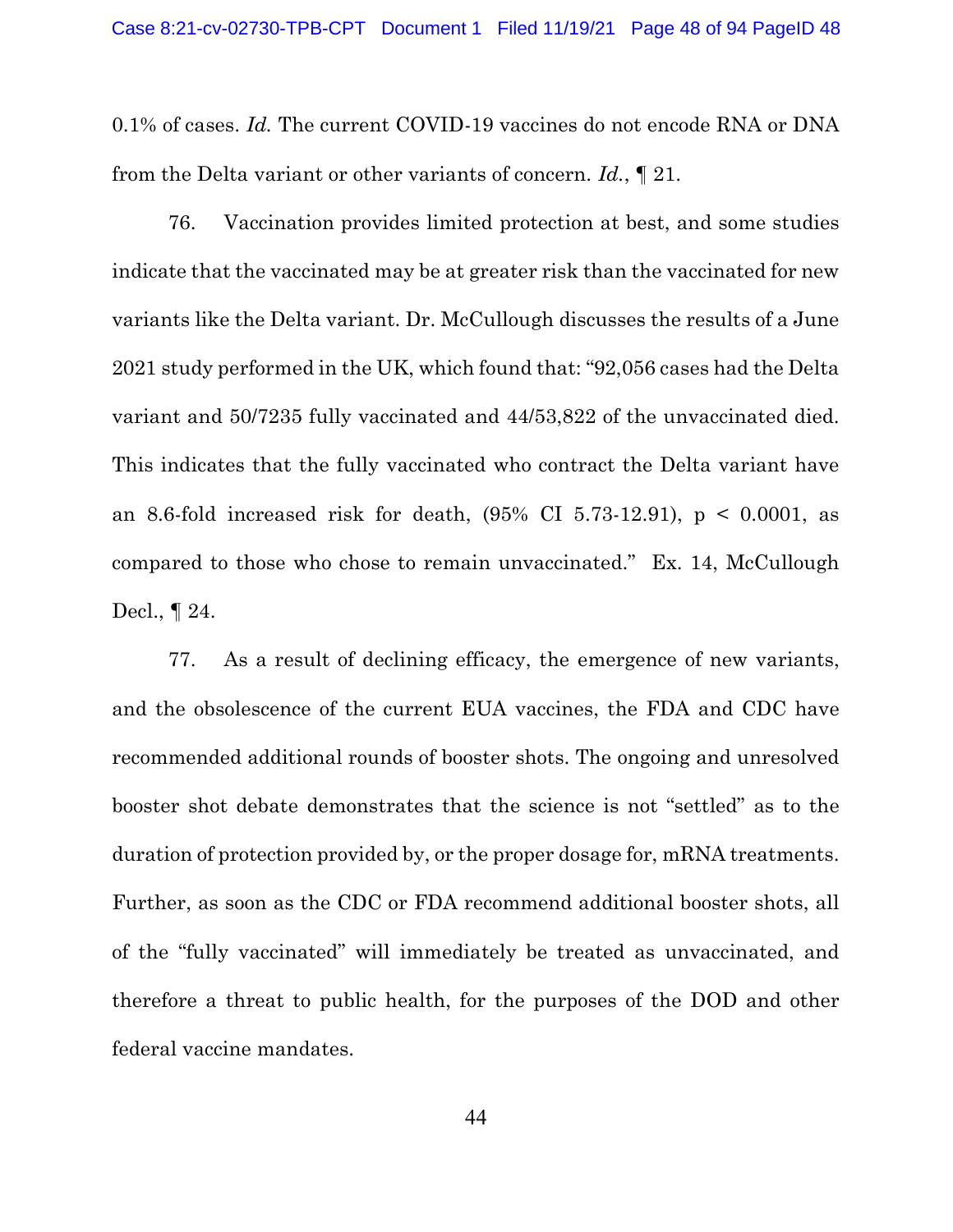## C. Vaccine Injuries and Side Effects

78. The VAERS data reveal unprecedented levels of death and other adverse events since the FDA issued EUAs for the three COVID vaccines. The total safety reports in VAERS for all vaccines per year up to 2019 was 16,320. By comparison, the total VAERS safety reports for COVID-19 Vaccines "alone through October 1, 2021, is 778,683." Ex. 14, McCullough Decl., ¶ 27. Through October 1, 2021, this included "16,310 COVID-19 vaccine deaths … and 75,605 hospitalizations," id. and "98% of all vaccine-related AEs from December 2020" through October 1, 2021. Id.,  $\parallel$  28. "Thus, the COVID-19 mass vaccination is associated with at least a 39-fold increase in annualized vaccine deaths reported to VAERS." Id., ¶ 27.

79. COVID-19 vaccines are "especially risky for those 12-29," id., ¶ 30, which are the prime ages for military service. "[M]yocarditis causes injury to heart muscle cells and may result in permanent heart damage resulting in heart failure, arrhythmias, and cardiac death," and can result in "a lifetime need for multiple medications, implantable cardio defibrillators, and heart transplantation." Id., ¶ 31. "Heart failure has a five-year 50% survival and would markedly reduce the lifespan of a child or young adult who develops this complication after vaccine-induced myocarditis." Id.<sup>36</sup> Due to these risks, in Dr.

<sup>36</sup> On June 29, 2021, the Defense Health Agency (DHA) published a report in the Journal of the American Medical Association Cardiology (JAMA) on vaccine-linked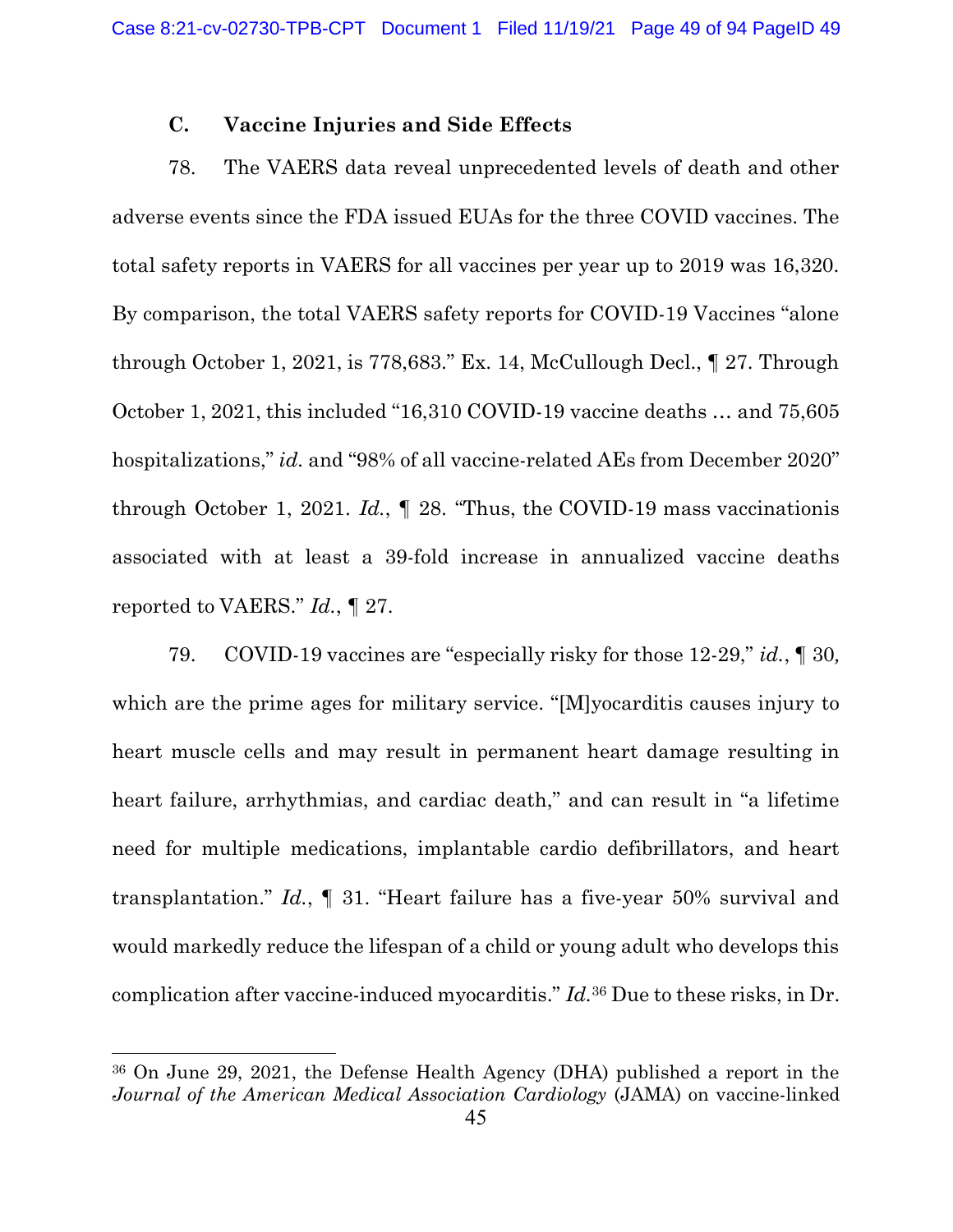McCullough's expert medical opinion, "no individual under age 30 under any set of circumstances should feel obliged to take this risk with the current genetic vaccines particularly the Pfizer and Moderna products." Id., ¶ 32.

80. The COVID-19 vaccines are "dangerous for those who have already had COVID-19 and have recovered with inferred robust, complete, and durable immunity." Id.,  $\parallel$  47. As noted above, these patients were inexplicably and inexcusably excluded from the FDA-approved clinical trials for the COVID-19 vaccines. Thus, "[t]here has been no study demonstrating clinical benefit with COVID-19 vaccination in those who have well documented or even suspected prior COVID-19 illness." Id. There have, however, been numerous studies demonstrating that the those with previous infections have suffered greater risks of adverse reactions from the vaccines, as well as a greater rate and severity of subsequent COVID-19 infections than those with previous infections who remained unvaccinated. See id.,  $\P\P$  49-51 & studies cited therein.

## D. Fluid Definition of "Vaccine," "Vaccination" & "Fully Vaccinated"

81. Based on the limited efficacy of the COVID-19 vaccines and their

myocarditis among U.S. military service members. "The study reports that previously healthy service members have developed myocarditis, a severe and life-threatening inflammation of the heart, within an average of just four days of receiving their first shot of either the Pfizer-BioNTech or the Moderna vaccine." Id.,  $\blacksquare$  38 (citations omitted).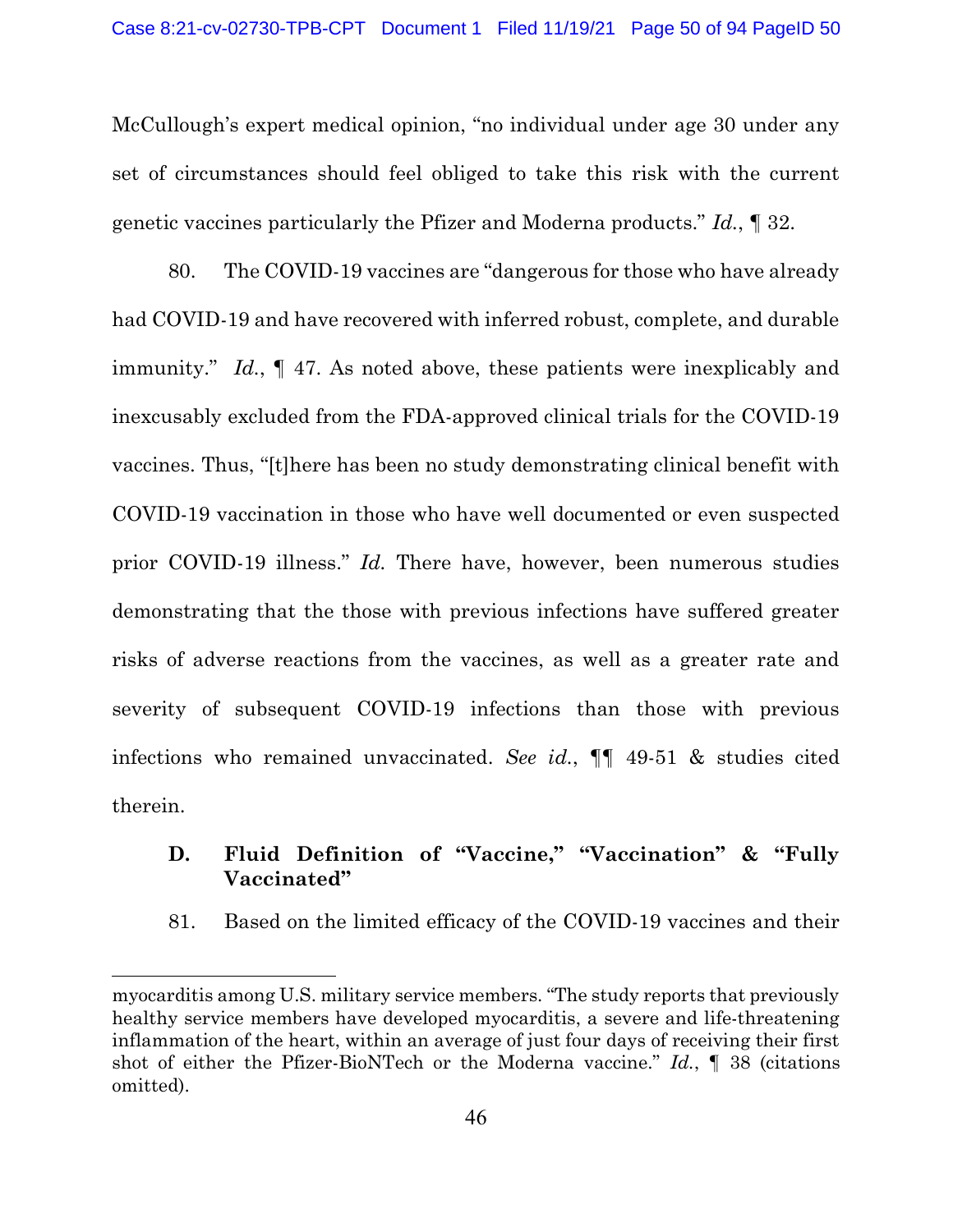inability to prevent re-transmission, see infra Section V.E.1, the CDC abandoned any pretense that the COVID-19 vaccines can prevent disease or its spread, and moved the goalposts to merely providing "protection." In fact, the COVID-19 "vaccines" may be more appropriately classified as therapeutics than vaccines. This prompted the CDC changes to the definition of "vaccine" on its website, just days after the Comirnaty approval, from a product that will "produce immunity"37 (August 2021) to one that will "produce protection" (September 2021).<sup>38</sup>

82. In contemporaneous internal emails produced in response to a Freedom of Information Act ("FOIA") request, CDC leadership acknowledged that it changed the definition of "vaccine" and "vaccination" in response to (correct) public criticism and questions that the COVID-19 vaccines did not meet the CDC's then current definitions of "vaccine" and "vaccinations" as providing "immunity." See id. at 2 ("The definition of vaccine we have posted is problematic and people are using it to claim that the COVID-19 vaccine is not

<sup>37</sup> CDC, Vaccines and Immunizations: Definition of Terms (Aug. 26, 2021), available at: http://web.archive.org/web/20210826113846/https://www.cdc.gov/vaccines/vacgen/imz-basics.htm (last visited Nov. 8, 2021) (defining "vaccine as "[a] product that stimulates a person's immune system to produce immunity to a specific disease, protecting the person from that disease.").

<sup>38</sup> CDC, Vaccines and Immunizations: Definition of Terms, available at: https://www.cdc.gov/vaccines/vac-gen/imz-basics.htm (last visited Sept. 18, 2021) (defining "vaccine" as [a] preparation that is used to stimulate the body's immune response against diseases.").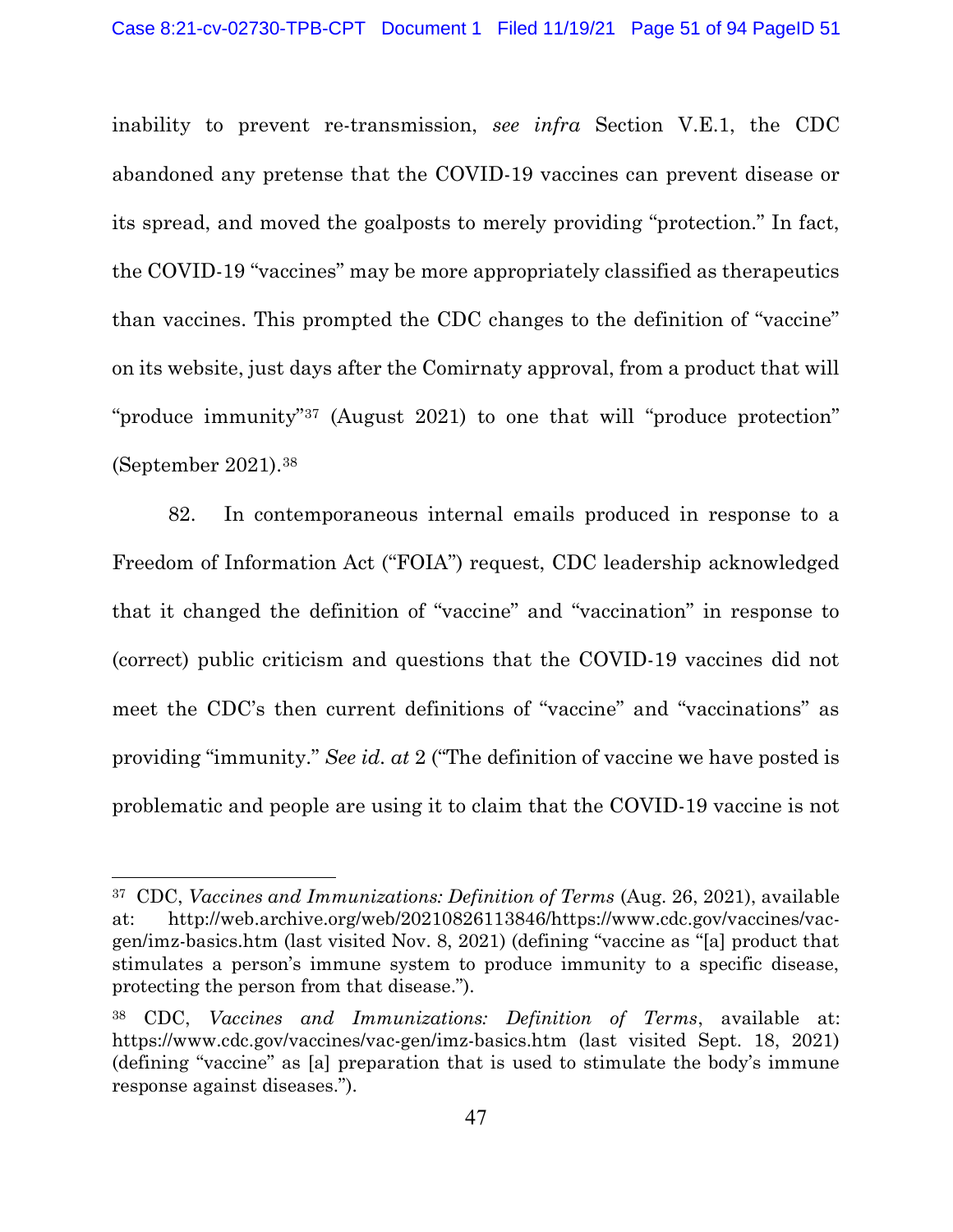a vaccine based on our own definition."); id. at 3 ("these definitions are outdated and being used by some to say COVID-19 vaccines are not vaccines per CDC's own definition.").

83. The CDC's definition of "fully vaccinated" on which the DOD relies is similarly fluid and subject to unannounced changes. CDC Director Rochelle Walensky has stated that the CDC will likely need to "update our definition of fully vaccinated in the future," based on its determinations regarding booster eligibility.<sup>39</sup>

# E. "Fully Vaccinated" Spread COVID-19 & Lack of Evidence for Public Health Benefits from Vaccination

1. COVID-19 "Vaccines" Do Not Prevent Infection & Transmission.

84. According to the FDA, there is insufficient data to know whether the COVID-19 Vaccines actually prevent asymptomatic infection or prevent transmission of SARS-CoV-2, the virus that causes COVID-19. Recent data

<sup>39</sup> See PBS Newshour, Watch: CDC Says the Definition of "Fully Vaccinated" May Change as More People Get Boosters (Oct. 22, 2021), available at: https://www.pbs.org/newshour/health/watch-live-white-house-covid-task-force-holdsbriefing-as-more-booster-shots-get-approval (last visited Nov. 15, 2021).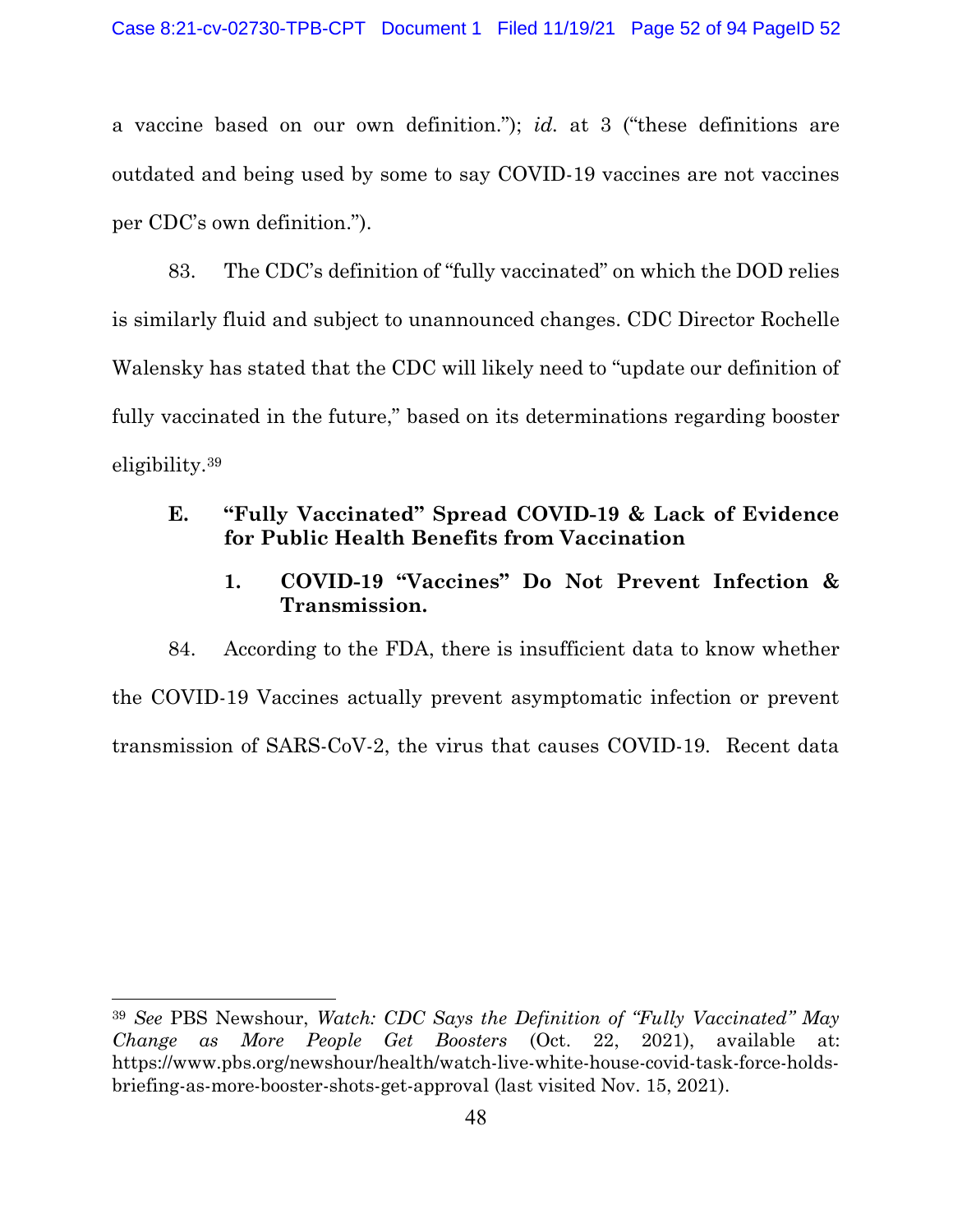from the U.S.<sup>40</sup> and abroad<sup>41</sup> suggest that they do not prevent either. There is simply no data available – nor could there be – that Comirnaty or other COVID EUA treatments can produce long-term immunity or prevent transmission, and accordingly, provide the public health (as opposed to individual health) benefits on which the DOD Mandate and other mandates are based.

# 2. Equal or Greater Risk of Infection by "Fully Vaccinated" Compared to Unvaccinated.

85. A study by the UK National Institute for Health Research, published in The Lancet on October 28, 2021, of the rate of household spread of the Delta variant "among household contacts exposed to fully vaccinated index cases was similar to household contacts exposed to unvaccinated index cases (25% [95% CI 15-35] for vaccinated vs. 23% [15-31] for unvaccinated."<sup>42</sup>

<sup>40</sup> See Catherine M. Brown, DVM, et al., Outbreak of SARS-CoV-2 Infections, Including COVID-19 Vaccine Breakthrough Infections, Associated with Large Public Gatherings — Barnstable County, Massachusetts, CDC MORBIDITY AND MORTALITY WEEKLY REPORT Aug. 2021;70(31): 1059-1062 (Aug. 6, 2021) available at: https://www.cdc.gov/mmwr/volumes/70/wr/mm7031e2.htm?s\_cid=mm7031e2\_w#sug gestedcitation (last visited Sept. 30, 2021).

<sup>&</sup>lt;sup>41</sup> See, e.g., Nathan Jeffay, Israeli, UK data offer mixed signals on vaccine's potency against Delta strain, THE TIMES OF ISRAEL (July 22, 2021), available at: https://www.timesofisrael.com/israeli-uk-data-offer-mixed-signals-on-vaccinespotency-against-delta-strain/ (last visited Sept. 2, 2021).

<sup>42</sup> See Anika Singanayagam, et al., Community transmission and viral load kinetics of the SARS-CoV-2 delta (B.1.617.2) variant in vaccinated and unvaccinated individuals in the UK: a prospective, longitudinal, cohort study (Findings), THE LANCET (Oct. 29, 2021), https://doi.org/10.1016/S1473-3099(21)00648-4, available at: https://www.thelancet.com/journals/laninf/article/PIIS1473-3099(21)00648- 4/fulltext#seccestitle160 (last visited Nov. 8, 2021).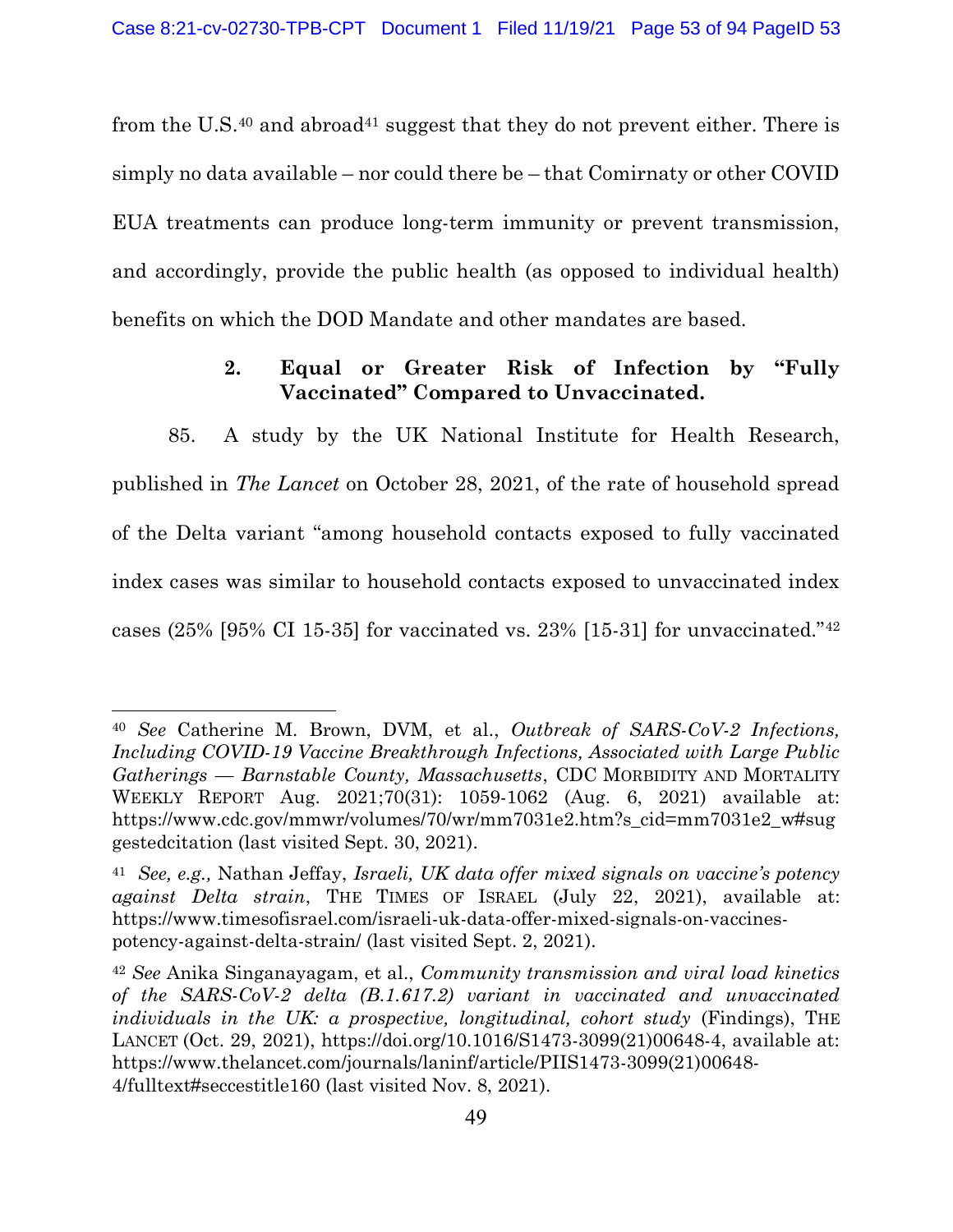Accordingly, "fully vaccinated individuals with breakthrough infections have peak viral load similar to unvaccinated cases and can efficiently transmit infection in household settings, including to fully vaccinated contacts." Id.

86. A September 29, 2021 preliminary report from the University of California, Davis, Genome Center found that "[t]here were no statistically significant differences in mean [cycle threshold] Ct-values of vaccinated … vs. unvaccinated … samples."43 There were also "no statistically significant differences were found in the mean Ct-values of asymptomatic … vs. symptomatic ... samples, overall or stratified by vaccine status." Id.

87. A July 2021 CDC study of an outbreak in Massachusetts found that the vast majority of cases were reported among the vaccinated.44 The VHA Study discussed above also found that, with respect to the Delta variant, viral loads are similar for both vaccinated and unvaccinated. See supra VHA Study,

<sup>43</sup> See Charlotte B. Acharya, et al., No Significant Differences in Viral Load Between Vaccinated and Unvaccinated, Asymptomatic and Symptomatic Groups Infected with SARS-CoV-2 Delta Variant, medRxiv Pre-Print (Sept. 29, 2021), https://doi.org/10.1101/2021.09.28.21264262, available at: https://www.medrxiv.org/content/10.1101/2021.09.28.21264262v2 (last visited Nov. 8, 2021).

<sup>44</sup> See Ex. 14, McCullough Decl., ¶ 25 & Figure 1 (citing CDC, Outbreak of SARS-CoV-2 Infections, Including COVID-19 Vaccine Breakthrough Infections, Associated with Large Public Gatherings Barnstable County, Massachusetts, July 2021, CDC Morbidity and Mortality Weekly Report (Aug. 6, 2021), available at: https://www.cdc.gov/mmwr/volumes/70/wr/pdfs/mm7031e2-H.pdf (last visited Oct. 23, 2021)).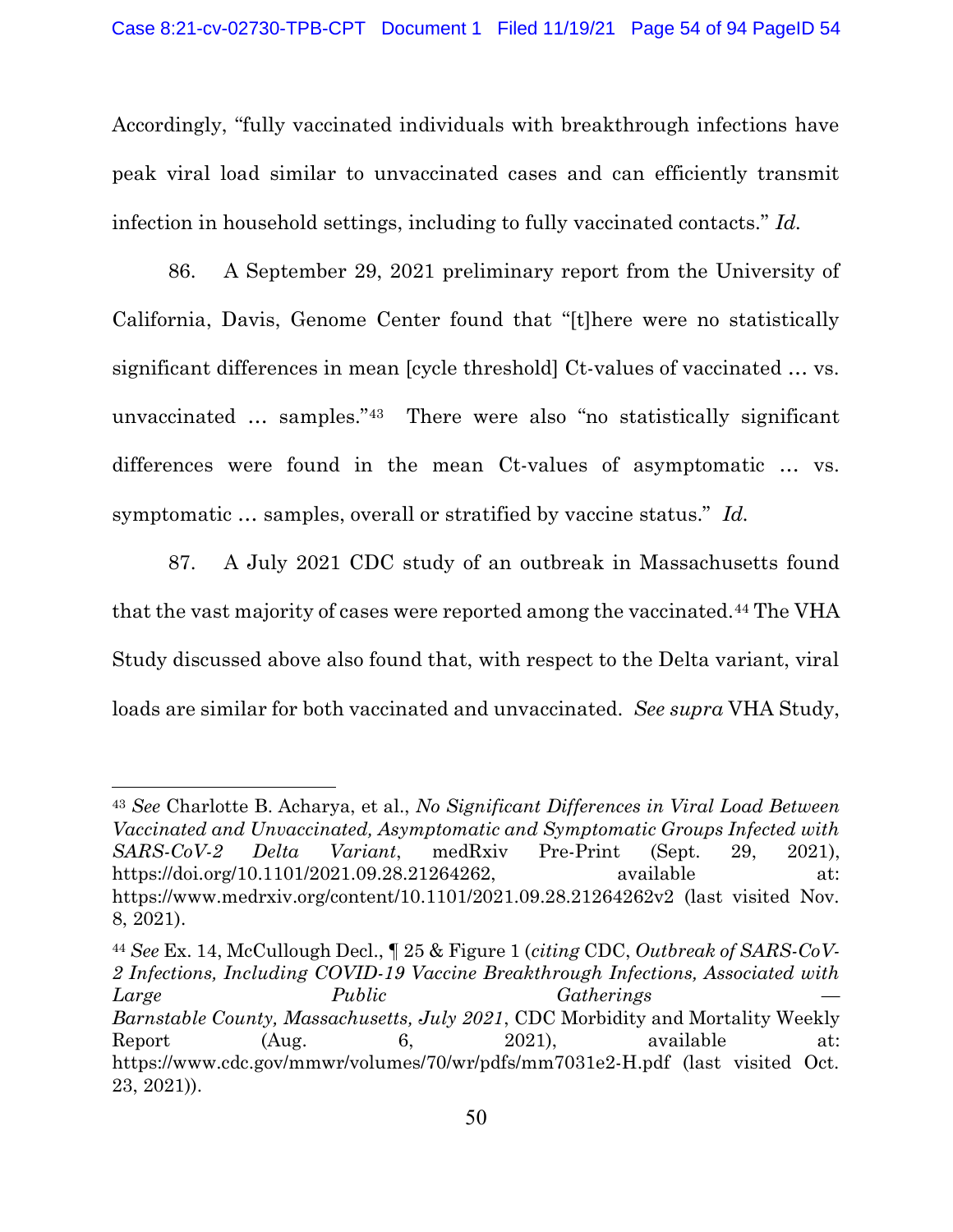note 34, at 3.

88. Accordingly, claims that this is a "pandemic of the unvaccinated," see Ex. 12, Biden Federal Mandate Statement at 2, are incorrect and deceptive. As is the CDC's policy, announced May 1, 2021, that community breakthrough cases would no longer be reported to the public. See supra Roubein & Lim, note 33. "This overt asymmetric reporting will create the false picture of only unvaccinated individuals developing COVID-19 when in reality patients who are fully vaccinated will be contracting breakthrough infections." Ex. 14, McCullough Decl. ¶ 21.

# 3. Lack of Evidence That COVID-19 Spread by Unvaccinated Individuals with Natural Immunity

89. Of equal importance is the admission of the CDC—on whose recommendation the DOD and Armed Services expressly relied on in eliminating the natural immunity exemption—that they do not have any:

Documents reflecting any documented case of an individual who: (1) never received a COVID-19 vaccine; (2) was infected with COVID-19 once, recovered, and then later became infected again; and (3) transmitted SARS-CoV-2 to another person when reinfected.

Ex. 16, November 5 FOIA Response, at 1 (emphasis added). Of even greater importance is the CDC's admission that "this information is not collected." Id.<sup>45</sup>

<sup>45</sup> Plaintiffs do not contend that previously infected individuals with naturally immunity who have recovered can never be reinfected and then reinfect others; instead, Plaintiffs merely highlight that the CDC itself has intentionally refused to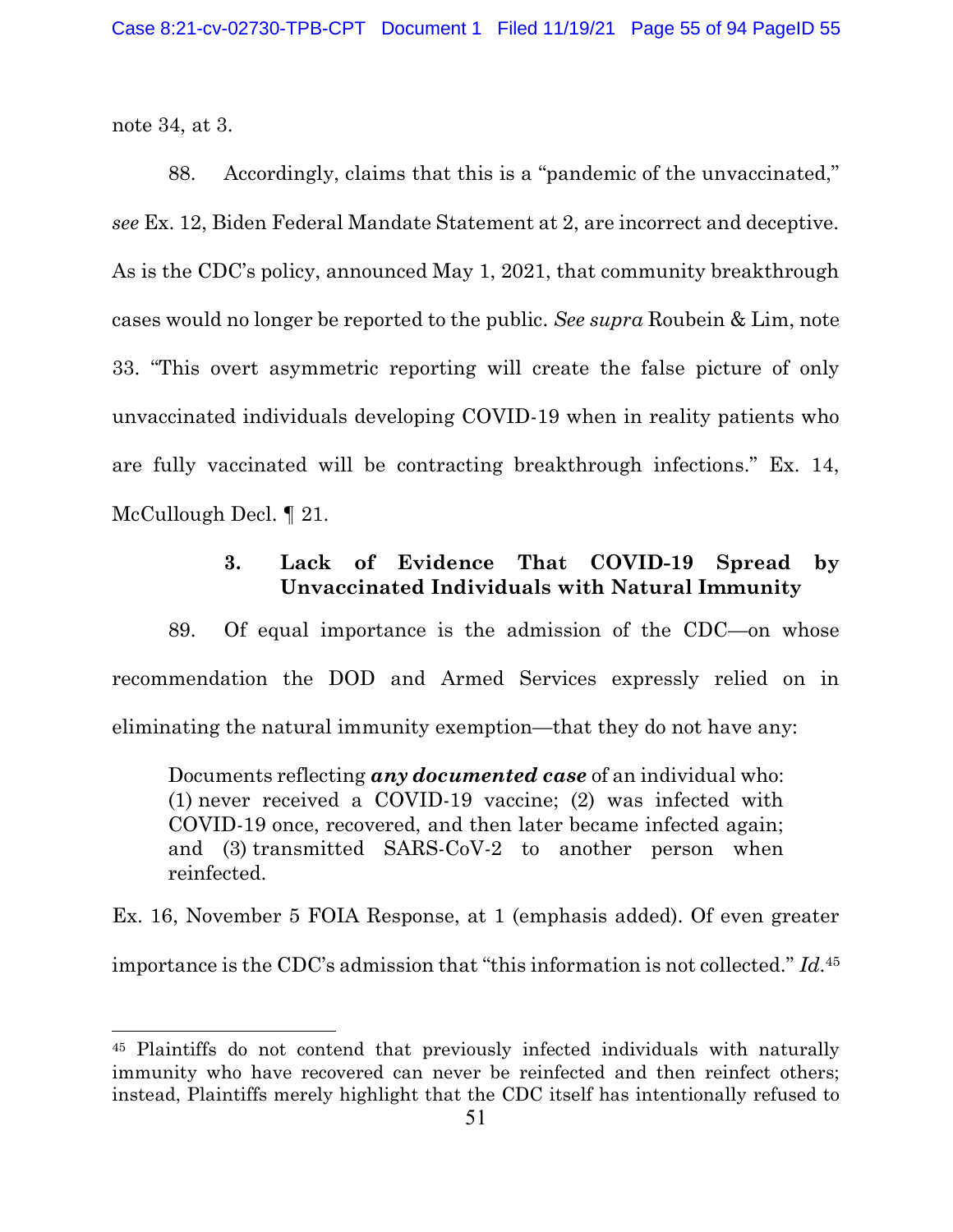## 4. Quarantine & Testing Provide Equal or Greater "Protection."

90. In Dr. McCullough's expert medical opinion, "the epidemic spread of COVID-19, like all other respiratory viruses, notably influenza, is driven by symptomatic persons; asymptomatic spread is trivial and inconsequential." Ex. 14, McCullough Decl., ¶ 10. A meta-analysis published in the American Journal of the American Medical Association concluded that "asymptomatic spread was negligible at 0.7%."46 Consequently, "a rational and ethical prevention measure to reduce the spread of COVID-19 is a simple requirement" would be for persons with "active symptomatic, febrile (feverish) respiratory illnesses … to isolate themselves." Id., ¶ 11. Thus quarantine and testing, the previous COVID-19 mitigation strategy, can provide equal or greater protection, at much lower costs to society, the DOD, and the individuals involved, than mass vaccination.

collect, or even consider, contrary evidence. Such intentional blindness cannot be the basis for deference by this Court to the CDC, nor can it form the foundation for deference to DOD where that decision is based on outsourcing decision-making to an agency that ignored evidence that might contradict its preferred policy outcome.

<sup>46</sup> Id., ¶ 11 (citing Zachary J. Madewell, Ph.D., et al., Household Transmission of SARS-CoV-2: A Systematic Review and Meta-analysis, JAMA Network Open, https://jamanetwork.com/journals/jamanetworkopen/fullarticle/2774102 (last visited Oct. 23, 2021)).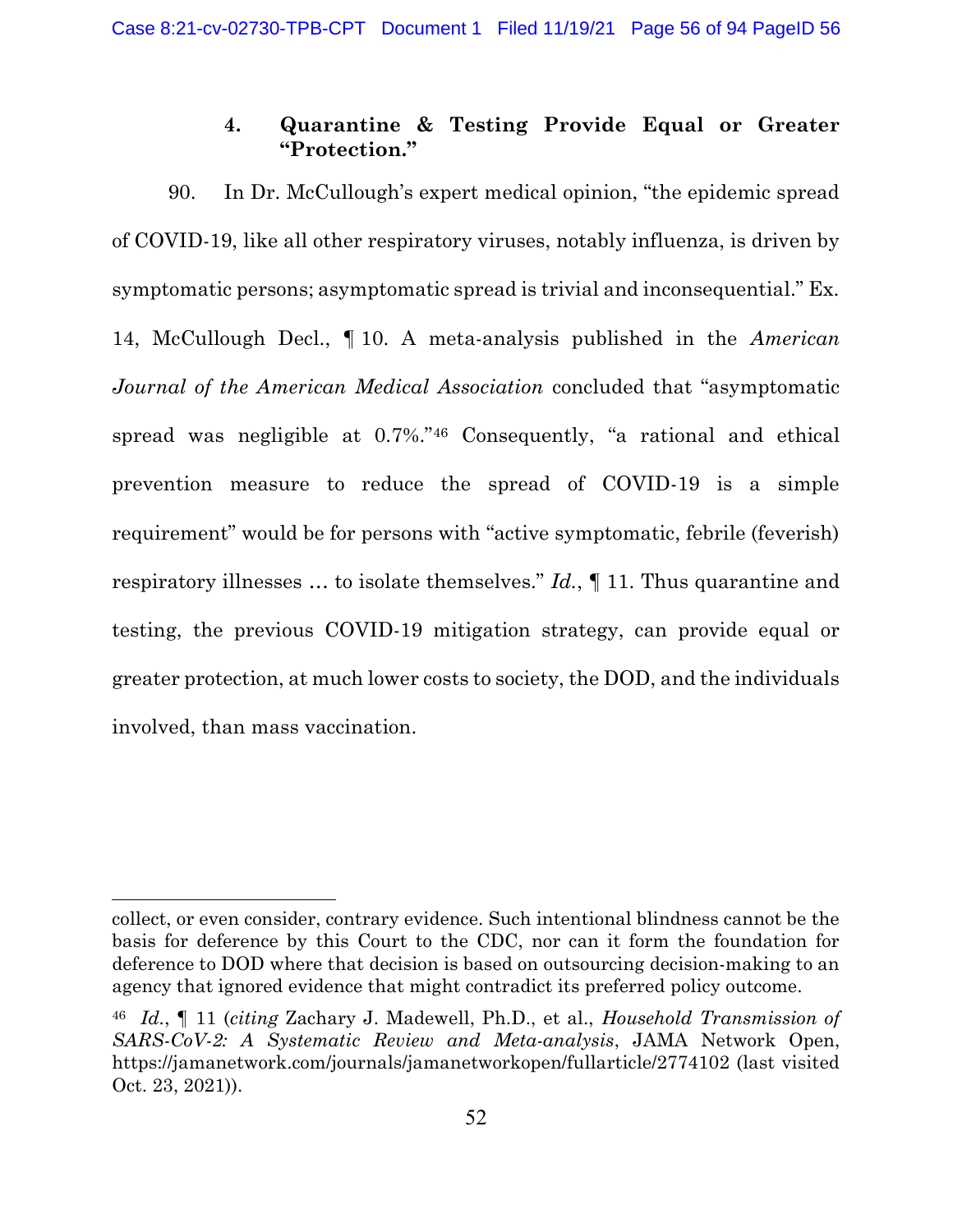### F. Natural Immunity Provides Superior Protection to Vaccination.

91. Numerous studies (described below) demonstrate the superiority of natural immunity over vaccine-induced immunity (or "protection" in CDC's new terminology). In Dr. McCullough's expert opinion, "SARS-CoV-2 causes an infection in humans that results in robust, complete, and durable immunity, and is superior to vaccine immunity."  $Id.$ ,  $\P$  53. "There are no studies demonstrating the clinical benefit of COVID-19 vaccination in COVID-19 survivors and there are three studies demonstrating harm in such individuals. Thus, it is my opinion that the COVID-19 vaccination is contraindicated in COVID-19 survivors." Id.

92. A study conducted in Israel, described as the "largest real-world observational study comparing natural immunity," concluded that: "natural immunity confers longer lasting and stronger protection against infection, symptomatic disease and hospitalization caused by the Delta variant of SARS-CoV-2" compared to Pfizer-BioNTech vaccine immunity.47 After adjusting for co-morbidities and age, fully vaccinated individuals with no previous infections had a "statistically significant 13.06-fold (95% CI, 8.08 to 21.11) increased risk

<sup>47</sup> Sivan Gavit, MD MA, et al., Comparing SARS-CoV-2 Natural Immunity to Vaccine-Induced Immunity: Reinfections versus Breakthrough Infections at 15, medRxiv Preprint (Aug. 25, 2021) ("Israeli Study"), available at: https://www.medrxiv.org/content/10.1101/2021.08.24.21262415v1.full.pdf.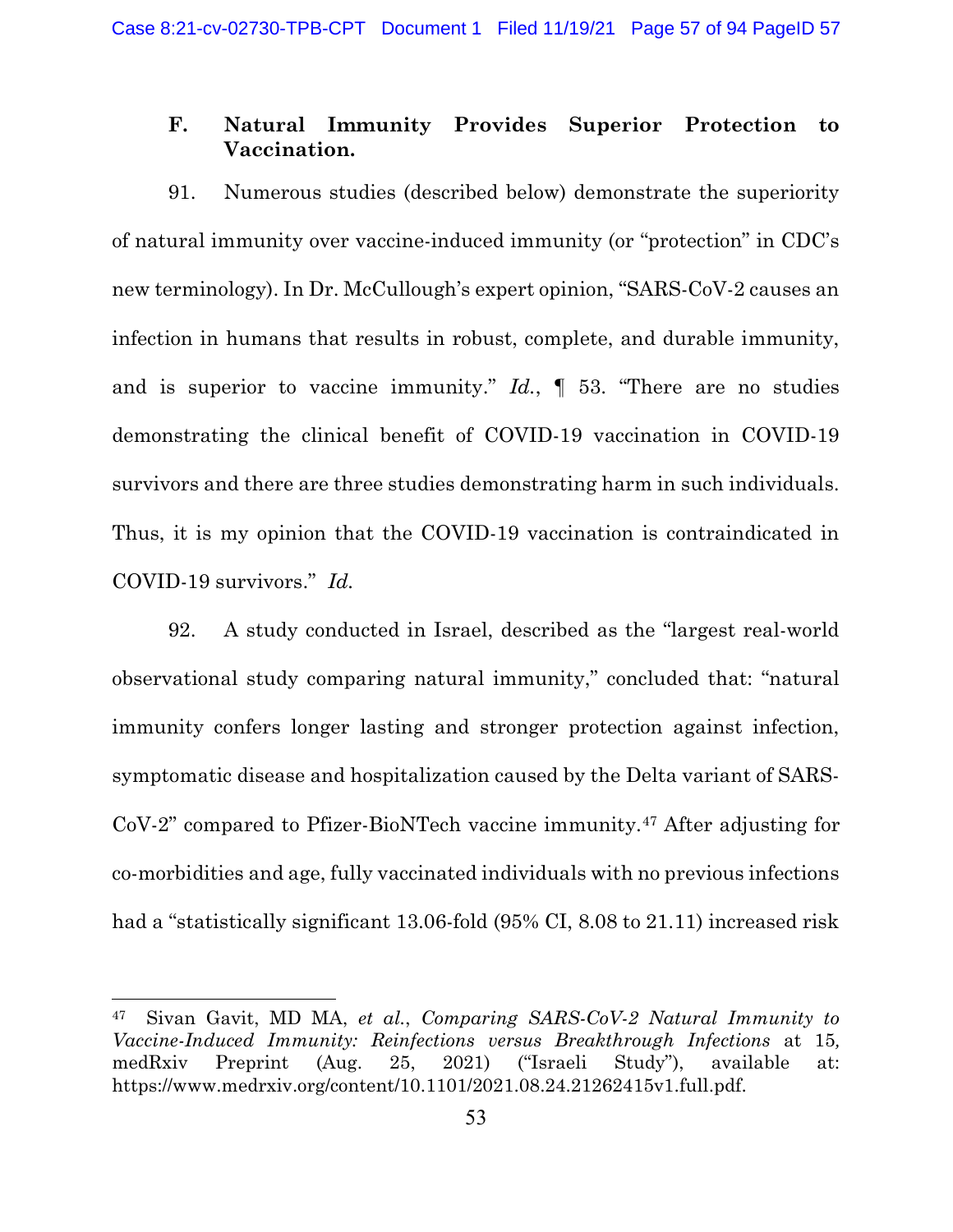for breakthrough infection [with the Delta variant] as opposed to reinfection (P<0.001)" of those previously infected. Id. at 12. With respect to symptomatic disease, the fully vaccinated had a "27.02-fold risk (95% CI, 12.7 to 57.5) symptomatic breakthrough infection as opposed to reinfection (P<0.001)." Id. at 12-13.

93. The Cleveland Clinic Study<sup>48</sup> included 1,359 previously infected individuals who did not take any COVID-19 vaccine, and found that "[n]ot one of the 1,359 previously infected subjects who remained unvaccinated had a SARS-CoV-2 infection over the duration of the study." Id. at 2. The Cleveland Clinic Study found that "vaccination was associated with a significantly lower risk of SARS-CoV-2 infection among those not previously infected," but that vaccination did not lower the risk of re-infection "among those previously infected." Id. The Cleveland Clinic Study concluded that previously infected individuals are therefore "unlikely to benefit from COVID-19 vaccination." Id.

94. The more robust response of natural immunity to mutated forms of COVID is supported by the results of a longitudinal analysis of 254 patients

<sup>48</sup> See Nabin K. Shrestha, MD, MPH, et al., Necessity of COVID-19 Vaccination in Previously Infected Individuals, medRxiv preprint (June 19, 2021) ("Cleveland Clinic Study"), available at: https://www.medrxiv.org/content/10.1101/2021.06.01.21258176v3.full.pdf. The Cleveland Clinic Study examined 52,238 employees of the Cleveland Clinic Health System for a five-month period beginning in December 2020.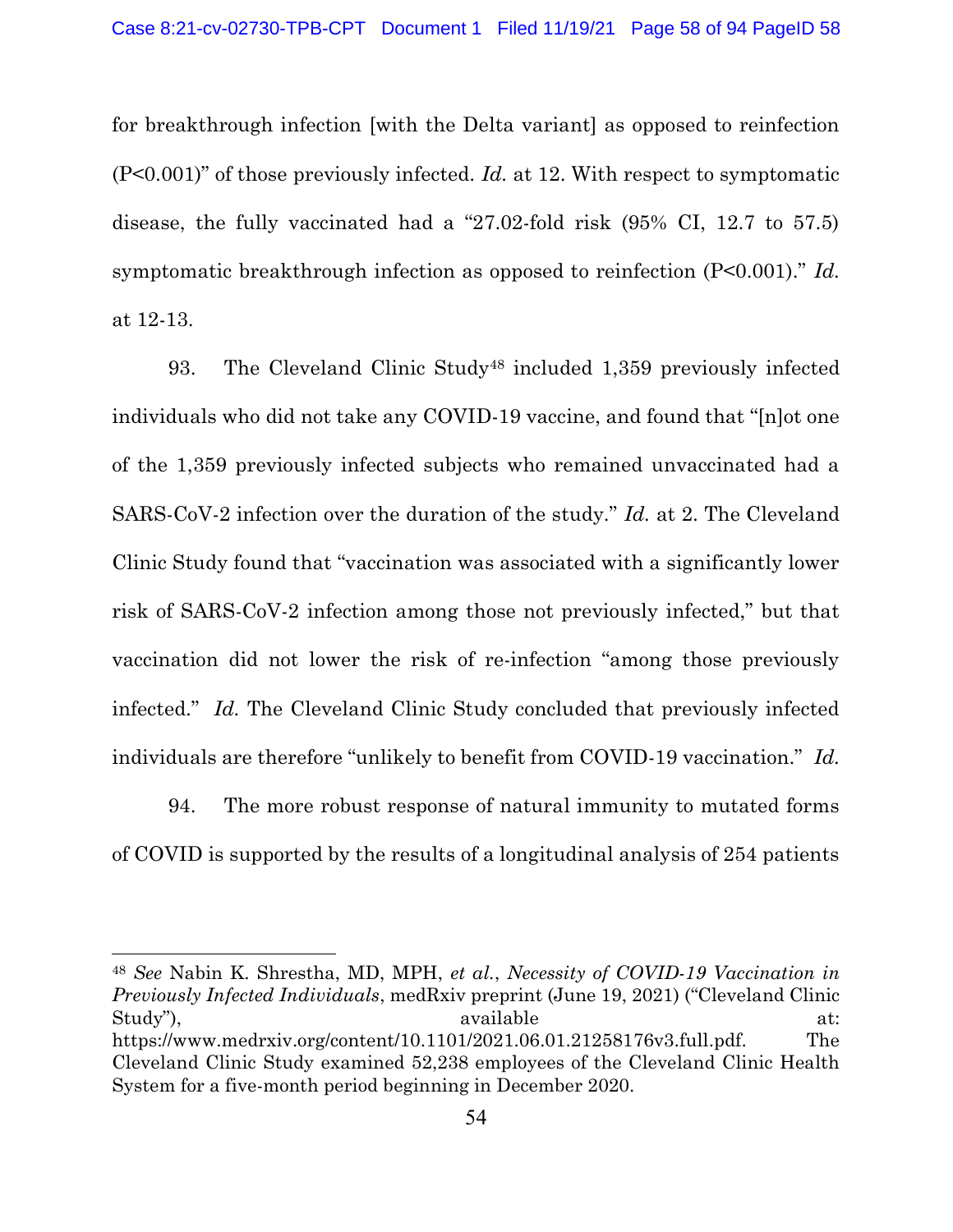over eight months.49 This study found that SARsS-CoV-2 infection produces "broad and effective immunity" that "may persist long-term in recovered COVID-19 patients."

95. Dr. McCullough discusses a study of 615,777 previously infected individuals, which found a re-infection rate of less than one percent (<1%) over the long term (including periods where the Delta variant is dominant).<sup>50</sup>

#### G. Alternative and Effective Treatments for COVID-19

96. There are now well-studied, safe and reliable alternatives to vaccination for prevention and treatment of COVID-19, including, but not limited to Ivermectin, Methylprednisolone, Fluvoxamine, Hydroxychloroquine, Vitamin C, Vitamin D3, Zinc, Melatonin, Aspirin, corticosteroids, monoclonal antibodies, and other accessible therapies. Merck recently announced a new COVID-19 treatment, an oral antiviral pill that dramatically reduces risks of hospitalization and death.<sup>51</sup>

<sup>49</sup> Kristen W. Cohen, et al., Longitudinal Analysis Shows Durable and Broad Immune Memory after SARS-CoV-2 Infection with Persisting Antibody Responses and Memory B and T Cells, CELL REPORTS MEDICINE 2, 100354 (July 20, 2021), available at: https://www.ncbi.nlm.nih.gov/pmc/articles/PMC8253687/ (last visited Nov. 8, 2021).

<sup>50</sup> See Ex. 14, McCullough Decl., ¶ 56 (discussing Eamon O Murchu, et al., Quantifying risk of SARS-CoV-2 reinfection over time, Reviews in Medical Virology (May 27, 2021), available at: https://onlinelibrary.wiley.com/doi/10.1002/rmv.2260 (last visited Oct. 23, 2021)).

<sup>51</sup> See, e.g., Robert F. Service, "Unquestionably a Game Changer!" Antiviral Pill Cuts COVID-19 Hospitalization Risk, SCIENCE (Oct. 1, 2021), available at: https://www.science.org/content/article/unquestionably-game-changer-antiviral-pillcuts-covid-19-hospitalization-risk (last visited Oct. 4, 2021).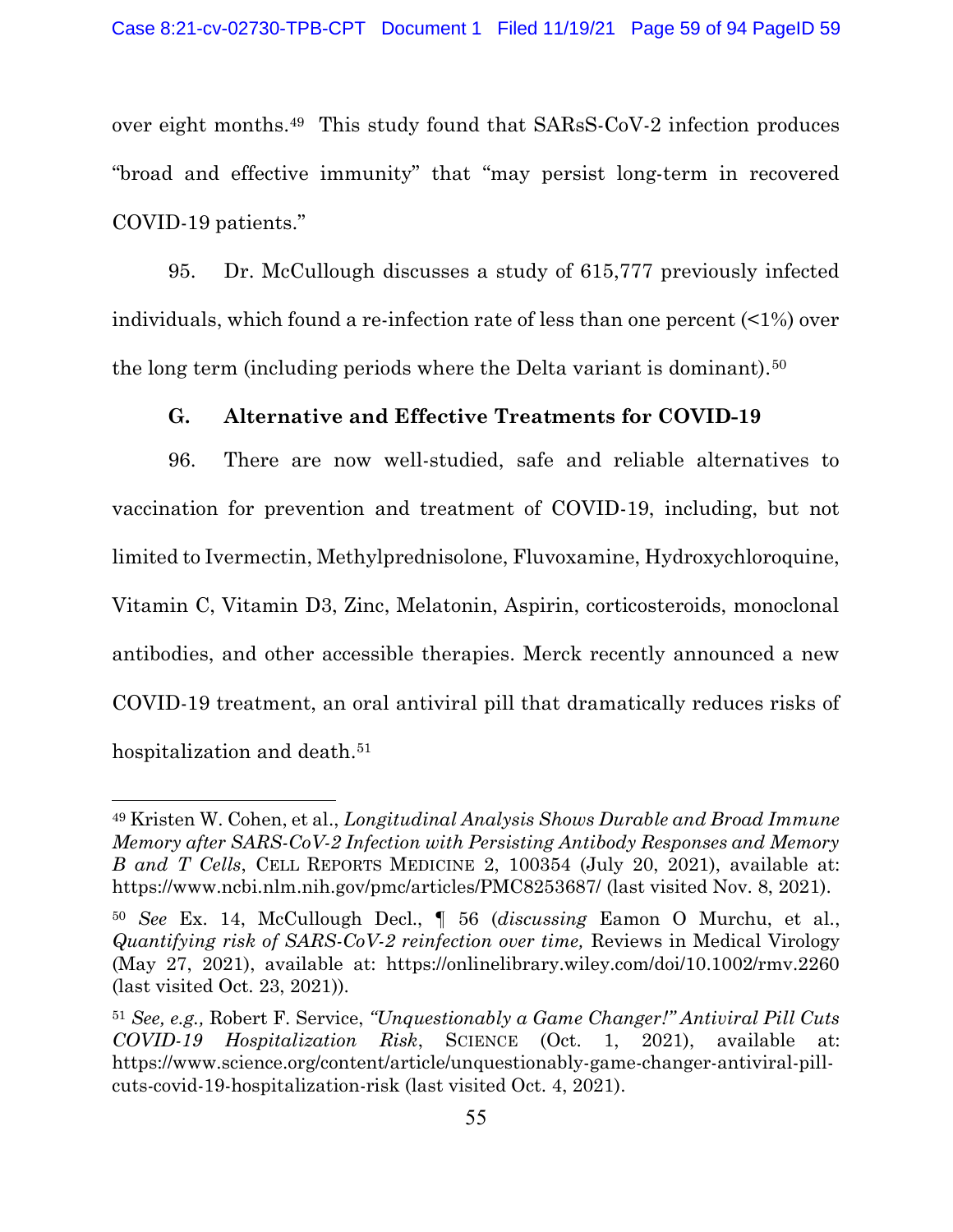97. For example, Ivermectin was rejected by the FDA, despite having significantly more peer reviewed studies, forty-four (44) peer reviewed studies, and thirty-two (32) double-blind clinical trials showing substantially higher efficacy than treatments such as Remdesivir. See generally Ex. 18, FDA COVID-19 Drug Approval Process Remdesivir vs Ivermectin. Ivermectin is used over the counter for COVID in many countries and regions with excellent reported treatment success, such as India. The drug's safety has been established with nearly four billion human doses used, and the drug is on the World Health Organization's list of essential drugs.

98. Dr. McCullough has studied—and developed through his work with the Association of American Physicians and Surgeons—a number of alternative treatments. The treatment approach outlined in his declaration "has resulted in an  $\sim 85\%$  reduction in hospitalization and death in high-risk individuals" with COVID-19, and results in "less than 2% change of facing hospitalization or death among high-risk adults (age over 50 with medical problems). Ex. 14, McCullough Decl., ¶¶ 12-13 & Table 3. These hospitalization and death rates would necessarily be lower for younger, healthier service members.

99. Further, in light of the CDC's changing definition of vaccines and vaccination to provide only "protection," rather than "immunity" (i.e., because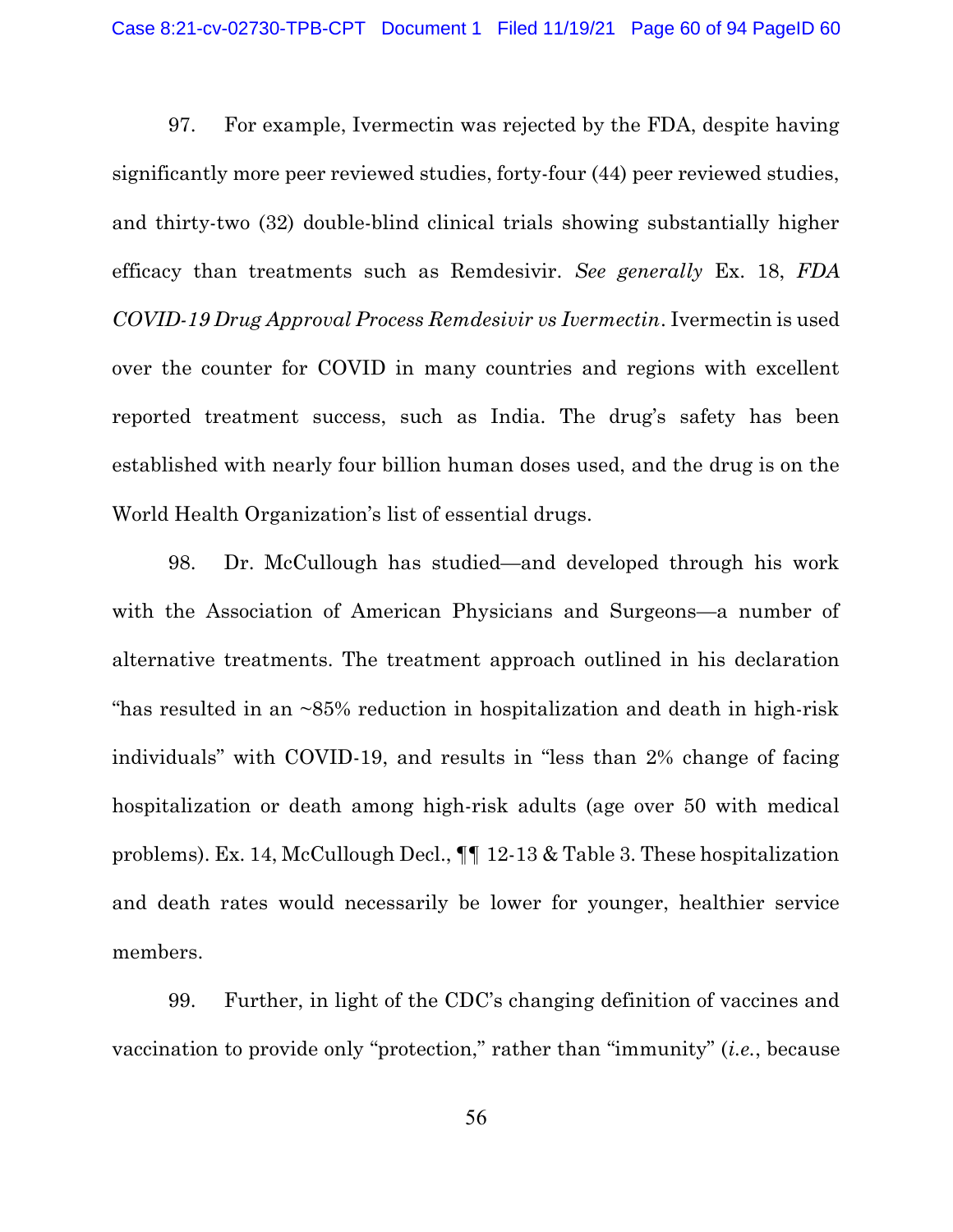COVID-19 vaccines do not provide immunity), the numerous alternative treatments that do provide protection (as well as natural immunity) should be considered as alternative methods to meet the CDC's public health goals, and the DOD's exclusion of these alternatives is irrational and unsupported.

#### VI. PLAINTIFFS RELIGIOUS ACCOMMODATION REQUESTS

#### A. Plaintiffs' Sincerely Held Religious Beliefs

100. In their declarations and the religious accommodation requests attached thereto ("RA Requests"), Plaintiffs have set forth the sincerely held religious beliefs that compel them to oppose the mandate. The primary reason cited is the refusal to participate in the abomination of abortion. See, e.g., Ex. 1, Bodony Decl., RA Request, ¶¶ 3-4 ("My sincerely held religious belief is that human life is recognized at the moment of conception and all child sacrifice is condemned by God. …. By participating in an immunization that results from abortion, I would be committing a cardinal sin that can lead to spiritual death."); Dee Decl., RA Request, ¶ 5 ("any support for or acceptance of a product that is produced using aborted human fetal tissue goes against my sincerely held belief that voluntary termination of a pregnancy is murder and a violation of God's commandments."); Duffy Decl., RA Request, ¶ 1 ("cultivation and testing of aborted fetuses in making the mRNA goes against my Christian ethics."); Hyatt Decl., at ¶ 8 ("The use of cells, cellular debris, protein and DNA from willfully aborted human children cell lines used to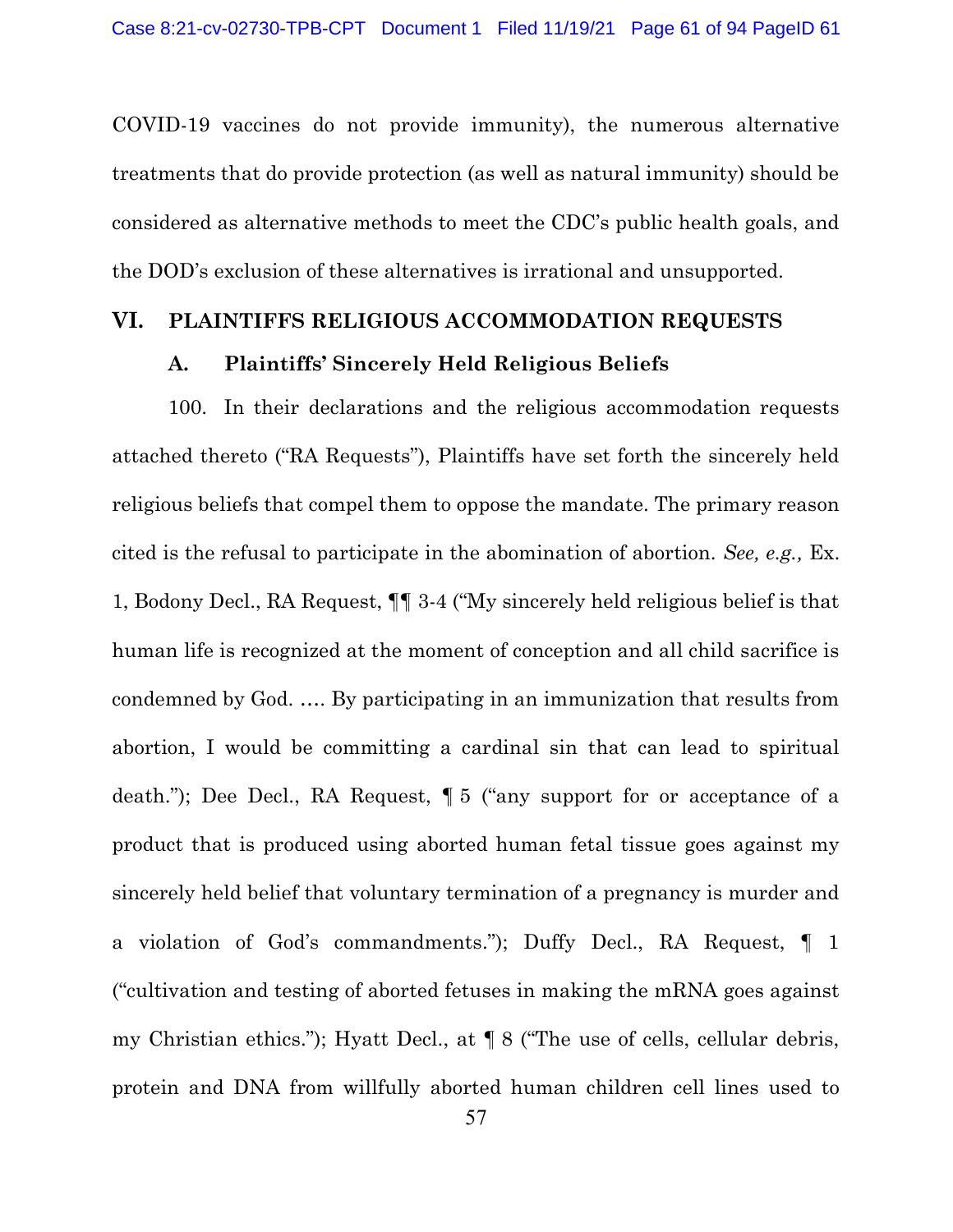develop the Covid-19 vaccine violate the very basic foundations of Exodus 20:13, which instructs us not to murder."); Kayegama Decl., RA Request, ¶ 2 ("My request is based on my sincere belief as a non-denomination Christian that believes God is our Creator and using aborted fetal cells and lining in the vaccine itself or in testing is not acceptable as a Christian."); Nankivell Decl., RA Request,  $\P$  4(a) ("I believe abortion is immoral and that these current vaccine options are not morally justifiable. I cannot use any product I have knowledge of that takes its origin in abortion while maintaining a clear conscience"); Severson Decl., RA Request, ¶ 2 ("allowing morally objectionable and/or unsafe substances, including vaccines which utilize cell lines from murdered babies in the development, production, and/or testing processes, is counter to my spiritual convictions. The murder of an unborn child is never justified.").

101. Certain Plaintiffs also object to the use of gene therapies like the COVID-19 treatments that alter God's creation, i.e., their genetic codes or immune system, in violation of God's commandments. See, e.g., Dee Decl., RA Request, ¶ 1 ("God created me perfectly and in His image." Taking the vaccine "would cause me to support the murder of unborn children, which is a violation of His commandments."); Jacobellis Decl., RA Request, ¶ 3 ("My body is a temple of the Holy Spirit and, as such, my cells should not be manipulated by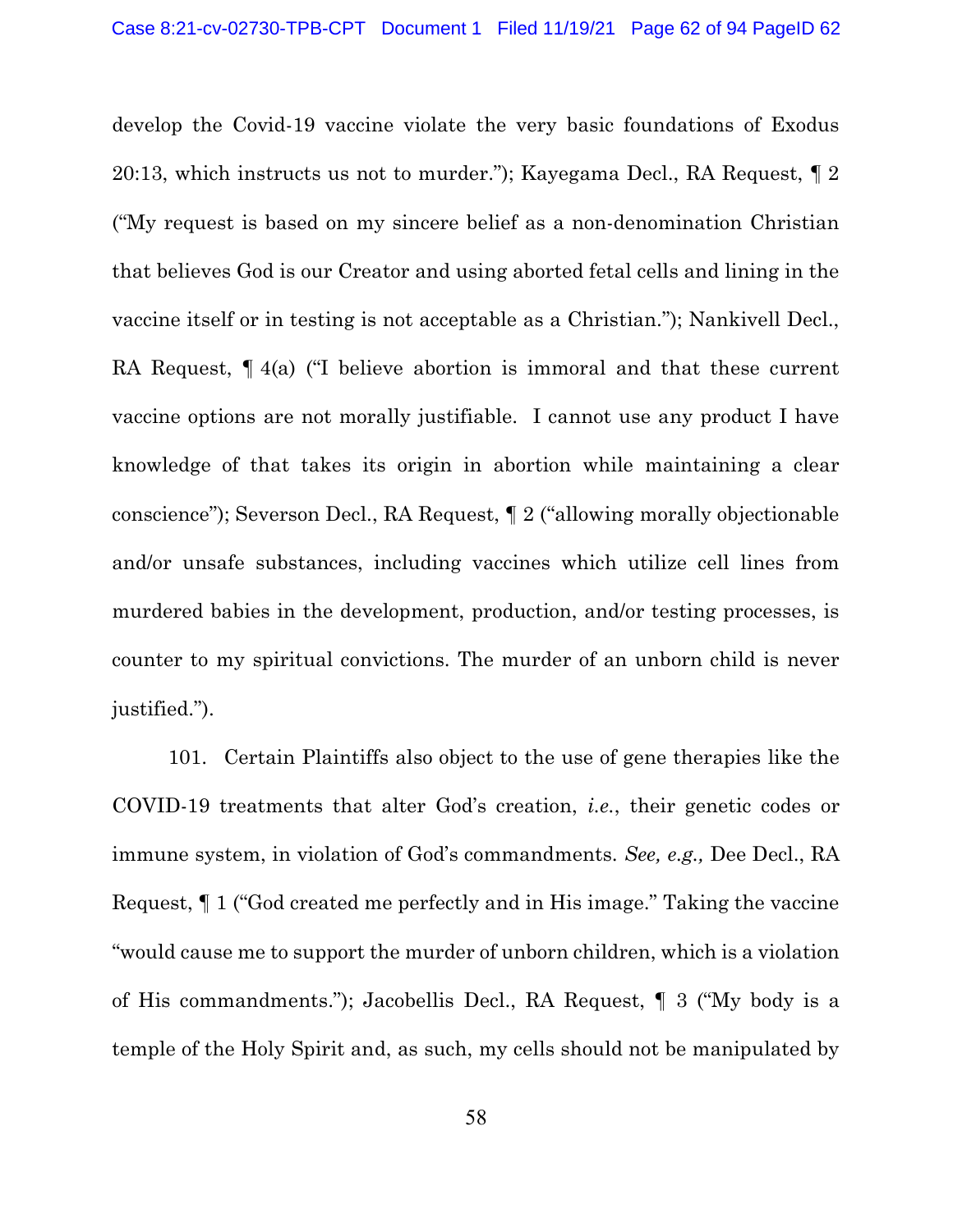medical intervention. Covid vaccines deliver a genetic code to host cells in the body, giving those cells instructions, or blueprints for making copies of spike proteins. I believe that the process by which these vaccines send instructions to my cells is undoing God's created order (1 Corinthians 6:19-20).").

102. Plaintiffs also believe that the mandate is forcing them to choose between God and country and/or following an unlawful order. See, e.g., id., Bodony Decl., RA Request, ¶ 7; Duffy Decl., RA Request, ¶ 2 (taking a vaccine developed from a fetal cell line taken from aborted fetuses "would force me to conform and sacrifice my religious freedom and, in return, be subject to the wrath of the Lord (Deuteronomy 7:4)"); Jacobellis Decl., RA Request, ¶ 4 ("By taking the vaccine, he is being ordered to participate in a practice that comes in conflict with God's authority over his life. This violates God's created order (Deuteronomy 11:1)").

## B. COVID-19 Vaccines Are Critically Dependent on, and Could Not Exist but for, the Use of Aborted Fetal Cell Tissue.

103. It is undisputed that HEK-293 and PER.C6 fetal cell lines were used in the development and testing of the three (3) available COVID-19 vaccines. As reported by the North Dakota Department of Health, in its handout literature for those considering one of the COVID-19 vaccines, "[t]he non-replicating viral vector vaccine produced by Johnson & Johnson did require the use of fetal cell cultures, specifically PER.C6, in order to produce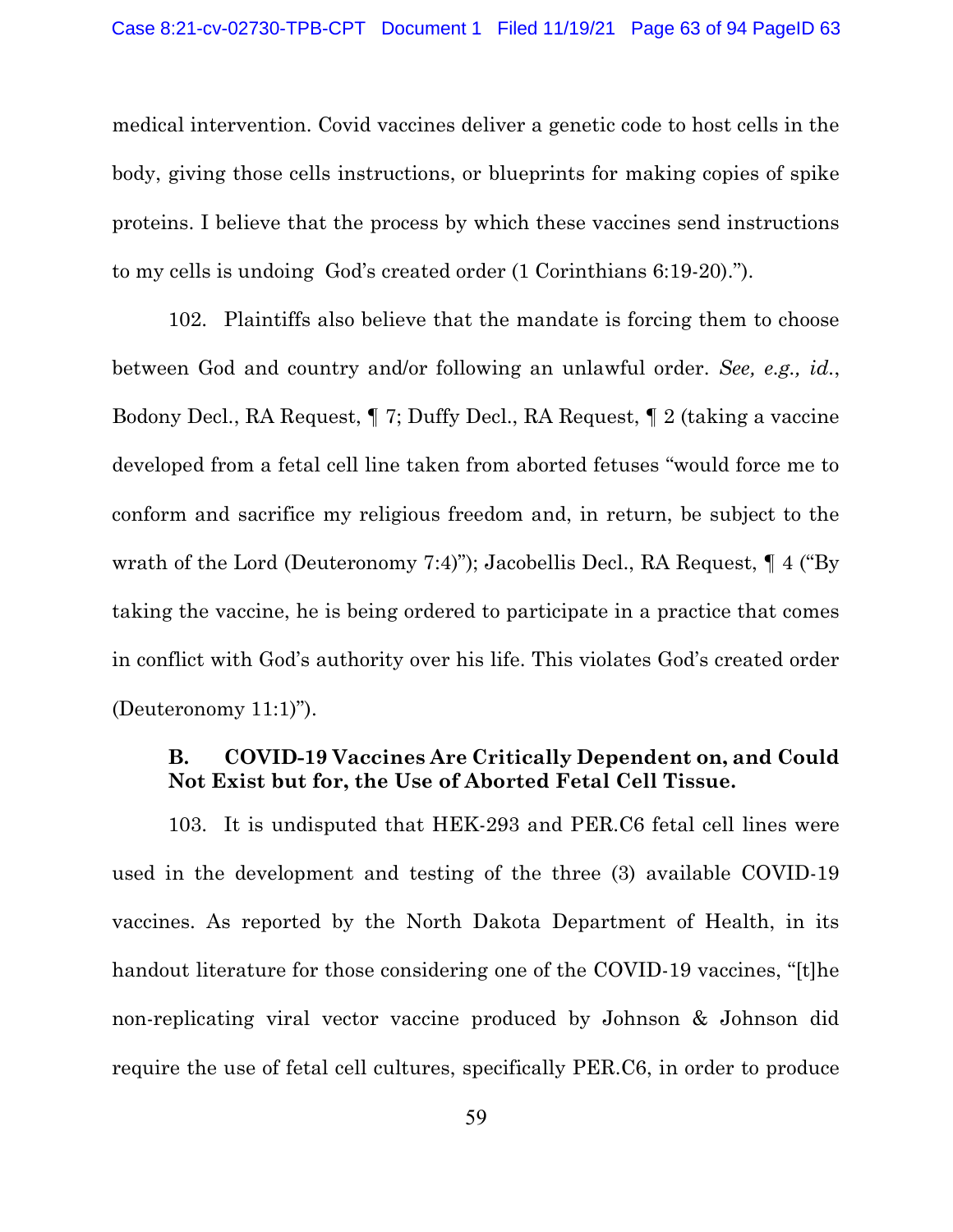and manufacture the vaccine."52 The Louisiana Department of Health likewise confirms that the Johnson & Johnson COVID-19 vaccine used the PER.C6 fetal cell line, which "is a retinal cell line that was isolated from a terminated fetus in 1985."<sup>53</sup>

104. The same is true of the Moderna and Pfizer-BioNTech mRNA vaccines. The Louisiana Department of Health's publications again confirm that aborted fetal cells lines were used in the "proof of concept" phase of the development of their mRNA vaccines. See id. The North Dakota Department of Health likewise confirms: "Early in the development of mRNA vaccine technology, fetal cells were used for 'proof of concept' (to demonstrate how a cell could take up mRNA and produce the SARS- CoV-2 spike protein) or to characterize the SARS-CoV-2 spike protein." See NDH FAQ. Multiple Pfizer executives have confirmed both that aborted fetal cells were critical for development, while at the same trying to cover this up this essential fact.<sup>54</sup>

<sup>52</sup> See North Dakota Health, COVID-19 Vaccines & Fetal Cell Lines (Oct. 5, 2021) ("NDH FAQ"), available at: https://www.health.nd.gov/sites/www/files/documents/COVID%20Vaccine%20Page/ COVID-19\_Vaccine\_Fetal\_Cell\_Handout.pdf (last visited Nov. 15, 2021).

<sup>53</sup> La. Dept. of Public Health, You Have Questions, We Have Answers: COVID-19 Vaccine FAQ (Dec. 21, 2020), available at: https://ldh.la.gov/assets/oph/Center-PHCH/Center-PH/immunizations/You\_Have\_Qs\_COVID-19\_Vaccine\_FAQ.pdf (last visited Nov. 15, 2021).

<sup>54</sup> See Project Veritas, PFIZER LEAKS: Whistleblower Goes On Record, Reveals Internal Emails from Chief Scientific Officer & Senior Director of Worldwide Research Discussing COVID Vaccine ... 'We Want to Avoid Having the Information on the Fetal Cells Floating Out There', (Oct. 6, 2021), available at: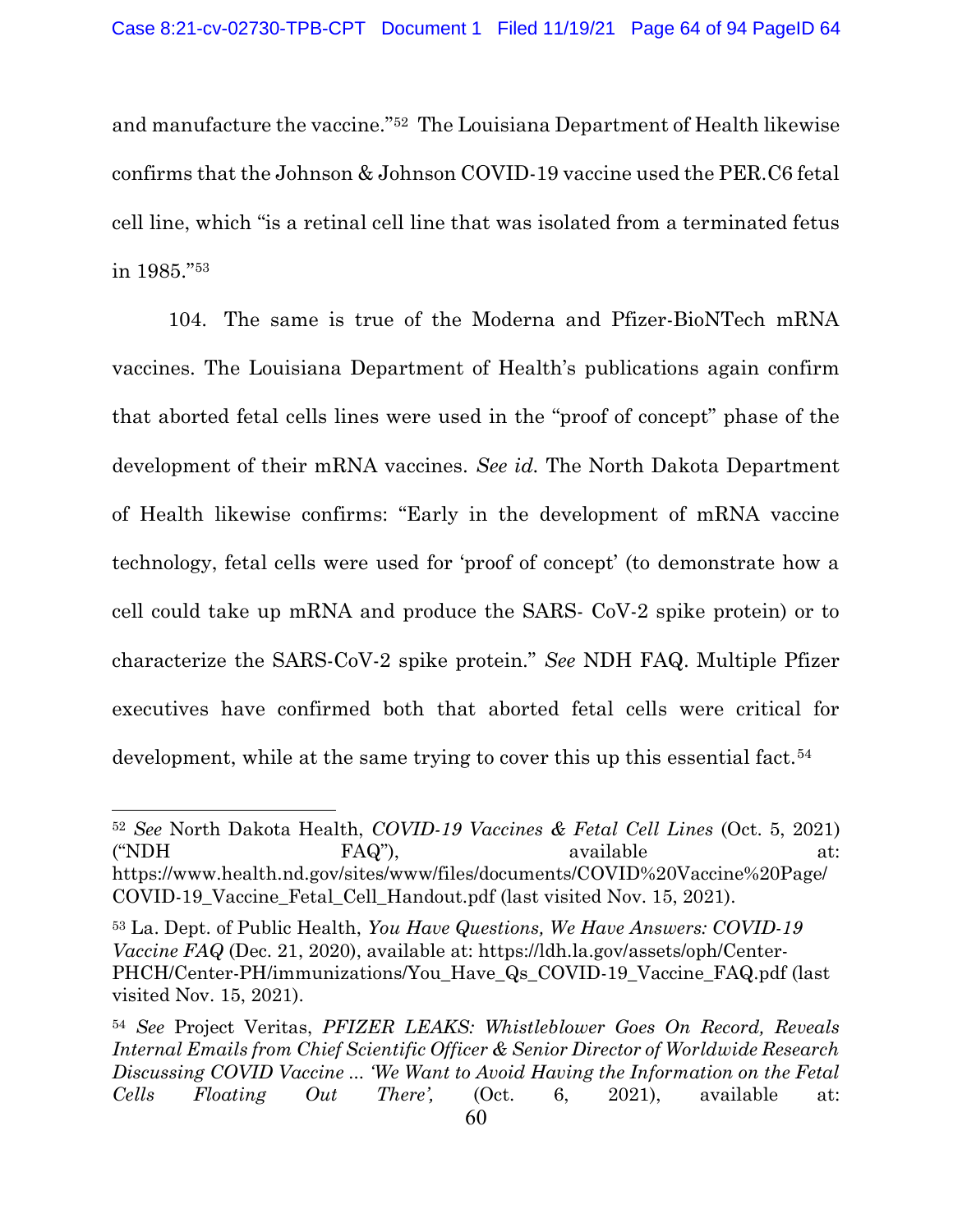# C. Plaintiffs Religious Accommodation Requests Have Been Denied.

105. The following Plaintiffs have had their religious accommodation requests denied or recommended for disapproval: Jessica Caldwell (Caldwell Decl., ¶ 9); Paul Dee (Dee Decl., ¶ 10); Brian Duffy (Duffy Decl., ¶ 7); Allen Hall (Hall Decl., ¶ 7); Michael Jacobellis (Jacobellis Decl., ¶ 9); Emily Nankivell (Nankivell Decl., ¶ 9); and Jeremy Severson (Severson Decl., ¶ 10).

# D. Defendants Have Systematically Denied Religious Accommodation Requests.

106. Defendants have systematically denied religious accommodation

requests. As demonstrated in the table below, Defendants have granted zero

religious accommodation requests, while denying thousands:<sup>55</sup>

# Table 1: Statistics on Religious Accommodation Requests as of November 12

| Branch    | Total  | Pending | Denied | Granted |
|-----------|--------|---------|--------|---------|
| Air Force | 11,007 | 10,319  | 688    |         |
| Army      | l 14   |         |        |         |

www.projectveritas.com/news/pfizer-leaks-whistleblower-goes-on-record-revealsinternal-emails-from-chief/ (last visited Nov. 8, 2021).

<sup>55</sup> See Ex. 19, Defendants Compliance Notice in Navy Seal 1 v. Biden, ECF No. 34, Case No. 8:21-cv-2429 (M.D. Fla.). "Denied" requests includes both "Denied Requests Pending Appeal" and "Initial Requests Denied and Are Not Currently Subject to Appeal." "Pending" includes "Initial Requests Under Review" for Navy and Marine Corps. The filing by the Army (including Army Reserves and presumably Army National Guard), the largest branch by far with over one million soldiers and nearly 50% of total armed services personnel, indicate that only 114 requests have been received by the Surgeon General for the Army ("TSG"); this is presumably a small fraction of the total submitted by Army soldiers.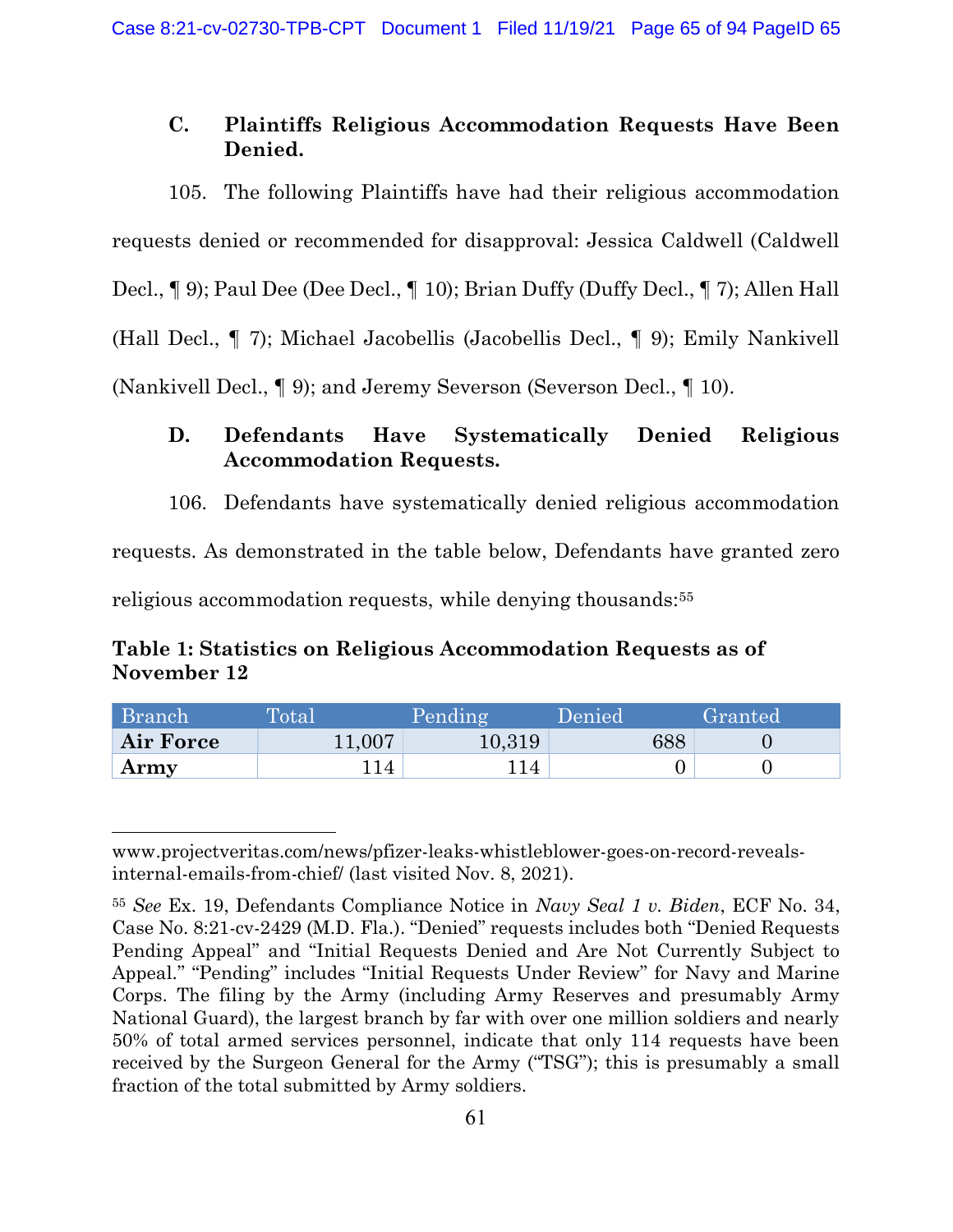| Coast<br>Guard | 818   | 8 I C |       |  |
|----------------|-------|-------|-------|--|
| <b>Marines</b> | 2,266 | 202   | 1,053 |  |
| <b>Navy</b>    | 2,375 | 1,897 |       |  |

107. These statistics demonstrate that (1) submission of religious accommodation requests are futile and (2) that the DOD and Armed Services are systematically denying these requests, in violation of their statutory obligations and the constitutional rights of Plaintiffs.

# VII. PLAINTIFFS WILL SUFFER CONCRETE AND PARTICULARIZED HARM AS A DIRECT RESULT OF DEFENDANTS' ACTIONS

108. Plaintiffs have real, substantial, and legitimate concerns about taking experimental COVID-19 treatments in light of and the potential for short- and long-term side effects and adverse reactions. Moreover, several Plaintiffs have been denied medical exemptions to which they are entitled under currently effective regulations for natural immunity and other conditions, while several other Plaintiffs have also been denied religious accommodation requests under new illegal and unconstitutional criteria. See Section VI.C ("Plaintiffs Religious Accommodation Requests Have Been Denied.").

109. All Plaintiffs will face adverse employment or disciplinary actions, up to and including termination, separation, dishonorable discharge, court martial, loss of post-separation benefits, and permanent damage to their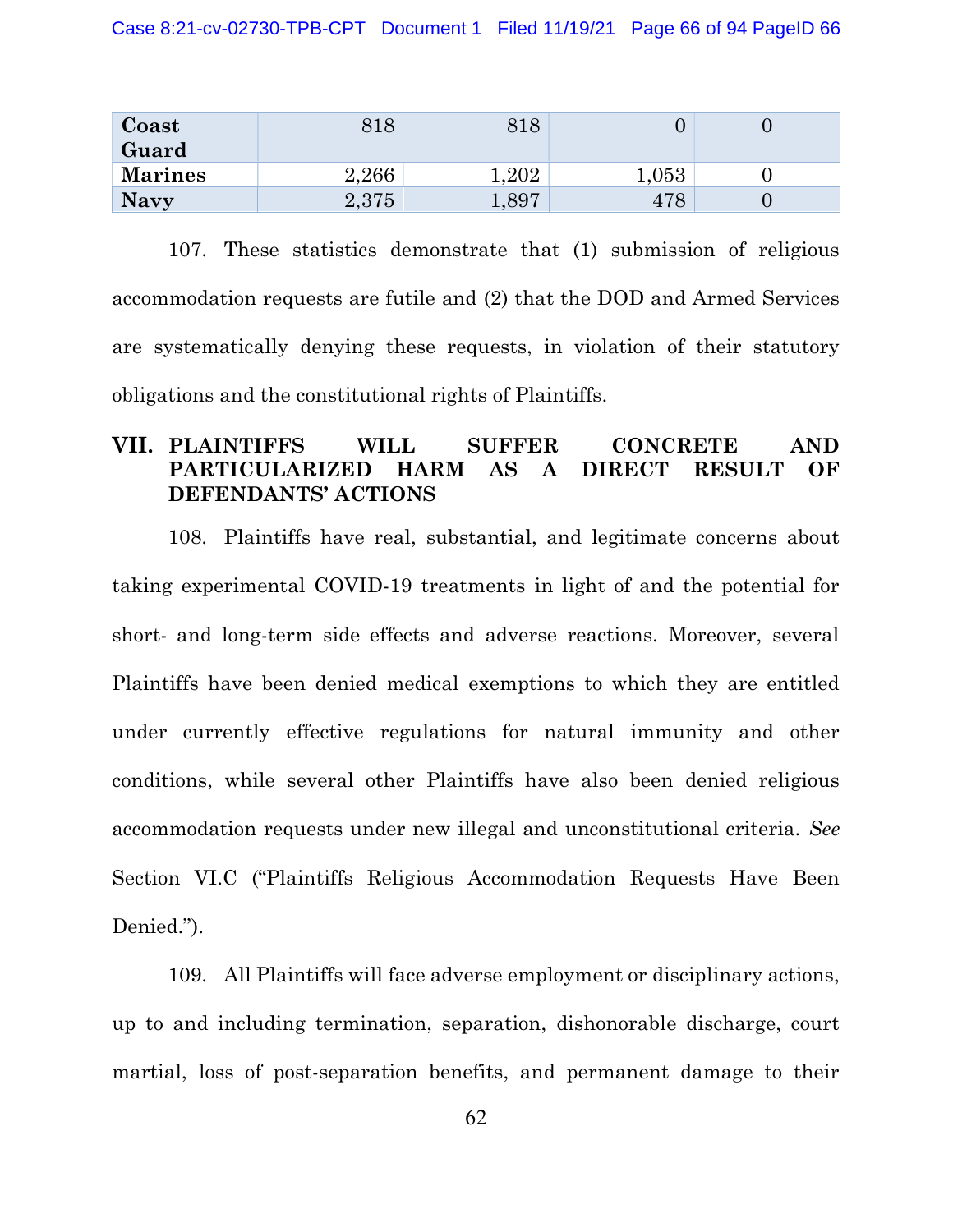reputation and employment prospects resulting from a court martial and/or dishonorable discharge. See supra Section III.B.5 ("Disciplinary Actions for Vaccine Refusal") & Section III.C ("UCMJ Sanctions for Vaccine Refusal"). Several already face promotion or duty restrictions as a result of vaccine refusal.

110. Further, Plaintiffs have objected to the mandate based on the unavailability of Comirnaty, but have faced disciplinary action or involuntary separation for their refusal to take an unlicensed experimental treatment. See, e.g., Ex. 1, Dee Decl., ¶ 8; Hallmark Decl., ¶ 12; Jacobellis Decl., ¶ 10; Nankivell Decl., RA Appeal ¶¶ 10-12; Severson, Decl., ¶ 8. "[T]he United States cannot demand that members of the armed forces also serve as guinea pigs for experimental drugs." John Doe #1 v. Rumsfeld, 297 F.Supp.2d 119, 135 (D.D.C. 2003). The injury is exacerbated by the fact that the government not only seeks to deprive them of their informed consent rights both through deception and coercion, but also to take their freedom and livelihoods for having the temerity to exercise the rights granted to them by statute and the U.S. Constitution.

## FIRST CAUSE OF ACTION VIOLATION OF INFORMED CONSENT RIGHTS 10 U.S.C. § 1107a AND 21 U.S.C. 360bbb-3

111. Plaintiffs reallege the facts in Paragraphs 1 through 110 as if fully set forth in this Count.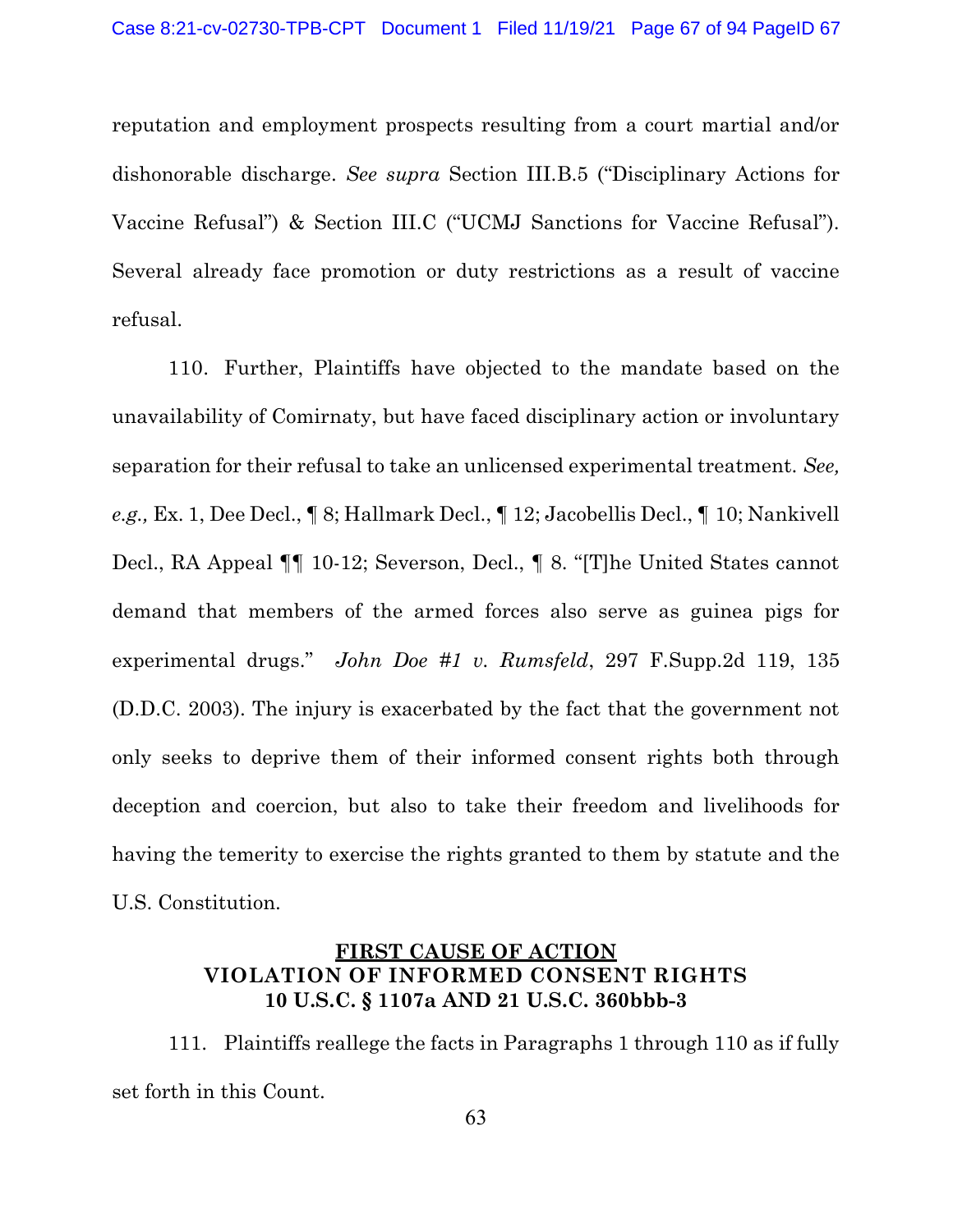112. The DOD Mandate and the Armed Services Guidance violate federal laws and implementing rules and regulations governing EUA products and informed consent rights, see 10 U.S.C. § 1107a and 21 U.S.C. § 360bbb-3, to the extent that the DOD or the Armed Services have mandated the unlicensed EUA BioNTech Vaccine, or directed DOD healthcare providers to administer the EUA vaccine pursuant to the DOD Mandate. The DOD Mandate must therefore be declared unlawful and enjoined. See generally John Doe #1 v Rumsfeld, 341 F. Supp. 2d 1, 19 (D.D.C. 2004), modified sub nom. 2005 WL 774857 (D.D.C. 2005) (expanding injunction against mandated EUA anthrax vaccine).

113. While the DOD Mandate itself states that only FDA-licensed vaccines may be mandated, see Ex. 2, DOD Mandate at 1, the Air Force Guidance and DOD Surgeons General Guidance expressly state that the EUA BioNTech Vaccine should be administered "interchangeably" with, and/or "as if" it were, the unavailable licensed Comirnaty Vaccine pursuant to the DOD Mandate. See, e.g., Ex. 7, Air Force Guidance, § 3.1.1; Ex. 11, DOD Surgeon Generals Guidance, at 1. This raises the question of whether it is the Air Force and DOD Surgeons General, rather than Plaintiffs, who are disobeying a direct order.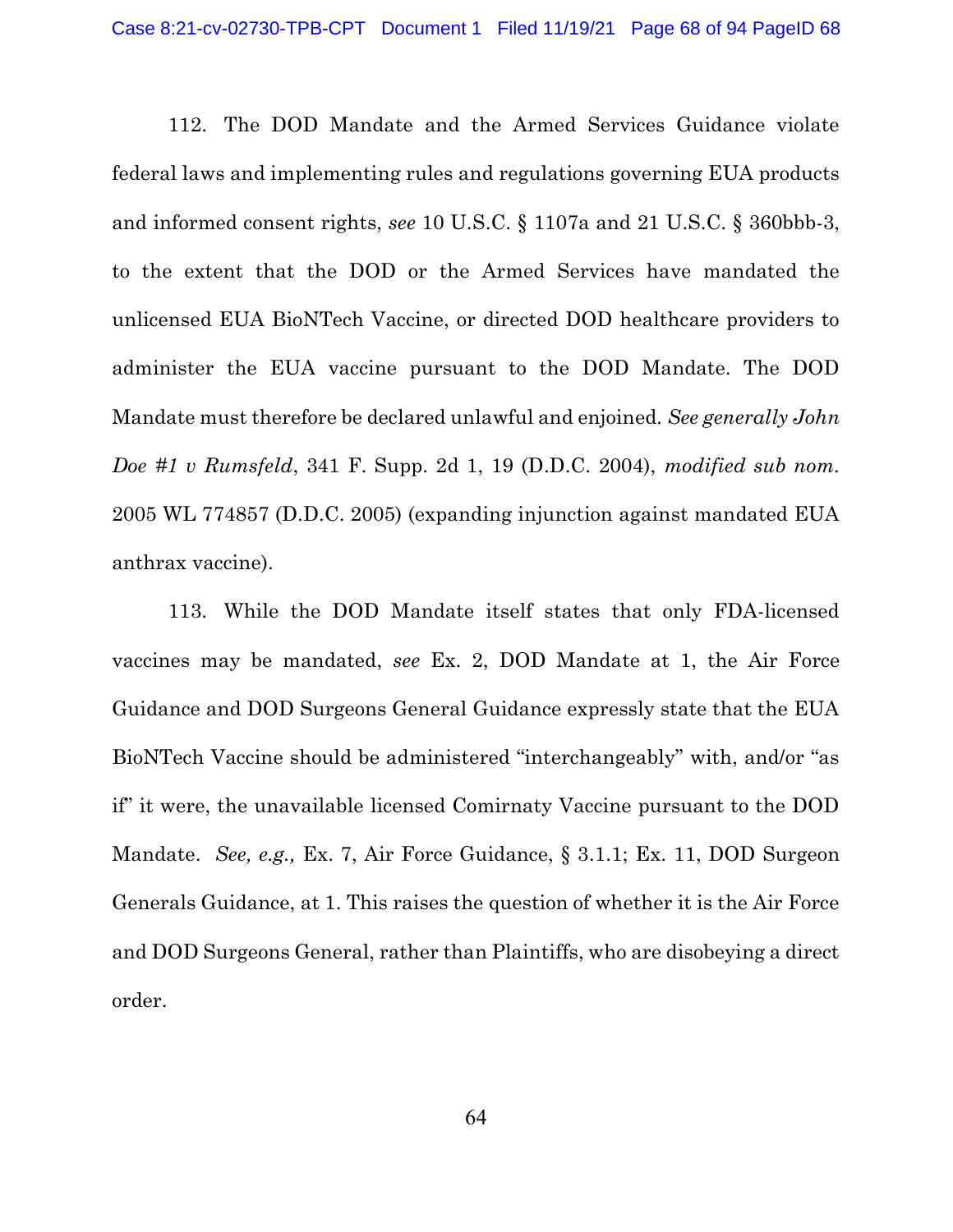114. The EUA and the licensed product are "legally distinct" in that the EUA BioNTech Vaccine is subject to the laws governing EUA products, including the right to informed consent, while Comirnaty is subject to the heightened safety and efficacy requirements governing FDA-licensed products, as well as FDA regulation of manufacturing facilities and process. The two products are also chemically distinct because the EUA and licensed products do not have "same formulation." Compare Ex. 4, August 23 Comirnaty SBRA at 9 (11 components, including redacted excipient), with Ex. 5, BioNTech EUA Expansion Letter, at 7 (listing 10 components) and Ex. 24, November 8 Comirnaty SBRA at 7-8 (listing 11 components, but removing redacted excipient).

115. Further, the licensed Comirnaty is unavailable in the United States and will not be available for several months. See Ex. 24, November 8 Comirnaty SBRA at 5; Ex. 22, NIH-Pfizer Announce Comirnaty Unavailability. Defendants' compliance deadlines will necessarily require Plaintiffs to receive an unlicensed product, in violation of federal informed consent laws. Further, Plaintiffs have objected to the mandate based on the unavailability of Comirnaty, but have been rejected and even disciplined for their refusal to take an unlicensed experimental treatment. See, e.g., Ex. 1, Dee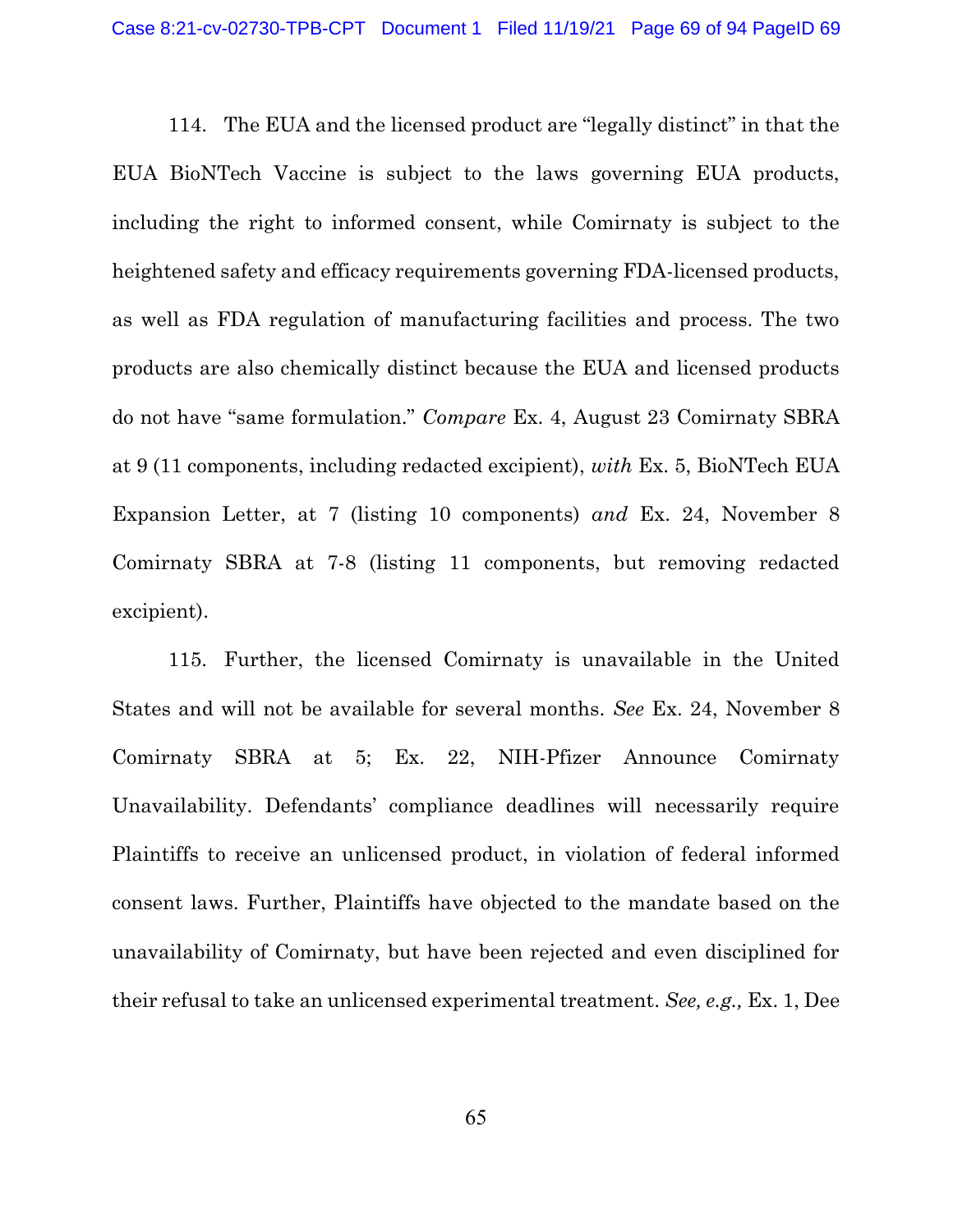Decl., ¶ 8; Hallmark Decl., ¶ 12; Hyatt Decl., ¶ 8; Jacobellis Decl., ¶ 10; Nankivell Decl., RA Appeal ¶¶ 10-12; Severson, Decl., ¶ 8.

116. Defendants' position is based on willful misrepresentations of the law—that the product (or even the same vial) may simultaneously be labeled as EUA but still be a licensed product vaccine for the same indication, and that an EUA-labeled vial may be mandated "as if" it were the licensed product—for the purpose of deceiving and coercing service members to forfeit their statutory rights to informed consent and to refuse an unlicensed vaccine.

117. As a result of Defendants' unlawful actions, Plaintiffs will be required either to take an unwanted, unnecessary, and unproven vaccine, based on an invalid FDA approval and an unlawful order, or else face the serious disciplinary consequences outlined above that will result in the loss of their livelihoods, careers, benefits, and fundamental rights.

# SECOND CAUSE OF ACTION VIOLATIONS OF APA & PROCEDURAL REQUIREMENTS

118. Plaintiffs reallege the facts in Paragraphs 1 through 110 as if fully set forth in this Count.

119. The DOD Mandate is a two-page memorandum from the Secretary of Defense that cites no statute, regulation, executive order or other legal basis for the imposition of an entirely new mandate on over two million active duty and reserve service members. The Armed Services guidance is just that,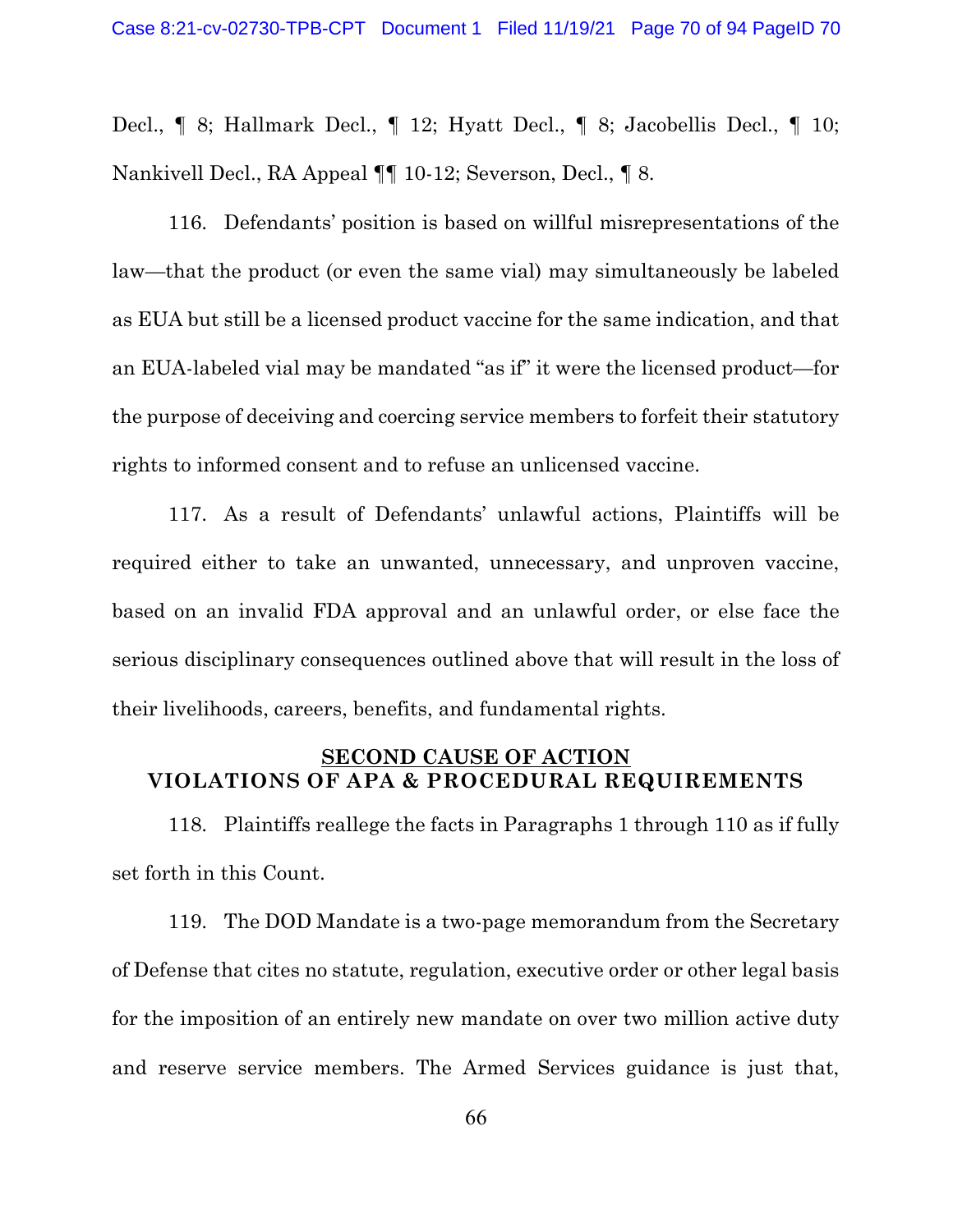guidance documents, that solely on the SECDEF Memo, without citing any further legal basis for their implementation of the SECDEF Memo.

120. The DOD Mandate exceeds the statutory authority of the Secretary of Defense. The DOD and the Armed Services are departments and agencies of the United States Government. As such, they are agencies created by statute, and "it is axiomatic that an administrative agency's power to promulgate legislative regulations," like the DOD Mandate, "is limited to the authority delegated by Congress." Bowen v. Georgetown Univ. Hosp., 488 U.S. 204, 208, 109 S. Ct. 468, L.Ed.2d 493 (1988); see also La. Pub. Serv. Comm'n v. FERC, 476 U.S. 355, 375, 106 S. Ct. 1890, 90 L.Ed.2d 369 (1986) ("an agency literally has no power to act, …, unless and until Congress confers power on it."). Accordingly, the DOD Mandate and Armed Services' guidance are "in excess of statutory jurisdiction [and] authority." 5 U.S.C. § 706(2)(C).

121. The DOD Mandate and the Armed Services Guidance violates the APA and the existing DOD and Armed Services regulations and directives governing immunization, in particular multi-service regulation ("MSR") AR 40-562, DOD Instruction 6500.02, "DOD Immunization Program" (July 23, 2019) ("DODI 6500.02"), and the DOD rules for amending or modifying MSRs.

122. AR 40-562 is the currently effective MSR setting forth immunization requirements and exemptions for service members and DOD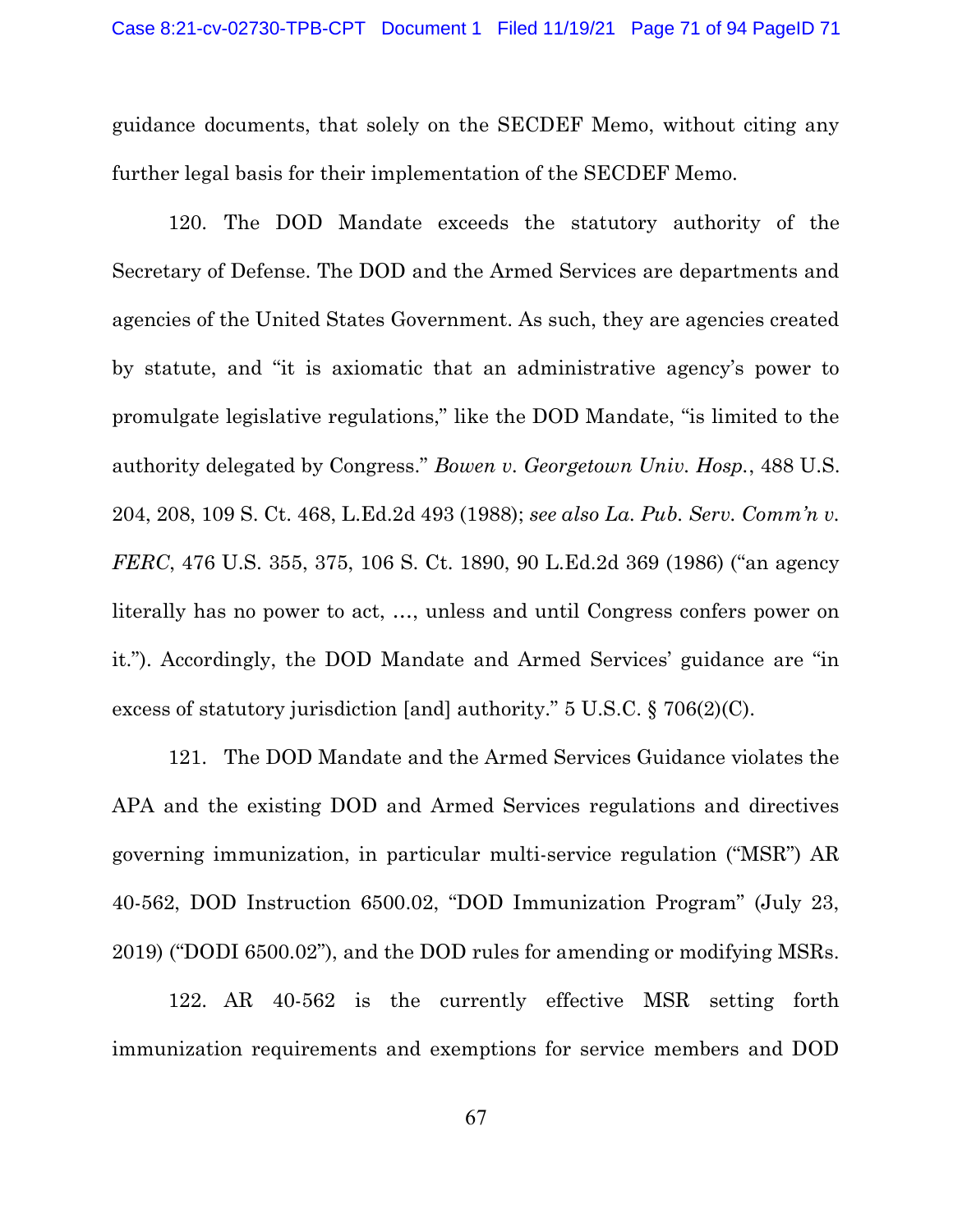civilians. AR 40-562 is a "legislative rule" insofar as it sets forth service members' rights and obligations regarding immunization and exemptions, and thus has the force of law. MSRs like AR 40-562 must be promulgated and approved by order of each of the Armed Services (i.e., Secretaries of the Army, Navy, Air Force and Coast Guard). See Ex. 6, AR 40-562, at i.

123. The DOD Mandate modifies AR 40-562 insofar as it: (1) imposes an entirely new vaccine requirement not found in AR 40-562 or any other statute, MSR, DOD instruction or directive regulation; and (2) eliminates medical exemptions to which service members would otherwise be entitled, including those with previous documented infections. There are nearly 250,000 service members with previous COVID-19 infections that are affected by the elimination of this exemption alone, and several Plaintiffs were either denied medical exemption for previous infections or did not request one because they were informed that this exemption had been eliminated. See, e.g., Ex. 1, Hallmark Decl., ¶ 11; Severson Decl., ¶ 10; Schwartz Decl., ¶ 10; see also Caldwell Decl., ¶ 10 (no exemption for cancer).

124. The amendment, modification or repeal of currently effective regulations like AR 40-562 must be performed in accordance with the DOD's procedural requirements for MSRs, including separate review and approval by the Secretaries of each of the Armed Services. The SECDEF and DOD are not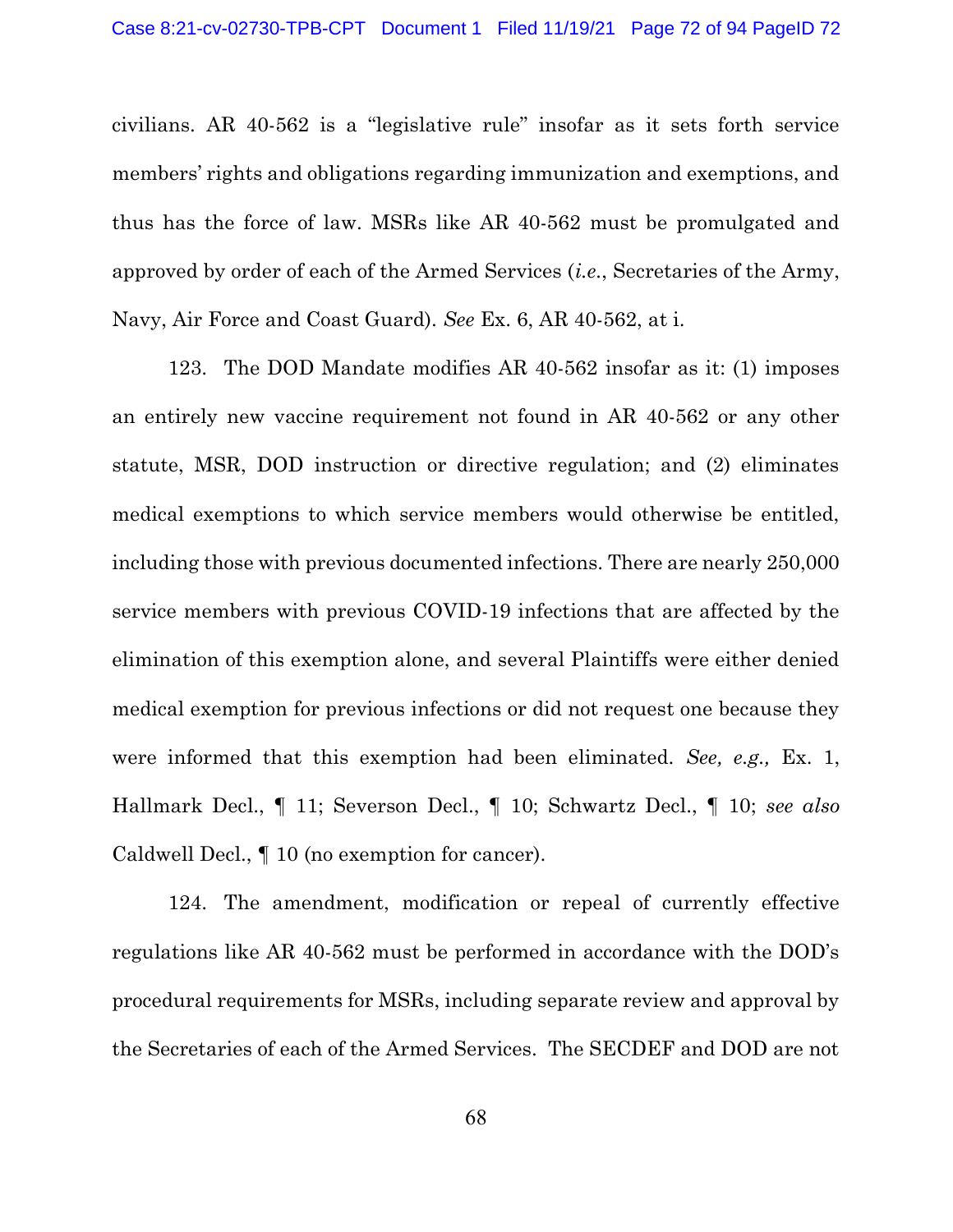permitted to unilaterally change an existing MSR—by adding an entirely new vaccination requirement and categorically eliminating existing classes of exemptions—and DOD has cited no authority that would allow them to do so. Further, if the DOD intends to change the currently effective governing regulation, it must actually change the regulation; it may not just ignore it, read it out of the regulation, or amend it *sub silentio* as it appears to do have done with respect to its elimination of existing exemptions for COVID-19 only. Finally, the Armed Services' guidance is just that, guidance; guidance documents, or interpretive rules, cannot modify legislative rules like AR 40- 562.

125. Where, as here, an agency amends a legislative rule, effecting a substantive change in the regulation, and therefore to service members' legal rights and obligations thereunder, the agency must follow the required procedures—and actually revise the regulations in question—so that regulated persons may ascertain the rules to which they are subject. By failing to follow the required procedures for amending MSRs, the DOD Mandate, and amendments to AR 40-562, were made "without observance of procedure required by law."  $5 \text{ U.S.C.}$   $\S$  706(2)(D).

126. The DOD Mandate and the Armed Services' guidance also must be set aside as "arbitrary, capricious, an abuse of discretion, or otherwise not in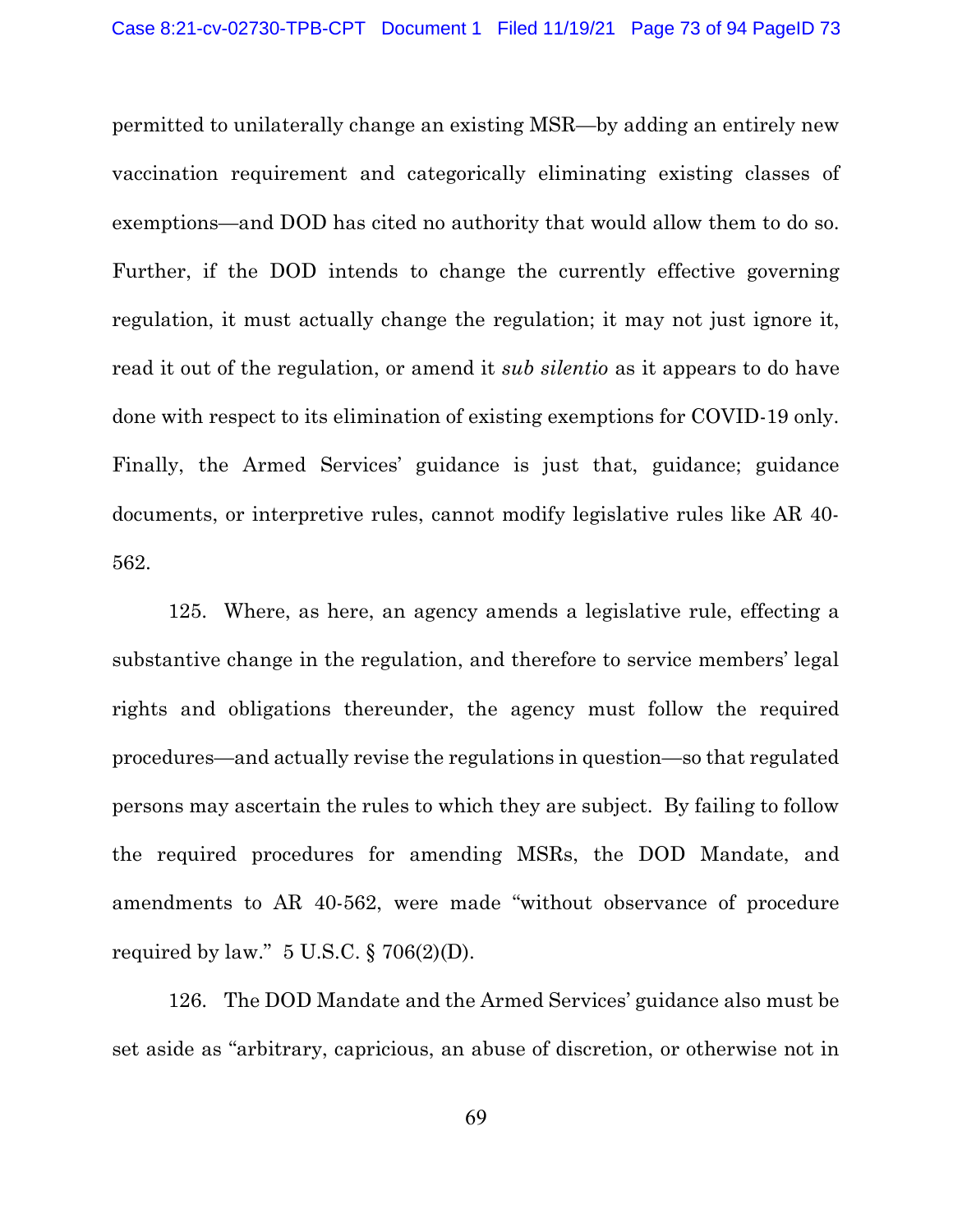accordance with law," 5 U.S.C. § 706(A), insofar as they impose a sweeping vaccine mandate without any explanation or justification for their action or the underlying legal basis or authority; any findings of facts or analysis (costbenefit or otherwise) supporting their determination; and are based on patent misrepresentations of the law (in particular, that an EUA-labeled product may be administered "as if" it were the licensed product, which is not available). The DOD Mandate's sole justification or explanation is a conclusory statement that the Secretary has "determined that mandatory vaccination against [COVID-19] is necessary to protect the Force and defend the American people." Ex. 2, DOD Mandate at 1. Given that the DOD Mandate was issued on the very next day after FDA Comirnaty Approval, it is apparent the DOD blindly relied on the FDA approval; there is no indication that the DOD and SECDEF engaged in reasoned decision-making that the APA requires or that the mandate is based on the DOD's independent judgment or expertise.

127. The Defendants' elimination of the exemption for natural immunity is also arbitrary and capricious. "[A] naturally immune unvaccinated [service member] is presumably at less risk than an unvaccinated" service member, but the DOD's elimination of this exemption "fails almost completely to address, or even respond to, much of this reality and common sense." OSHA, 2021 WL 5279381, at \*6.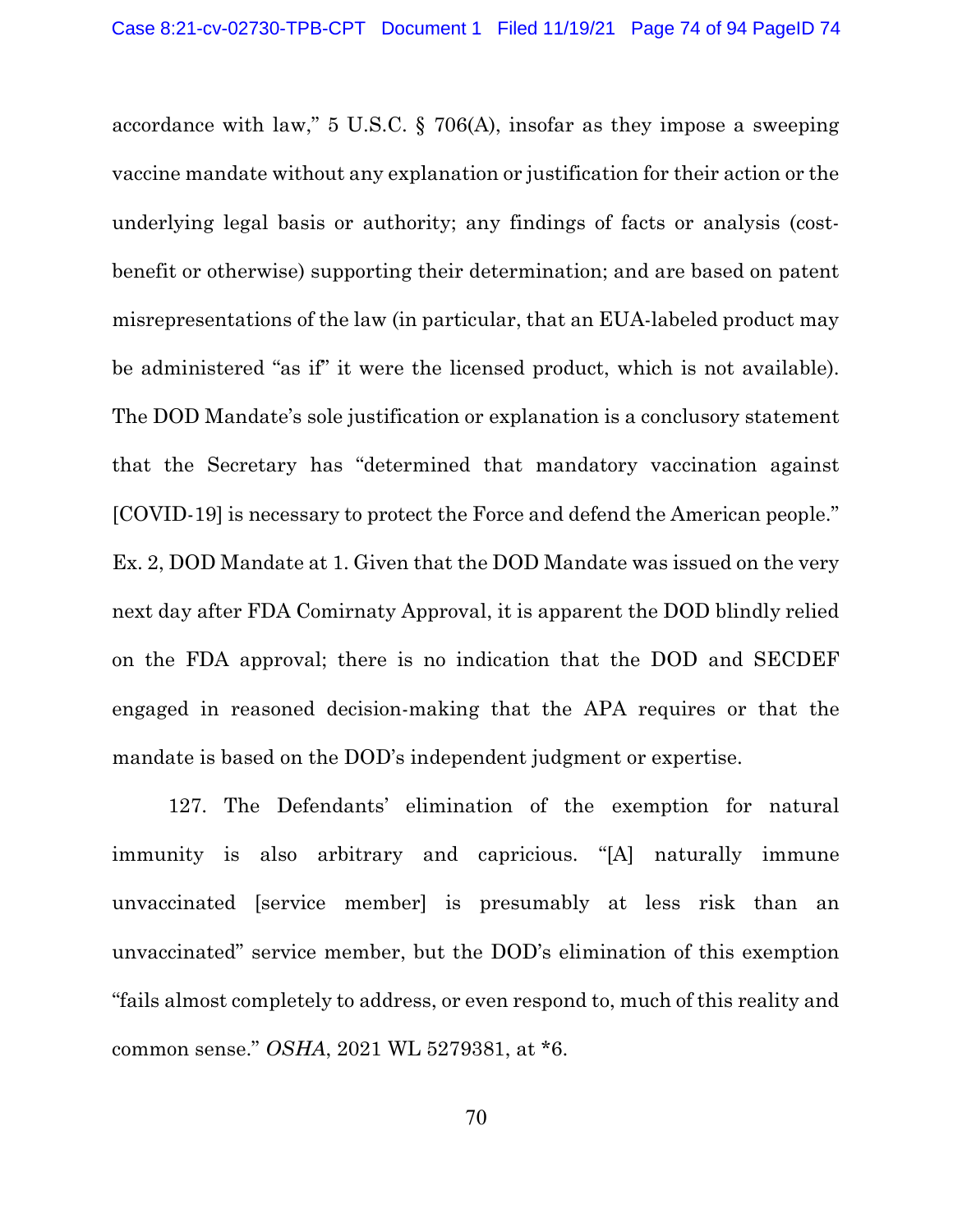128. The DOD's decision to eliminate the exemption for natural immunity appears to be based on CDC guidance. Deference to Defendants' expertise is especially inappropriate where, as here, they have outsourced decision-making to the CDC, which has admitted that it has no evidence of any instance where an individual with a previous infection has recovered, then become reinfected and transmitted the infection to another individual. See Ex. 16, November 5 FOIA Response. The CDC not only has no contrary evidence; it has intentionally chosen not to collect evidence that might contradict its preferred policy outcome. The CDC also redefined "vaccine" and "vaccination"—in response to (correct) public criticism that the mRNA vaccines did not qualify under the current definition—after the Comirnaty licensure and issuance of the DOD Mandate, to accommodate this ineffective, unsafe, and experimental treatment that does not provide immunity, or prevent infection or transmission. See supra Section V.E (""Fully Vaccinated" Spread COVID-19 & Lack of Evidence for Public Health Benefits from Vaccination"). No deference is due to such an intentionally one-sided and asymmetrical process.

129. Defendants have also violated the APA and applicable regulations insofar as the DOD Mandate and Armed Services implementation thereof permits the vaccination requirements to be met only by the EUA COVID-19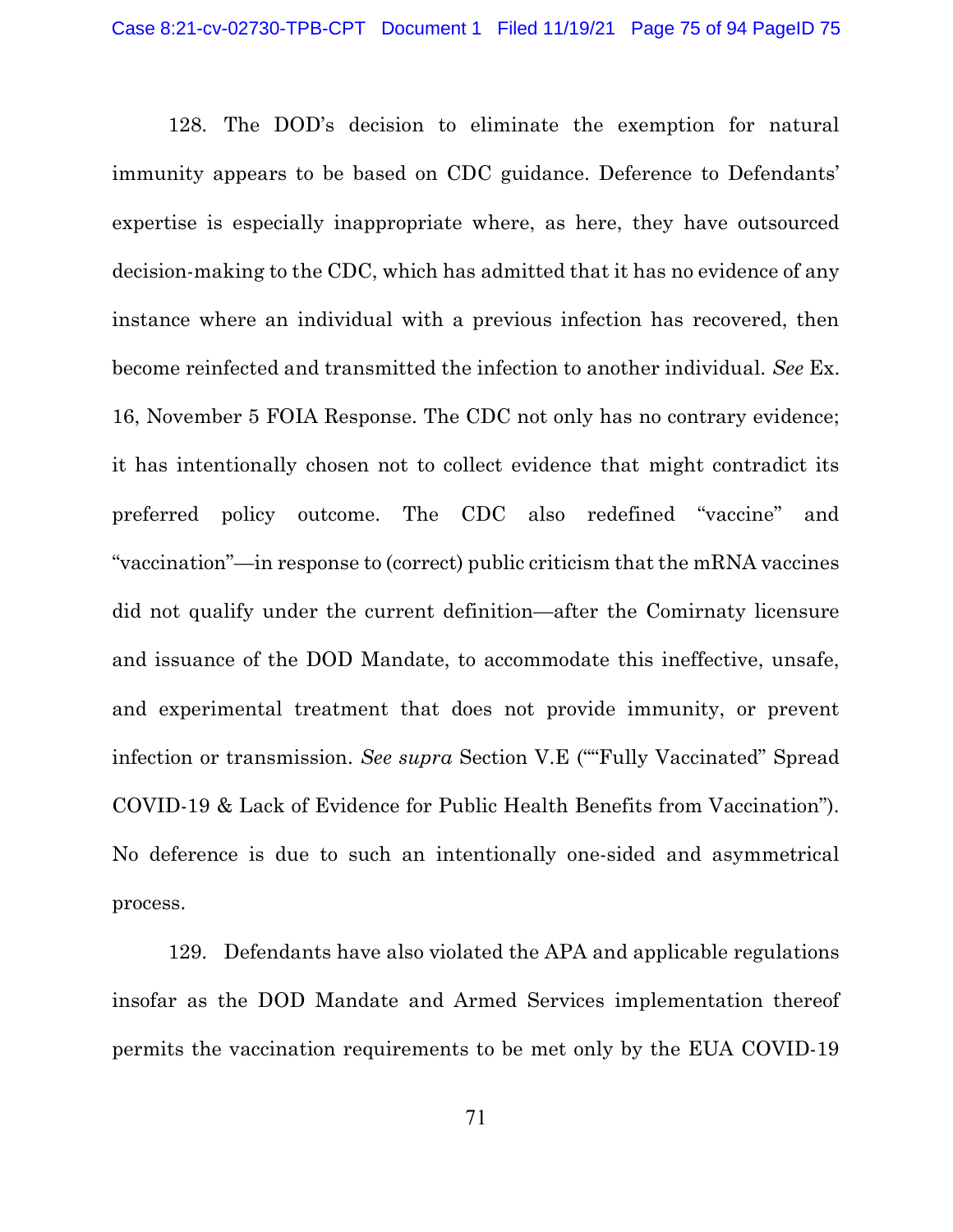"vaccines" and Comirnaty "vaccine." The CDC definition and guidance that DOD purports to follow permit consideration of a much wider range of available treatments that provide "protection" against COVID-19. See Section V.D ("Fluid Definition '") and Section V.G ("Alternative and Effective Treatments for COVID-19"). There is no indication in the record that the DOD considered any other treatments that provide such protection.

130. Finally, the DOD Mandate is arbitrary and capricious because it constitutes an unannounced and unexplained departure from a prior policy insofar as it mandates EUA vaccines. In a July 6, 2021 memorandum from the Office Legal Counsel, the DOD interpreted the informed consent requirements in 10 U.S.C. § 1107a "to mean that DOD may not require service members to take an EUA [vaccine]" without first obtaining a Presidential Waiver under 10 U.S.C. § 1107a." See Ex. 23, Office of Legal Counsel, Vaccine Mandate Opinion at 16 (July 6, 2021). There has been no Presidential Waiver, yet the Defendants are mandating use of EUA vaccines. "[A]gencies must typically provide a 'detailed explanation' for contradicting a prior policy;" they may not, as DOD has done here, "depart from a prior policy sub silentio." OSHA, 2021 WL 5279381, at \*5 (quoting FCC v. Fox Television Stations, Inc., 556 U.S. 502, 515, 129 S. Ct. 1800, 173 L.Ed.2d 738 (2009) ("Fox")).

131. As a result of Defendants' unlawful actions, Plaintiffs will be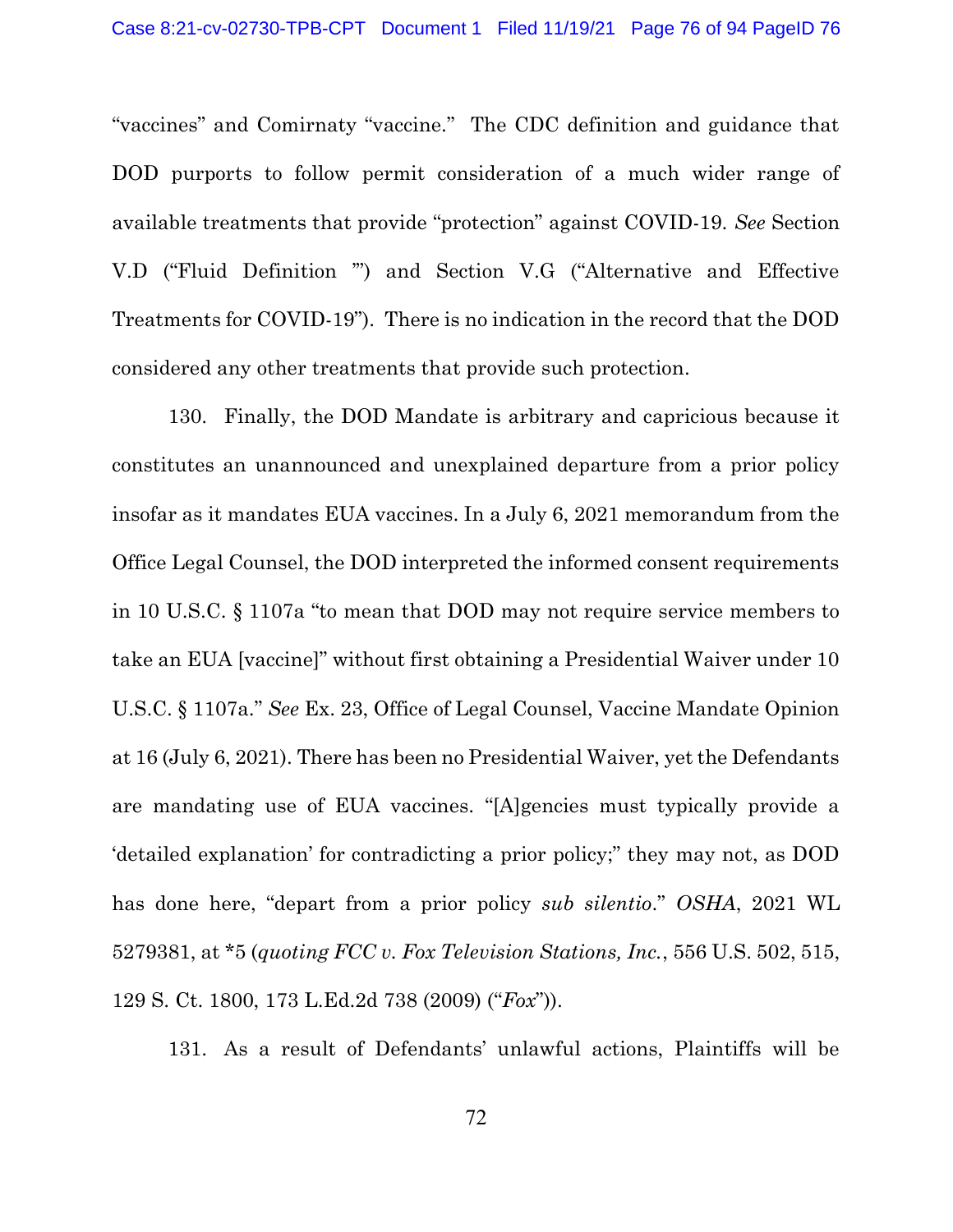required either to take an experimental, unlicensed vaccine—pursuant to an unlawful mandate from which many or most would otherwise be exempt—or else face the serious disciplinary consequences outlined above that will result in the loss of their livelihoods, careers, benefits, and fundamental rights.

## THIRD CAUSE OF ACTION VIOLATION OF FIFTH AMENDMENT DUE PROCESS CLAUSE U.S. CONST. AMEND. V

132. Plaintiffs reallege the facts in Paragraphs 1 through 110 as if fully set forth in this Count.

133. The Fifth Amendment Due Process Clause provides that no person may "be deprived of life, liberty or property without due process of law." U.S. CONST. AMEND. V. The DOD Mandate would deprive Plaintiffs of all three, as well as and does so without providing "fair notice" of the rules to which they are subject.

134. The DOD Mandate requires Plaintiffs to take a vaccine without their consent and thereby exposes them to a non-negligible risk of death or serious injury.

135. The DOD Mandate "threatens to substantially burden the liberty interests" of Plaintiffs "put to a choice between their job(s) and their jab(s)." OSHA, 2021 WL 5279381, at \*8. Plaintiffs face not only the loss of the current employment, but also will be barred from other federal or private employment due to their vaccination and discharge status. The DOD Mandate, and its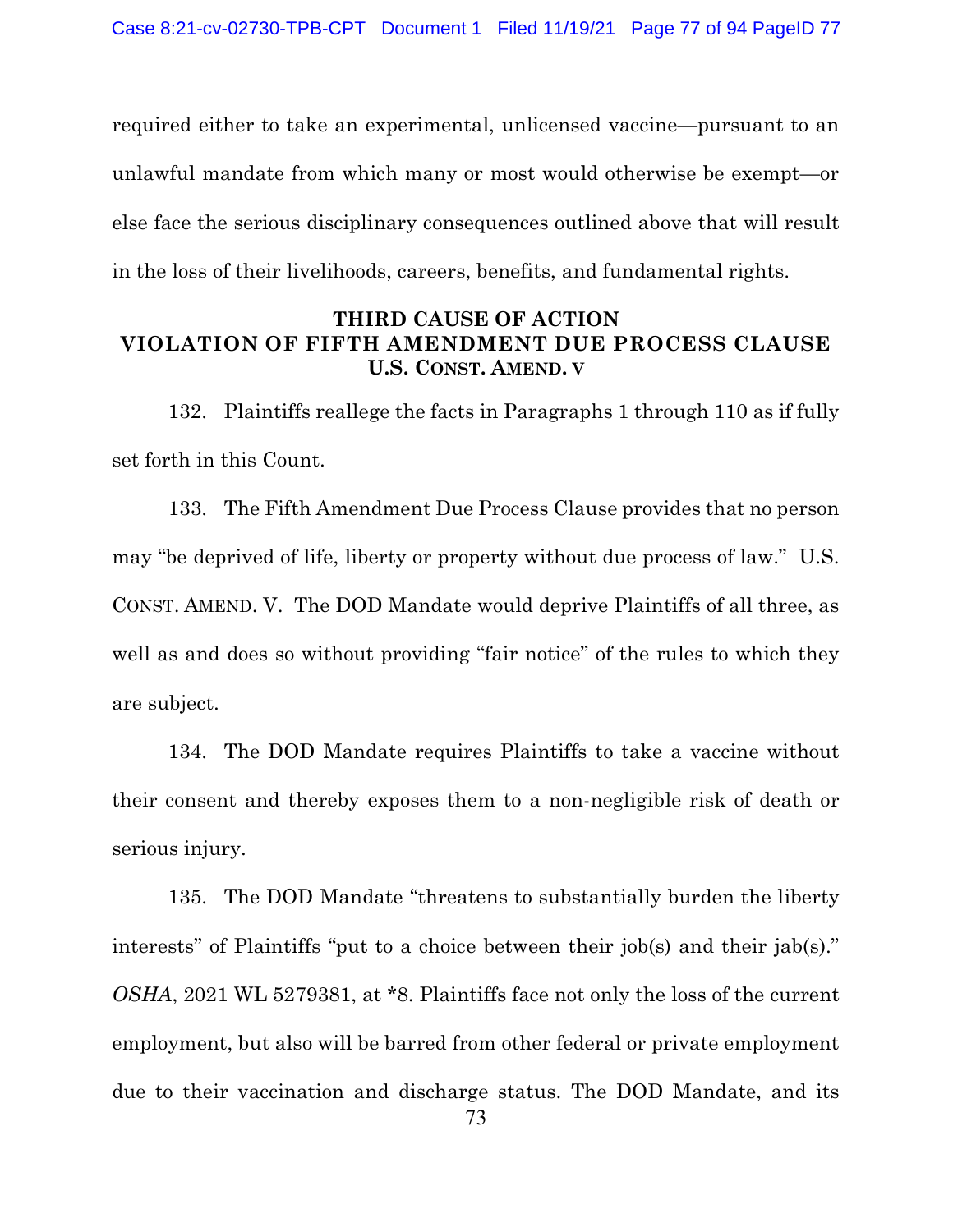#### Case 8:21-cv-02730-TPB-CPT Document 1 Filed 11/19/21 Page 78 of 94 PageID 78

treatment of religious accommodation requests, also burdens other fundamental rights, in particular, the free exercise of religion protected by the First Amendment. See id., at \*8 n.21 (citations omitted).

136. Vaccine refusal may also result in deprivation of the protected property interests. Disciplinary action or discharge status may cause Plaintiffs to lose retirement, veterans, and other governmental benefits to which they are entitled.

137. The Defendants have also violated the Due Process Clause insofar as they have modified or amended AR 40-562, the currently effective regulation governing immunization and exemptions—by imposing an entirely new vaccination requirement and categorically eliminated existing exemptions without any legal authorization or following procedures required by law. By changing the currently effective regulation governing Plaintiffs' vaccination obligations and rights to medical exemption, which remains on the books unchanged, Defendants have failed to provide "fair notice" of the rules to which they are subject. See, e.g., Fox, 567 U.S. at 253.

138. Even if Plaintiffs were to become "fully vaccinated," they would be threatened with the loss of this status (and consequent deprivation of protected life, liberty and property interests), at any time and without fair notice, due to changes in the CDC or FDA approval of booster shots and change to the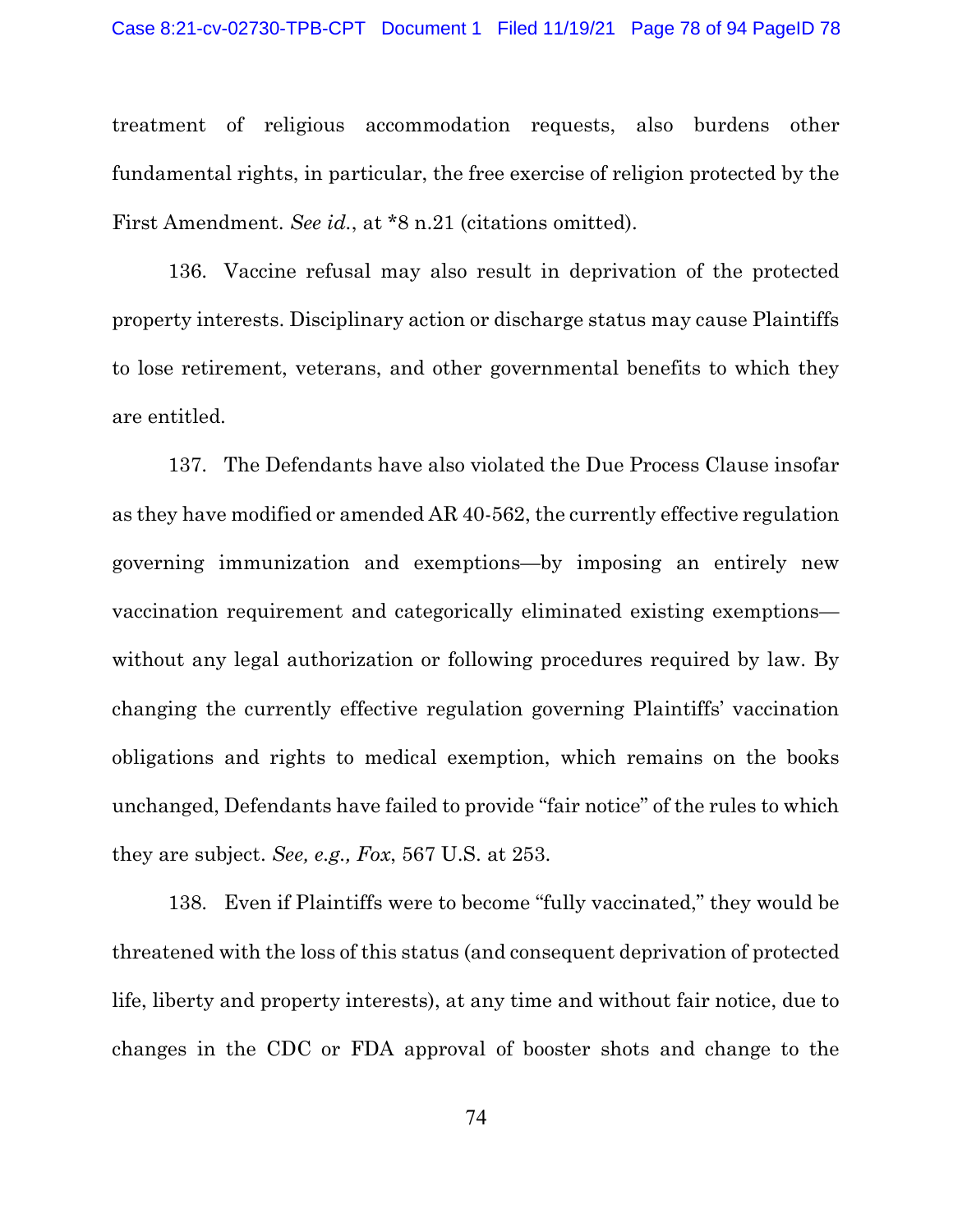definition of "fully vaccinated." So would the majority of service members who are currently deemed "fully vaccinated." The rapid decline in efficacy and need for booster shots demonstrates that there is no scientific consensus on Comirnaty's efficacy, protection provided, or even dosage. See supra Section V.E.2 ("Equal or Greater Risk of Infection by "Fully Vaccinated" Compared to Unvaccinated."). "As COVID-19 is a new disease, and the vaccines are even newer, the long-term efficacy of immunity derived from vaccination and infection is not proven." Klaassen, 2021 WL 3073926, at \*12. Accordingly, the term "fully vaccinated" is unconstitutionally void for vagueness, and this fluid and changing classification cannot be used as the benchmark for determining who may serve in the military, or alternatively, for depriving Plaintiffs of their life, liberty, property and other fundamental constitutional rights, including the free exercise of their religion.

139. As a result of the Defendants' unlawful and unconstitutional actions, Plaintiffs face deprivation of their rights to life, liberty and property without due process or fair notice. Plaintiffs seek declaratory and injunctive relief because they have no adequate remedy at law to prevent future injury caused by Defendants' violation of their Fifth Amendment rights to due process.

### FOURTH CAUSE OF ACTION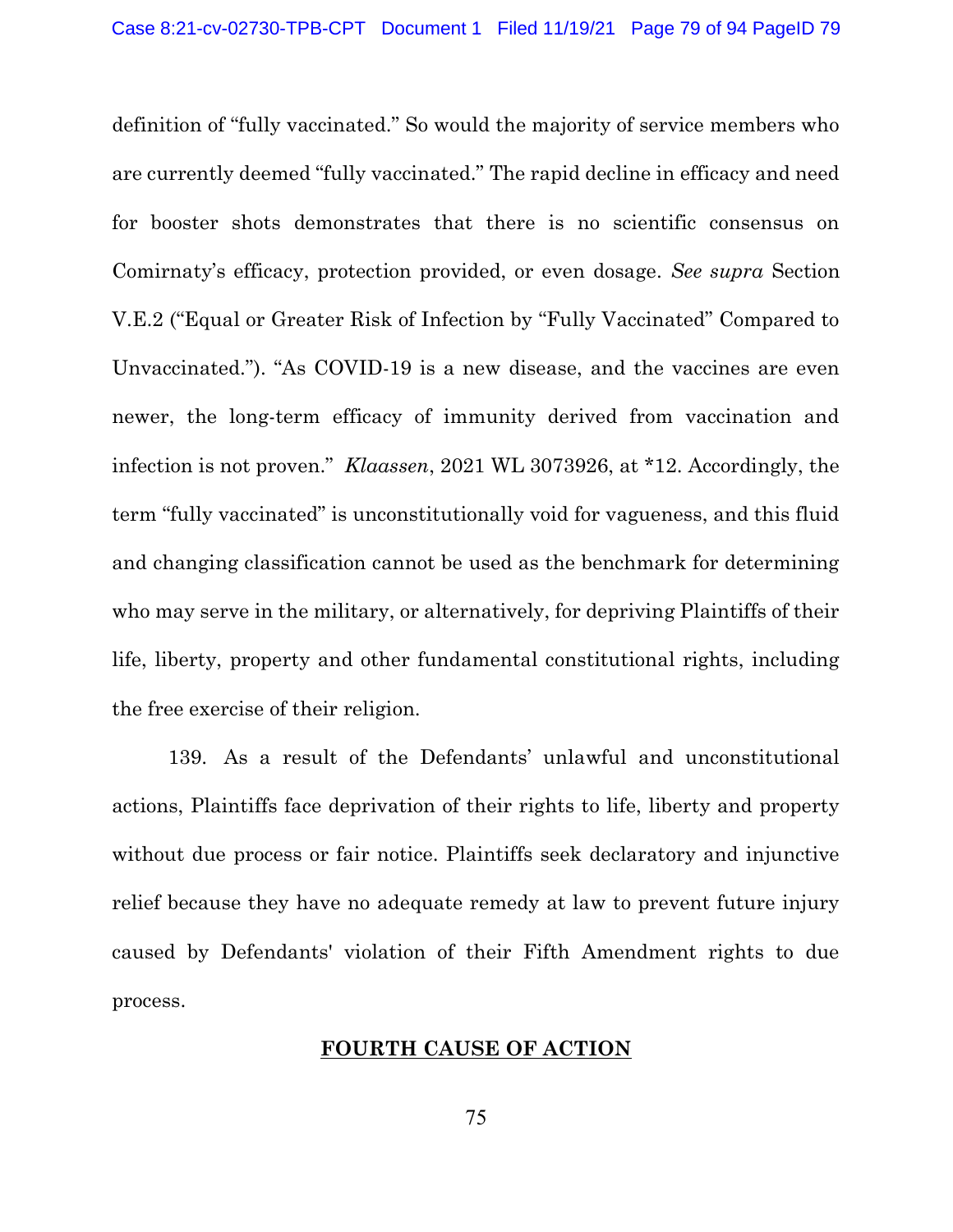# VIOLATION OF FIFTH AMENDMENT EQUAL PROTECTION **CLAUSE** U.S. Const. amend. V

140. Plaintiffs reallege the facts in Paragraphs 1 through 110 as if fully set forth in this Count.

141. The Fifth Amendment's Equal Protection Clause requires that "all persons similarly situated should be treated alike." City of Cleburne v. Cleburne Living Ctr., 473 U.S. 432, 439 (1985); see also Sessions v. Morales, 137 S. Ct. 1678, 1686 n.1 (2017) (the Supreme Court's "approach to Fifth Amendment equal protection claims has always been precisely the same as to equal protection claims under the Fourteenth Amendment").

142. The DOD Mandate is a part of a government-wide program that irrationally creates and maintains two classes of service members: (1) those who are "fully vaccinated," who are presumed to pose no threat; and (2) those who are not "fully vaccinated," who are presumed to be a danger to everyone (including themselves). Class membership ("fully vaccinated") is defined in vague and fluid terms that may change from one day to the next (i.e., based on FDA or CDC booster shot recommendations) and that is based on an unsupported and demonstrably false presumption that "full" vaccination prevents the spread of COVID-19. See infra Section V.E (""Fully Vaccinated" Spread COVID-19 & Lack of Evidence for Public Health Benefits from Vaccination").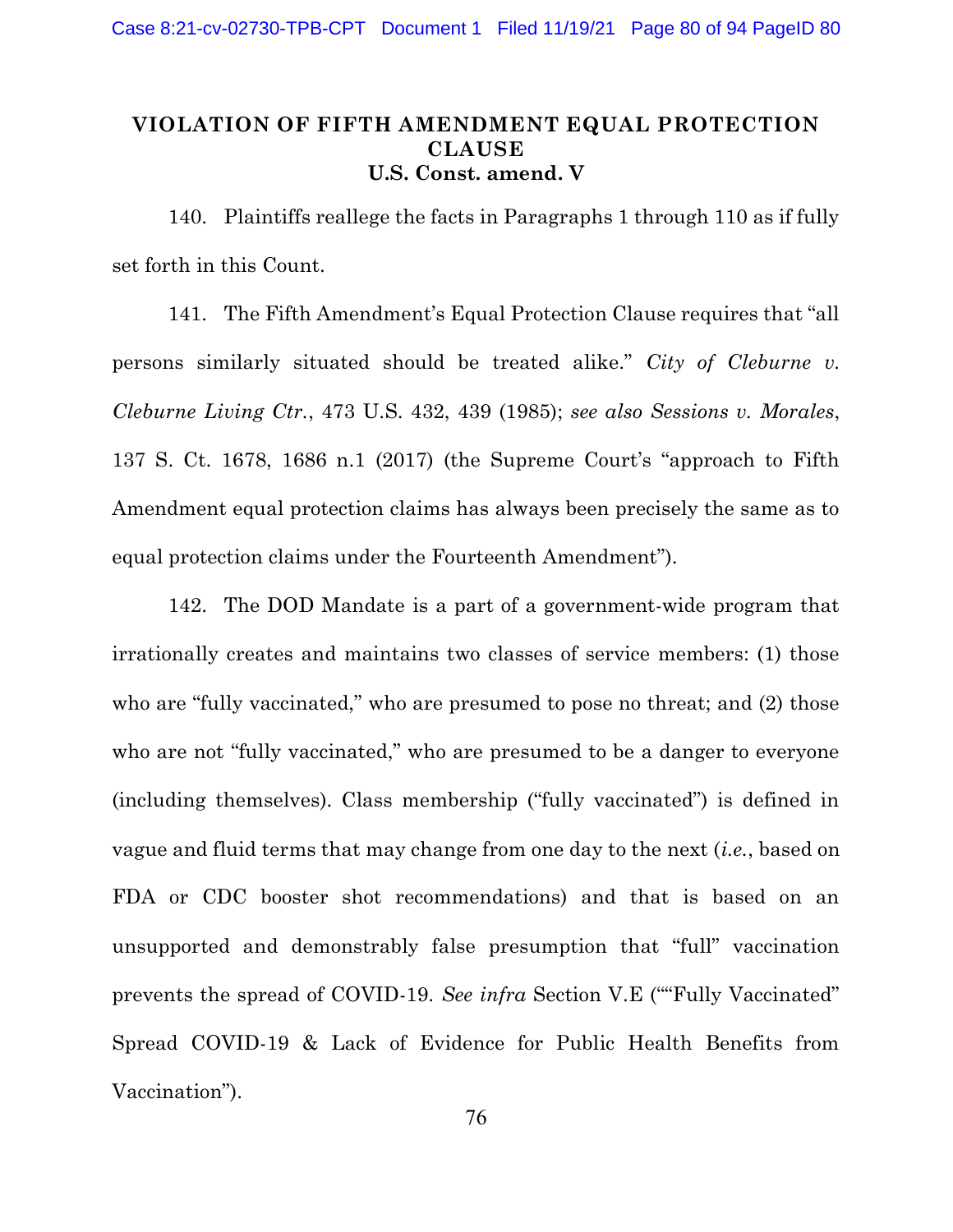143. The DOD Mandate serves no rational or legitimate purpose insofar as it threatens expulsion and punishment of tens of thousands of service members for refusal to take an unproven, ineffective, and unavailable experimental treatment. As such, the DOD Mandate violates the Equal Protection Clause under the Fifth Amendment of the United States Constitution because it unlawfully discriminates against plaintiffs on the basis of unconstitutionally vague and irrational medical classifications. The constitutional violation is further exacerbated by Defendants' elimination of existing medical exemptions and denial of religious accommodation based on sincerely held religious beliefs.

144. Defendants' actions of adopting, implementing, promulgating, delegating, and enforcing the DOD Mandate have discriminated and continue to discriminate against Plaintiffs and other service members, on the basis of class-based animus, stigma, and irrational and unsupported fears regarding the perceived dangerousness of the unvaccinated. See, e.g., Ex. 12, Biden Mandate Remarks, at 2 (falsely claiming that "[t]his is a pandemic of the unvaccinated"); id. at 6 ("We've been patient, but our patience is wearing thin. Any your [vaccine] refusal has cost all of us."); id. at 5 (stating that he understands the "anger" at the unvaccinated). These motivations are not permissible bases for differential treatment under any standard of review. But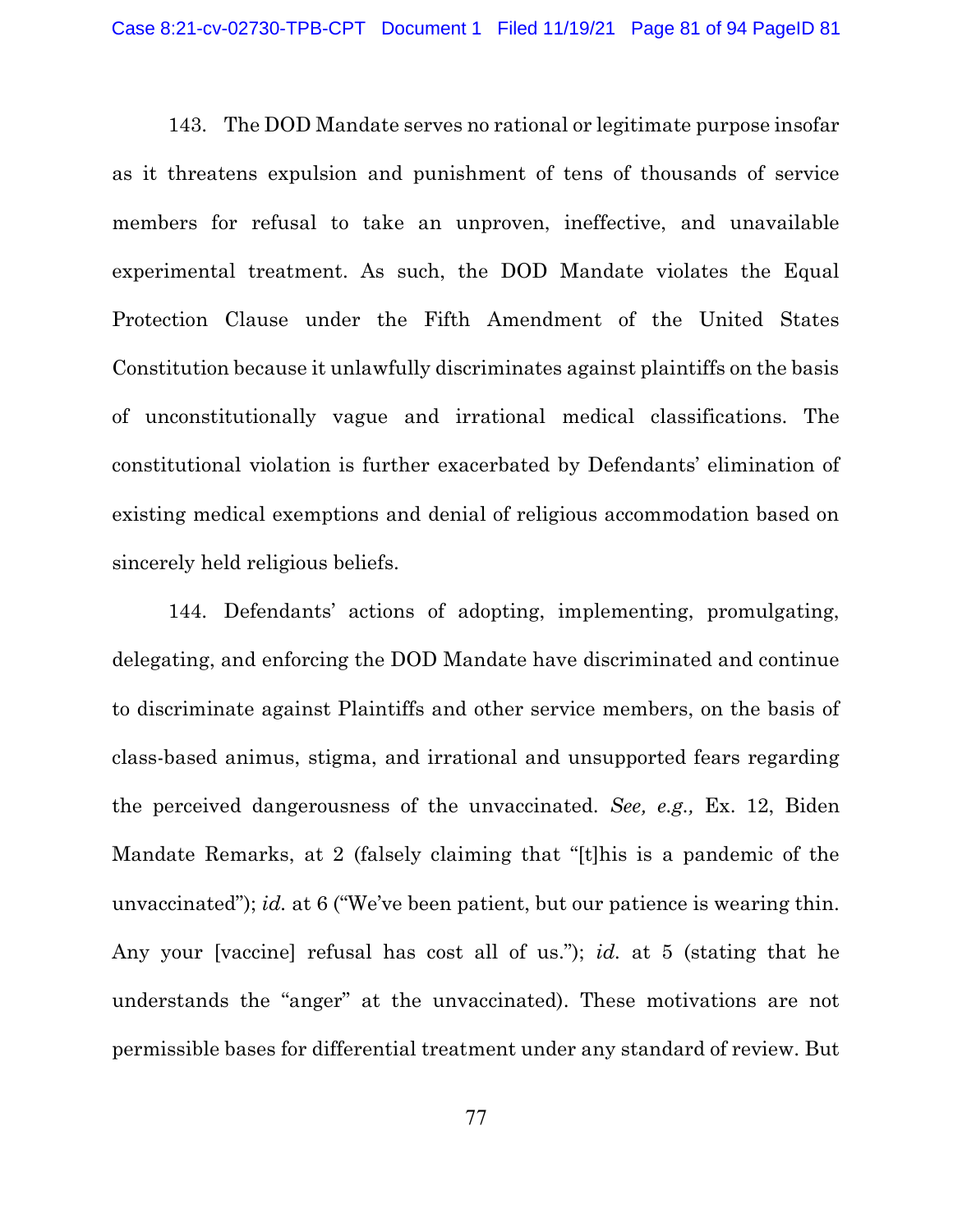the DOD Mandate and the other federal vaccine mandates more generally single out and impose a government-created disability on a class that not only bars them from public service and most private employment, but also expressly denies that class the equal protection of the laws. See Romer v. Evans, 517 U.S. 620, 116 S. Ct. 1620, 134 L.Ed.2d 855 (1996) (striking down provision that "impos[ed] a broad an undifferentiated disability on single named group" that "seem[ed] inexplicable by anything but animus towards the class it affects.").

145. Apart from the evident animus towards the unvaccinated motivating the Federal Vaccine Mandates, the class definition for those denied equal protection of the laws is fluid, subjective and unconstitutionally vague. The rapidly declining efficacy, inability to prevent infection or transmission, and erroneous presumptions regarding the relative public health threats posed by those who are "fully vaccinated" and those who are not, demonstrate that these class distinctions are not based on any objective or rational basis. See supra SectionV.B ("Evidence of Rapidly Decreasing Efficacy") and Section V.E (""Fully Vaccinated" Spread COVID-19 & Lack of Evidence for Public Health Benefits from Vaccination"). Instead, the evident under inclusiveness of the mandate, by exempting the "fully vaccinated" from any requirements like testing that could prevent the spread of COVID-19, demonstrates that the mandate's "true purpose is not to enhance … safety, but instead to ramp up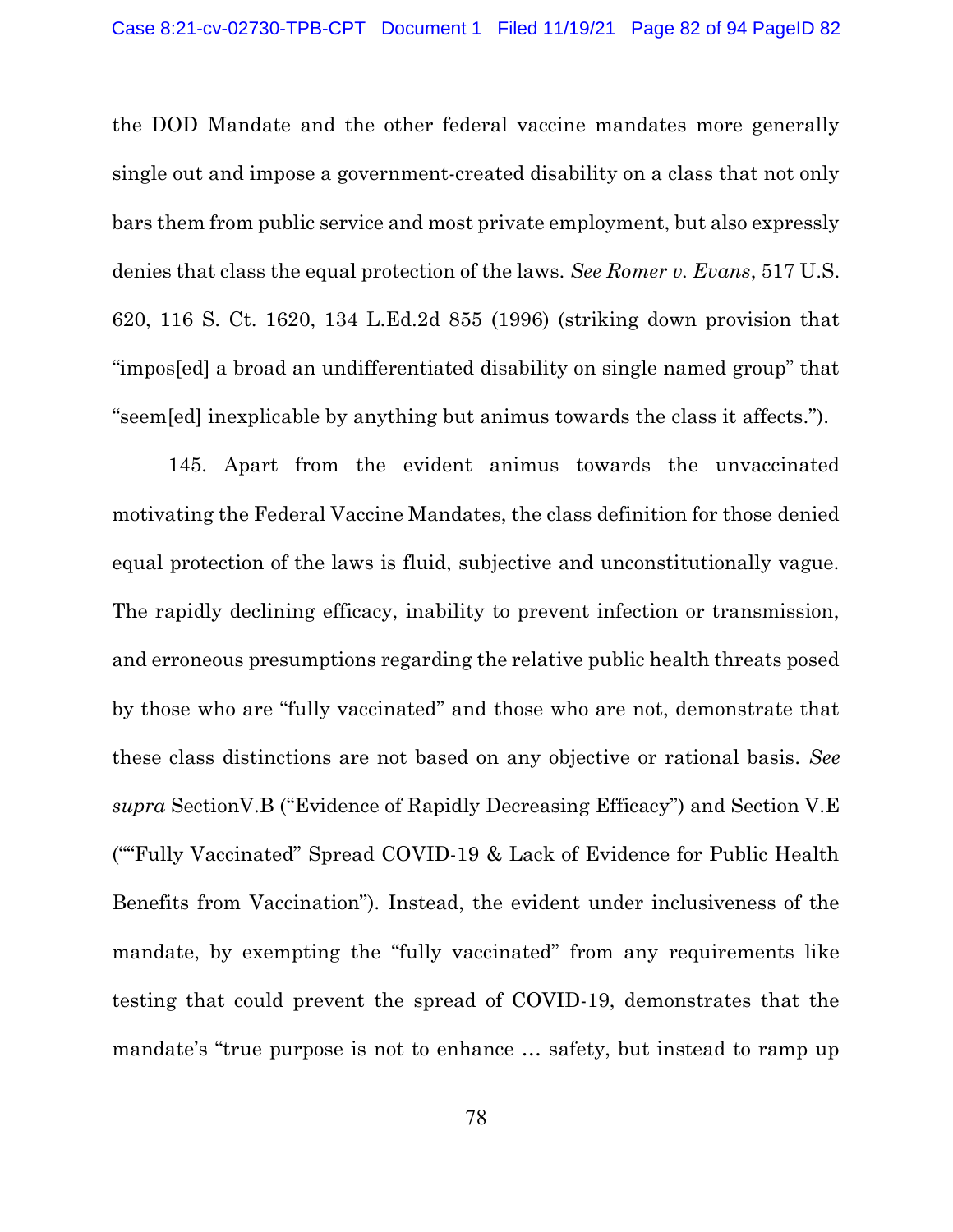vaccine uptake by any means necessary." OSHA, 2021 WL5279381, at \*7 n.19.

146. Further, if and when the FDA approves additional booster shot(s) and the CDC changes its definition of "fully vaccinated" to require additional shot(s), all those who are "fully vaccinated" now will be moved into the unvaccinated class and deprived of the equal protection of the law. America's soldiers, military readiness and constitutional rights cannot be subject to such arbitrary and ever-changing administrative diktats.

147. The DOD Mandate, and its procedures and criteria for evaluating religious accommodation requests, also discriminate on the basis of religion. The Supreme Court has "time and again held that the government generally may not treat people differently based on the God or gods they worship, or do not worship." Board of Ed. of Kiryas Joel Village School Dist. v. Grument, 512 U.S. 687, 714 (1994).

148. Plaintiffs' free exercise of their religious beliefs is a fundamental right. Defendants' decisions on whether to approve Plaintiffs' religious exemptions from the available COVID-19 vaccines are subject to strict scrutiny. See Employment Div., Dept. of Human Resources of Ore. v. Smith, 494 U.S. 872, 886, n.3 (1990).

149. Defendants have violated the Equal Protection Clause by denying equal treatment to certain Plaintiffs solely for their religious beliefs. See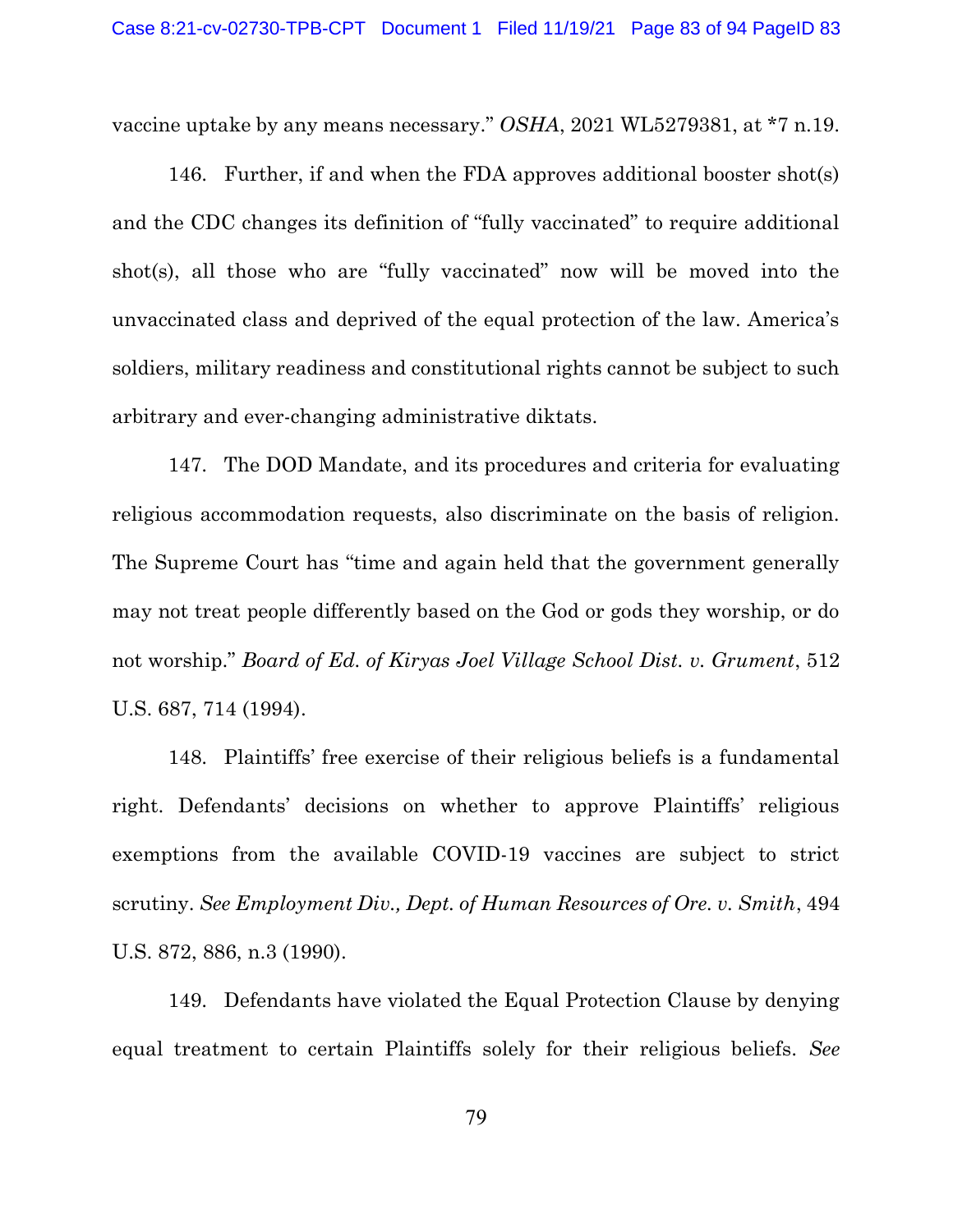Section VI.C ("Plaintiffs Religious Accommodation Requests Have Been Denied. This is part of a systematic and discriminatory policy implemented by Defendants. Out of the tens of thousands of religious accommodation requests submitted, Defendants have denied thousands while granting zero requests. See Section VI.D ("Defendants Have Systematically Denied Religious Accommodation Requests.").

150. Those denied by Defendants are forced to choose between their religion and their profession. Defendants have no rational or compelling interest for this arbitrary division. These types of religious classifications are "presumptively invidious."  $Plyler$  v. Doe, 457 U.S. 202, 216 (1982).

151. The DOD Mandate deprives Plaintiffs, who have sincerely held religious beliefs, of their ability to freely exercise religion as their sincerely held religious beliefs prohibit compliance with the DOD Mandate. Because of their closely held religious beliefs, Plaintiffs have suffered, and continue to suffer, a deprivation of their constitutional rights because of Defendants' refusal to accommodate their sincerely held religious beliefs, as well as significant stress and psychological harm caused by this impending threat to their military service and employment.

152. Plaintiffs, because of their sincerely held religious beliefs, are also immediately injured by the stigma created by the DOD Mandates. Even if some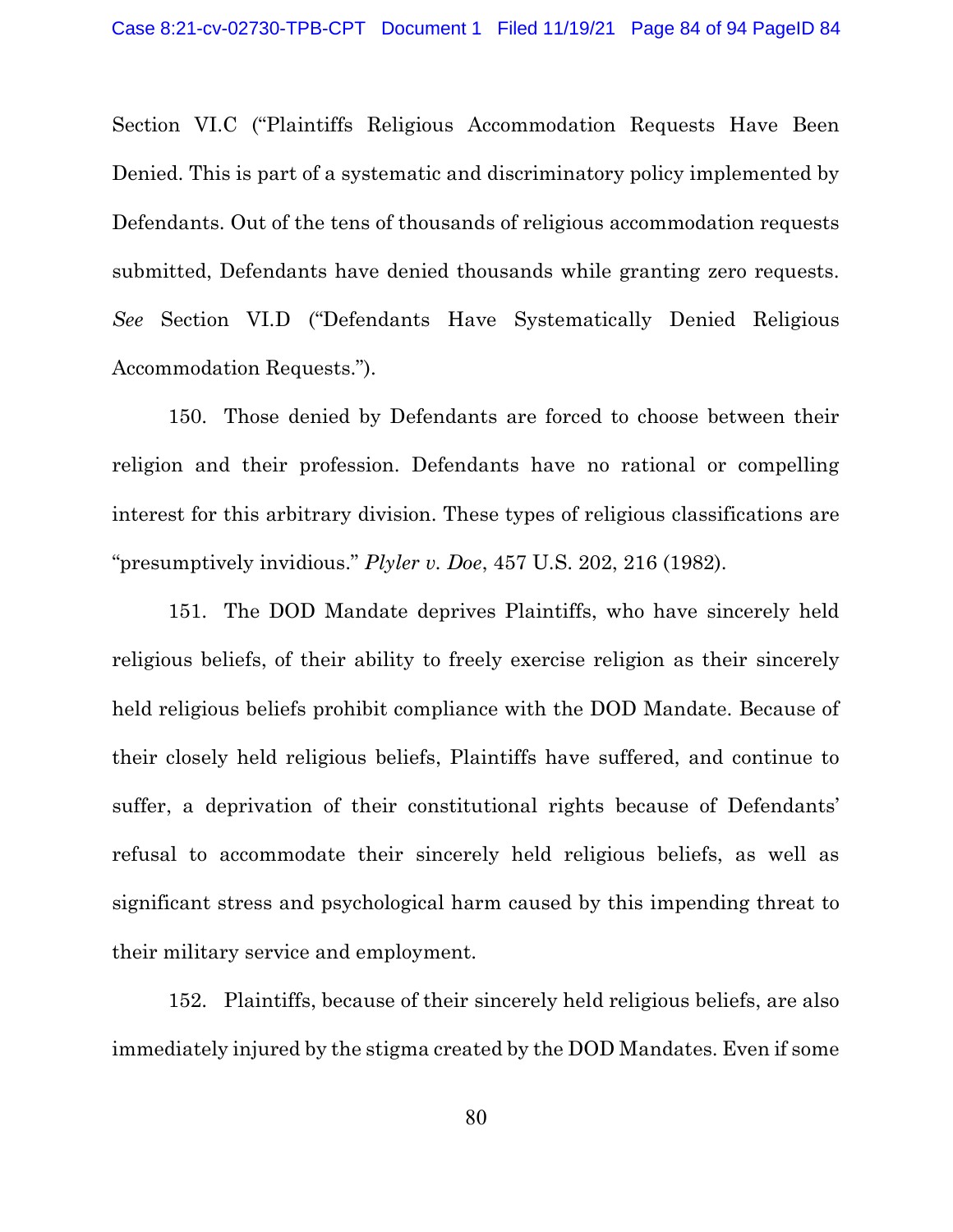religious service members are permitted to remain exempt from the DOD Mandate, they now serve in a military where the Commander-in-Chief has announced that their service or work is unwanted and unwelcome, and that their religion is not respected. Any religious service member that is permitted to remain in their current positions will necessarily be treated as a person with second-class status.

153. Plaintiffs will be harmed due to Defendants' unlawful and unconstitutional vaccination mandates that would deprive them of their livelihoods, liberty, property rights, and fundamental constitutional rights, simply for asserting their statutory and constitutional rights. Plaintiffs seek declaratory and injunctive relief because they have no adequate remedy at law to prevent future injury caused by Defendants' violation of their rights to equal protection.

# FIFTH CAUSE OF ACTION VIOLATION OF NO RELIGIOUS TEST CLAUSE U.S. CONST. ART. VI, § 3

154. Plaintiffs reallege the facts in Paragraphs 1 through 110 as if fully set forth in this Count.

155. The No Religious Test Clause of the Constitution states that "no religious test shall ever be required as a Qualification to any office or public Trust under the United States." U.S. CONST. ART. VI, § 3. Plaintiffs are members of the United States military and are thus officers or under the public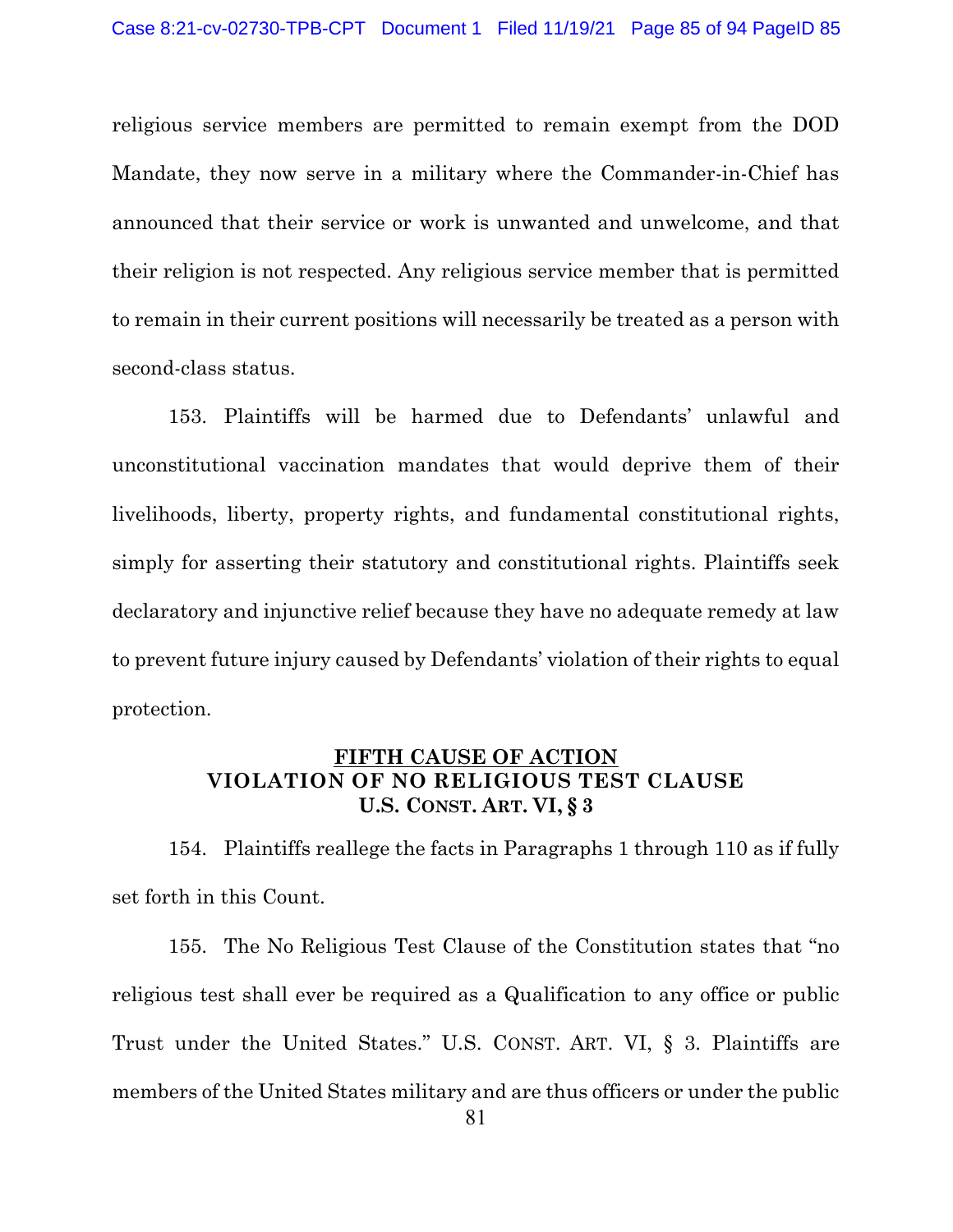Trust of the United States.

156. Upon information and belief, Defendants have implemented their religious exemption policy in order to identify, isolate, and ultimately screenout and/or punish those with sincerely held religious objections to the COVID-19 vaccines. This is demonstrated, in part, by the hostility in which Defendants have addressed Plaintiffs' religious accommodation request and their blanket refusal to grant any requests submitted to date. See Section VI.D ("Defendants Have Systematically Denied Religious Accommodation Requests."). The DOD's unprecedented, and medically unjustifiable 100%, vaccination requirement is further proof that Defendants true motivation is to purge the military of people of faith (as well as those who would question the lawfulness of a facially unconstitutional regulation), rather than to promote military readiness or protect the health and welfare of service members.

157. The religious exemption requirement – which Plaintiffs must pass to avoid the vaccine mandate and continue their employment – is itself an unconstitutional religious test in violation of Article IV, § 3 of the U.S. Constitution as applied to those Plaintiffs who have been denied religious exemptions. Moreover, Defendants' denial of Plaintiffs' religious exemption requests, where applicable, is a violation of the No Religious Test Clause.

158. Plaintiffs have no adequate remedy at law for Defendants'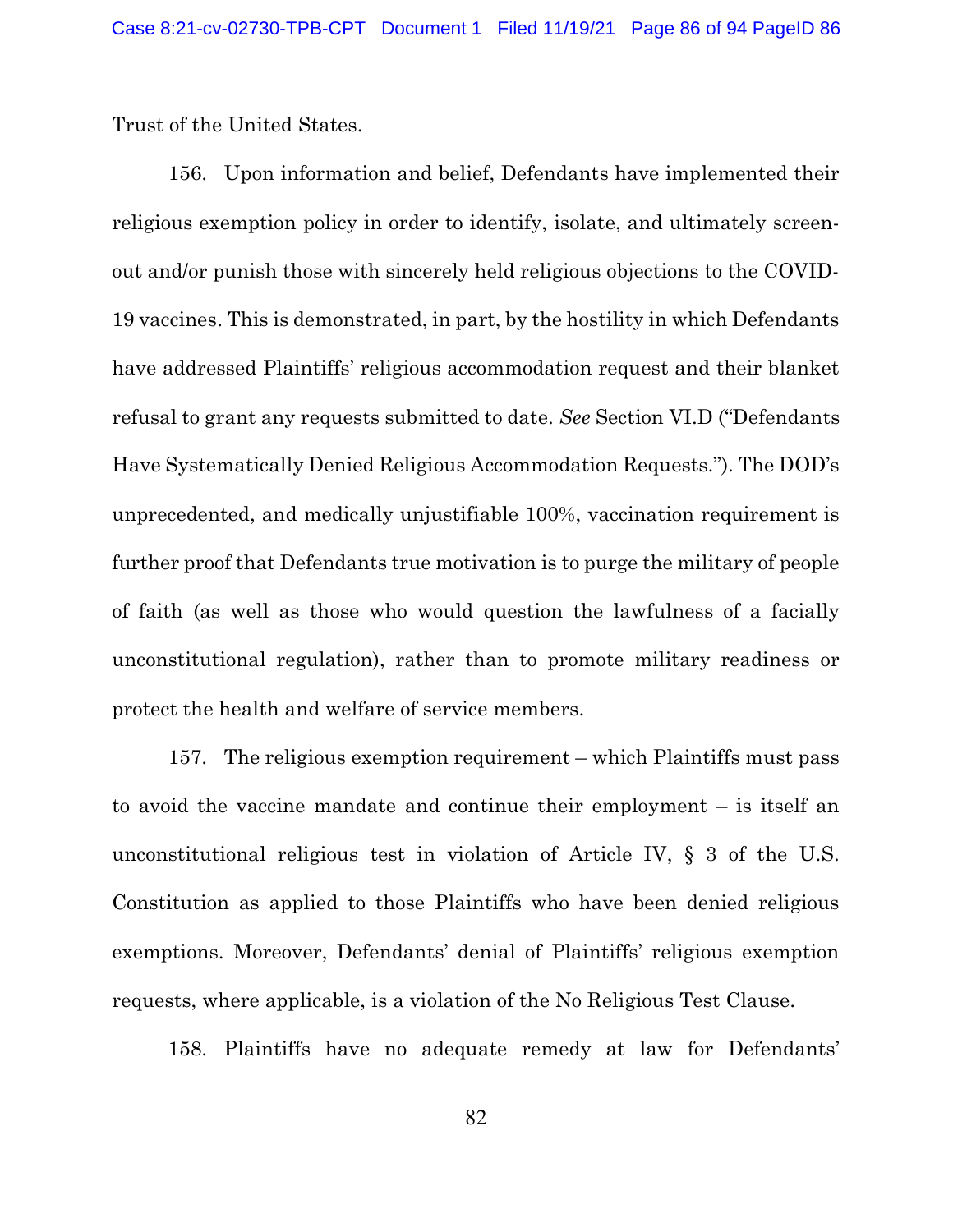violation of the No Religious Test Clause of the Constitution.

## SIXTH CAUSE OF ACTION VIOLATION OF FIRST AMENDMENT FREE EXERCISE CLAUSE U.S. CONST. AMEND. I

159. Plaintiffs reallege the facts in Paragraphs 1 through 110 as if fully set forth in this Count.

160. The First Amendment's Free Exercise Clause provides that "Congress shall make no law respecting an establishment of religion or prohibiting the free exercise thereof." U.S. CONST. AMEND. I. Where, as here, a law targets religious practice for disparate treatment inhibiting the free exercise thereof, that law is assessed under the Supreme Court's strict scrutiny rubric, even in a pandemic. See Roman Catholic Diocese of Brooklyn v. Cuomo, --- U.S. ---, 141 S. Ct. 63, 67, 208 L.Ed.2d 206 (2020) ("[e]ven in a pandemic, the Constitution cannot be put away and forgotten").

161. Defendants have deprived and will continue to deprive Plaintiffs of their First Amendment rights. Plaintiffs are Christians and hold sincerely held religious beliefs that the Scriptures are the Word of God, and that they must follow God's mandates and instructions. Plaintiffs' religious beliefs require them to abstain from being administered the COVID-19 vaccines that are currently available to the public.

162. Plaintiffs submitted religious accommodation requests, stating that their religious beliefs prohibited them from receiving the available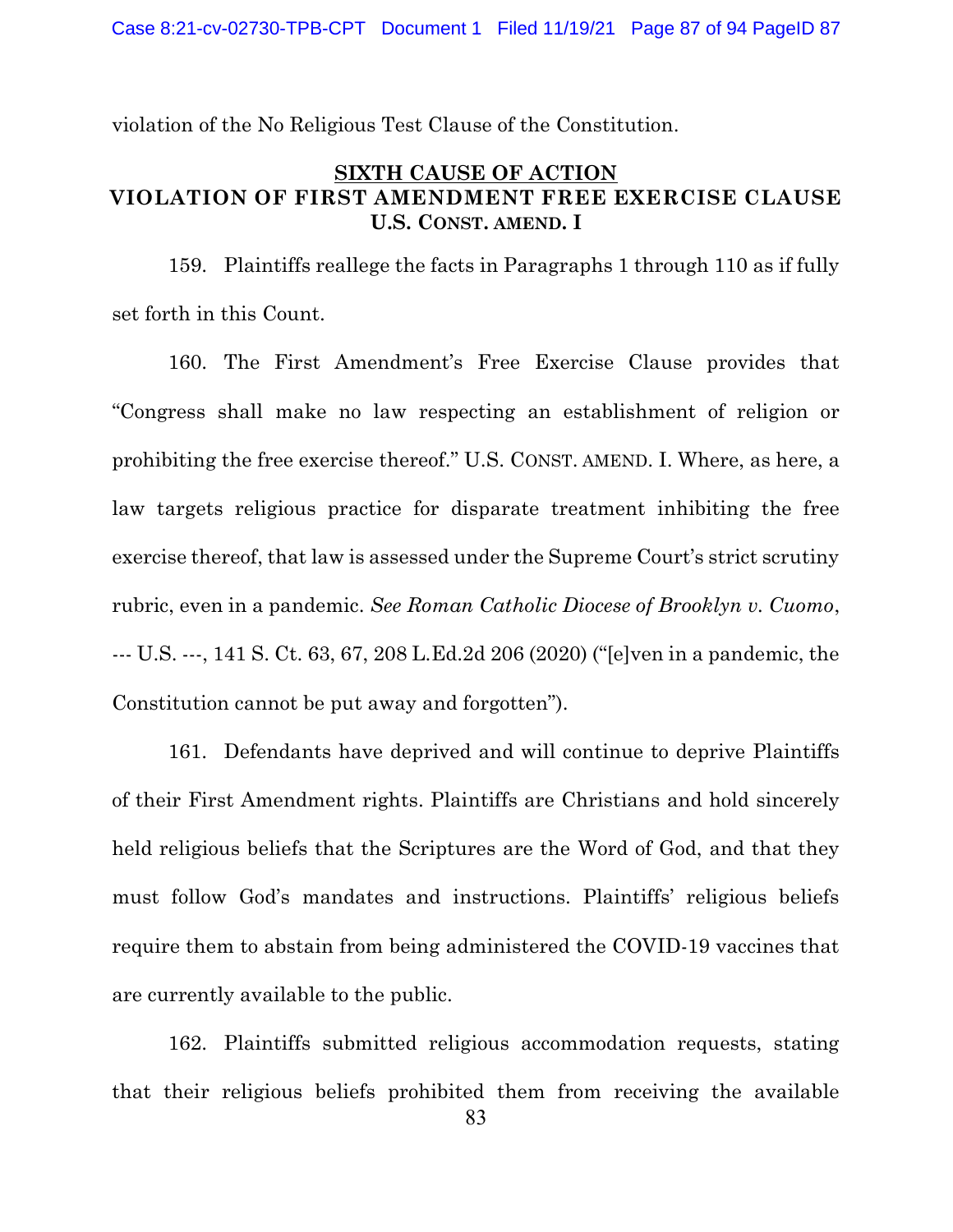COVID-19 vaccines because of their sincerely held religious beliefs that abortion is an abomination and because the aborted fetal cells were critical to the development of the vaccines, they refuse to participate or support this evil. See supra Section VI.A ("Plaintiffs' Sincerely Held Religious Beliefs") and Section VI.B ("COVID-19 Vaccines Are Critically Dependent on, and Could Not Exist but for, the Use of Aborted Fetal Cell Tissue.").

163. Defendants have not granted any Plaintiffs' religious accommodation requests, and every Plaintiff who has received a decision has been denied. See Section VI.C ("Plaintiffs Religious Accommodation Requests Have Been Denied."). In issuing these denials, Defendants are unlawfully denying Plaintiffs their religious liberty to abstain from available COVID-19 "vaccines." Further, the Defendants have confirmed that, as of November 12, 2021, they have denied thousands of religious accommodation requests, while granting zero religious accommodation requests to date. See supra Section VI.D ("Defendants Have Systematically Denied Religious Accommodation Requests. This is the unlawful and unconstitutional targeting of Plaintiffs' religious practices.

164. The DOD Mandate, as a policy and as applied to Plaintiffs, fails to accommodate Plaintiffs' sincerely held religious beliefs. There is no interest – rational or otherwise – for Defendants to deny Plaintiffs' religious exemptions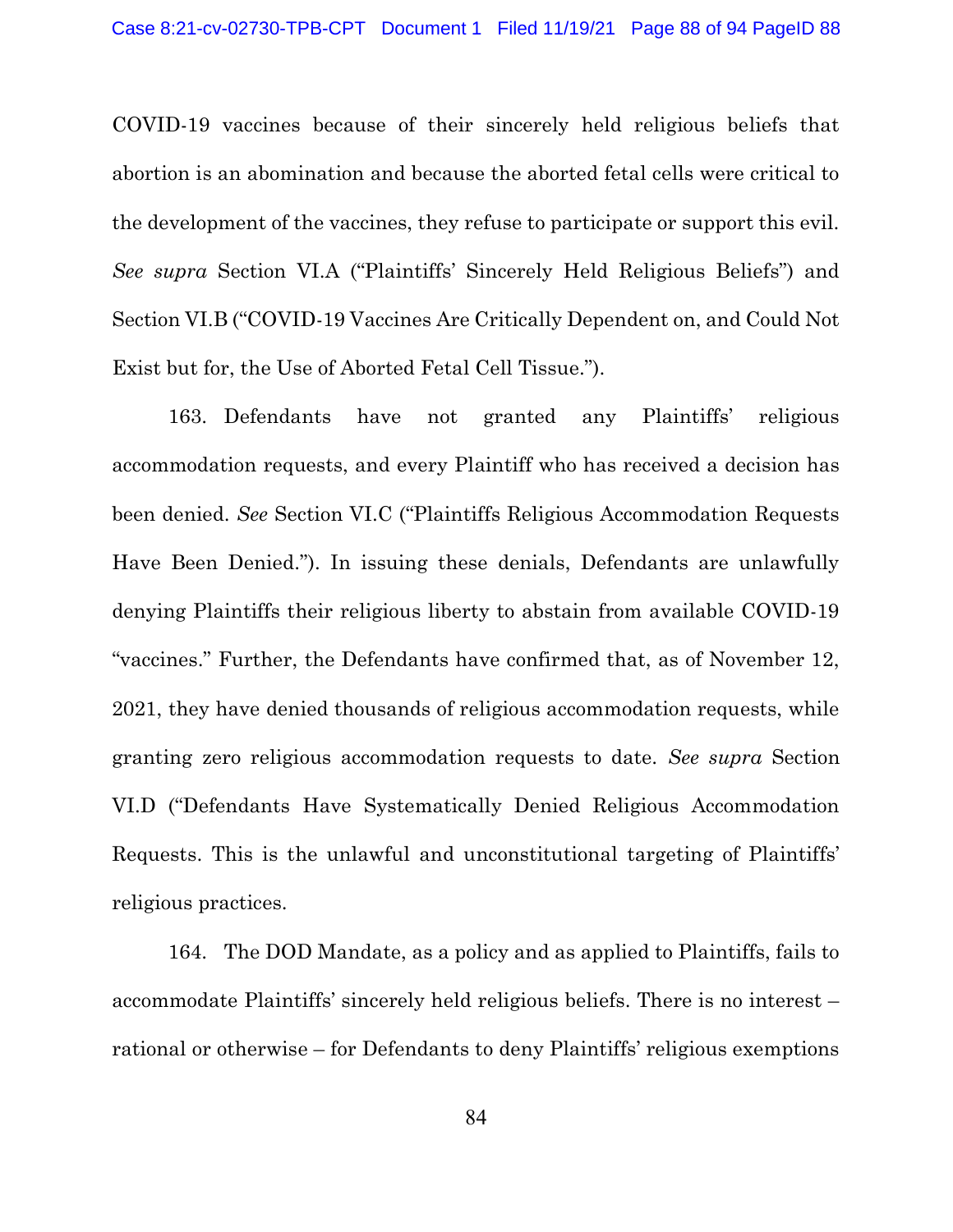or threaten to not accommodate Plaintiffs' sincerely held religious beliefs. Nor is the least restrictive means of achieving Defendant's alleged interest. Accordingly, the DOD Mandate, and the Defendants' religious accommodation policies and procedures, cannot survive strict scrutiny.

165. Plaintiffs seek declaratory and injunctive relief because they have no adequate remedy at law to prevent future injury caused by Defendants' violation of their First Amendment right to the free exercise of religion.

## SEVENTH CAUSE OF ACTION VIOLATION OF RELIGIOUS FREEDOM RESTORATION ACT 42 U.S.C. § 2000bbb, et seq.

166. Plaintiffs reallege the facts in Paragraphs 1 through 110 as if fully set forth in this Count.

167. RFRA states that "Government shall not substantially burden a person's exercise of religion even if the burden results from a rule of general applicability." 42 U.S.C.  $\S$  2000bb-1(a). If the Government substantially burdens a person's exercise of religion, it can only do so if it "demonstrates that application of the burden to the person  $- (1)$  is in furtherance of a compelling governmental interest; and (2) is the least restrictive means of furthering that compelling governmental interest." 42 U.S.C. § 2000bb-1(b).

168. RFRA applies to Defendants, as they constitute a "branch, department, agency, instrumentality, and official of the United States." 42 U.S.C. § 2000bb-2(1).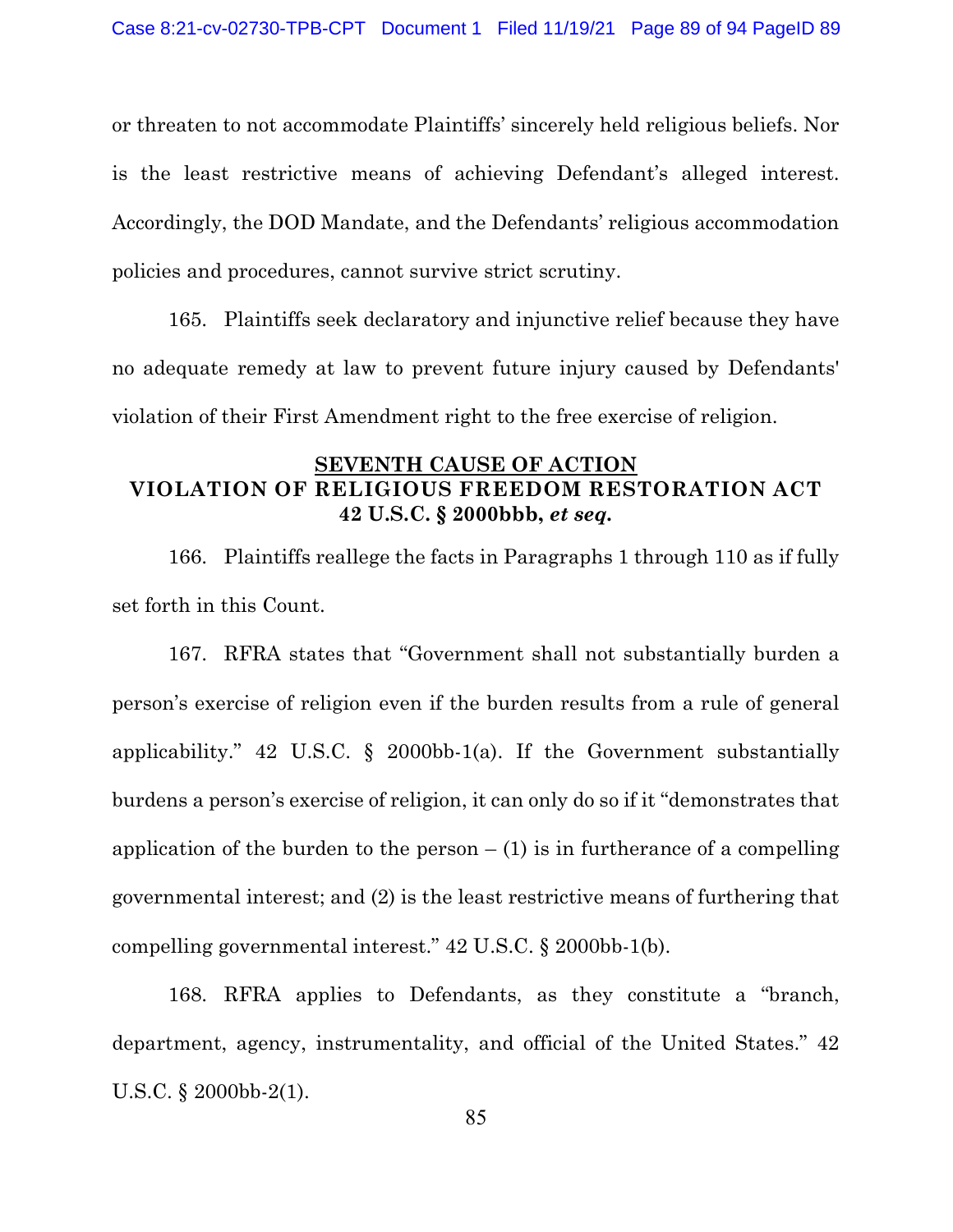169. RFRA was enacted "in order to provide very broad protection for religious liberty." Burwell v. Hobby Lobby Stores, Inc., 134 S. Ct. 2751, 2760 (2014). RFRA's definition of the term "exercise of religion" includes "any exercise of religion, whether or not compelled by, or central to, a system of religious belief." *Burwell*, 134 S. Ct. at  $2761-62$  citing §  $2000cc-5(7)(A)$ . "Congress mandated that this concept be 'construed in favor of a broad protection of religious exercise, to the maximum extent permitted by the terms of this chapter and the Constitution.'" Id. citing § 2000cc-3(g). And "[i]n RFRA's congressional findings, Congress stated that 'governments should not substantially burden religious exercise," a right described by RFRA as 'unalienable.'" Little Sisters of the Poor Saints Peter & Paul Home v. Pennsylvania, 140 S. Ct. 2367, 2383 (2020), citing 42 U.S.C. §§ 2000bb(a)(1), (3).

170. Defendants have substantially burdened Plaintiffs' exercise of religion. Plaintiffs' sincerely held religious beliefs – based on the Word of God – prohibits them from receiving any of the currently available COVID-19 vaccines. Plaintiffs provided explanations of their religious beliefs and requested exemptions to the Vaccine Mandate based on these beliefs. Defendants denied these exemption requests, have threatened to deny these requests, and have otherwise threatened Plaintiffs with professional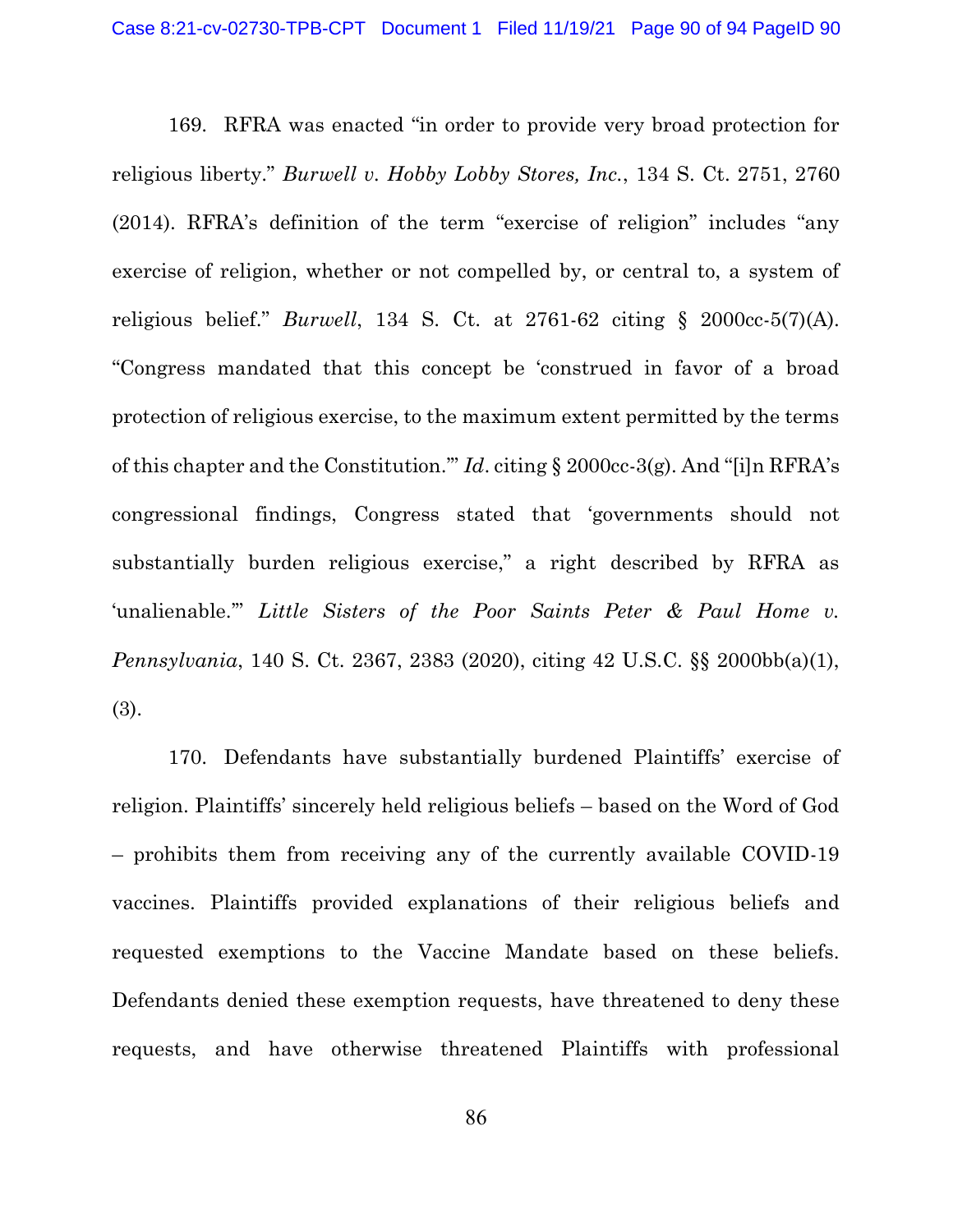retaliation based on the exercise of their religious beliefs.

171. Defendants have no compelling governmental interest to require Plaintiffs receive a COVID-19 vaccine in light of their religious exemptions. Furthermore, even if there is a governmental interest, Defendants' denial of Plaintiffs' religious exemptions are not the least restrictive means of furthering that interest. For example, Plaintiffs could be subject to regular COVID-19 testing, along with isolation or quarantine for positive tests, as they have been for over a year. See supra Paragraph 90. There are alternative and effective treatment options for Plaintiffs that provide equivalent and safer "protection" to the "vaccines." See supra Section V.G. ("Alternative and Effective Treatments for COVID-19") And several Plaintiffs have natural immunity from previous protections, which provides stronger and longer-lasting protection than the vaccines. See supra Section V.F ("Natural Immunity Provides Superior Protection ").

172. Defendants ignore these options in favor of punishing Plaintiffs, singling them out for having the courage to put their religious beliefs over a governmental order. Plaintiffs are asked by Defendants to choose compliance with Defendants' orders and their sincerely held religious beliefs. This puts Plaintiffs into the position of choosing between their religious beliefs or facing discipline, including court martial, termination, and possibly imprisonment.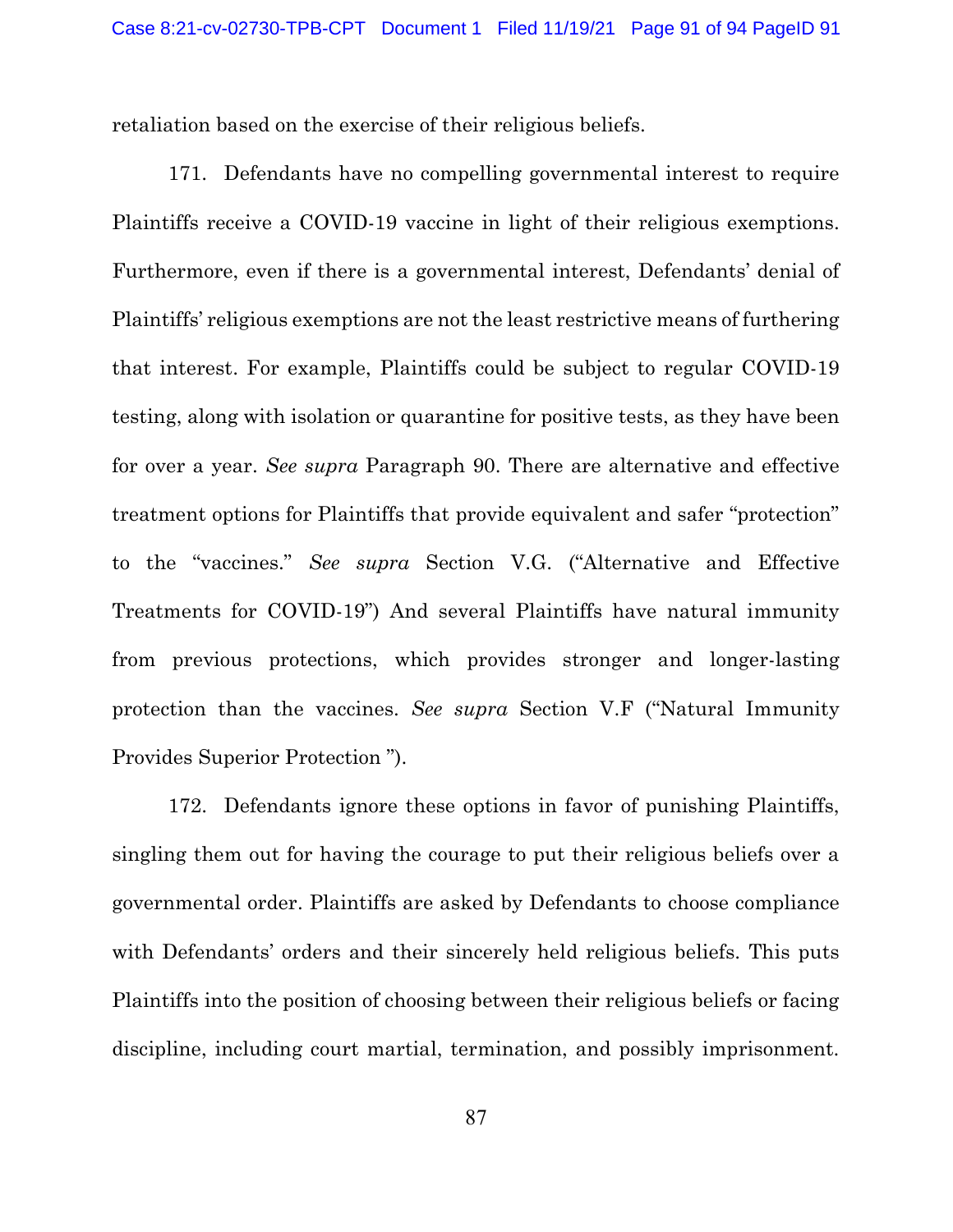This substantially burdens Plaintiffs' exercise of religion without having a compelling governmental interest and not pursuing the least restrictive means of furthering its interest.

173. Plaintiffs have no adequate remedy at law for the deprivation of their sincerely held religious beliefs.

#### RELIEF REQUESTED

WHEREFORE, Plaintiffs respectfully ask this Court to:

A. Issue a declaratory judgment that the DOD Mandate is unlawful and in violation of federal laws governing informed consent, the APA, and AR 40-562, and in excess of Secretary's statutory authority.

B. Enjoin any implementation of the DOD Mandate by the Armed Services or other DOD components, and to stay the effective date thereof pending resolution of Plaintiffs' claims before this Court.

C. Issue a declaratory judgment finding that the DOD and Armed Services may not mandate an EUA product, or use an EUA vaccine "interchangeably" with a licensed product for the purposes of the DOD Mandate.

D. Issue a declaratory judgment Defendants' requirements and criteria for assessing religious accommodation requests are unlawful and unconstitutional.

88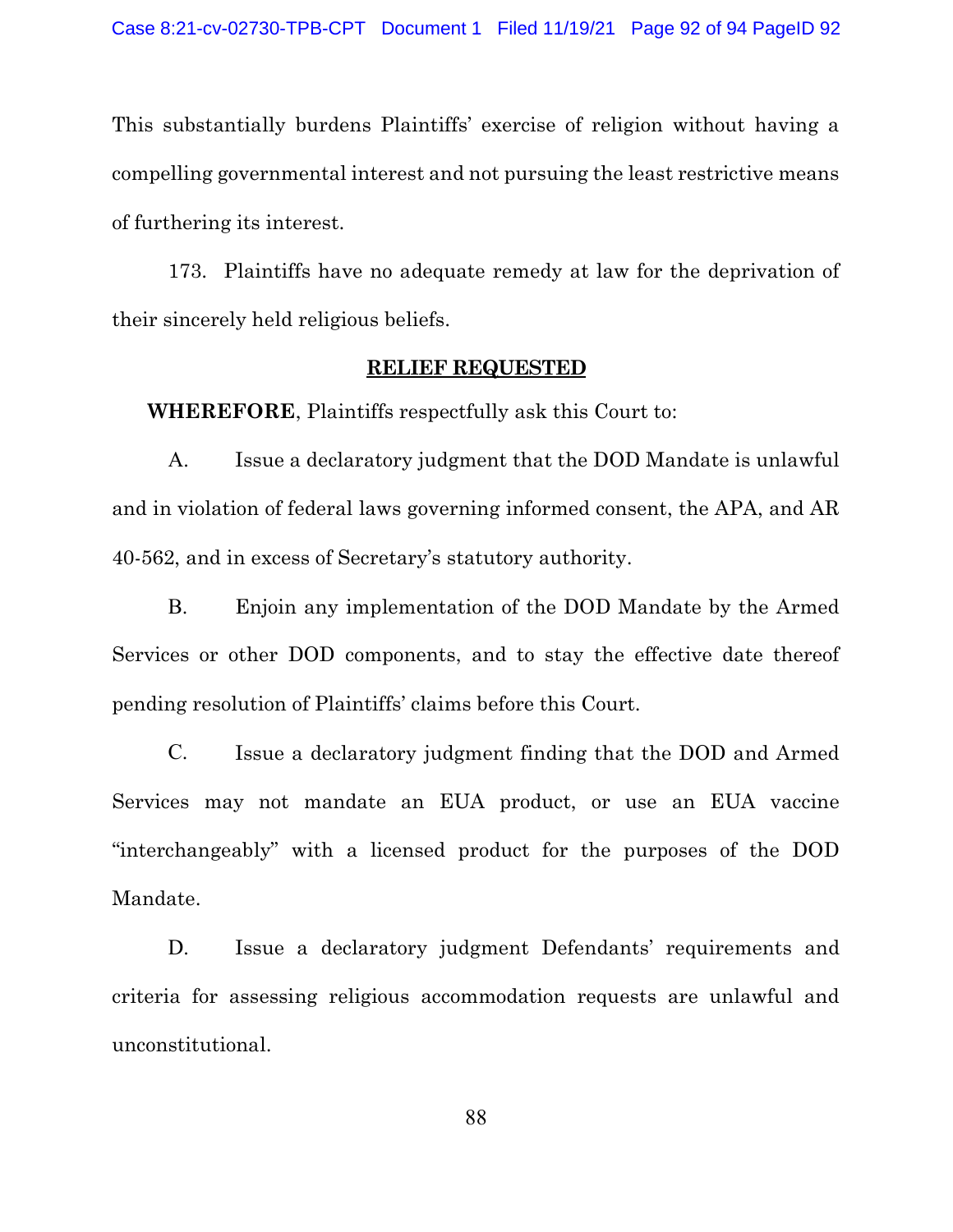E. Find that all Plaintiffs who have requested medical exemptions must be granted exemptions pursuant to the terms of AR 40-562, and that Plaintiffs who have submitted religious accommodation requests should be granted such requests pursuant to RFRA and the First Amendment.

F. Issue a declaratory judgment that the DOD Mandate infringes upon Plaintiffs' First Amendment Free Exercise Clause, the No Religious Test Clause of Article VI, § 3 of the U.S. Constitution, the Fifth Amendment's Equal Protection Clause and Due Process Clauses, and RFRA.

G. Award plaintiffs' costs and attorneys' fees and any other relief this Court may find appropriate.

Respectfully submitted,

/s/ Brandon Johnson DC Bar No. 491370 /s/ Travis Miller TX Bar No. 24072952 Defending the Republic 2911 Turtle Creek Blvd., Suite 300 Dallas, TX 75219 Tel. (214) 707-1775 Email: bcj@defendingtherepublic.org Email: twm@defendingtherepublic.org